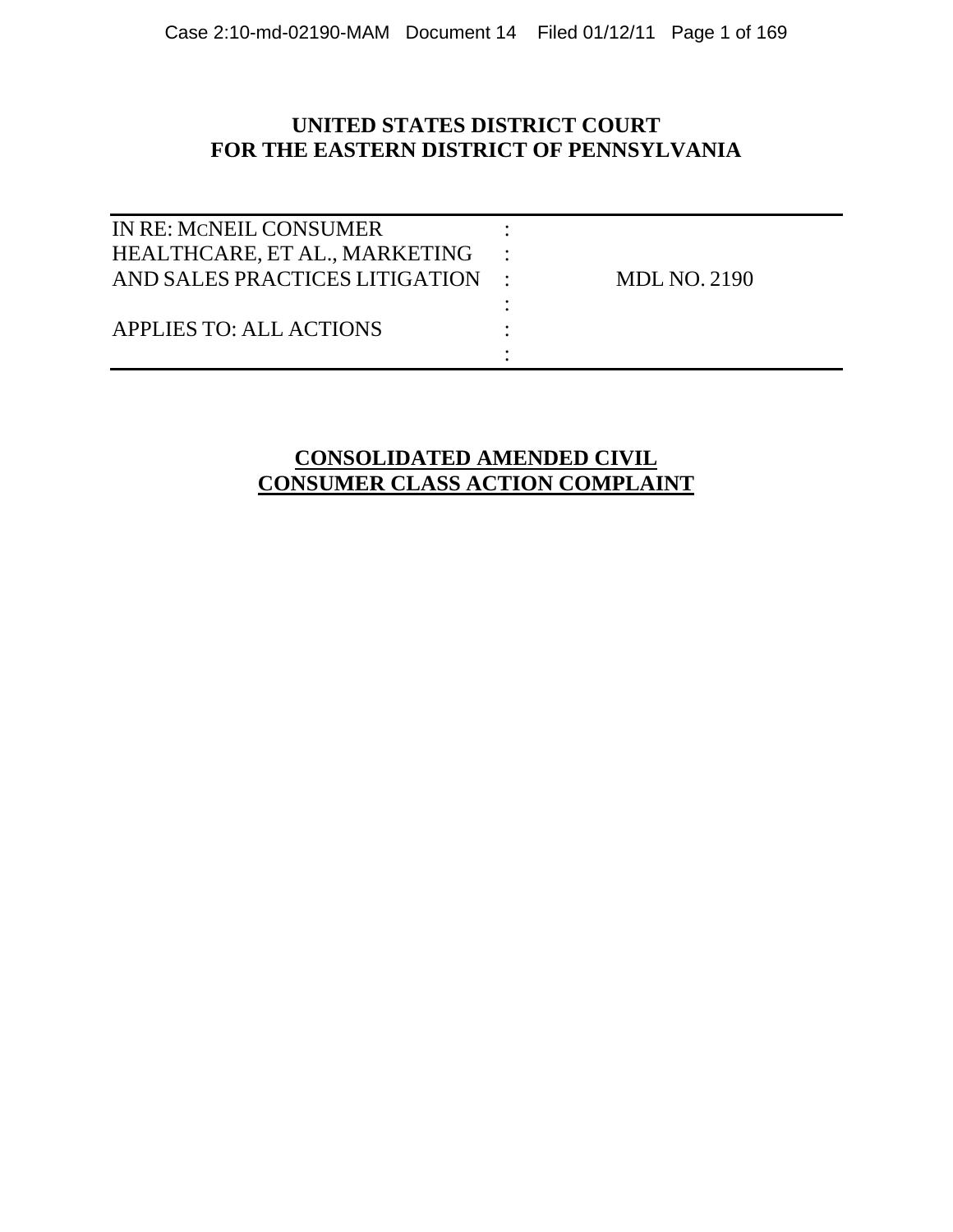# **TABLE OF CONTENTS**

| $\mathbf{I}$ . |                                                                                                                                                                                                                          |
|----------------|--------------------------------------------------------------------------------------------------------------------------------------------------------------------------------------------------------------------------|
| II.            |                                                                                                                                                                                                                          |
| III.           |                                                                                                                                                                                                                          |
|                |                                                                                                                                                                                                                          |
|                |                                                                                                                                                                                                                          |
| IV.            |                                                                                                                                                                                                                          |
|                | A. Defendants' Unlawful Scheme to Manufacture, Distribute, Market and Sell<br>Products Which Were Unsafe, Ineffective and/or Worth Less Than Cheaper<br>Alternatives Due to Defendants' Scheme and Conspiracy, and Their |
|                | 1. The McNeil/Johnson & Johnson Relationship 32                                                                                                                                                                          |
|                |                                                                                                                                                                                                                          |
|                | 3. J&J's Credo, Principles of Corporate Governance, and Policy on                                                                                                                                                        |
|                | 4. Recent History of Violating Federal and State Laws 38                                                                                                                                                                 |
|                | i. The Omnicare Nursing Home "Kickback" Scheme 38                                                                                                                                                                        |
|                | The DePuy Kickback Scheme41<br>11.                                                                                                                                                                                       |
|                |                                                                                                                                                                                                                          |
|                | iv. Schemes to Promote Off-Label Use of Prescription Drugs43                                                                                                                                                             |
|                |                                                                                                                                                                                                                          |
|                | 6. Lack of Quality Control at Johnson & Johnson 47                                                                                                                                                                       |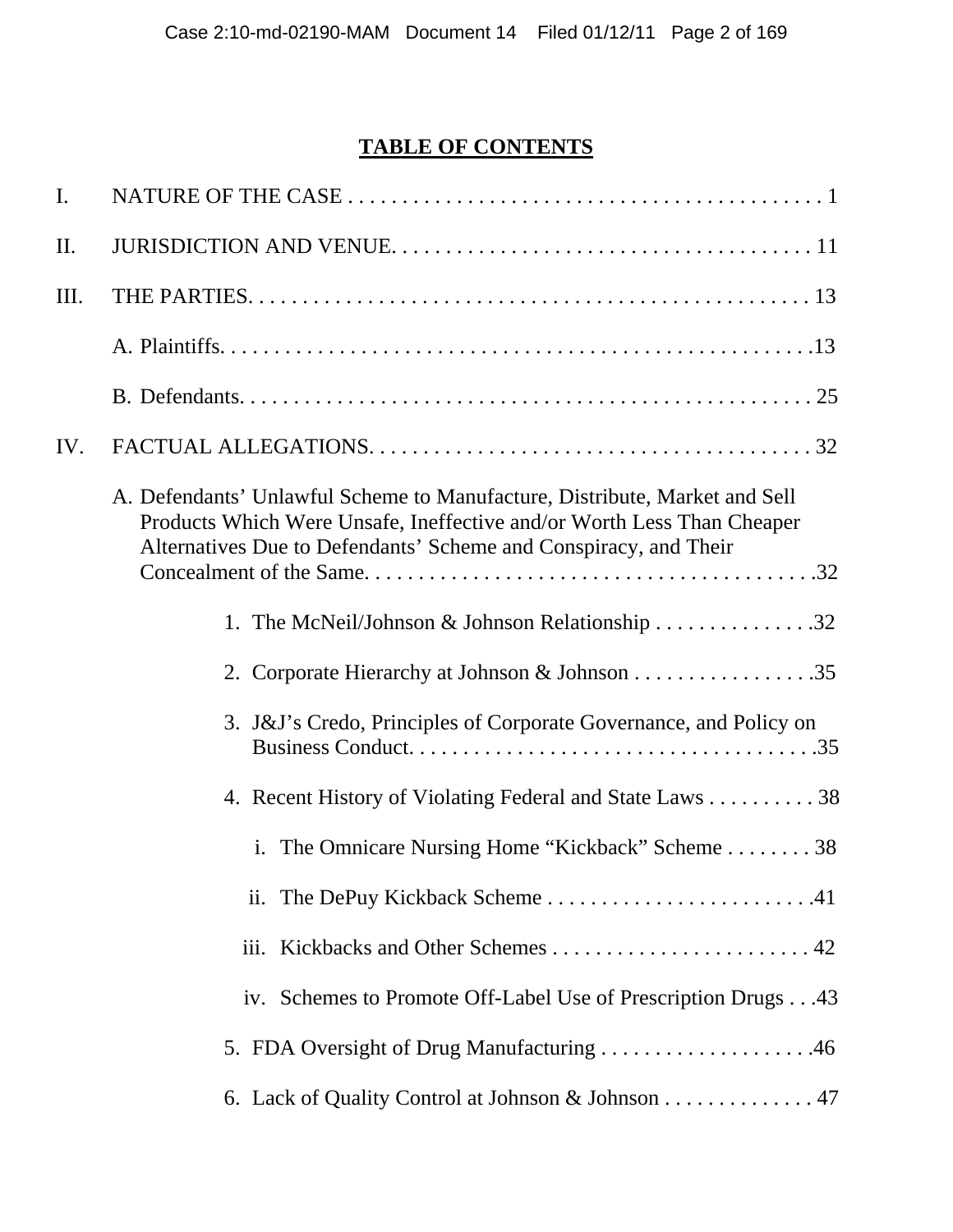| iii. The November and December 2009 Recalls. 53                                                            |
|------------------------------------------------------------------------------------------------------------|
|                                                                                                            |
|                                                                                                            |
|                                                                                                            |
|                                                                                                            |
| viii. The August 2010 Recall. $\dots \dots \dots \dots \dots \dots \dots \dots \dots \dots \dots \dots 56$ |
|                                                                                                            |
| x. The November 2010 Recall $\dots \dots \dots \dots \dots \dots \dots \dots \dots \dots 58$               |
|                                                                                                            |
|                                                                                                            |
|                                                                                                            |
| i.                                                                                                         |
| $\overline{\mathbf{11}}$ .                                                                                 |
|                                                                                                            |
| 11. Congressional Investigations & Hearings. 68                                                            |
| i. The May 27, 2010 House Committee on Oversight and                                                       |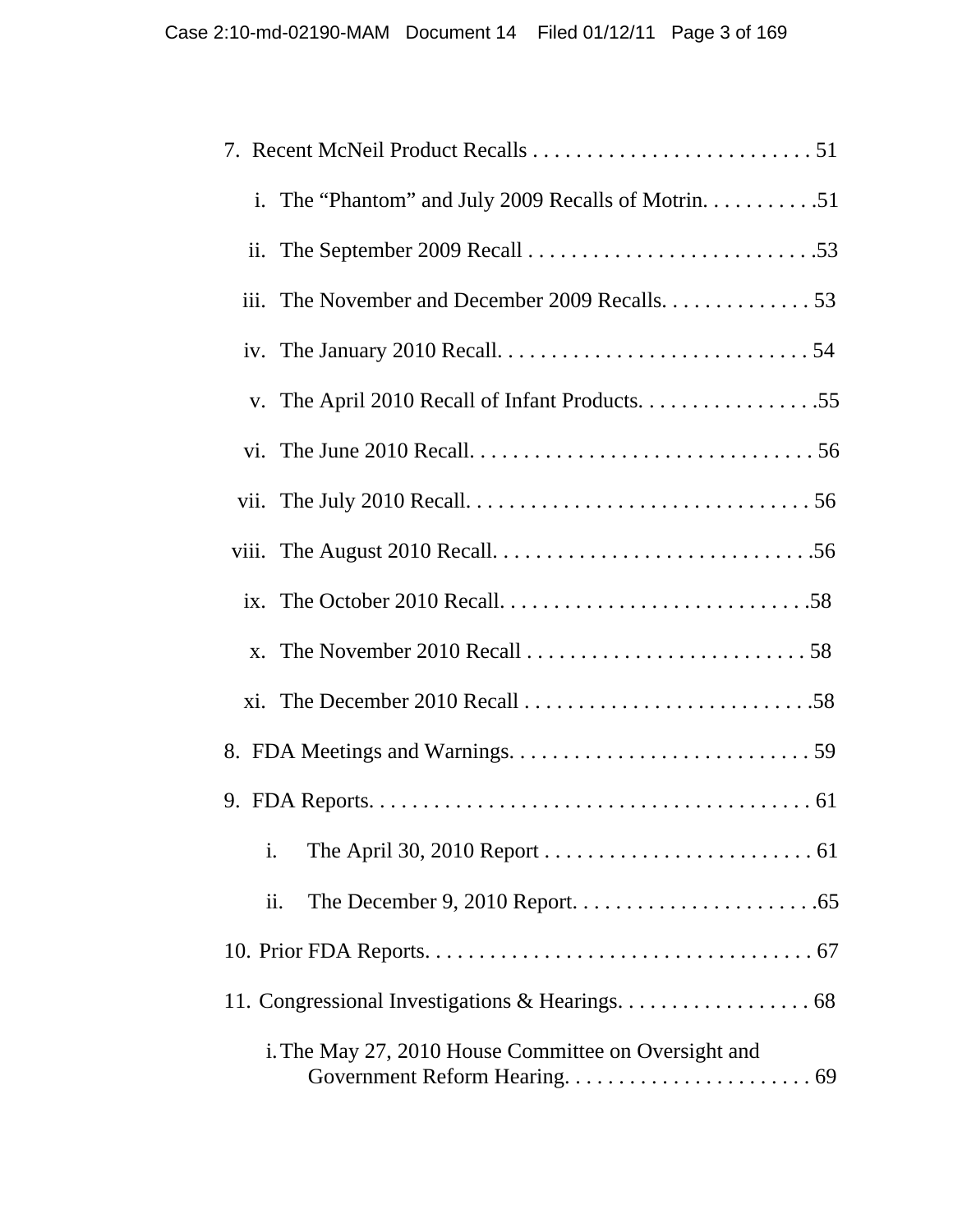|     | The September 30, 2010 House Committee on Oversight<br>ii.          |
|-----|---------------------------------------------------------------------|
|     |                                                                     |
| V.  |                                                                     |
|     |                                                                     |
|     |                                                                     |
|     |                                                                     |
|     |                                                                     |
|     |                                                                     |
| VI. |                                                                     |
|     |                                                                     |
|     | 1. Violations of Arizona Consumer Fraud Act (A.R.S. § 44-           |
|     | 2. Violations of California Business & Professions Code § 17200 et  |
|     | 3. Violations of the Florida Deceptive and Unfair Trade             |
|     | 4. Violations of the Illinois Consumer Fraud and Deceptive Business |
|     | 5. Violations of Kentucky Consumer Protection Act,                  |
|     | 6. Violations of Louisiana Unfair Trade Practices Law (LUTPA) and   |
|     | 7. Violations of Massachusetts Consumer Fraud Law100                |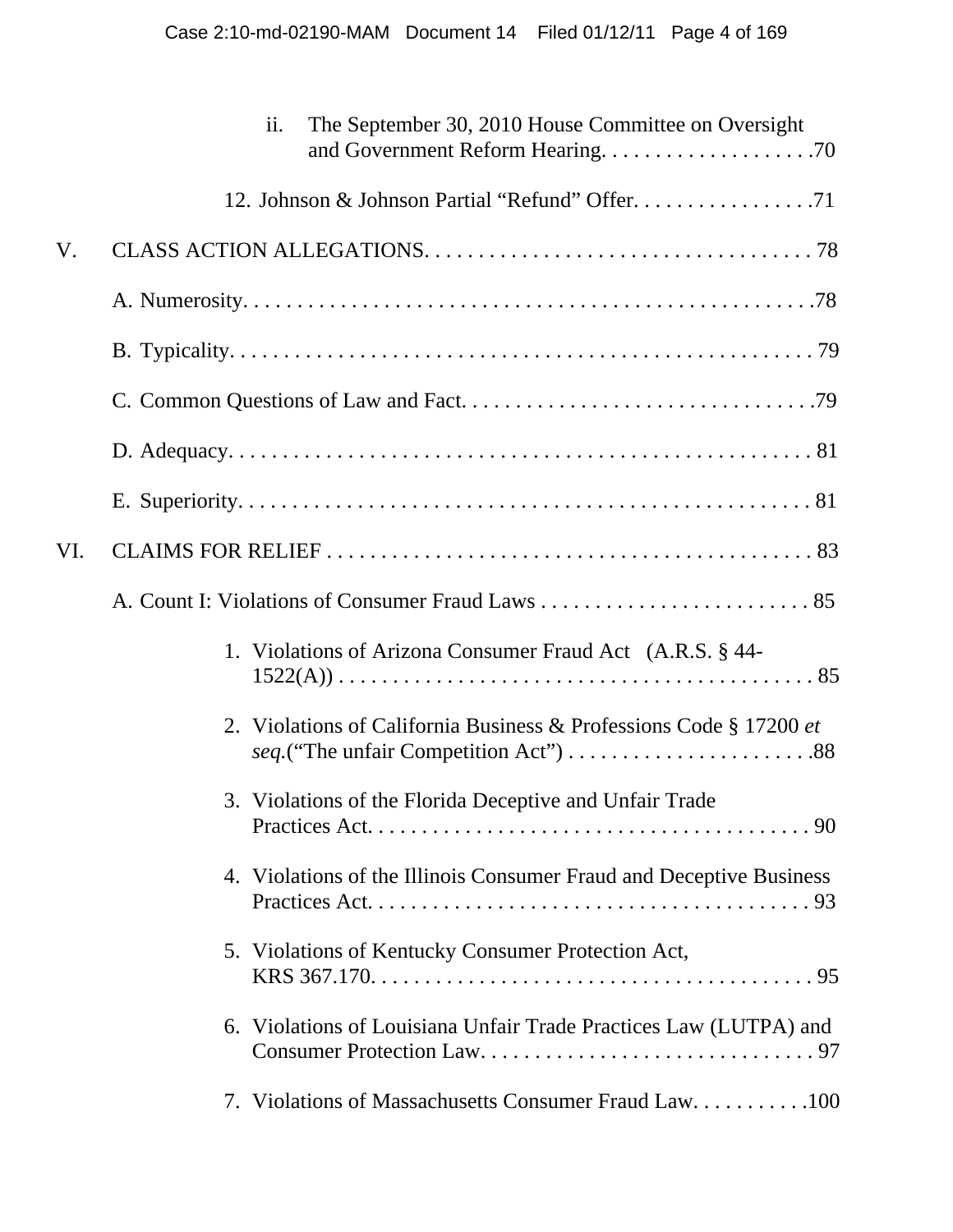| 8. Violations of Nebraska's Consumer Protection Act. 103                                                                                                       |
|----------------------------------------------------------------------------------------------------------------------------------------------------------------|
| 9. Violations of New Jersey Consumer Fraud Act. 105                                                                                                            |
| 10. Violations of New York General Business Law § 349 107                                                                                                      |
| 11. Violations of North Carolina Consumer Fraud Act109                                                                                                         |
| 12. Violations of Ohio's Consumer Sales Practices Act112                                                                                                       |
| 13. Violations of Pennsylvania Unfair Trade Practices and Consumer                                                                                             |
| 14. Violations of the Texas Deceptive Trade Practices-Consumer                                                                                                 |
| 15. Violations of Washington Consumer Protection Act ("CPA"),                                                                                                  |
| 16. Violations of West Virginia's Consumer Credit and Protection                                                                                               |
| 17. Violations of Consumer Protection Statutes of Other States,                                                                                                |
| B. Count II: Violations of the Racketeer Influenced and Corrupt Organizations Act<br>("RICO"), 18 U.S.C.A § 1341 (Mail Fraud), 18 U.S.C.A § 1343 (Wire Fraud), |
| C. Count III: Violations of Magnuson-Moss Warranty Act (15 U.S.C. § 2301, et.                                                                                  |
| D. Count IV: Strict Product Liability -- Manufacturing Defect. 143                                                                                             |
| E. Count V: Strict Product Liability -- Failure to Warn 145                                                                                                    |
| F. Count VI: Breach of Implied Warranty of Merchantability and Fitness for a                                                                                   |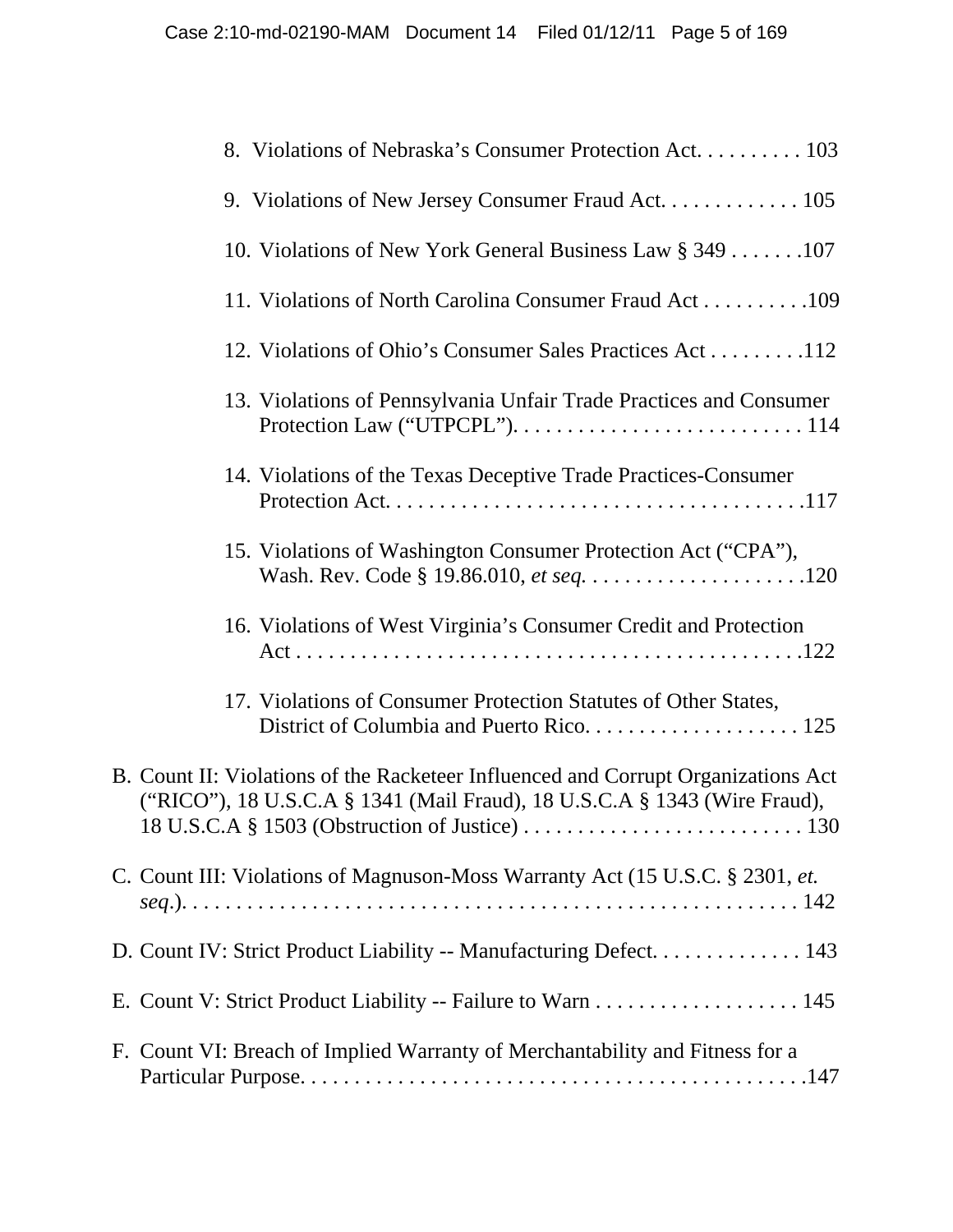| I. Count IX: Conspiracy, Concert of Action and Aiding and Abetting 154 |
|------------------------------------------------------------------------|
|                                                                        |
| K. Count XI: Declaratory and Other Relief Pursuant to 28 U.S.C.        |
|                                                                        |
|                                                                        |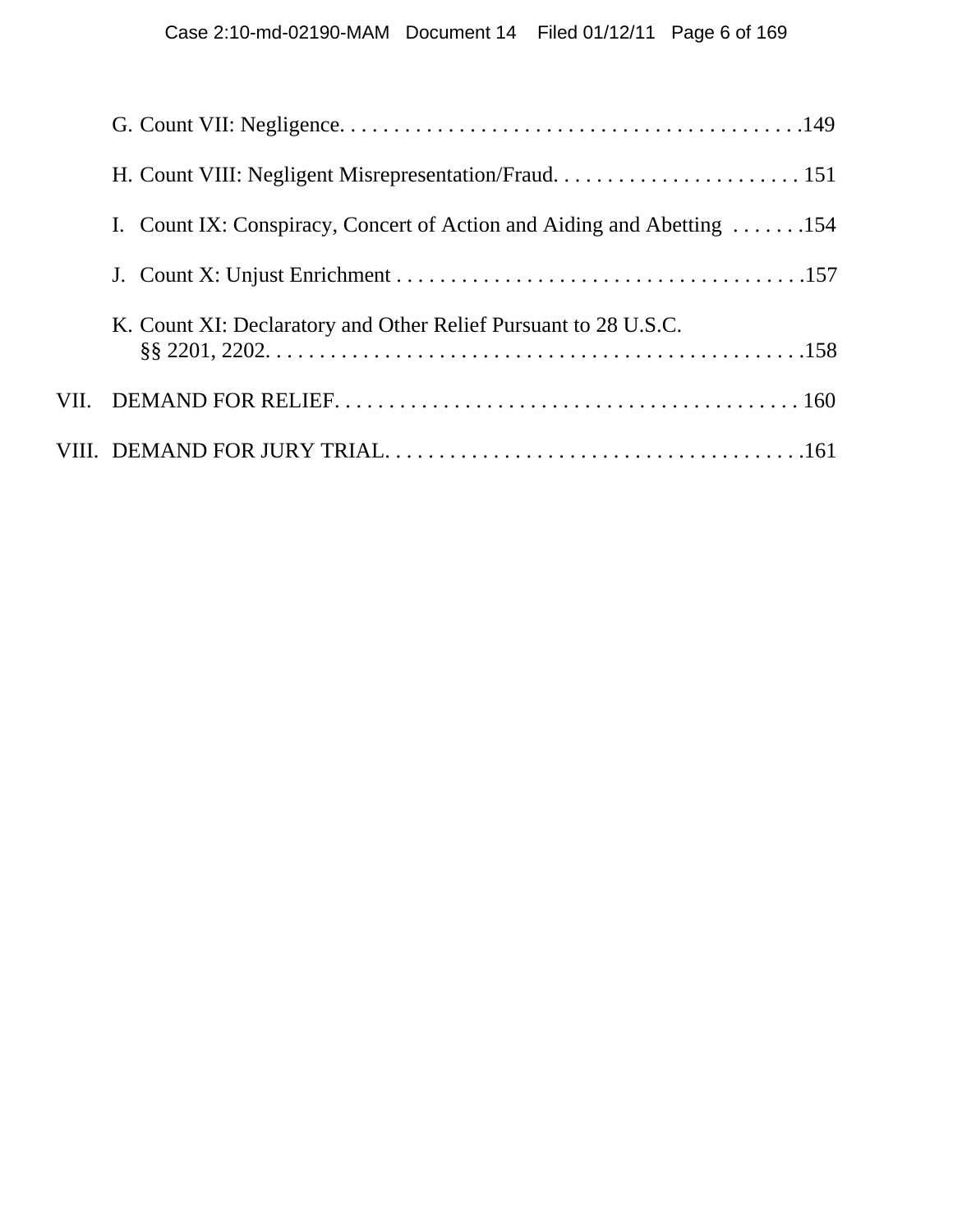Plaintiffs, individually, and on behalf of other consumers similarly situated, by and through their undersigned counsel, bring this Consolidated Amended Civil Consumer Class Action Complaint against the following Defendants (hereinafter collectively referred to as "Defendants"): McNeil Consumer Healthcare, a Division of McNeil-PPC, Inc. ("McNeil"), Johnson and Johnson ("J&J")(collectively, "the J&J Defendants"), William C. Weldon, Colleen Goggins, Rosemary Crane, Peter Luther, Mary Sue Coleman, Ph.D., Michael M.E. Johns, M.D., Susan L. Lindquist, Ph.D., David Satcher, M.D., Ph.D. (collectively, the "Individual Defendants"), Inmar, Inc., Carolina Supply Chain Services, LLC, Carolina Logistics Services, LLC, WIS International (collectively, the "Associated Defendants"), and hereby allege as follows:

#### **I. NATURE OF THE CASE**

l

1. This civil consumer class action case is brought by Plaintiffs, individually and on behalf of a putative nationwide class of similarly situated individuals located throughout the United States, as well as the following other places: Canada, Dominican Republic, Dubai (UAE), Fiji, Guam, Guatemala, Jamaica, Puerto Rico, Panama, Trinidad & Tobago, and Kuwait<sup>1</sup> ("the Class")(and/or one or more Sub-

<sup>&</sup>lt;sup>1</sup> The above-listed countries and territories are hereinafter referred to as "Other Places". A complete list of the countries and territories in which products subject to the claims at issue in this case were distributed and sold is not possible at this time, due to the lack of discovery from Defendants at this point in the case. However, Plaintiffs have identified the above "Other Places" based upon information publicly available, and Plaintiffs expect to be able to provide a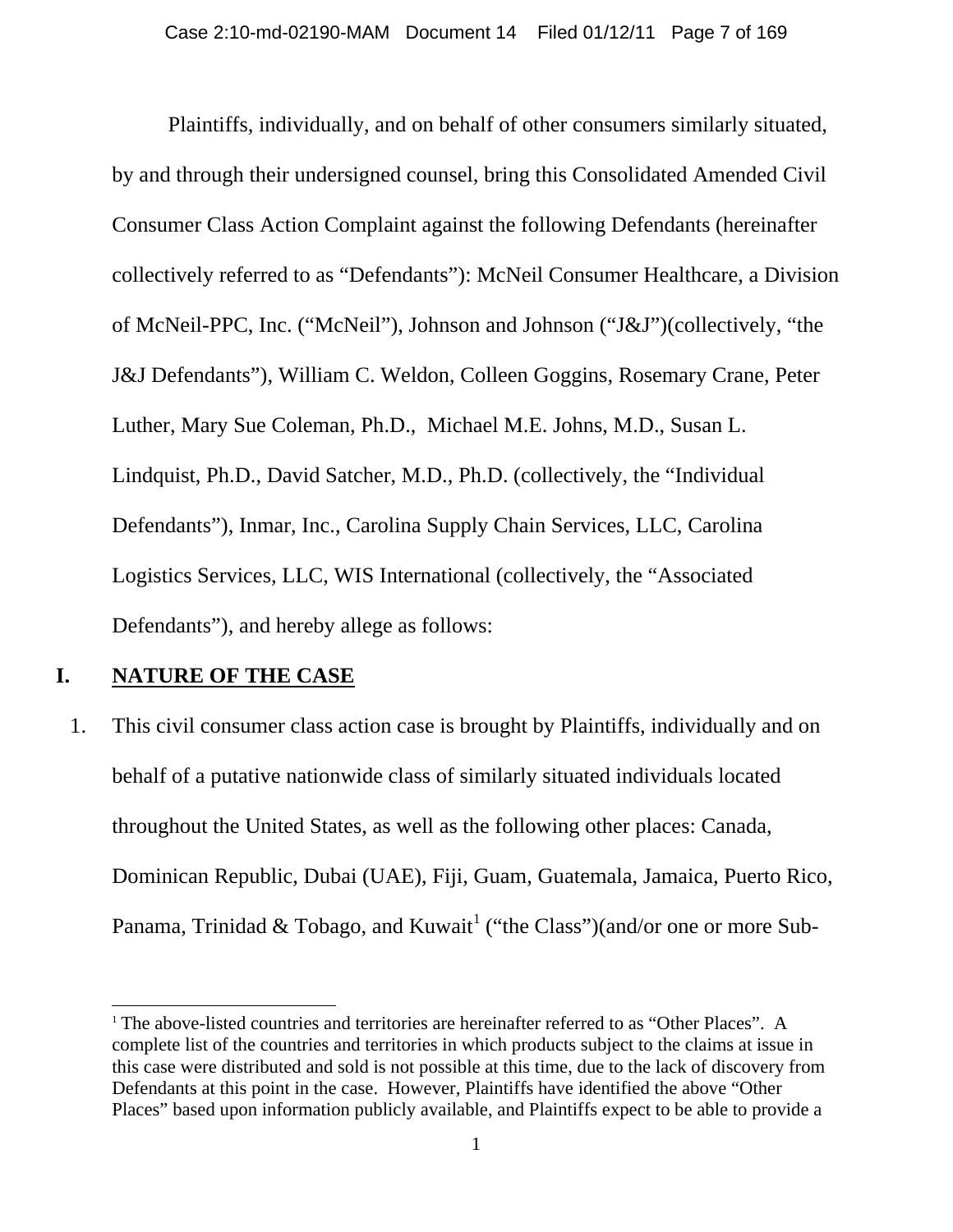Classes the Court may certify in the exercise of its discretion to effectively manage this litigation), for declaratory and other equitable relief, and to recover drug payments and overpayments made from at least December 2008 through the present (hereinafter the "relevant time period"), as a result of Defendants' unlawful scheme and conspiracy involving the manufacture, distribution, marketing, promotion and sale of consumer products used to treat ailments in children and adults, and the suppression and concealment of material information from the Plaintiffs and the Class about such products, including their potentially harmful effects as a result of undisclosed manufacturing defects and deficiencies at the time of sale. Because of Defendants' concealment of material information about their products, including the fact that the products were not of the quality and condition as represented at the time of sale, a complete list of all products covered by the claims in this lawsuit is not possible at this time. Once discovery is completed, however, Plaintiffs expect to create such a complete product list for trial. At a minimum, and based upon the best available information and good faith investigation and belief of Plaintiffs at this time, the consumer products included in this case include, at a minimum, all forms (including all sizes, dosages and flavors) of the products listed in **Exhibit "A"** hereto (hereinafter collectively referred to as the "**Subject Products**").

 $\overline{\phantom{a}}$ 

complete list of the places included in the claims by the time of the Court's decision on class certification, provided appropriate discovery is produced by Defendants.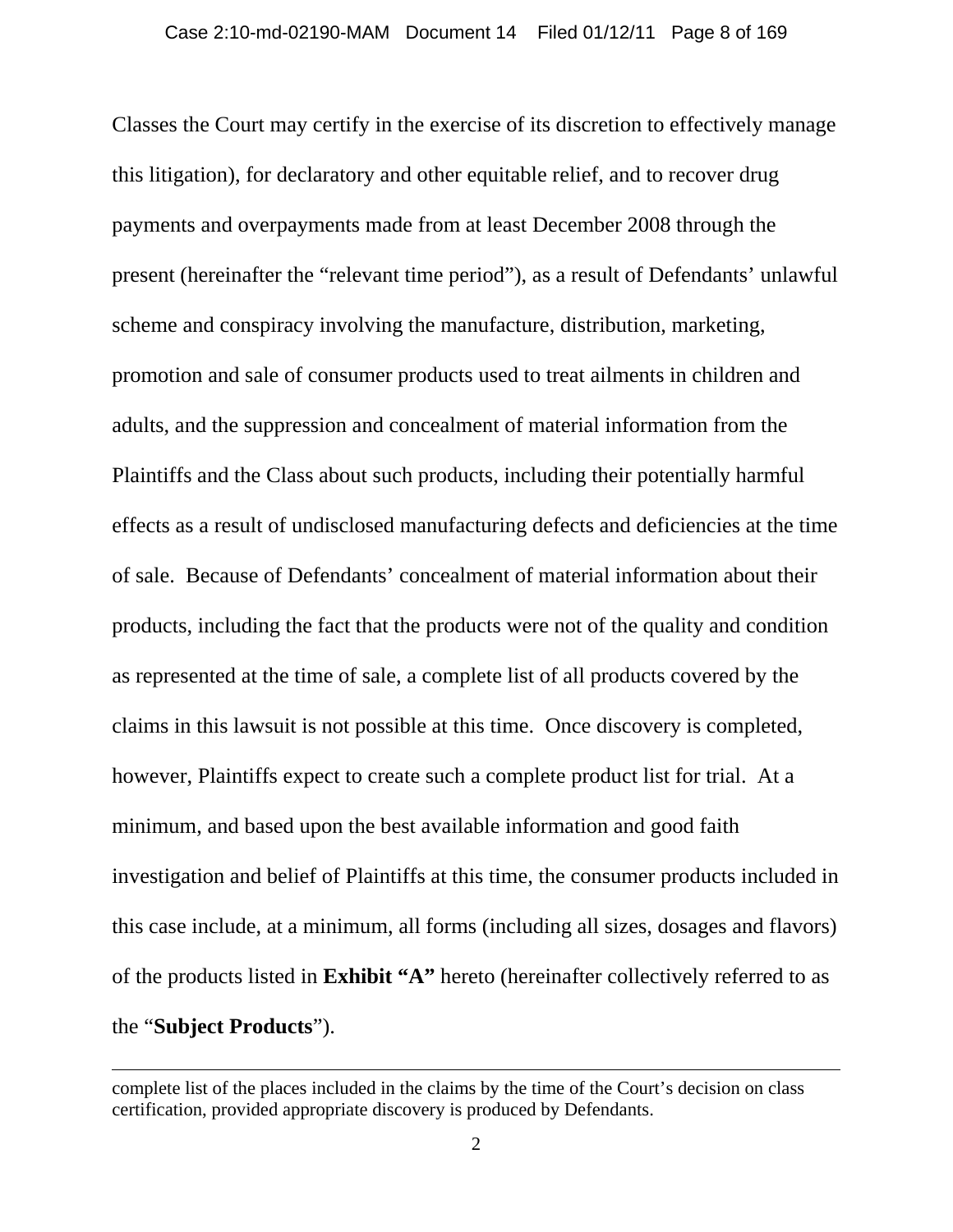- 2. For years, Defendants have marketed and sold their Subject Products to consumers located throughout the United States and Other Places for their own use and for use by their young children. These sales were at prices higher than those otherwise available for comparable products, based in large part upon the purported reputation of the J&J Defendants for producing safe and effective medications, a reputation that all Defendants worked hard to maintain in order to allow the J&J Defendants to continue to charge premium prices for otherwise unremarkable consumer products insofar as their availability in generic, over-the-counter form at retail outlets.
- 3. Consumers traditionally have been willing to pay more money for J&J and McNeil brand-name Subject Products based in part upon consumers' trust in such reputation. That is one reason why the failure of Defendants to timely notify consumers about the truth about the serious degradation of the quality and condition of the Subject Products has caused harm to consumers, who continued to pay inflated, premium prices for **all Subject Products** – not just those Defendants chose to recall when government scrutiny became too great to avoid public disclosure any longer.
- 4. Once a company has spoken about its products, it has a duty to speak the truth about such products. Here, Defendants knew that the Subject Products had serious problems. Yet, the Defendants deliberately chose to not reveal publicly the truth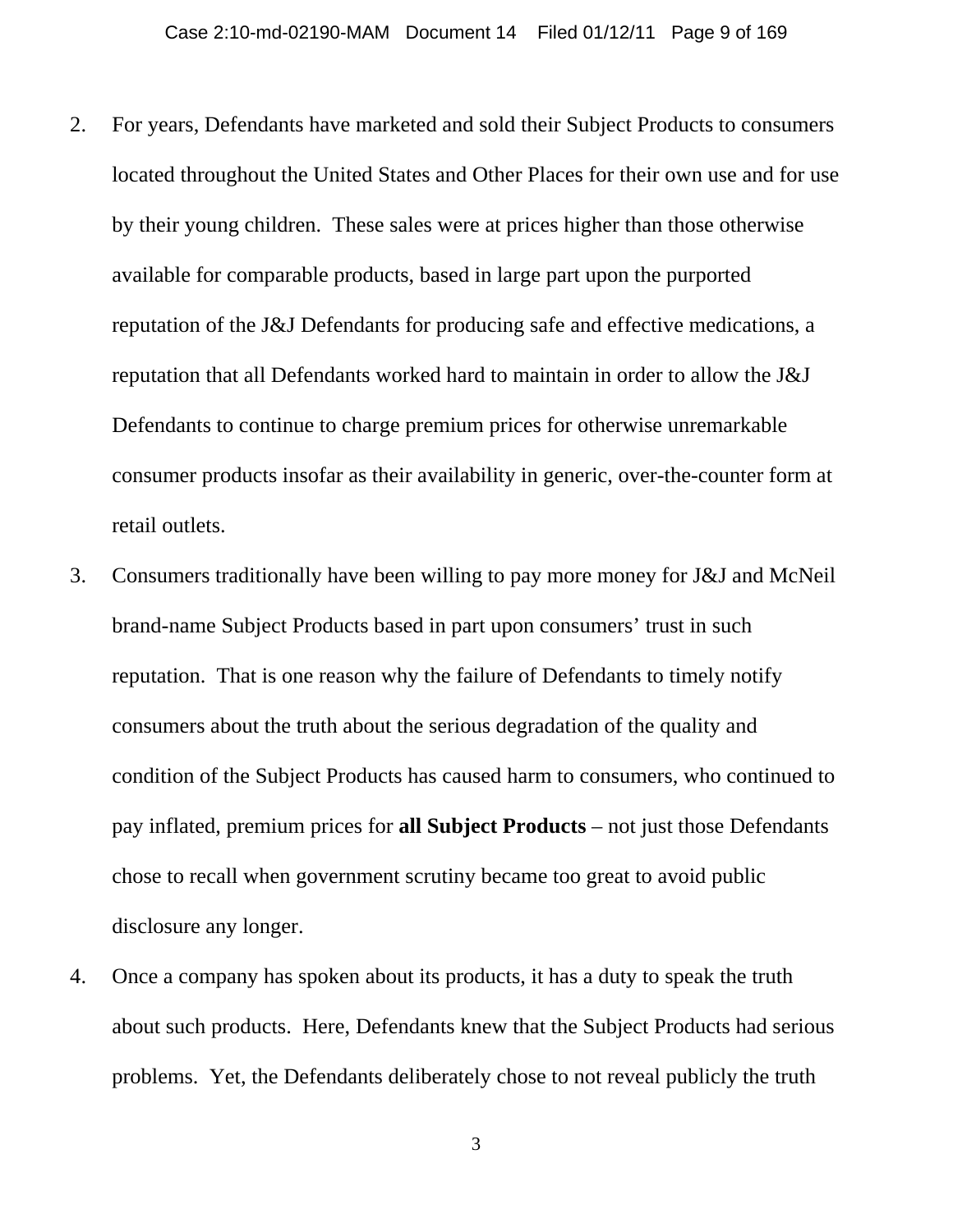until late in the evening on Friday, April 30, 2010. Prior to that time, they engaged the Other Defendants to conduct "phantom recalls" and take other steps to conceal from consumers the truth about the Subject Products.

- 5. On April 30, 2010, it was revealed by the J&J Defendants publicly for the first time that they had had been flagrantly violating the rules and regulations set up by the Food and Drug Administration ("FDA") to protect consumers from harmful drug products being sold in this country. On that day, it was revealed publicly for the first time that McNeil had been cited for twenty (20) major violations in its manufacturing processes, exposing innocent children throughout the country and Other Places to dangerous products which never should have been sold, but which remain in the open market and in the cupboards of consumers throughout the country. As discussed herein, these violations had been ongoing at the company for years, and they continued unabated and undisclosed into 2010.
- 6. On April 30, 2010, the FDA issued a report (late made public) discussed more fully herein – detailing its inspection of McNeil facilities in Fort Washington, Pennsylvania. As a result of such inspection, 20 major "observations" were made about deficiencies in McNeil's manufacturing processes respecting certain Subject Products at issue herein.
- 7. A recall was issued by McNeil for a subset of the Subject Products at issue in this case, and only as to certain National Drug Codes ("NDCs"), production dates and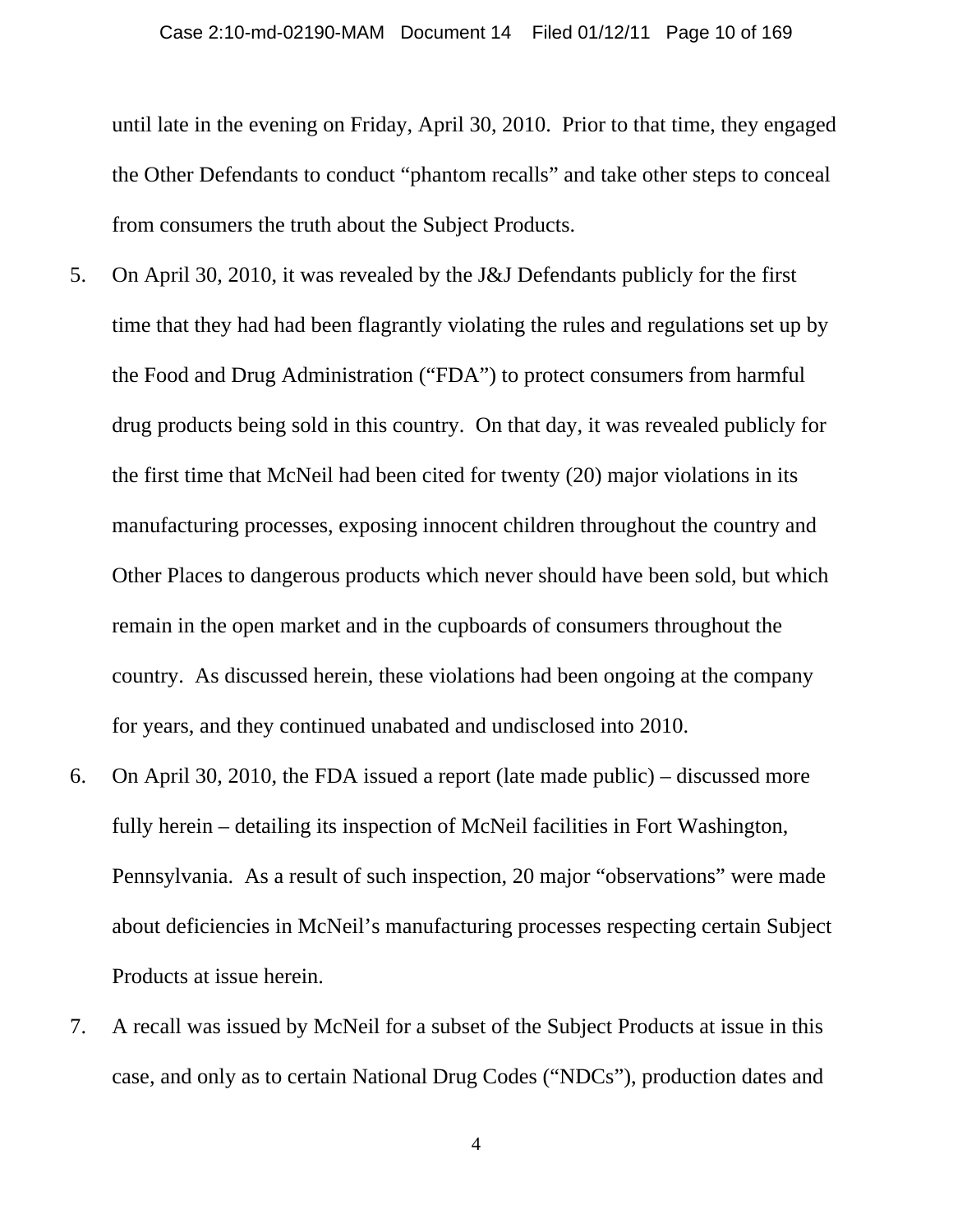lot numbers. As discussed more fully herein, J&J and McNeil deliberately delayed announcing such recall until late in the evening so as to avoid substantial media attention – and with it widespread disclosure to consumers -- and to minimize the J&J Defendants' exposure to having to pay full cash refunds to concerned consumers.

- 8. As a result, only a small portion of the consumers who purchased the Subject Products have ever learned about the recall, and only a smaller portion of those knowledgeable consumers ever attempted to recover as part of a limited refund program set up McNeil (as described more fully herein). This is one reason why a class action is warranted to address this situation: there are millions of consumers in this country and Other Places who may never know that the Subject Products they purchased are subject to recall, that they are worth less than what they paid for them, and, in some cases, they may be harmful.
- 9. The subset of Subject Products in the J&J recall include the following:

#### **Tylenol Infants' Drops**

Concentrated Tylenol Infants' Drops 1 oz Grape Flavor: 50580-144-01 Concentrated Tylenol Infants' Drops 0.5 oz Grape Flavor: 50580-144-15 Concentrated Tylenol Infants' Drops 1 oz Cherry Dye Free: 50580-167-01 Concentrated Tylenol Infants' Drops 0.5 oz Cherry Flavor: 50580-143-15 Concentrated Tylenol Infants' Drops 1 oz Cherry Flavor: 50580-143-30 Concentrated Tylenol Infants' Drops 0.5 oz Grape - Hospital: 50580-144-18 Concentrated Tylenol Infants' Drops 0.25 oz Grape - Sample: 50580-144-40

#### **Children's Tylenol Suspensions**

Children's Tylenol Suspension 2 oz Cherry Blast Flavor: 50580-123-02 Children's Tylenol Suspension 4 oz Cherry Blast Flavor: 50580-123-04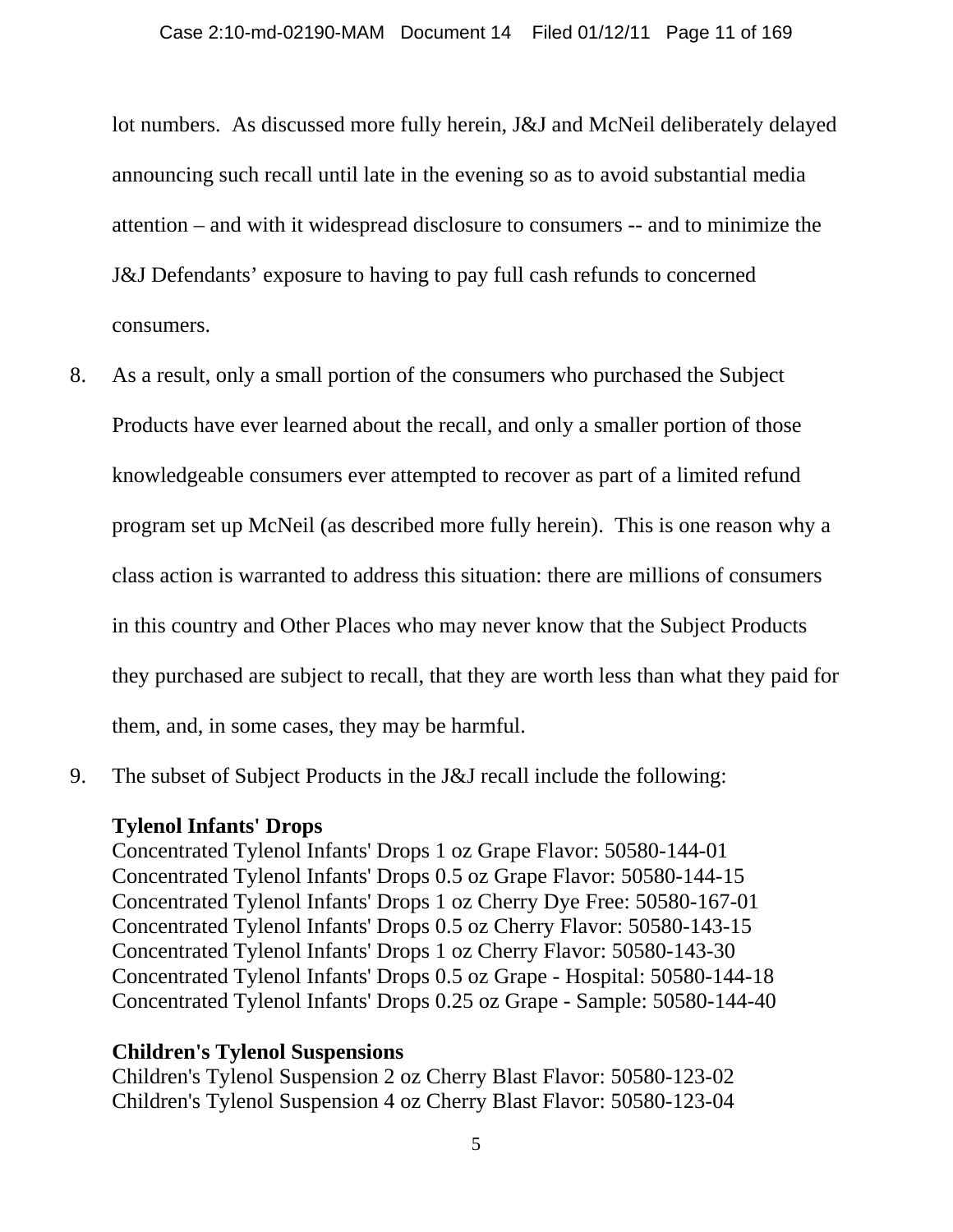Children's Tylenol Dye-Free Suspension 4 oz Cherry Flavor: 50580-166-04 Children's Tylenol Suspension 4 oz Grape Splash: 50580-296-04 Children's Tylenol Suspension 4 oz Bubblegum Flavor: 50580-407-04 Children's Tylenol Suspension 4 oz Very Berry Strawberry Flavor: 50580-493-04 Children's Tylenol Suspension 1 oz Cherry Blast Flavor - Sample: 50580-123-01 Children's Tylenol Suspension 4 oz Cherry Blast Flavor - Hospital: 50580-123-03

### **Children's Tylenol Plus Suspensions**

Children's Tylenol Plus Suspension 4 oz Cough and Sore Throat Cherry Flavor: 50580-247-04 Children's Tylenol Plus Suspension 4 oz Cough and Runny Nose Cherry Flavor: 50580-249-04 Children's Tylenol Plus Dye Free Suspension 4 oz Cold and Stuffy Nose Grape Flavor: 50580-253-04 Children's Tylenol Plus Dye Free Suspension 4 oz Cold and Cough Grape Flavor: 50580-254-04 Children's Tylenol Plus Dye Free Suspension 4 oz Multi-Symptom Cold Grape Flavor: 50580-255-04 Children's Tylenol Plus Suspension 4 oz Flu Bubblegum Flavor: 50580-386-04 Children's Tylenol Plus Suspension 4 oz Cold Grape Flavor: 50580-387-04 Children's Tylenol Plus Suspension 4 oz Cold & Allergy Bubblegum Flavor: 50580-390-04 Children's Tylenol Plus Suspension 4 oz Multi-Symptom Grape Flavor: 50580- 391-04

# **Motrin Infants' Drops**

Concentrated Motrin Infants' Drops 1 oz Berry Dye Free: 50580-198-01 Concentrated Motrin Infants' Drops 0.5 oz Berry Dye Free: 50580-198-15 Concentrated Motrin Infants' Drops 0.5 oz Berry Flavor\*: 50580-100-15

# **Children's Motrin Suspensions**

Children's Motrin Suspension 4 oz Berry Dye Free: 50580-184-04 Children's Motrin Suspension 2 oz Berry Flavor: 50580-601-02 Children's Motrin Suspension 4 oz Berry Flavor: 50580-601-04 Children's Motrin Suspension 4 oz Tropical Punch Flavor: 50580-215-04 Children's Motrin Suspension 4 oz Grape Flavor: 50580-603-04 Children's Motrin Suspension 4 oz Bubblegum Flavor: 50580-604-04 Children's Motrin Suspension 1 oz Grape Sample: 50580-603-01 Children's Motrin Suspension 1 oz Bubblegum Sample: 50580-604-01 Children's Motrin Suspension 1 oz Berry Sample: 50580-601-01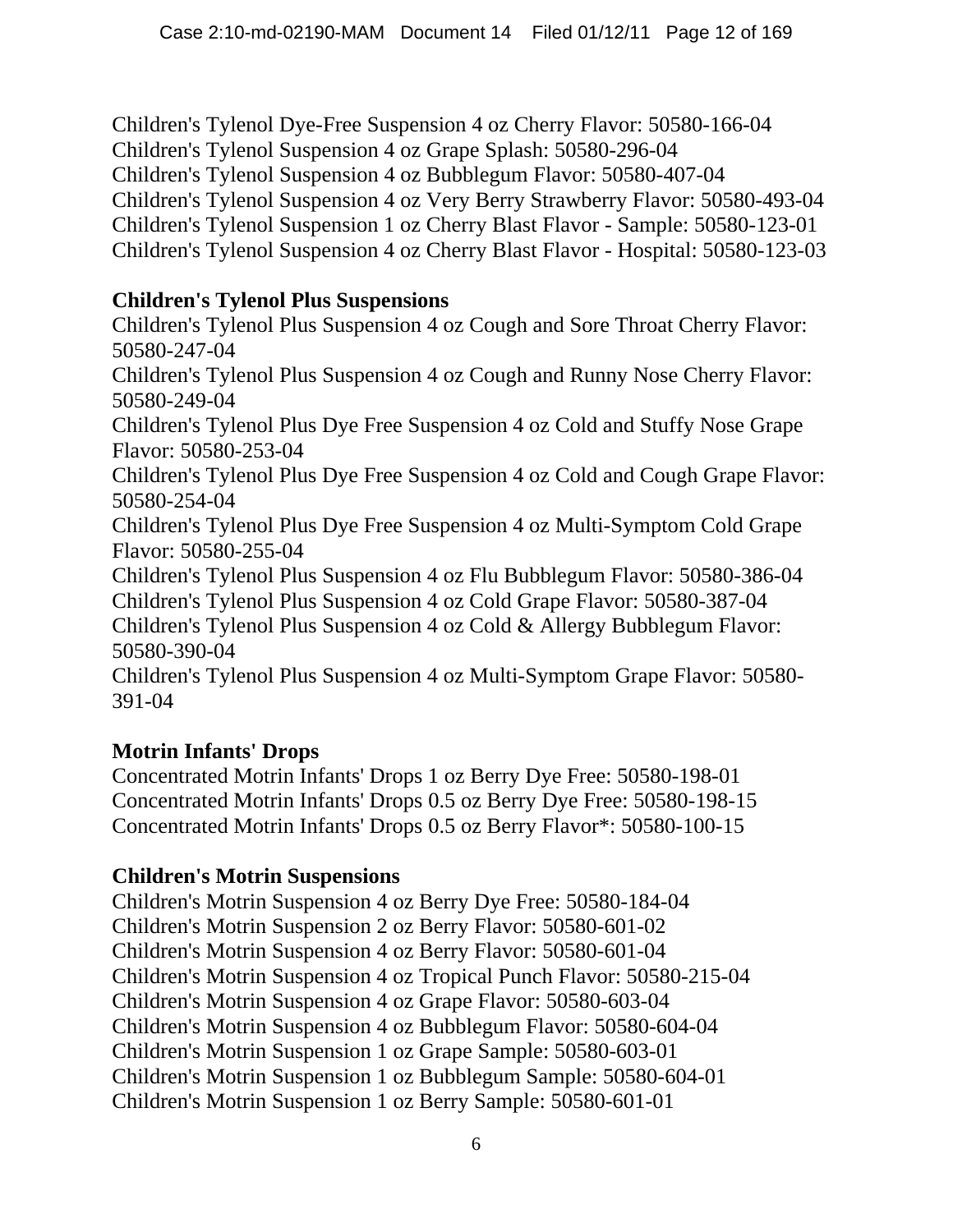### **Children's Motrin Cold Suspensions**

Children's Motrin Suspension 4 oz Cold Berry Flavor: 50580-902-04

# **Children's Zyrtec Liquids in Bottles**

Children's Zyrtec Sugar-Free Dye-Free 4 oz Bubblegum Syrup: 50580-721-04 Children's Zyrtec Sugar-Free Dye-Free 4 oz Grape Syrup: 50580-730-04 Children's Zyrtec Sugar-Free Dye-Free 0.5 oz Grape: 50580-730-15 Children's Zyrtec Sugar-Free Dye-Free 0.5 oz Bubblegum: 50580-721-15 Children's Zyrtec Sugar-Free Dye-Free 2 X 4 oz Bubblegum Liquid: 50580-721-08

### **Children's Benadryl Allergy Liquids in Bottles**

Children's Benadryl Allergy 4 oz Sugar-Free Dye-Free Bubblegum Flavored Liquid: 50580-535-04

This subset of Subject Products, as well as other Subject Products on Schedule A

that were later recalled, are hereinafter collectively referred to as the "**Recalled** 

# **Subject Products**".

10. As McNeil stated on its website at the time, the recall of the above Recalled

Subject Products was "voluntary" and "**Only Certain Products are being** 

**Recalled."** http://www.tylenol.com/page2.jhtml?id=tylenol/news/ndc\_finder.inc

(emphasis in original.)

11. In other words, the J&J and Individual Defendants **did not recall all of the** 

**Subject Products affected by their conduct**, and are not offering all consumers in the consumer Class full cash refunds of their out-of-pocket payments made for all Subject Products – only the select few Recalled Subject Products chosen by Defendants.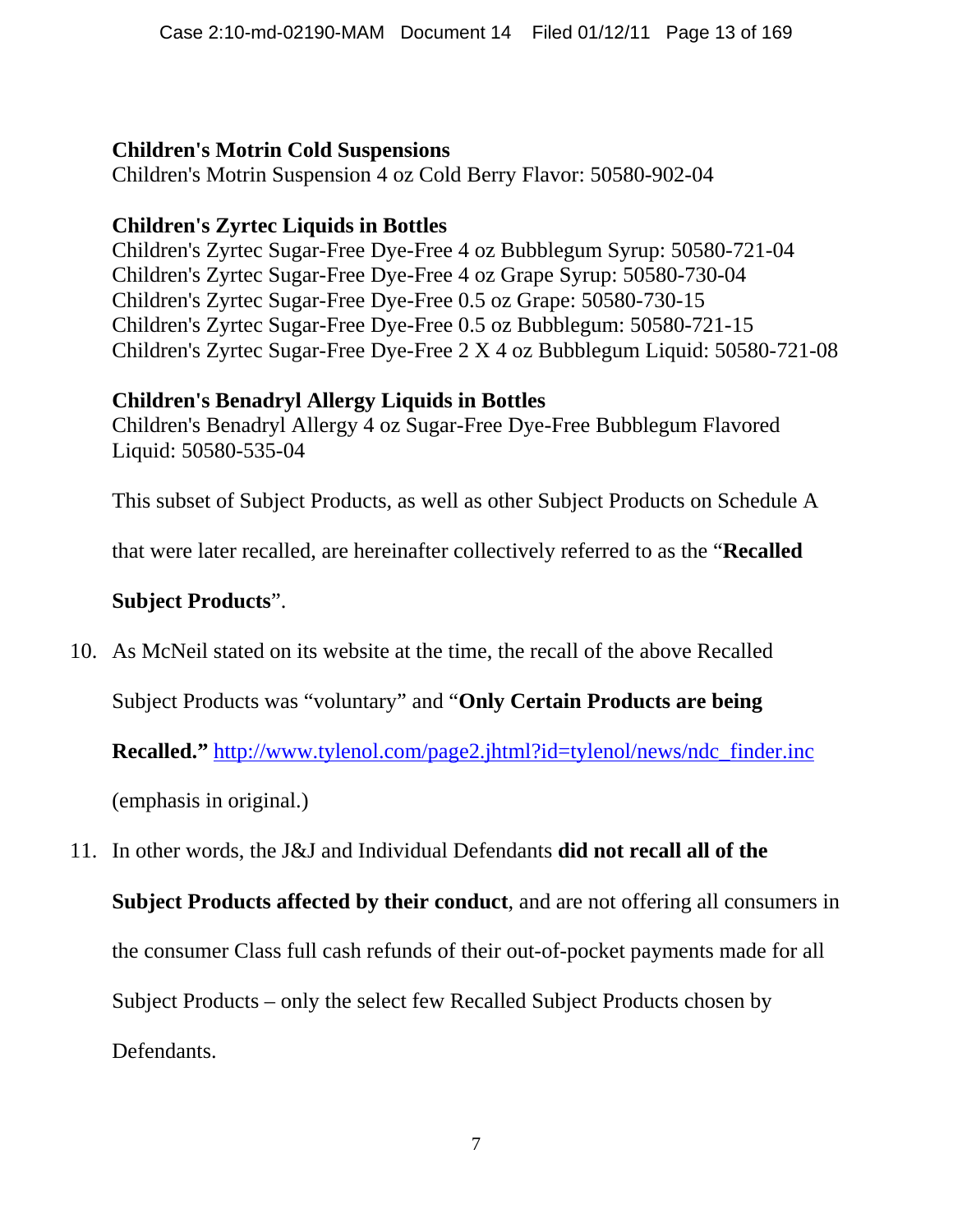- 12. This case seeks, among other remedies available under the law, full cash refunds of the entire out-of-pocket payments made for Subject Products, plus additional costs incurred. Such payments included at least the retail costs of the Subject Products – which costs vary across the country and Other Places – as well as all applicable sales taxes, the costs of proper disposal of the products, and related incidental damages.
- 13. In terms of the cost of disposal, the J&J Defendants strongly admonished consumers to take proper steps to dispose of the now-worthless Subject Products. Consumers are not permitted to just dump the unused contents down a sink or drain, or throw unused bottles in the trash. Instead, J&J advises:

### **"What should I do if I have the product in my home?**

… [A]s a precautionary measure, parents and caregivers should not administer these products to their children. For information on disposing of over-the-counter medications, please go to www.smarxtdisposal.net."

The "smarxtdisposal" website further provides:

"Follow your medication prescriber's instructions and use all medications as instructed. If you do not use all of your prescribed or over-the-counter medication, you can take a few small steps to make a huge impact in safeguarding lives and protecting the environment by disposing of unused medicines properly:

- 1. **DO NOT FLUSH unused medications and DO NOT POUR them down a sink or drain.**
- 2. **Be Proactive and Dispose of Unused Medication In Household Trash.**  When discarding unused medications, ensure you protect children and pets from potentially negative effects: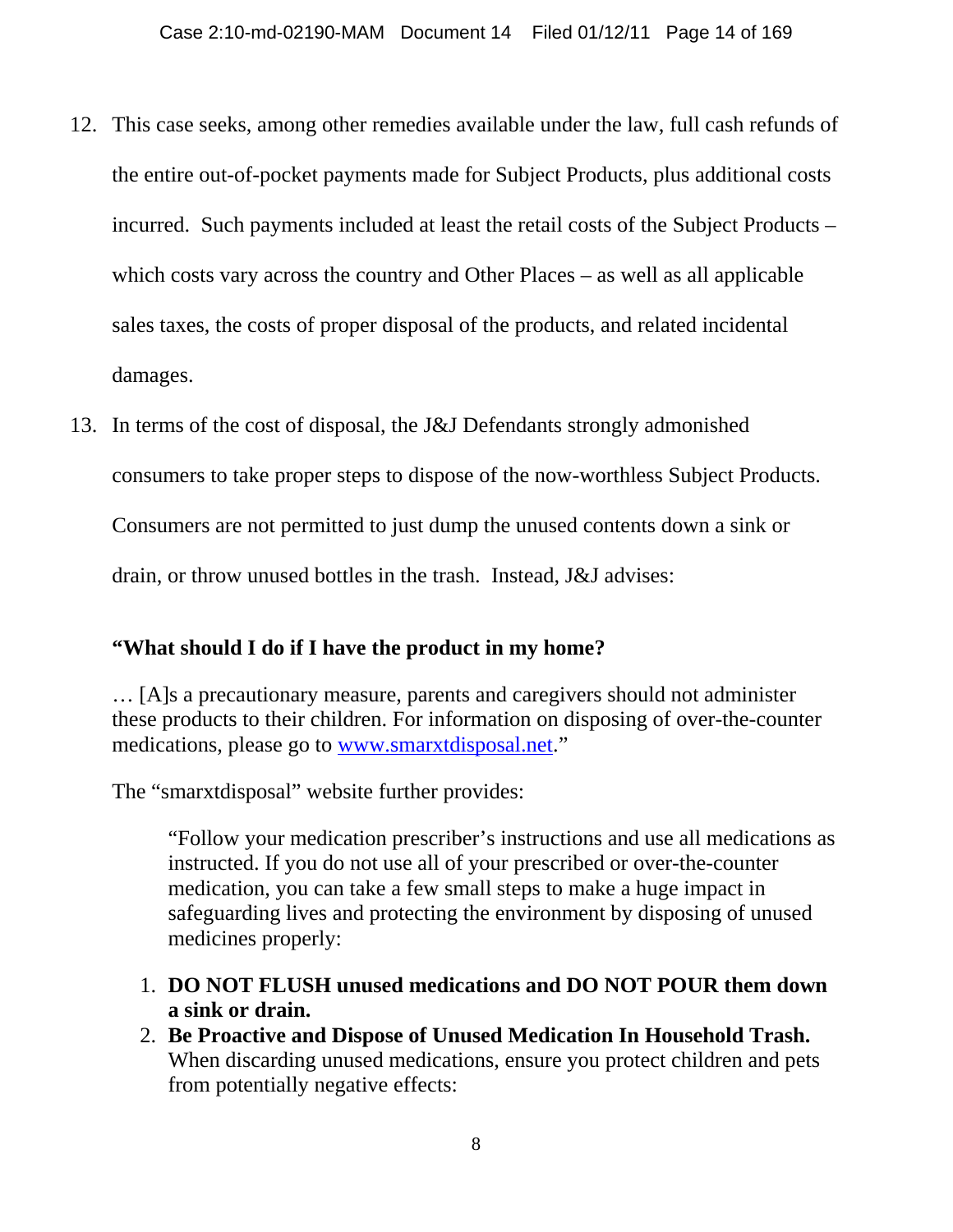- a. Pour medication into a sealable plastic bag. If medication is a solid (pill, liquid capsule, etc.), add water to dissolve it.
- b. Add kitty litter, sawdust, coffee grounds (or any material that mixes with the medication and makes it less appealing for pets and children to eat) to the plastic bag.
- c. Seal the plastic bag and put it in the trash.
- d. Remove and destroy ALL identifying personal information (prescription label) from all medication containers before recycling them or throwing them away.

These additional precautions required to properly dispose of the Subject Products were caused by the acts and omissions of Defendants and should be compensated.

- 14. For those limited Recalled Subject Products, McNeil initially offered select consumers a limited opportunity to request a "high value coupon" for a future McNeil product. The documents produced by the J&J Defendants pursuant to the Court's directive – which documents are attached hereto collectively at **Exhibit "B"** -- reveal that in the early days following the recall, the J&J Defendants encouraged consumers who called for refunds to take "high value coupons" over cash. Of course, with the McNeil Fort Washington plant shut down, such coupons were and remain worthless. However, the J&J Defendants tried to convince consumers otherwise by pushing the worthless coupons over cash.
- 15. Such coupons have no present cash value and are not transferrable as would be required under the class action rules which govern this case if Defendants had attempted to resolve Plaintiffs' claims by offering coupons instead of cash. Consequently, Defendants could not get away with offering consumers worthless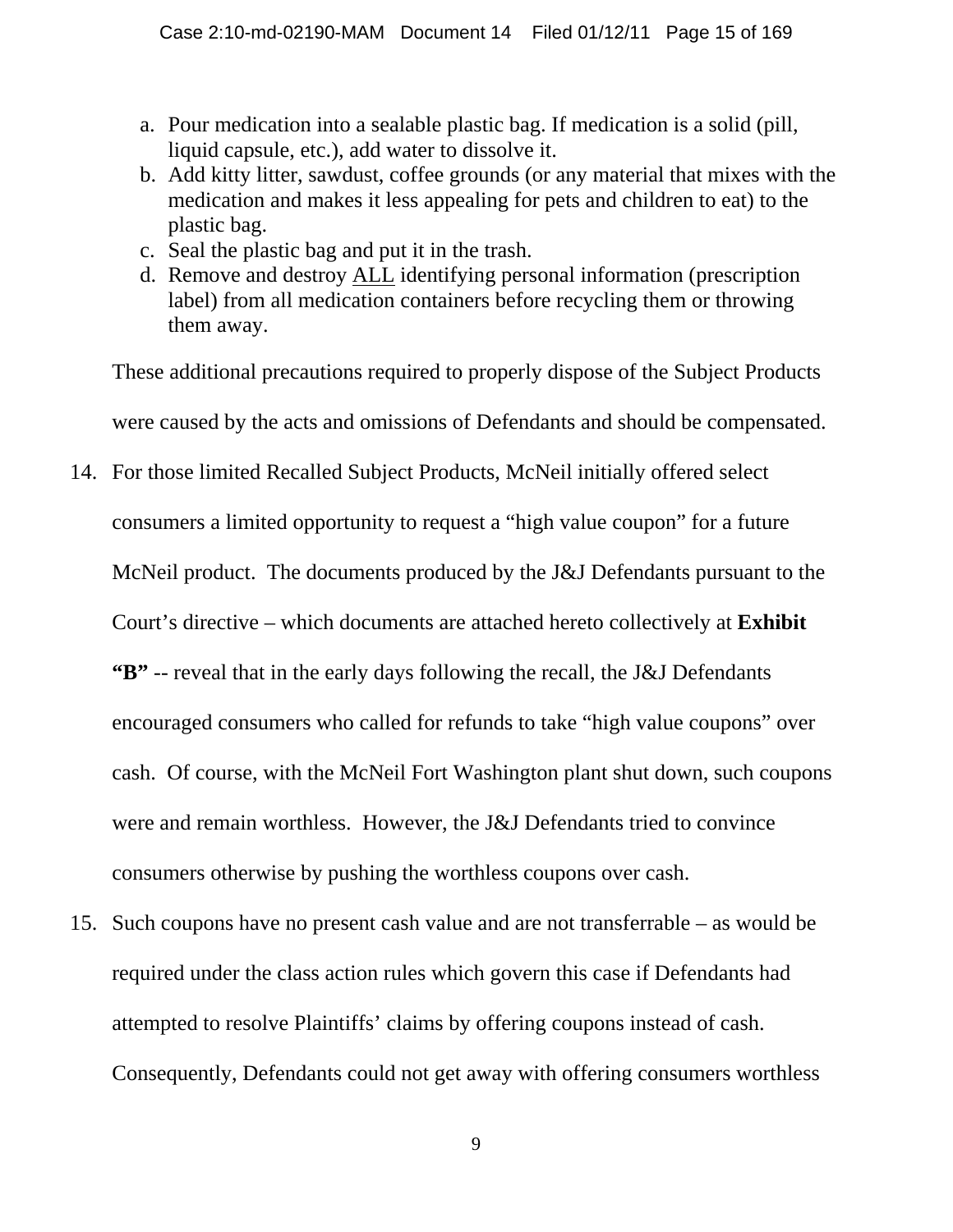coupons under the stringent standards of Federal Rule 23 for providing coupons in settlement of a class action case.

- 16. Some members of the consumer Class in this case received such worthless coupons, and therefore have not been compensated adequately for their losses described herein.
- 17. The consumer Class paid cash for the Subject Products at issue here; full cash refunds should be made available to all consumers of Subject Products.
- 18. At some point after the recall announcement was made, the J&J Defendants began offering select consumers a limited opportunity to request a cash refund of part of their out-of-pocket payments made for Recalled Subject Products. Such refunds were not offered to all consumers in the Class; instead, only select consumers were given the opportunity to receive a partial cash refund if they meet the stringent eligibility criteria established exclusively by J&J and McNeil without any external oversight, judicial or otherwise.
- 19. Since Defendants can no longer be trusted to do the right thing respecting their Subject Products, having repeatedly and deliberately betrayed the trust of consumers and the government investigating Defendants, it is only by the superior vehicle of this class action lawsuit, the declaratory and other relief it seeks, and the Court's supervisory powers under Federal Rule 23, that Defendants will be forced to properly compensate consumers for their losses.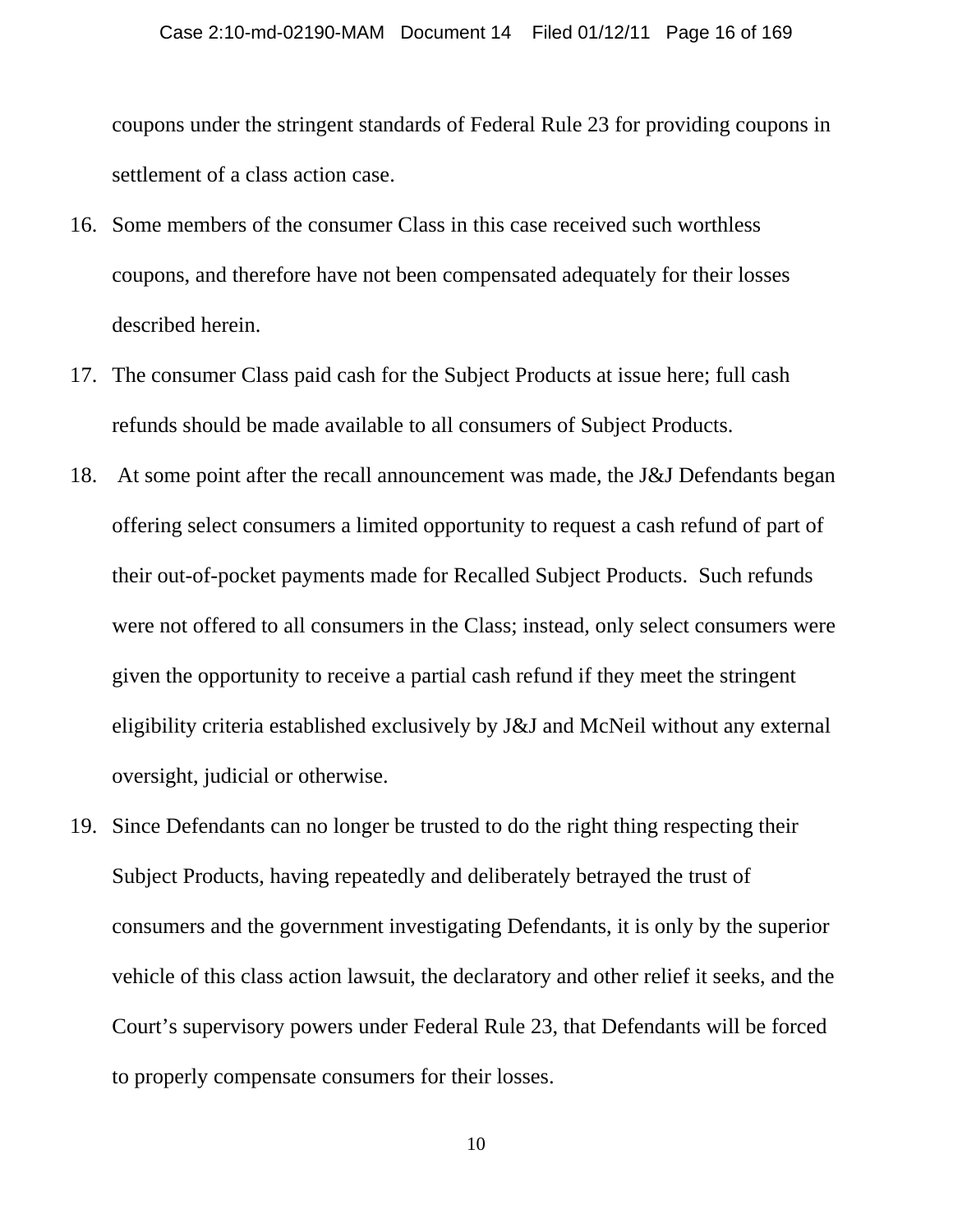#### **II. JURISDICTION AND VENUE**

- 20. This Court has subject matter jurisdiction pursuant to the Class Action Fairness Act of 2005, 28 U.S.C. §§ 1332(a) and 1332(d), because there are more than 100 class members nationwide and outside the country, at least one class member is of diverse citizenship from one Defendant, more than two-thirds of the members of the putative Class are citizens of states different from that of these Defendants, and the aggregate amount in controversy exceeds \$5,000,000.00 exclusive of interest and costs.
- 21. The Court also has subject matter jurisdiction pursuant to the Racketeer Influenced and Corrupt Organizations Act ("RICO"), 18 U.S.C. § 1961 *et seq*.
- 22. The Court has further subject matter jurisdiction pursuant to the Magnuson-Moss Warranty Act, 15 U.S.C. § 2301 *et seq*.
- 23. Venue is proper in this jurisdiction under 28 U.S.C. § 1391 because a substantial part of the events or omissions giving rise to the claims in this action occurred in this judicial District, because McNeil, other operating companies within J&J, and certain Individual Defendants may be found within this judicial District, two of the major manufacturing facilities which produced certain Subject Products are located in Fort Washington and Lancaster, Pennsylvania, respectively, and the branch of the FDA which has led the investigation of McNeil is located on Chestnut Street in Philadelphia, Pennsylvania – all within this judicial district.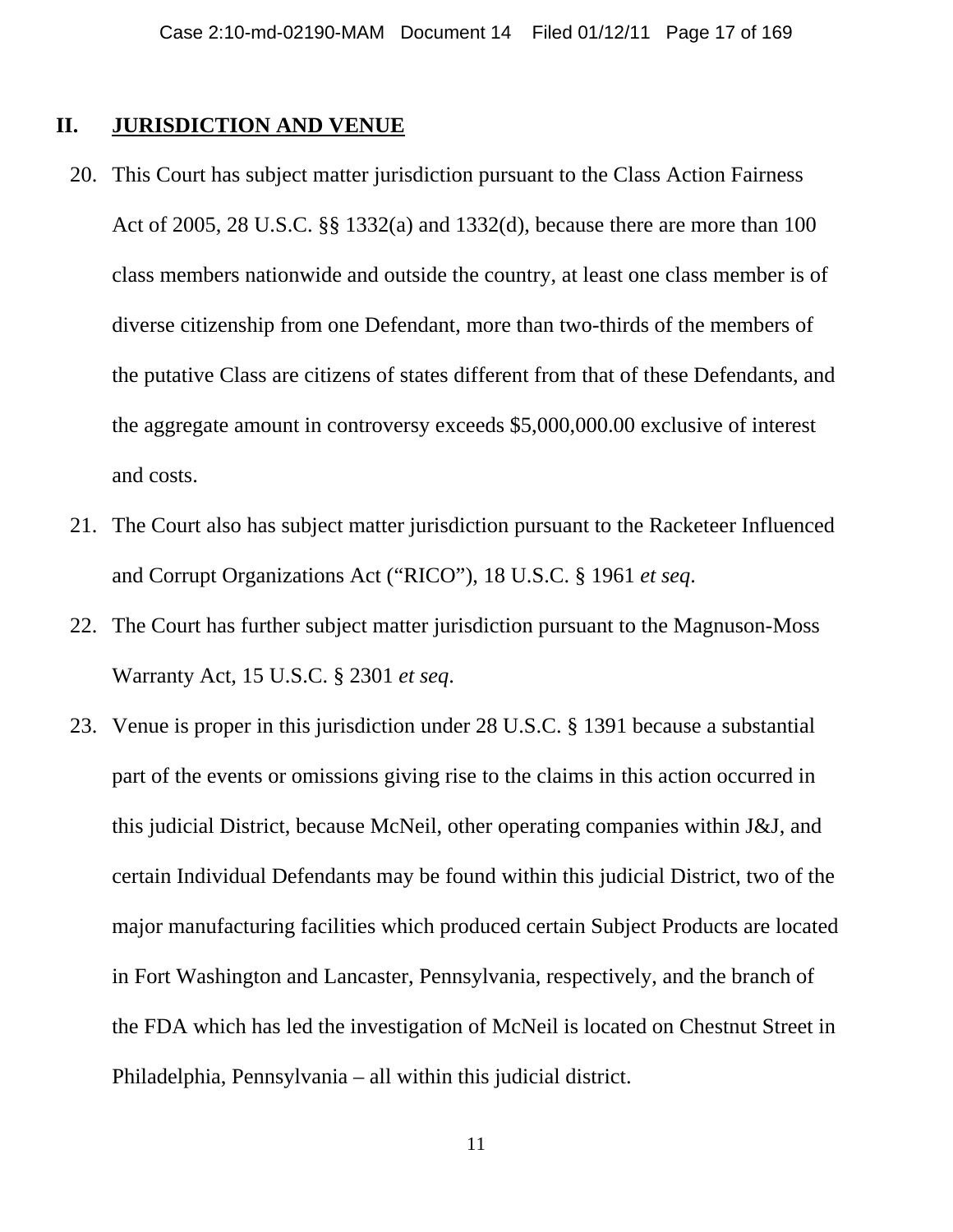- 24. This Court has personal jurisdiction over Plaintiffs because certain of them reside within the Commonwealth of Pennsylvania while others located outside the Commonwealth submit to the jurisdiction of this Court.
- 25. This Court has personal jurisdiction over Defendants because certain of them are located and/or have business operations in the Commonwealth, while others have sufficient minimum contacts with the Commonwealth, and otherwise intentionally avail themselves of markets in Pennsylvania through their manufacture, distribution, promotion, marketing and sale of Subject Products and other products in Pennsylvania so as to render this Court's exercise of jurisdiction permissible under traditional notions of fair play and substantial justice.
- 26. Moreover, Defendants carried out their unlawful manufacturing, distribution, promotion, marketing and sales scheme, the suppression and concealment of the same, and the conspiracy respecting the same in this District. Accordingly, Defendants have submitted themselves to the jurisdiction of this Court by transacting business here and otherwise committing tortious acts within this State, and this judicial District specifically.
- 27. Indeed, by voluntarily choosing to locate McNeil and its principle manufacturing facilities in Pennsylvania, the J&J and Individual Defendants have purposefully availed themselves of the benefits and protections of Pennsylvania law for the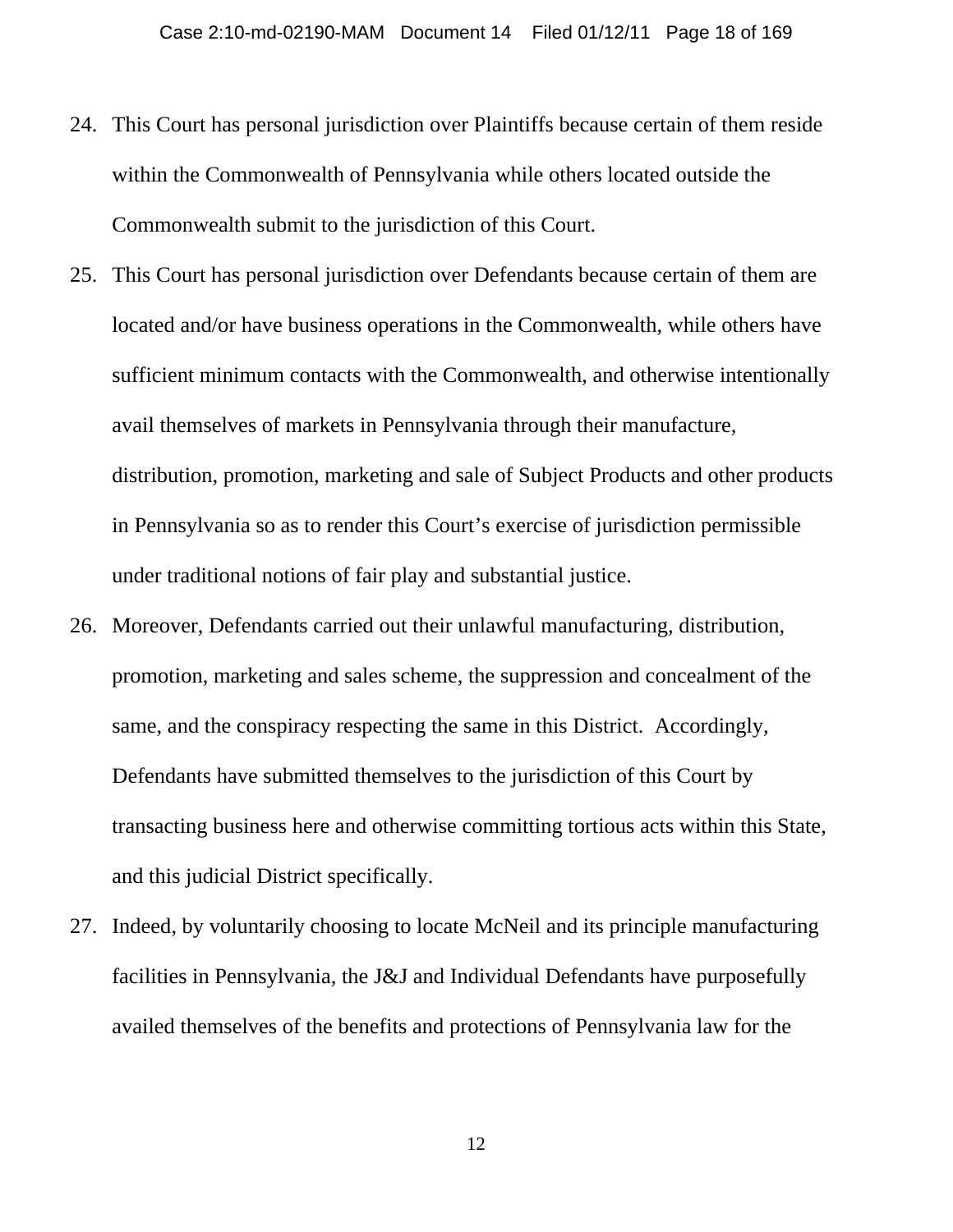entire relevant time period, and they have agreed thereby to be bound by such laws and the burdens of compliance therewith.

#### **III. THE PARTIES**

#### **A. Plaintiffs**

- 28. John Thrasher is an individual and resident of 2921 E. La Rocas Drive, Phoenix, **Arizona** 85028 who, during the relevant time period, purchased a number of Subject Products, including some Recalled Subject Products. As a result, Mr. Thrasher, like other members of the Class (and/or possible Sub-Class of Arizona consumers only), suffered damages from the unlawful scheme and conspiracy, and the concealment of the same by Defendants, which damages result from his out of pocket payments for Subject Products which were unsafe at the time of sale, were not of the same quality and condition as represented at the time of sale, and are now worthless as medicines. Mr. Thrasher has not been reimbursed fully for his out-of-pocket payments for Subject Products.
- 29. Janelle Bridges is an individual and resident of 10675 Bottle Rock Road, Kelseyville, **California** 95451 who, during the relevant time period, purchased a number of Subject Products, including some Recalled Subject Products. As a result, Ms. Bridges, like other members of the Class (and/or possible Sub-Class of California consumers only), suffered damages from the unlawful scheme and conspiracy, and the concealment of the same by Defendants, which damages result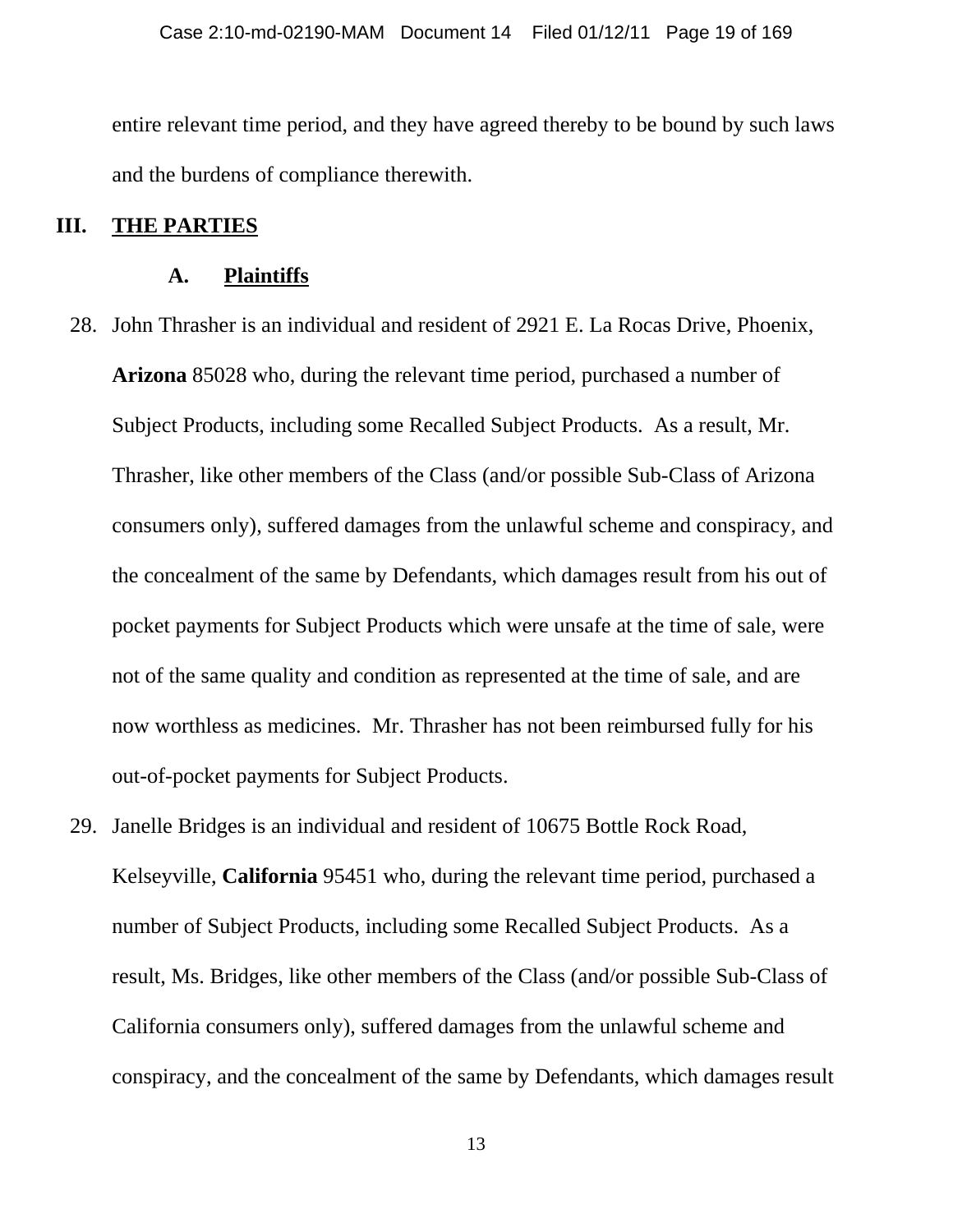from her out of pocket payments for Subject Products which were unsafe at the time of sale, were not of the same quality and condition as represented at the time of sale, and are now worthless as medicines. Ms. Bridges has not been reimbursed fully for her out-of-pocket payments for Subject Products.

- 30. Dana Rivera is an individual and resident 14142 Martinque Drive, Moreno Valley, **California** who, during the relevant time period, purchased a number of Subject Products including some Recalled Subject Products. As a result, Ms. Rivera, like other members of the Class (and/or possible Sub-Class of California consumers only), suffered damages from the unlawful scheme and conspiracy, and the concealment of the same by Defendants, which damages result from her out of pocket payments for Subject Products which were unsafe at the time of sale, were not of the same quality and condition as represented at the time of sale, and are now worthless as medicines. Ms. Rivera has not been reimbursed fully for her outof-pocket payments for Subject Products.
- 31. Wayne Burrell is an individual and resident of 19521 Saturnia Lake Drive, Boca Raton, **Florida** who, during the relevant time period, purchased a number of Subject Products, including some Recalled Subject Products. As a result, Mr. Burrell, like other members of the Class (and/or possible Sub-Class of Florida consumers only), suffered damages from the unlawful scheme and conspiracy, and the concealment of the same by Defendants, which damages result from his out of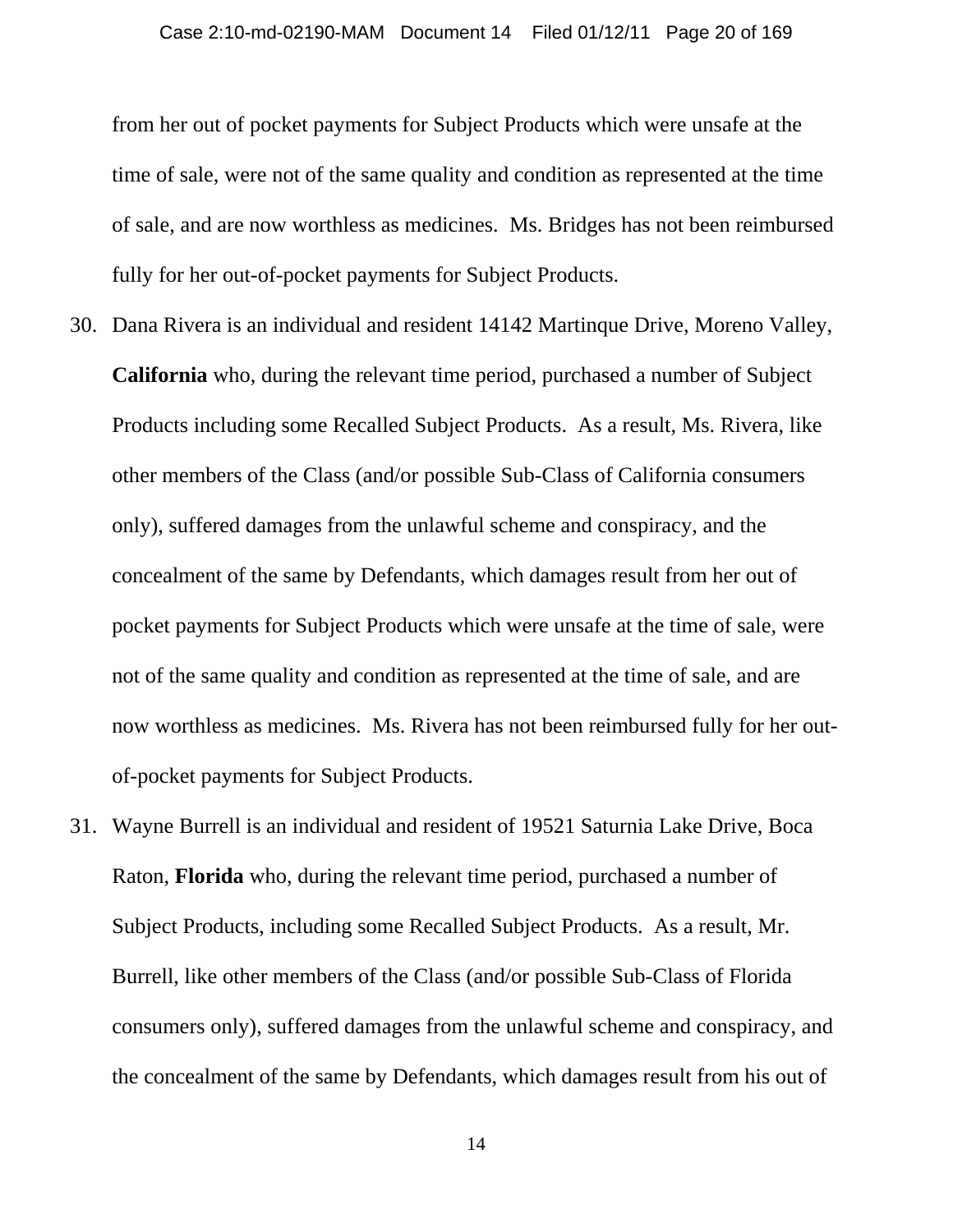pocket payments for Subject Products which were unsafe at the time of sale, were not of the same quality and condition as represented at the time of sale, and are now worthless as medicines. Mr. Burrell has not been reimbursed fully for his outof-pocket payments for Subject Products.

- 32. Brittney Spivey is an individual and resident of 273 Mojave Court, Merritt Island, **Florida**, 32952, who, during the relevant time period, purchased a number of Subject Products, including some Recalled Subject Products. As a result, Ms. Spivey, like other members of the Class (and/or possible Sub-Class of Florida consumers only), suffered damages from the unlawful scheme and conspiracy, and the concealment of the same by Defendants, which damages result from her out of pocket payments for Subject Products which were unsafe at the time of sale, were not of the same quality and condition as represented at the time of sale, and are now worthless as medicines. Ms. Spivey has not been reimbursed fully for her out-of-pocket payments for Subject Products.
- 33. John Smith is an individual and resident of  $1637$  N.  $20<sup>th</sup>$  Avenue, Melrose Park, **Illinois** who, during the relevant time period, purchased Subject Products, including some Recalled Subject Products. As a result, Mr. Smith, like other members of the Class (and/or possible Sub-Class of Illinois consumers only), suffered damages from the unlawful scheme and conspiracy, and the concealment of the same by Defendants, which damages result from his out of pocket payments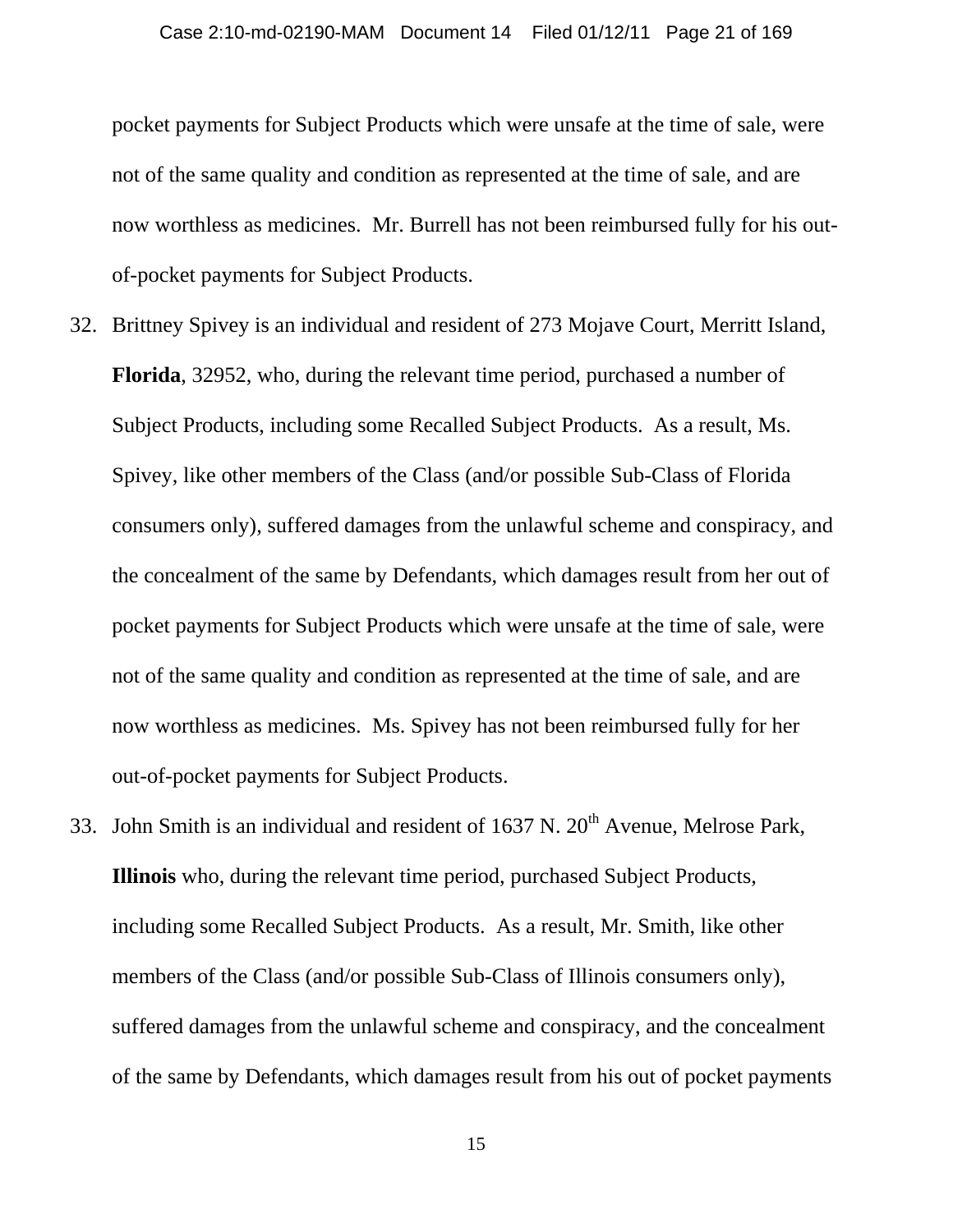for Subject Products which were unsafe at the time of sale, were not of the same quality and condition as represented at the time of sale, and are now worthless as medicines. Mr. Smith has not been reimbursed fully for his out-of-pocket payments for Subject Products.

- 34. Landy Nguyen is an individual and resident of 1627 South Cora Street, Des Plaines, **Illinois** who, during the relevant time period, purchased Subject Products including some Recalled Subject Products. As a result, Ms. Nguyen, like other members of the Class (and/or possible Sub-Class of Illinois consumers only), suffered damages from the unlawful scheme and conspiracy, and the concealment of the same by Defendants, which damages result from her out of pocket payments for Subject Products which were unsafe at the time of sale, were not of the same quality and condition as represented at the time of sale, and are now worthless as medicines. Ms. Nguyen has not been reimbursed fully for her out-of-pocket payments for Subject Products.
- 35. Candy Angel is an individual and resident of P.O. Box 303, Greenup, **Kentucky**  41144 who, during the relevant time period, purchased a number of Subject Products, including some Recalled Subject Products. As a result, Ms. Angel, like other members of the Class (and/or possible Sub-Class of Kentucky consumers only), suffered damages from the unlawful scheme and conspiracy, and the concealment of the same by Defendants, which damages result from her out of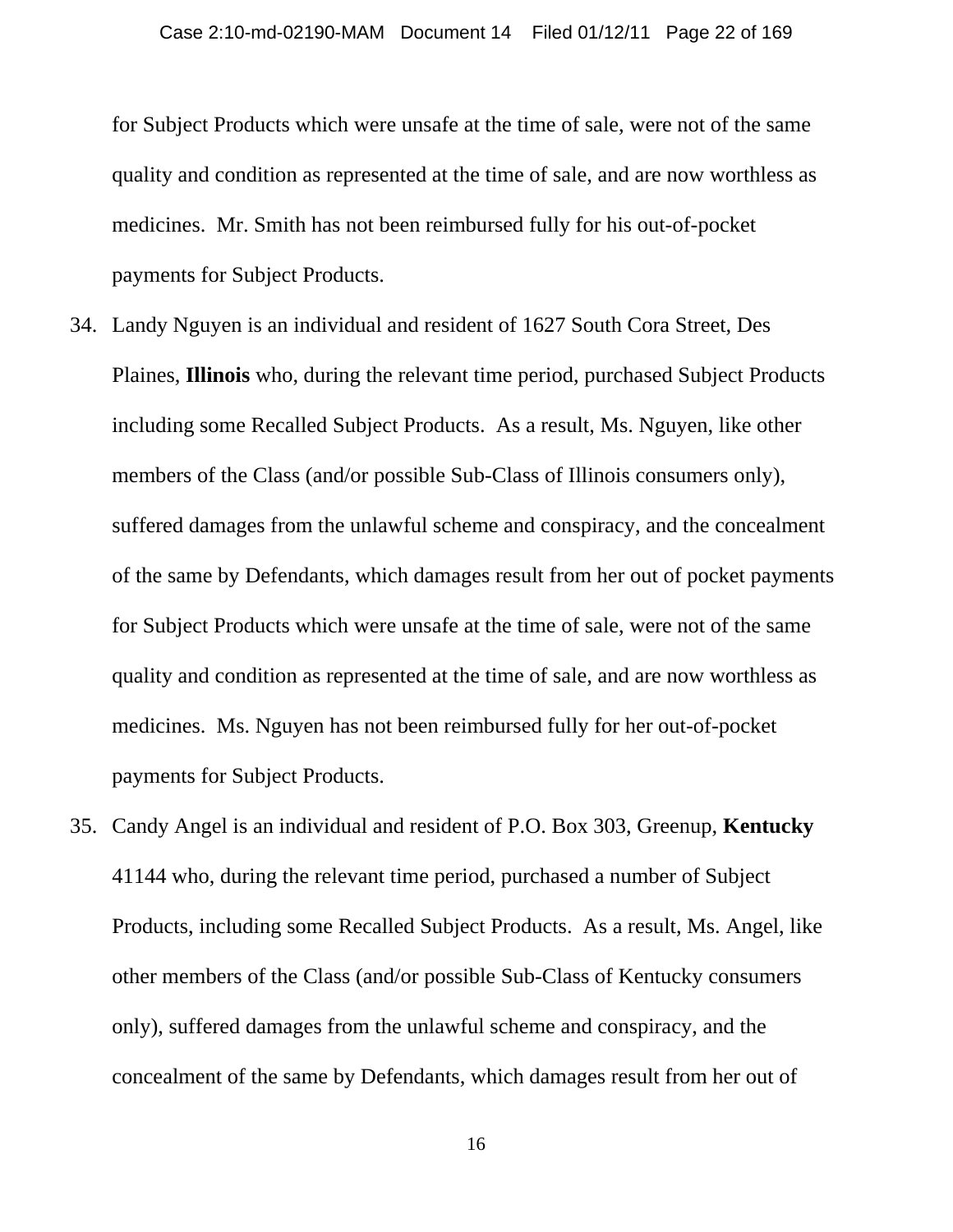pocket payments for Subject Products which were unsafe at the time of sale, were not of the same quality and condition as represented at the time of sale, and are now worthless as medicines. Ms. Angel has not been reimbursed fully for her outof-pocket payments for Subject Products.

- 36. Farlesher Murphy is an individual and resident of 2430 13<sup>th</sup> Street, Lake Charles, **Louisiana**, 70601, who, during the relevant time period, purchased a number of Subject Products, including some Recalled Subject Products. As a result, Ms. Murphy, like other members of the Class (and/or possible Sub-Class of Louisiana consumers only), suffered damages from the unlawful scheme and conspiracy, and the concealment of the same by Defendants, which damages result from her out of pocket payments for Subject Products which were unsafe at the time of sale, were not of the same quality and condition as represented at the time of sale, and are now worthless as medicines. Ms. Murphy has not been reimbursed fully for her out-of-pocket payments for Subject Products.
- 37. Justin Michaud is an individual and resident of 42 Lexington Road, Millbury, **Massachusetts** who, during the relevant time period, purchased Subject Products, including some Recalled Subject Products. As a result, Mr. Michaud, like other members of the Class (and/or possible Sub-Class of Massachusetts consumers only), suffered damages from the unlawful scheme and conspiracy, and the concealment of the same by Defendants, which damages result from his out of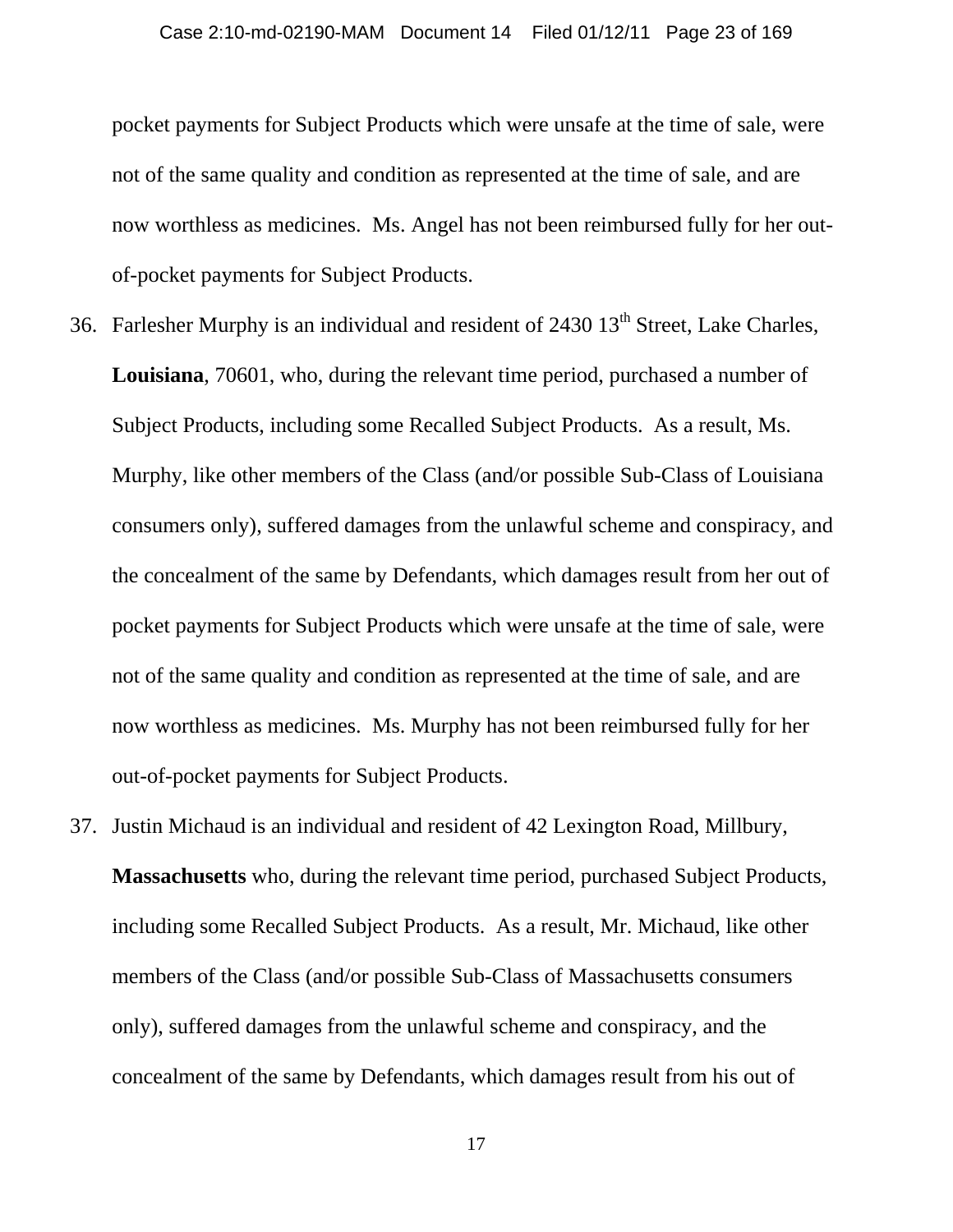pocket payments for Subject Products which were unsafe at the time of sale, were not of the same quality and condition as represented at the time of sale, and are now worthless as medicines. Mr. Michaud has not been reimbursed fully for his out-of-pocket payments for Subject Products.

- 38. Ethel Ingram is an individual and resident of  $1122$  North  $26<sup>th</sup>$  Circle, Omaha, **Nebraska** who, during the relevant time period, purchased a number of Subject Products, including some Recalled Subject Products. As a result, Ms. Ingram, like other members of the Class (and/or possible Sub-Class of Nebraska consumers only), suffered damages from the unlawful scheme and conspiracy, and the concealment of the same by Defendants, which damages result from her out of pocket payments for Subject Products which were unsafe at the time of sale, were not of the same quality and condition as represented at the time of sale, and are now worthless as medicines. Ms. Ingram has not been reimbursed fully for her out-of-pocket payments for Subject Products.
- 39. Catherine Roselli is an individual and resident of 518 A Butler Avenue, Point Pleasant, **New Jersey** who, during the relevant time period, purchased a number of Subject Products, including some Recalled Subject Products. As a result, Ms. Roselli, like other members of the Class (and/or possible Sub-Class of New Jersey consumers only), suffered damages from the unlawful scheme and conspiracy, and the concealment of the same by Defendants, which damages result from her out of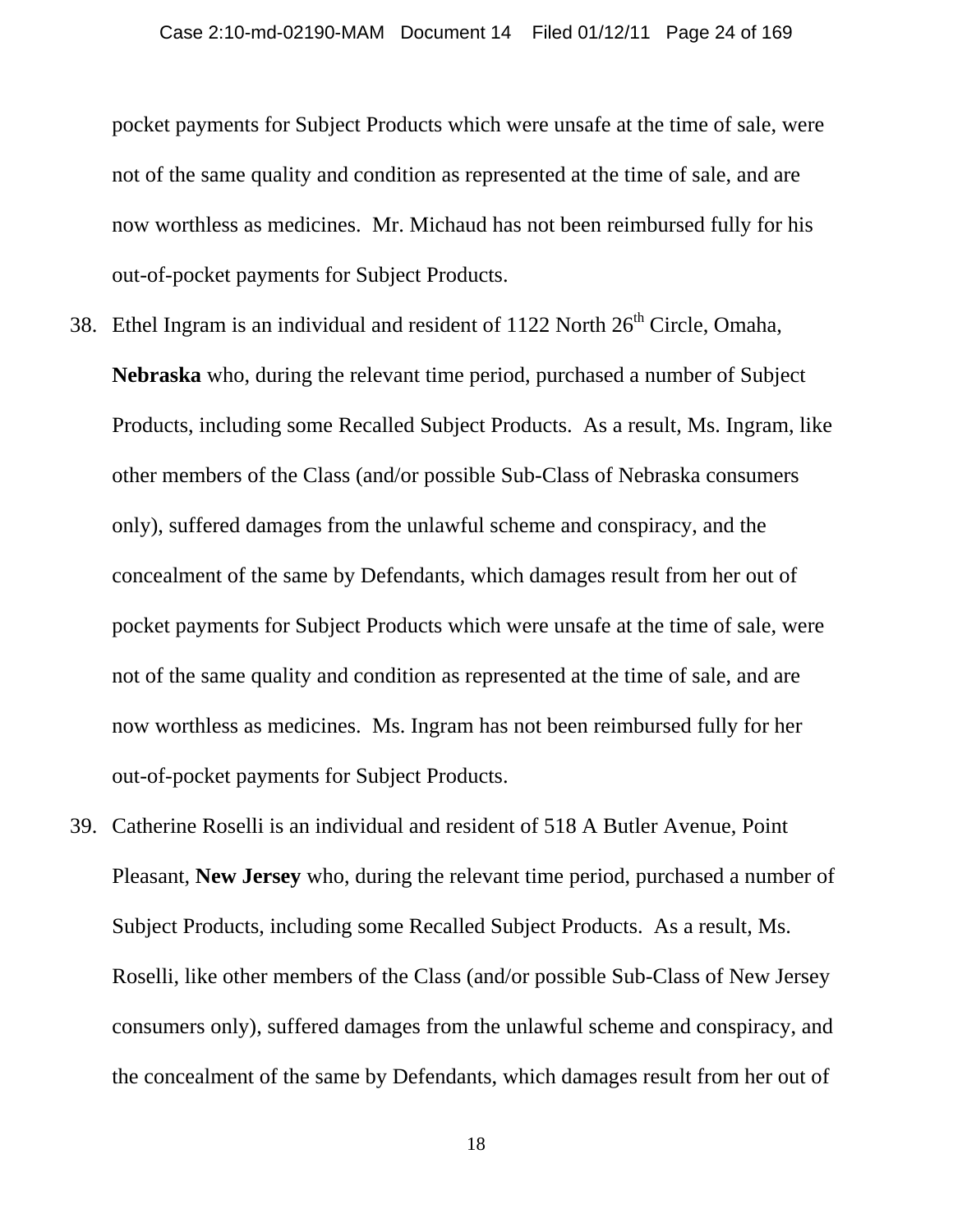pocket payments for Subject Products which were unsafe at the time of sale, were not of the same quality and condition as represented at the time of sale, and are now worthless as medicines. Ms. Roselli has not been reimbursed fully for her out-of-pocket payments for Subject Products.

- 40. Rhonda Mannara is an individual and resident of 1 Hunt Point, Rochester, **New York,** 14624 who, during the relevant time period, purchased a number of Subject Products, including some Recalled Subject Products. As a result, Ms. Mannara, like other members of the Class (and/or possible Sub-Class of New York consumers only), suffered damages from the unlawful scheme and conspiracy, and the concealment of the same by Defendants, which damages result from her out of pocket payments for Subject Products which were unsafe at the time of sale, were not of the same quality and condition as represented at the time of sale, and are now worthless as medicines. Ms. Mannara has not been reimbursed fully for her out-of-pocket payments for Subject Products.
- 41. Brandie Carroll is an individual and resident of 4238 Barber Mill Rd., Lot 33, Clayton, **North Carolina** who, during the relevant time period, purchased a number of Subject Products, including some Recalled Subject Products. As a result, Ms. Carroll, like other members of the Class (and/or possible Sub-Class of North Carolina consumers only), suffered damages from the unlawful scheme and conspiracy, and the concealment of the same by Defendants, which damages result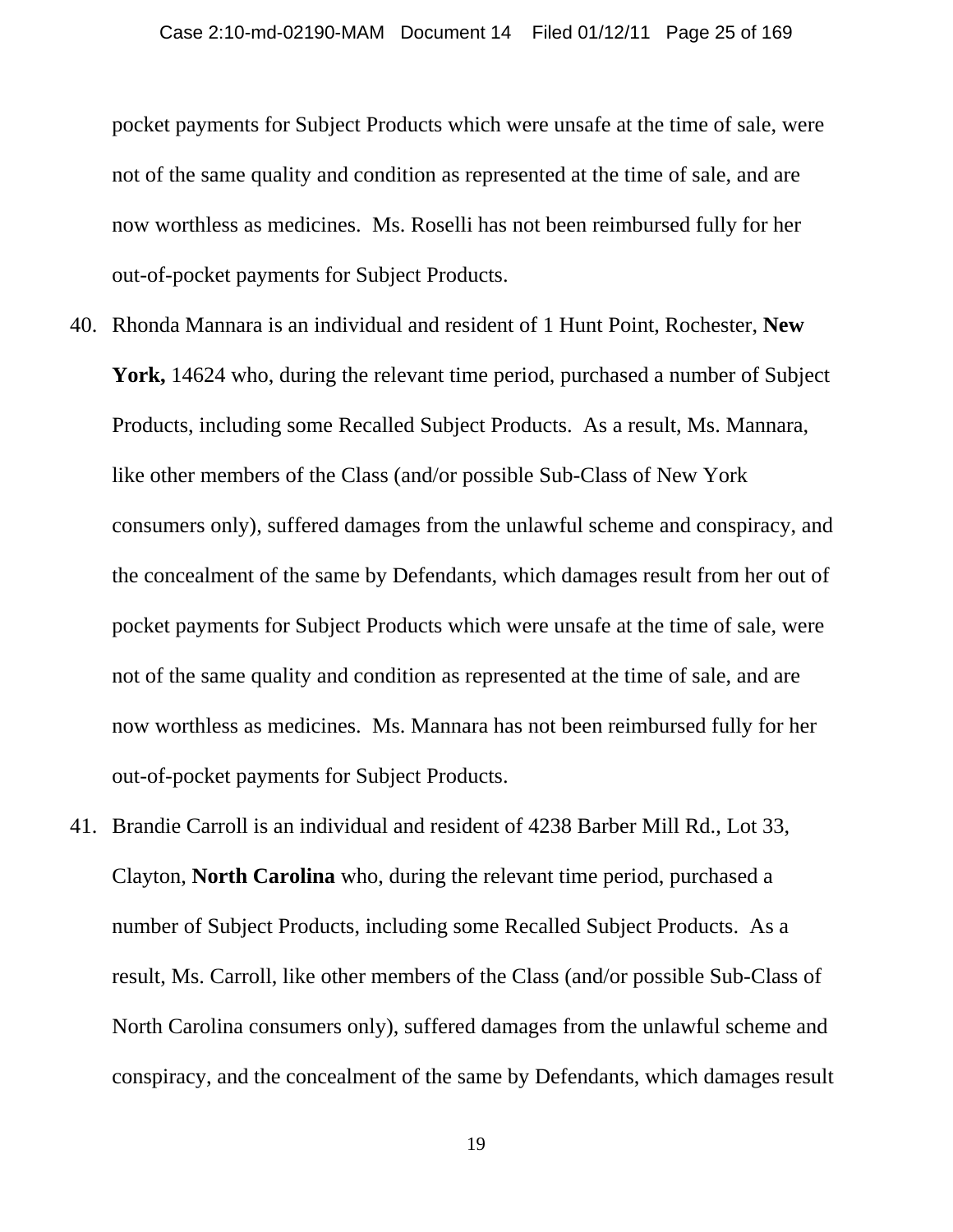from her out of pocket payments for Subject Products which were unsafe at the time of sale, were not of the same quality and condition as represented at the time of sale, and are now worthless as medicines. Ms. Carroll has not been reimbursed fully for her out-of-pocket payments for Subject Products.

- 42. Amber Coleman is an individual and resident of 2714 Queen City Avenue, Cincinnati, **Ohio** who, during the relevant time period, purchased a number of Subject Products including some Recalled Subject Products. As a result, Ms. Coleman, like other members of the Class (and/or possible Sub-Class of Ohio consumers only), suffered damages from the unlawful scheme and conspiracy, and the concealment of the same by Defendants, which damages result from her out of pocket payments for Subject Products which were unsafe at the time of sale, were not of the same quality and condition as represented at the time of sale, and are now worthless as medicines. Ms. Coleman has not been reimbursed fully for her out-of-pocket payments for Subject Products.
- 43. Joyce Taylor is an individual and resident of 47 Jackson Street, Lockbourne, **Ohio** 43137 who, during the relevant time period, purchased a number of Subject Products, including some Recalled Subject Products. As a result, Ms. Taylor, like other members of the Class (and/or possible Sub-Class of Ohio consumers only), suffered damages from the unlawful scheme and conspiracy, and the concealment of the same by Defendants, which damages result from her out of pocket payments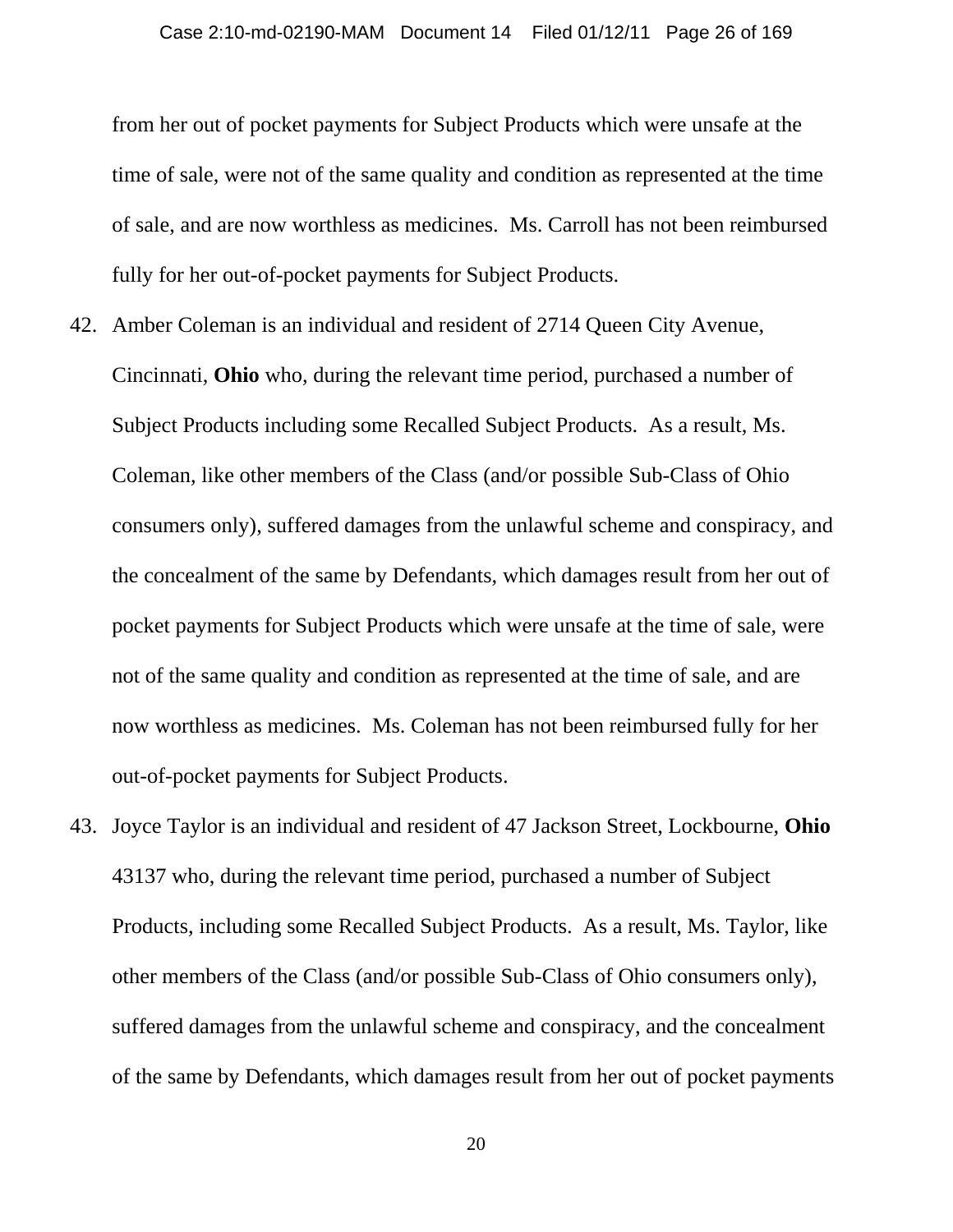for Subject Products which were unsafe at the time of sale, were not of the same quality and condition as represented at the time of sale, and are now worthless as medicines. Ms. Taylor has not been reimbursed fully for her out-of-pocket payments for Subject Products.

- 44. Daniel Pack is an individual and resident of 2618 Slabtown Rd., Lima, **Ohio** who, during the relevant time period, purchased a number of Subject Products, including some Recalled Subject Products. As a result, Mr. Pack, like other members of the Class (and/or possible Sub-Class of Ohio consumers only), suffered damages from the unlawful scheme and conspiracy, and the concealment of the same by Defendants, which damages result from his out of pocket payments for Subject Products which were unsafe at the time of sale, were not of the same quality and condition as represented at the time of sale, and are now worthless as medicines. Mr. Pack has not been reimbursed fully for his out-of-pocket payments for Subject Products.
- 45. Gene Renz is an individual and resident of 2274 Oakfield Rd., Warrington, **Pennsylvania** 18976 who, during the relevant time period, purchased a number of Subject Products for the treatment of the ailments of his children, including some Recalled Subject Products. As a result, Mr. Renz, like other members of the Class (and/or possible Sub-Class of Pennsylvania consumers only), suffered damages from the unlawful scheme and conspiracy, and the concealment of the same by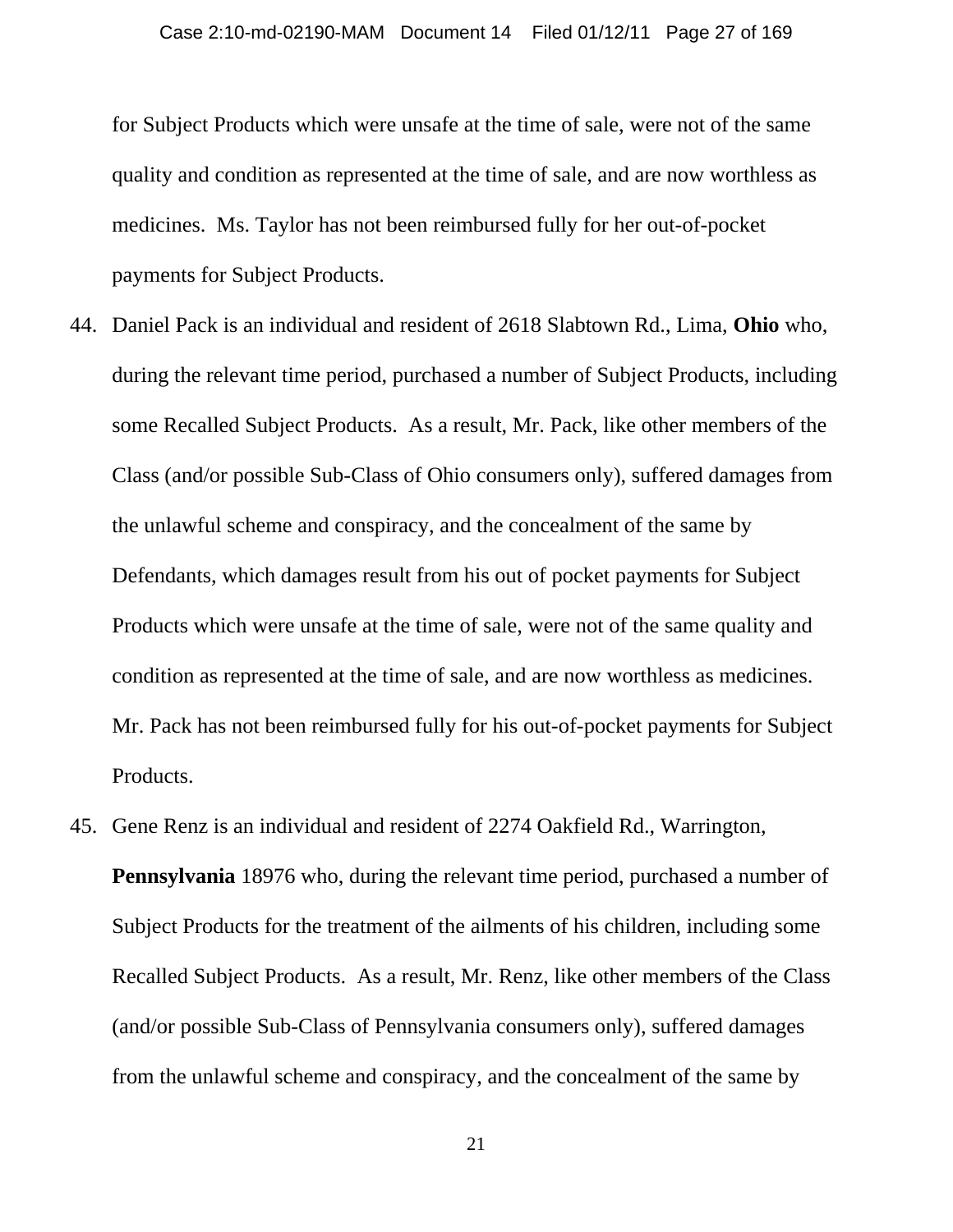Defendants, which damages result from his out of pocket payments for Subject Products which were unsafe at the time of sale, were not of the same quality and condition as represented at the time of sale, and are now worthless as medicines. Mr. Renz has not been reimbursed fully for his out-of-pocket payments for Subject Products.

- 46. Edna Scott is an individual and resident of 1631 W. Victoria Street, Philadelphia, **Pennsylvania** 19140 who, during the relevant time period, purchased a number of Subject Products, including some Recalled Subject Products. As a result, Ms. Scott, like other members of the Class (and/or possible Sub-Class of Pennsylvania consumers only), suffered damages from the unlawful scheme and conspiracy, and the concealment of the same by Defendants, which damages result from her out of pocket payments for Subject Products which were unsafe at the time of sale, were not of the same quality and condition as represented at the time of sale, and are now worthless as medicines. Ms. Scott has not been reimbursed fully for her outof-pocket payments for Subject Products.
- 47. Donna Varner is an individual and resident of 1119 US HWY 522 North, Lewistown, **Pennsylvania** 17044 who, during the relevant time period, purchased a number of Subject Products, including some Recalled Subject Products. As a result, Ms. Varner, like other members of the Class (and/or possible Sub-Class of Pennsylvania consumers only), suffered damages from the unlawful scheme and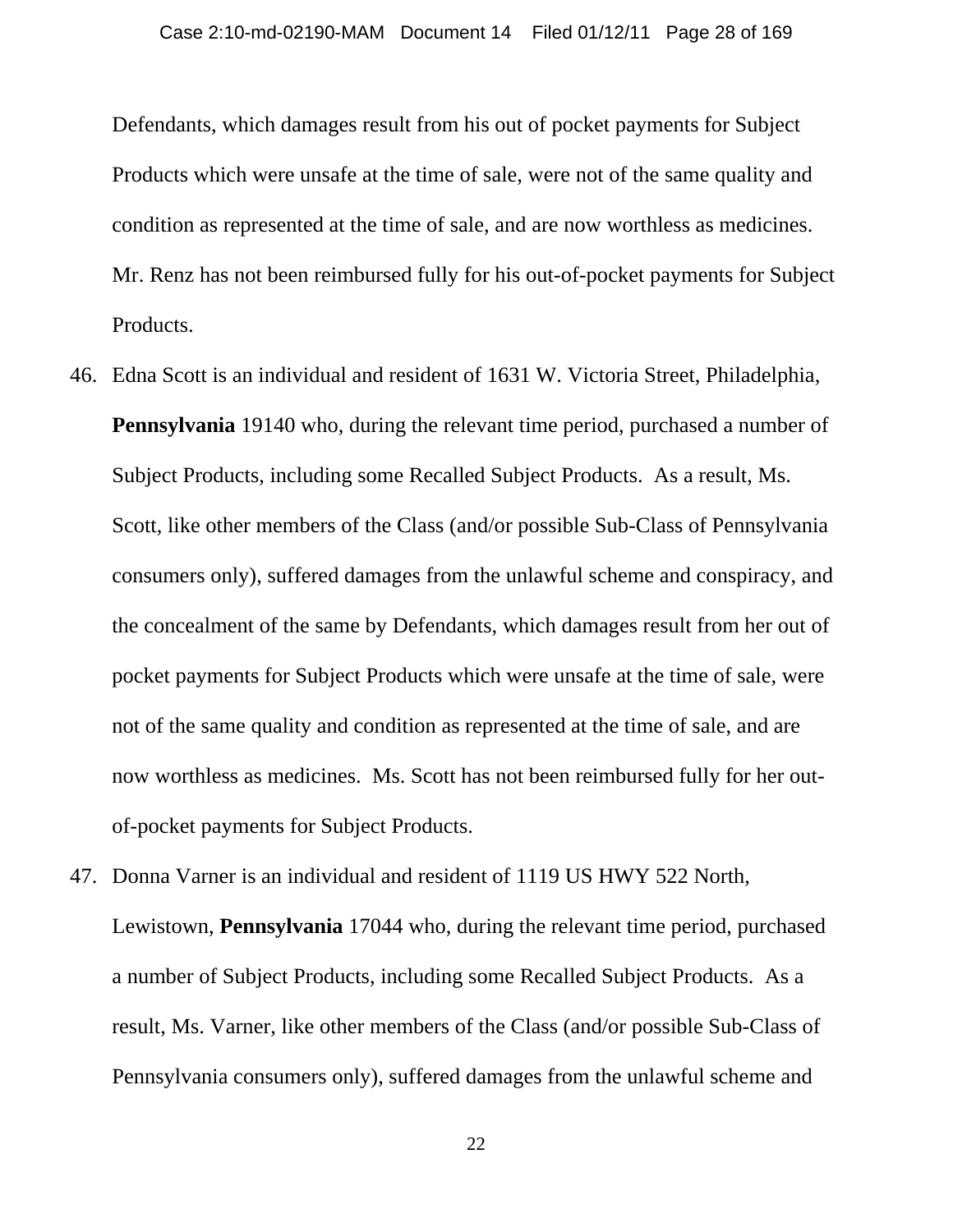conspiracy, and the concealment of the same by Defendants, which damages result from her out of pocket payments for Subject Products which were unsafe at the time of sale, were not of the same quality and condition as represented at the time of sale, and are now worthless as medicines. Ms. Varner has not been reimbursed fully for her out-of-pocket payments for Subject Products.

- 48. Maura McDaid is an individual and resident of 257 Fox Run Road, King of Prussia, **Pennsylvania** who, during the relevant time period, purchased a number of Subject Products, including some Recalled Subject Products. As a result, Ms. McDaid, like other members of the Class (and/or possible Sub-Class of Pennsylvania consumers only), suffered damages from the unlawful scheme and conspiracy, and the concealment of the same by Defendants, which damages result from her out of pocket payments for Subject Products which were unsafe at the time of sale, were not of the same quality and condition as represented at the time of sale, and are now worthless as medicines. Ms. McDaid has not been reimbursed fully for her out-of-pocket payments for Subject Products.
- 49. Emile and Amber Roberson are individuals and residents of 1810 Creegan Park Court, Houston, **Texas** who, during the relevant time period, purchased a number of Subject Products, including some Recalled Subject Products. As a result, the Roberson's, like other members of the Class (and/or possible Sub-Class of Texas consumers only), suffered damages from the unlawful scheme and conspiracy, and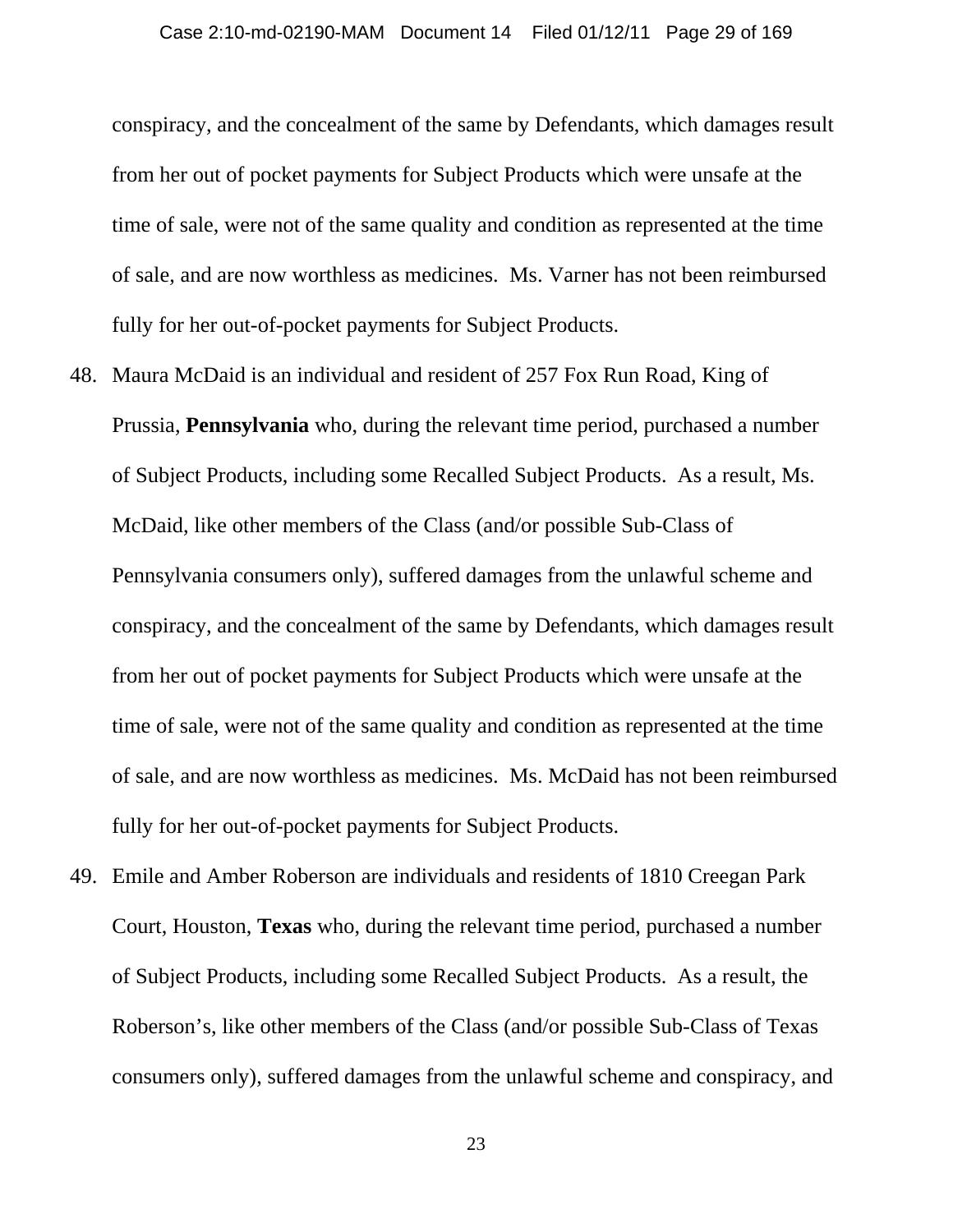the concealment of the same by Defendants, which damages result from their out of pocket payments for Subject Products which were unsafe at the time of sale, were not worthless as medicines. The Roberson's have not been reimbursed fully for their out-of-pocket payments for Subject Products.

- 50. Jason and Jody Munn are individuals and residents of 17006 E. Morningside Lane, Greenacres, **Washington**, 99016 who, during the relevant time period, purchased a number of Subject Products, including some Recalled Subject Products. As a result, the Munns, like other members of the Class (and/or possible Sub-Class of Washington consumers only), suffered damages from the unlawful scheme and conspiracy, and the concealment of the same by Defendants, which damages result from her out of pocket payments for Subject Products which were unsafe at the time of sale, were not of the same quality and condition as represented at the time of sale, and are now worthless as medicines. The Munns have not been reimbursed fully for their out-of-pocket payments for Subject Products.
- 51. Kylie Hess is an individual and resident of 12 Powell Street, Salem, **West Virginia**  who, during the relevant time period, purchased a number of Subject Products, including some Recalled Subject Products. As a result, Ms. Hess, like other members of the Class (and/or possible Sub-Class of West Virginia consumers only), suffered damages from the unlawful scheme and conspiracy, and the concealment of the same by Defendants, which damages result from her out of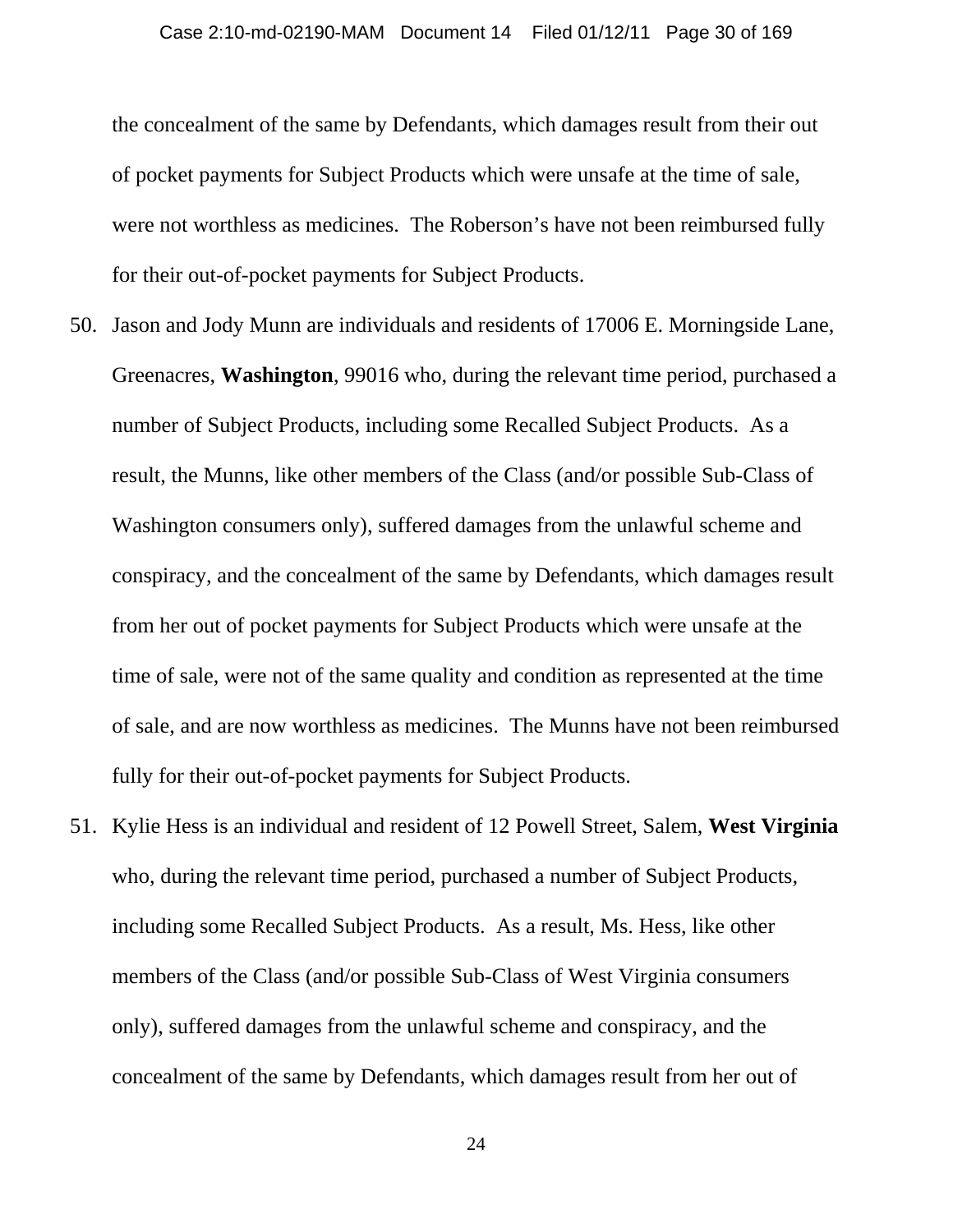pocket payments for Subject Products which were unsafe at the time of sale, were not of the same quality and condition as represented at the time of sale, and are now worthless as medicines. Ms. Hess has not been reimbursed fully for her outof-pocket payments for Subject Products.

52. Jennifer DeGroot is an individual and resident of 268 Old Highway 24 RR #3, Waterford, **Ontario, Canada** who, during the relevant time period, purchased Subject Products including some Recalled Subject Products. As a result, Ms. DeGroot, like other members of the Class (and/or possible Sub-Class of consumers in Other Places only), suffered damages from the unlawful scheme and conspiracy, and the concealment of the same by Defendants, which damages result from her out of pocket payments for Subject Products which were unsafe at the time of sale, were not of the same quality and condition as represented at the time of sale, and are now worthless as medicines. Ms. DeGroot has not been reimbursed fully for her out-of-pocket payments for Subject Products.

#### **B. Defendants**

53. McNeil Consumer Healthcare is a division of McNeil-PPC, Inc., located in Fort Washington Pennsylvania ("McNeil"). McNeil is the largest consumer company within the Johnson & Johnson Family of Companies. McNeil manufactures, distributes, markets and sells a broad range of well-known brand name, over-thecounter ("OTC") products, including Tylenol®, Motrin®, Zyrtec®, and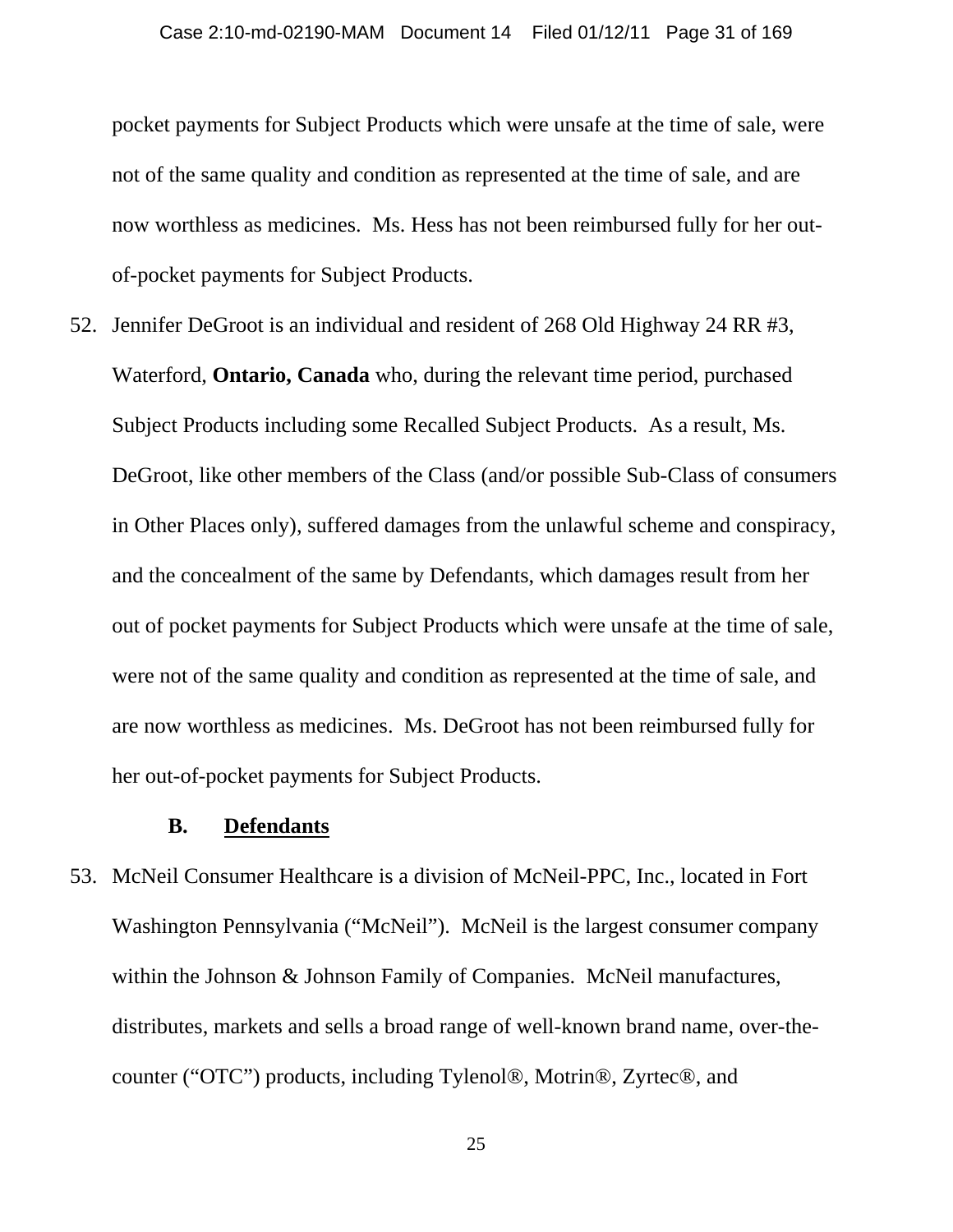Benadryl®. Many of McNeil's products are made specifically for children. Among these products are the Subject Products listed at paragraph 2 above and Exhibit "A" hereto (which are the products at issue in this case).

- 54. Johnson & Johnson ("J&J") is a New Jersey corporation with a principal place of business at One Johnson & Johnson Plaza, New Brunswick, New Jersey. Johnson & Johnson has more than 250 companies located in 57 countries around the world, including McNeil, and sells consumer products and prescription products throughout Pennsylvania, New Jersey and the United States, including its territories. J&J is responsible for McNeil, as well as the manufacture, distribution, marketing and sale of the Subject Products at issue in this case.
- 55. William C. Weldon ("Weldon") is an individual and resident of the Commonwealth of Pennsylvania who is the current Chairman and Chief Executive Officer of Johnson & Johnson. Mr. Weldon joined J&J in 1971 and served in several sales, marketing and international management positions. Mr. Weldon was appointed to the Executive Committee and named Worldwide Chairman, Pharmaceuticals Segment in 1998, was elected to the Board of Directors and was named vice Chairman of the Board in 2001. On April 25, 2002, Mr. Weldon became Chairman and CEO of Johnson & Johnson, the position he currently holds. Throughout the relevant time period, Mr. Weldon had personal knowledge of the deplorable conditions at J&J manufacturing facilities, like those at McNeil's Fort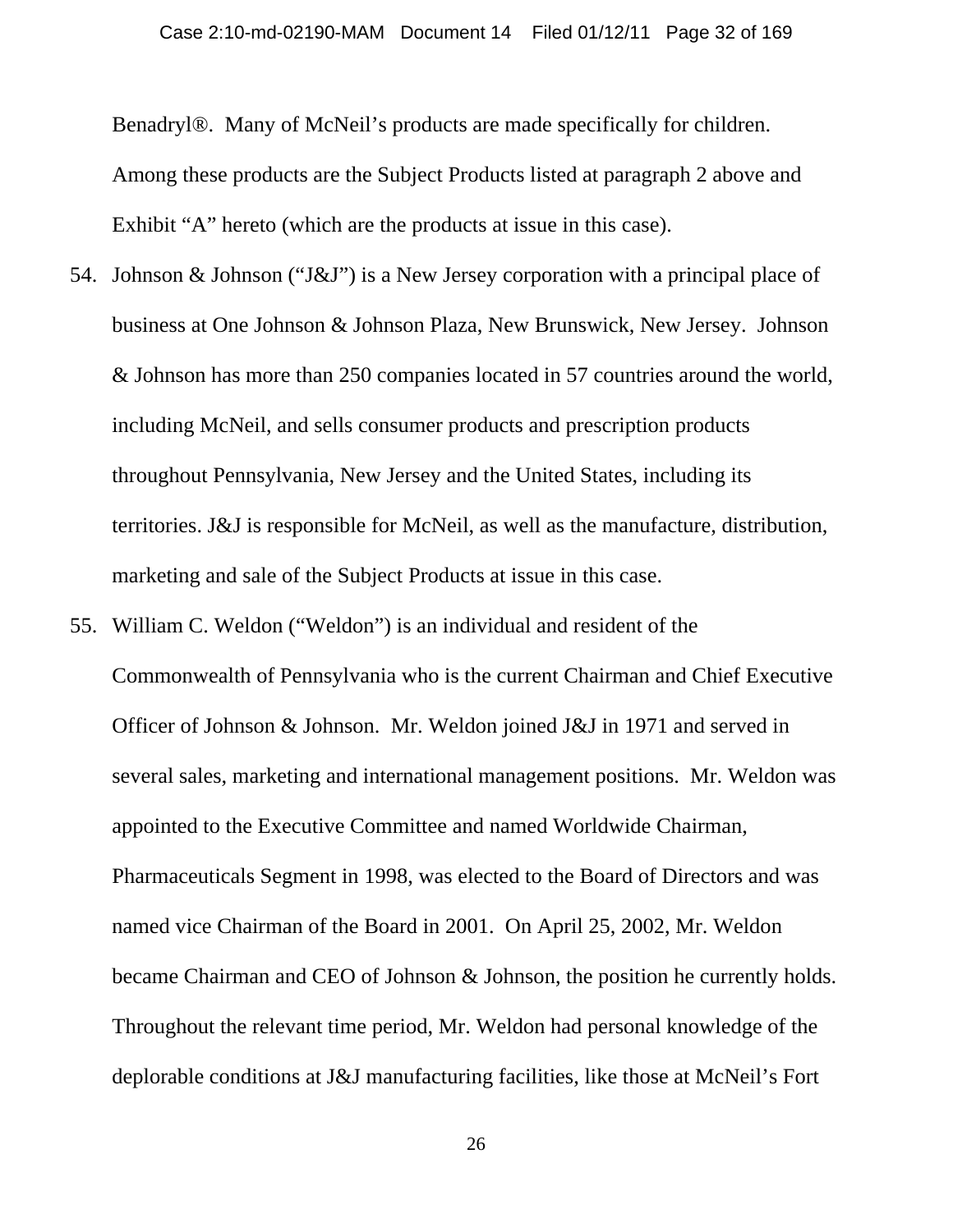Washington plant, and was integrally involved in and responsible for the decisions that led to the degradation of quality control at J&J, which give rise to the claims at issue in this case. As described more full herein, on September 30, 2010, Mr. Weldon testified before Congress and admitted responsibility for the problems at McNeil which give rise to the claims at issue in this case.

- 56. Colleen Goggins ("Goggins") is an individual and resident of Princeton, New Jersey who is the current Worldwide Chairman of the Johnson & Johnson Consumer Healthcare Segment. In her position, she is a member of the Group Operating Committee ("GOC") of Johnson & Johnson and reports directly to Mr. Weldon. Throughout the relevant time period, Ms. Goggins had personal knowledge of the deplorable conditions at J&J manufacturing facilities, like those at McNeil's Fort Washington plant, and was integrally involved in and responsible for the decisions that led to the degradation of quality control at J&J, which give rise to the claims at issue in this case. As described more full herein, on September 30, 2010, Ms. Goggins also testified before Congress and admitted responsibility for the problems at McNeil which give rise to the claims at issue in this case.
- 57. Rosemary Crane ("Crane") is an individual and resident of 33 Teal Drive, Langhorne, Pennsylvania, who, beginning in 2002 and during the relevant time period when the acts and failures to act at issue took place, was the Company Group Chairman and member of the GOC of Johnson & Johnson with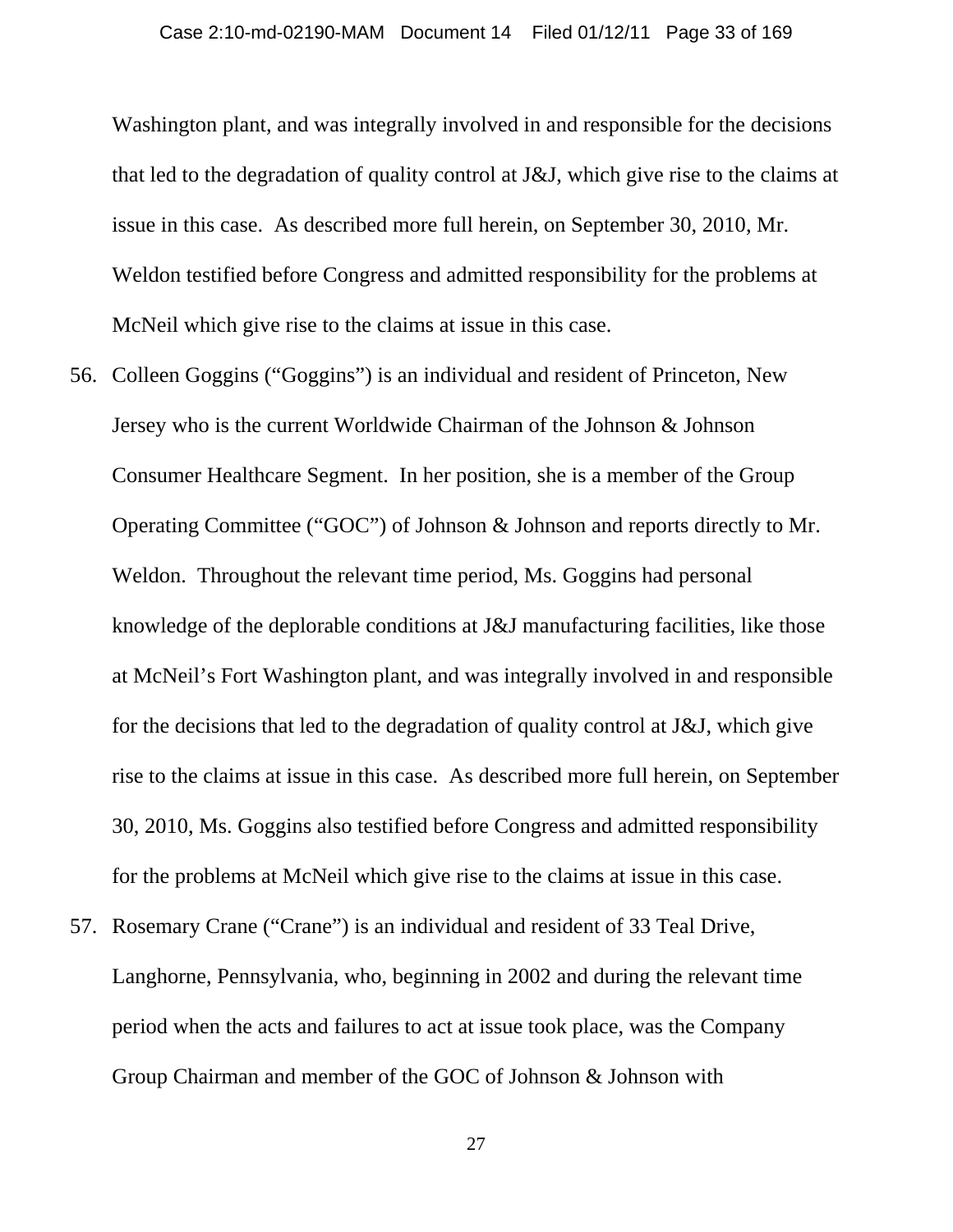responsibility for McNeil, the McNeil Consumer Healthcare Segment, and the Subject Products at issue in this case. During the relevant time period, Ms. Crane had personal knowledge of the deplorable conditions at J&J manufacturing facilities, like those at McNeil's Fort Washington plant, and was integrally involved in and responsible for the decisions that led to the degradation of quality control at J&J, which give rise to the claims at issue in this case.

- 58. Peter Luther ("Luther") is an individual and, upon information and belief, a resident of the State of New Jersey. Mr. Luther has served as the President of McNeil since January 2009. From 1991 through March 2000, Luther was the franchise director of McNeil's Consumer & Specialty Pharmaceuticals. From March 2000 through March 2006, Mr. Luther served as President of LifeScan, another J&J subsidiary. From March 2006 through January 2009, Mr. Luther was President of J&J's North American Beauty Care division. Mr. Luther also has served as a member of the J&J Board of Directors. Throughout the relevant time period, Mr. Luther had personal knowledge of the deplorable conditions at J&J manufacturing facilities, like those at McNeil's Fort Washington plant, and was integrally involved in and responsible for the decisions that led to the degradation of quality control at J&J, which give rise to the claims at issue in this case.
- 59. Mary Sue Coleman, Ph.D. ("Coleman") is an individual, and upon information and belief, a resident of the State of Michigan. Dr. Coleman has served as a Board of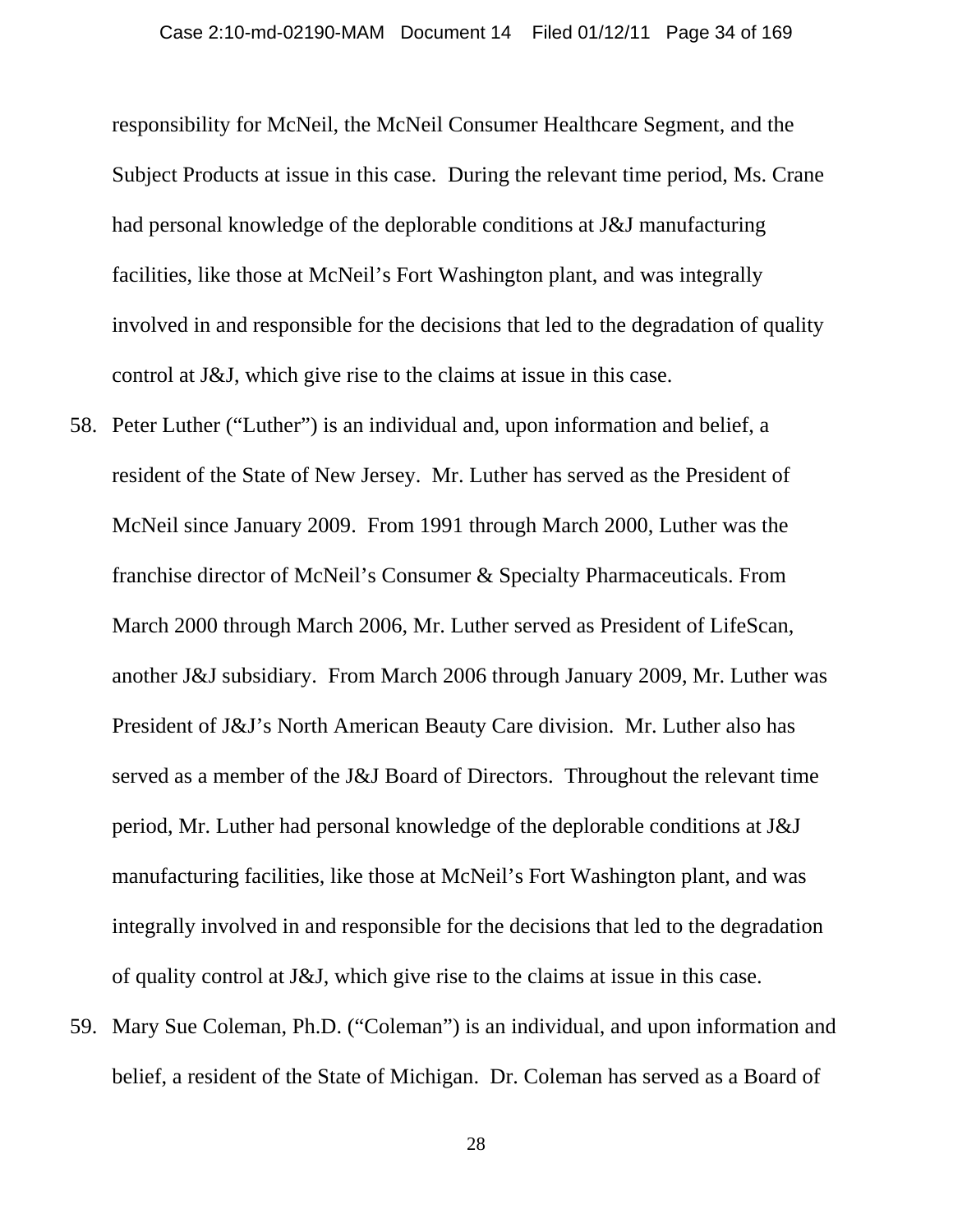Director at J&J since 2002 and is a member of the Science & Technology Advisory Committee. Throughout the relevant time period, Dr. Coleman had personal knowledge of the deplorable conditions at J&J manufacturing facilities, like those at McNeil's Fort Washington plant, and was integrally involved in and responsible for the decisions that led to the degradation of quality control at J&J, which give rise to the claims at issue in this case.

- 60. Michael M.E. Johns, M.D. ("Johns") is an individual and, upon information and belief, a resident of the State of Georgia. Dr. Johns has served on the Board of Directors since 2005 and is a member of the Science & Technology Advisory Committee. Throughout the relevant time period, Dr. Johns had personal knowledge of the deplorable conditions at J&J manufacturing facilities, like those at McNeil's Fort Washington plant, and was integrally involved in and responsible for the decisions that led to the degradation of quality control at J&J, which give rise to the claims at issue in this case.
- 61. Susan L. Lindquist, Ph.D. ("Lindquest") is an individual and, upon information and belief, a resident of the Commonwealth of Massachusetts. Dr. Linquist has served on the Board of Directors since 2004 and is a member of the Science & Technology Advisory Committee. Throughout the relevant time period, Dr. Lindquist had personal knowledge of the deplorable conditions at J&J manufacturing facilities, like those at McNeil's Fort Washington plant, and was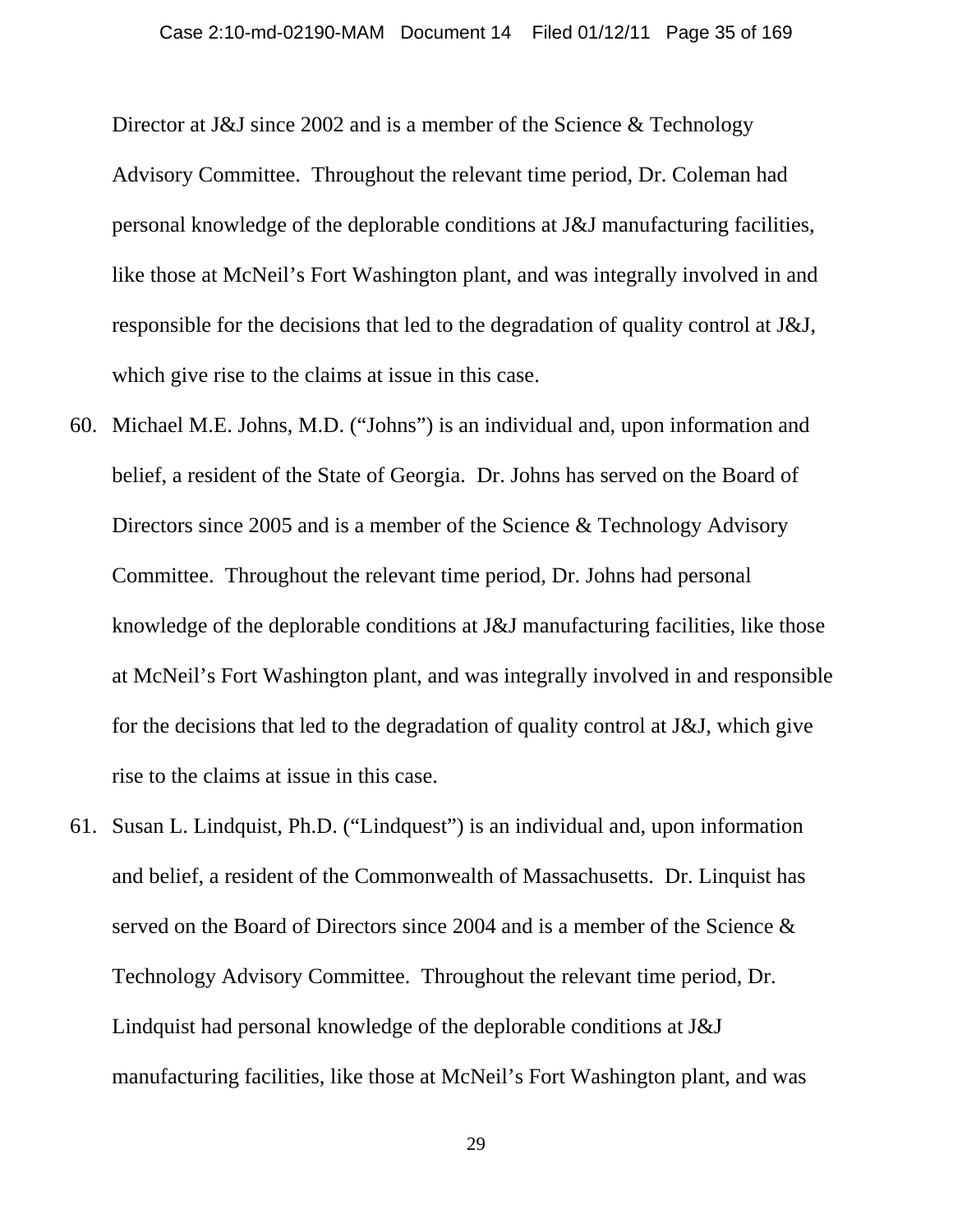integrally involved in and responsible for the decisions that led to the degradation of quality control at J&J, which give rise to the claims at issue in this case.

- 62. David Satcher, M.D., Ph.D. ("Satcher") is an individual and, upon information and belief, a resident of the State of Georgia. Dr. Satcher has served on the Board of Directors since 2002 and is a member of the Science & Technology Advisory Committee. Throughout the relevant time period, Dr. Satcher had personal knowledge of the deplorable conditions at J&J manufacturing facilities, like those at McNeil's Fort Washington plant, and was integrally involved in and responsible for the decisions that led to the degradation of quality control at J&J, which give rise to the claims at issue in this case.
- 63. Inmar, Inc., on information and belief, is a North Carolina corporation with a principal place of business located at 2601 Pilgrim Court, Winston-Salem, North Carolina. Inmar, Inc.'s business operations include the processing and management of returned/recalled pharmaceutical products serving retailers, wholesalers, manufacturers and pharmacies. Inmar, Inc. was hired by, and/or acted on behalf of, Johnson & Johnson and/or McNeil to conduct the 2009 Phantom Recall and other "market assessments", including market assessments related to the April 30, 2010 recall. Inmar, Inc's involvement in these activities is, in part, the subject of a current Congressional investigation.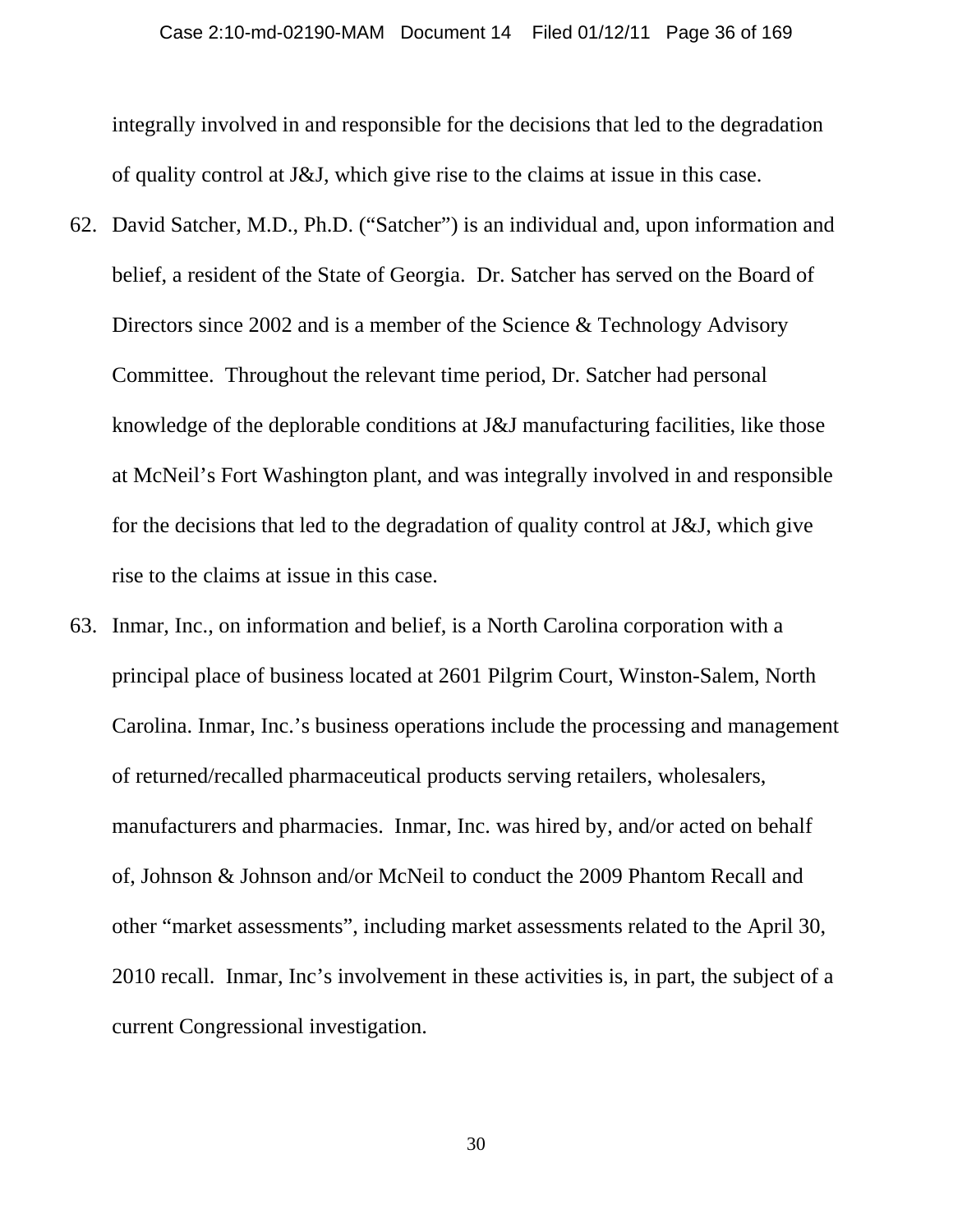- 64. Carolina Supply Chain Services, LLC, ("CSCS"), on information and belief, is a limited liability company organized under the laws of the State of North Carolina with a principal place of business located at 2601 Pilgrim Court, Winston-Salem, North Carolina. CSCS's business operations include reverse logistics and supply chain management. CSCS's sole member is/was Carolina Logistics Services, LLC. CSCS was/is a subsidiary of Inmar, Inc. CSCS was hired by, and/or acted on behalf of, Johnson & Johnson and/or McNeil to conduct the 2009 Phantom Recall and other "market assessments", including market assessments related to the April 30, 2010 recall. CSCS's involvement in these activities is, in part, the subject of a current Congressional investigation.
- 65. Carolina Logistics Services, LLC, ("CLS") is a limited liability company organized under the laws of the State of North Carolina with a principal place of business located at 2601 Pilgrim Court, Winston-Salem, North Carolina. CLS's business operations include reverse logistics and supply chain management. CLS is the surviving entity of a 2008 merger between CLS and CSCS. CLS's sole member is Inmar, Inc., and is liable for the acts of CSCS pursuant to the terms of the Articles of Merger, and Article I, Section 3 of the Plan of Merger, between CSCS and CLS dated November 24, 2008, filed December 17, 2008 with the Department of the Secretary of the State of North Carolina, effective December 29, 2008, in accordance with the North Carolina Limited Liability Company Act.

31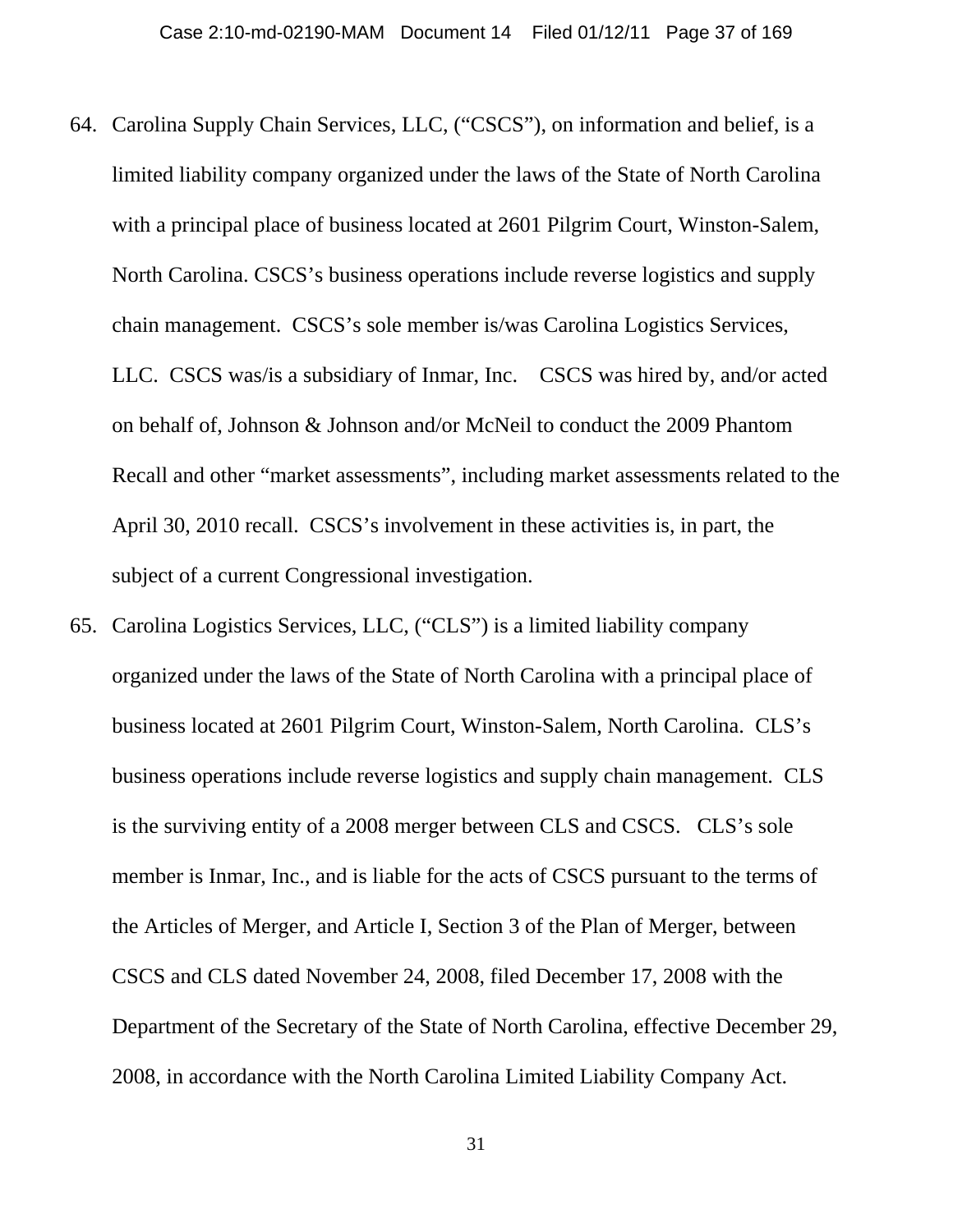- 66. WIS International is believed to be a Canadian business entity with its U.S. headquarters located at 9265 Sky Park Court, Suite 100, San Diego, California. WIS International's business operations include inventory services, compliance audits, price verifications, shopper surveys, discontinued items and product placement allocation. It is believed and therefore averred that WIS International was recruited/hired by Inmar, Inc./CSCS and acted on behalf of Johnson & Johnson and/or McNeil and assisted Inmar, Inc./CSCS, with the conduct of the 2009 Phantom Recall and other "market assessments", including market assessments related to the April 30, 2010 recall. WIS International's involvement in these activities is, in part, the subject of a current Congressional investigation.
- 67. The acts alleged in this Complaint to have been done by Defendants were authorized, ordered, done and/or ratified by their respective officers, directors, agents, employees or representatives while engaged in the management, direction, control or transaction of their respective business affairs. As detailed at length below, the conduct was specifically authorized by the relevant officers and executive officers of the Defendants.

#### **IV. FACTUAL ALLEGATIONS**

- **A. Defendants' Unlawful Scheme to Manufacture, Distribute, Market and Sell Products Which Were Unsafe, Ineffective and/or Worth Less than Cheaper Alternatives Due to Defendants' Scheme and Conspiracy, and Their Concealment of the Same** 
	- **1. The McNeil/Johnson & Johnson Relationship**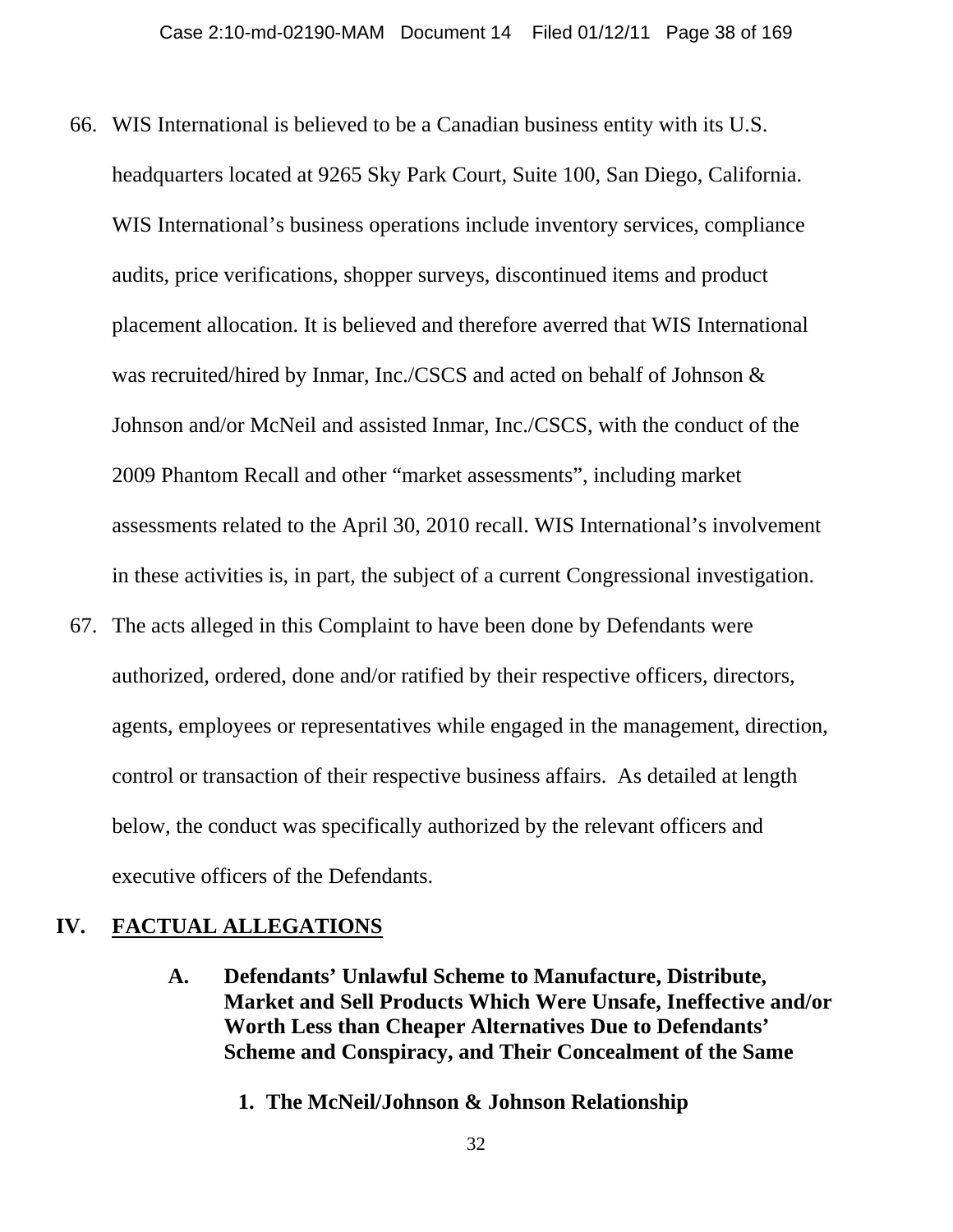- 68. Johnson & Johnson engages in the research and development, manufacture, distribution and sales of various products in the healthcare field worldwide. The Company was founded in 1886 and is based in New Brunswick, New Jersey.
- 69. Johnson & Johnson is structured as a "partner group" organization consisting of numerous "operating companies" as its partners.
- 70. Johnson & Johnson is currently comprised of approximately 250 companies worldwide.
- 71. These operating companies are organized into business segments, *i.e*., Consumer Health Care, Medical Devices and Diagnostics, Pharmaceuticals (hereinafter "Segments").
- 72. The Pharmaceutical Segment offers products in various therapeutic areas such as anti-infective, antipsychotic, cardiovascular, contraceptive, dermatology, gastrointestinal, immunology, neurology, oncology, urology, and virology.
- 73. The Consumer Health Care Segment provides products including over-the-counter pharmaceutical products, including the Subject Products at issue in this action, wellness and prevention platforms, baby care, skin care, oral care, wound care and women's health products.
- 74. McNeil is an operating company within the Consumer Health Care Segment of Johnson & Johnson, and thus a member the Johnson & Johnson corporate partner group.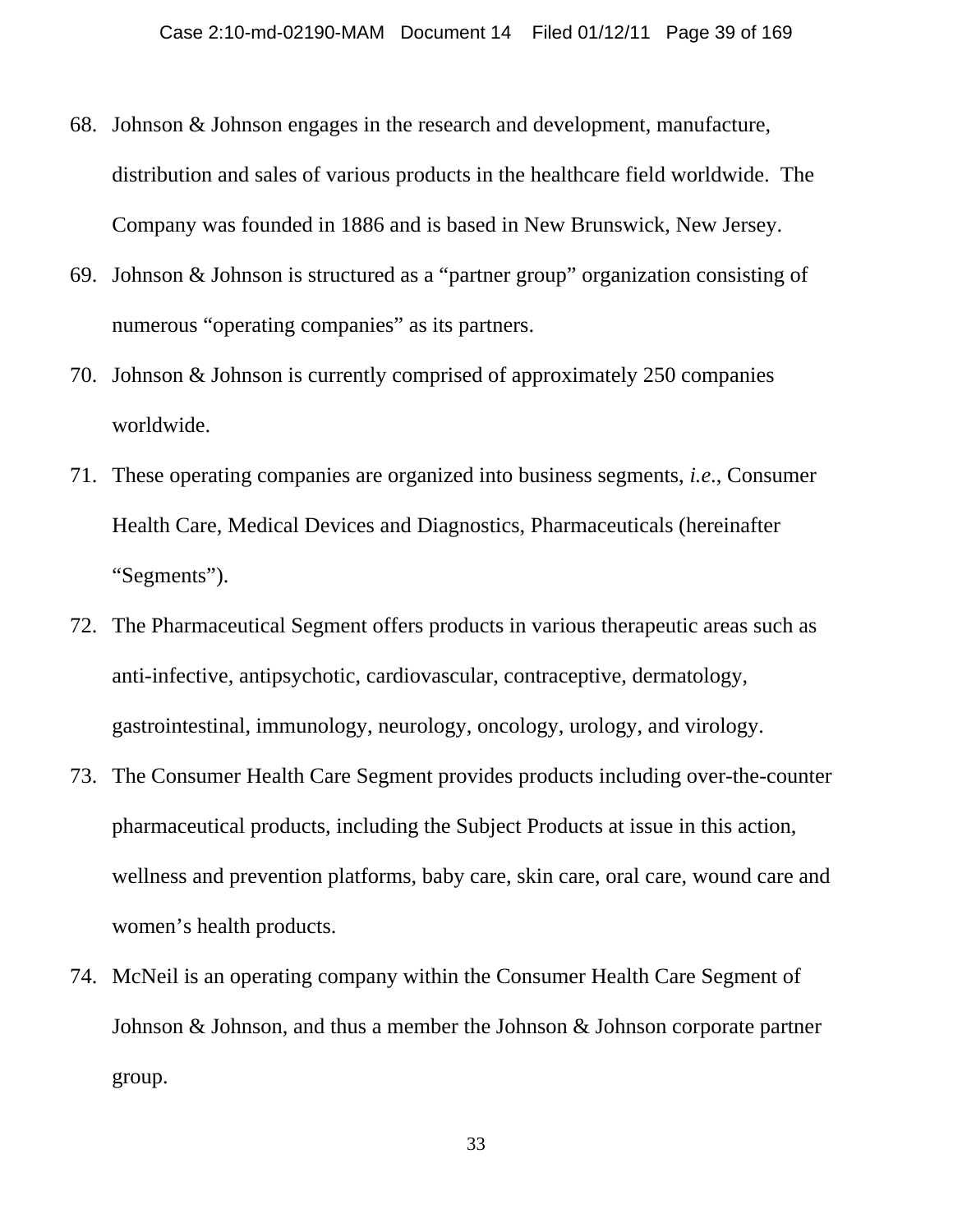- 75. Individual Defendants Weldon, Goggins, Crane, Luther, Coleman, Johns, Lindquist, and Satcher all had responsibility for the Consumer Health Care Segment.
- 76. Other Defendants all performed work, either directly or indirectly, for the Consumer Health Care Segment.
- 77. McNeil is the largest consumer company within the Johnson and Johnson group of companies.
- 78. In 1959, J&J acquired McNeil Laboratories, a company focused on direct marketing of prescription products to hospitals, pharmacists and doctors. In 1955, McNeil introduced an acetaminophen based Subject Product, Tylenol Elixer.
- 79. A year after acquiring McNeil Laboratories, J&J's McNeil division was able to sell Tylenol without a prescription.
- 80. In 1961 McNeil laboratories moved to its Fort Washington, Pennsylvania headquarters.
- 81. In 1977, McNeil Laboratories created two companies: McNeil Pharmaceutical and McNeil Consumer Healthcare.
- 82. McNeil Pharmaceutical focused on the marketing of prescription drug products and in 1993 merged with Ortho Pharmaceutical Corporation forming Ortho-McNeil Pharmaceutical ("OMP").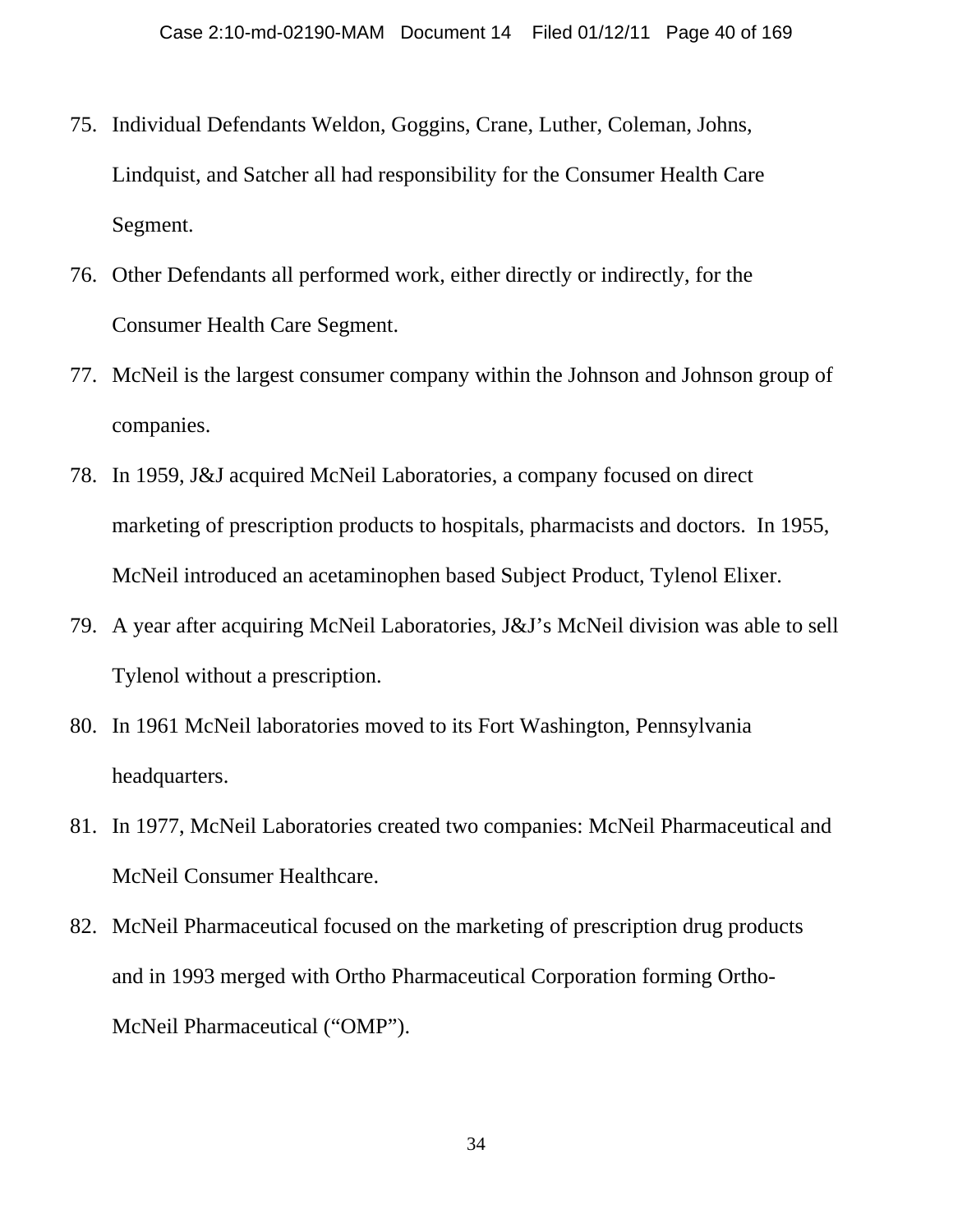83. McNeil Consumer Healthcare focuses on the manufacture and marketing of a variety of over-the-counter (OTC) products for the U.S. market, including the Subject Products at issue in this action. These products are produced at four separate McNeil manufacturing facilities located in the United States, Puerto Rico and Canada, including McNeil's Fort Washington and Lancaster, Pennsylvania manufacturing plants.

#### **2. Corporate Hierarchy at Johnson & Johnson**

84. The current Chairman and Chief Executive Officer of Johnson & Johnson is William C. Weldon. Mr. Weldon assumed control of Johnson & Johnson during a time of tremendous economic pressure on large brand name drug companies, like Johnson & Johnson. With many brand name prescription drugs losing their patent protection and facing stiff competition from generic drugs and even newer brand name, therapeutic competitor drugs, on top of overall slowing growth for the entire healthcare industry, Johnson & Johnson needed to satisfy its shareholders, who demanded higher profits from the company.

## **3. J&J's "Credo", Principles of Corporate Governance and Policy on Business Conduct**

85. In 1943, Robert Wood, a member of Johnson & Johnson's founding family and former Chairman from 1932 to 1963, crafted "Our Credo", a document that provides the values that allegedly guide current decision making at Johnson & Johnson.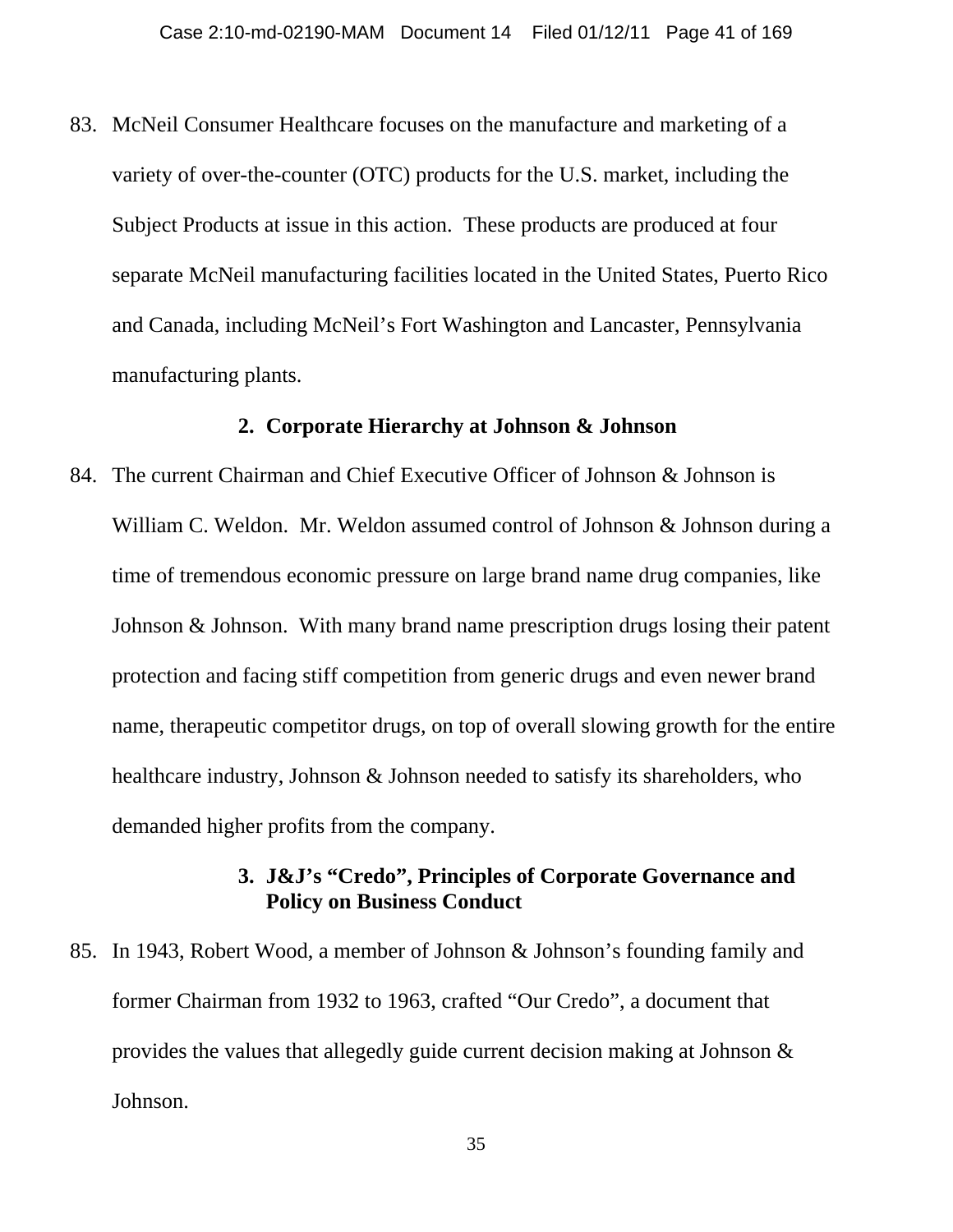- 86. Indeed, Johnson & Johnson specifically states that "'Our Credo' is more than just a moral compass. We believe it's a recipe for business success."
- 87. The Credo dictates, in pertinent part, that "our first responsibility is to the doctors, nurses and patients, to mothers and fathers and all others who use our products and services. In meeting their needs everything we do must be of high quality." (Emphasis added).
- 88. The Credo further dictates that "[w]e must provide competent management, and their actions must be just and ethical" and that "[w]e are responsible to the communities in which we live and work and to the world community as well."
- 89. According to J&J's Principles of Corporate Governance, corporate governance is also governed by the values set forth in "Our Credo," and that "good corporate governance results from sound processes that ensure that our directors are well supported by accurate and timely information, sufficient time and resources and unrestricted access to management."
- 90. The Principles of Corporate Governance provide that the responsibilities of the Board of Directors include the duties to "select, oversee and monitor the performance of the senior management team," and to "exercise their business judgment on matter of critical and long-term significance to the Company in furtherance of what they reasonably believe to be in the best interest of the Company."

36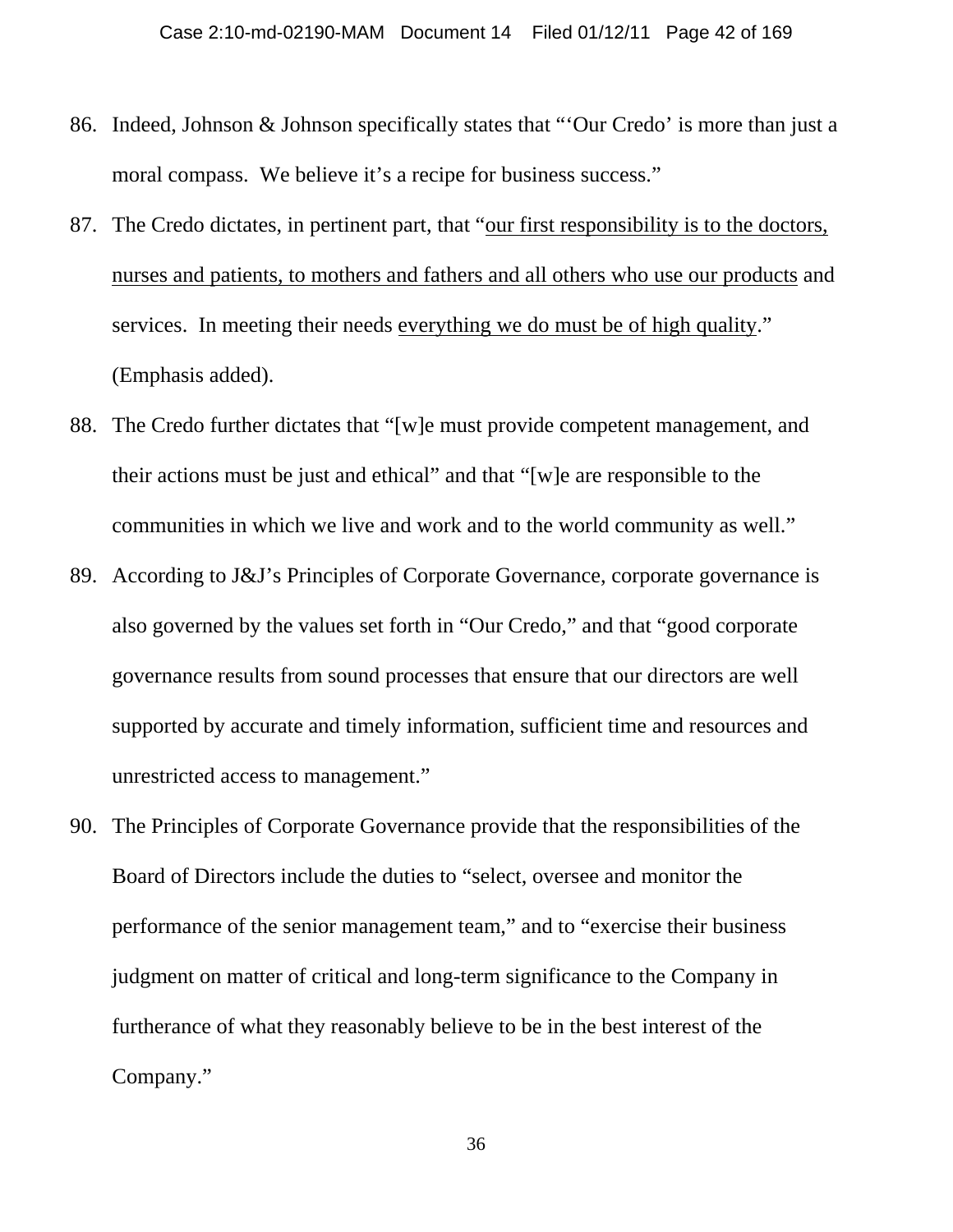91. Similarly, J&J's Policy on Business Conduct emphasizes the Company's purported

dedication to enforcement and compliance with high ethical standards and legal

regulations, providing in pertinent part that:

All managers shall be responsible for the enforcement of and compliance with this Policy on Business Conduct including necessary distribution to ensure employee knowledge and compliance. The board of directors or other governing body of each affiliate company shall formally adopt this Policy as its own corporate policy binding on all directors, officers, and employees of the company.

Consistent with our Credo and business philosophy, it is the policy of Johnson & Johnson to comply with the laws of each country in which our companies do business. It is the responsibility of each company's management and employees to be familiar with the laws and regulations that relate to their business responsibilities and to comply with them.

No aspect of our business is more subject to governmental regulation than the development, manufacture, approval, sales and marketing of our health care products. Because of the complex nature of many of these regulations management must take particular care to ensure appropriate employees are aware of regulatory requirements and take necessary steps to comply with them.

92. J&J has adopted a Code of Business Conduct & Ethics for the members of the

Board of Directors and the Executive Offices of the Company. The Code of

Business Conduct & Ethics also emphasizes the Board's responsibilities in

ensuring that the Company adheres to ethical and legal regulations and J&J's

policies, providing in pertinent part that:

Each Director and Executive Officer shall be responsible for complying with this Code. Executive Officers of the Company must comply with the Johnson & Johnson Policy on Business Conduct also.

If any Director or Executive Officer believes that a prohibited act under this Code has occurred, then he or she shall promptly report such belief to the Chairman of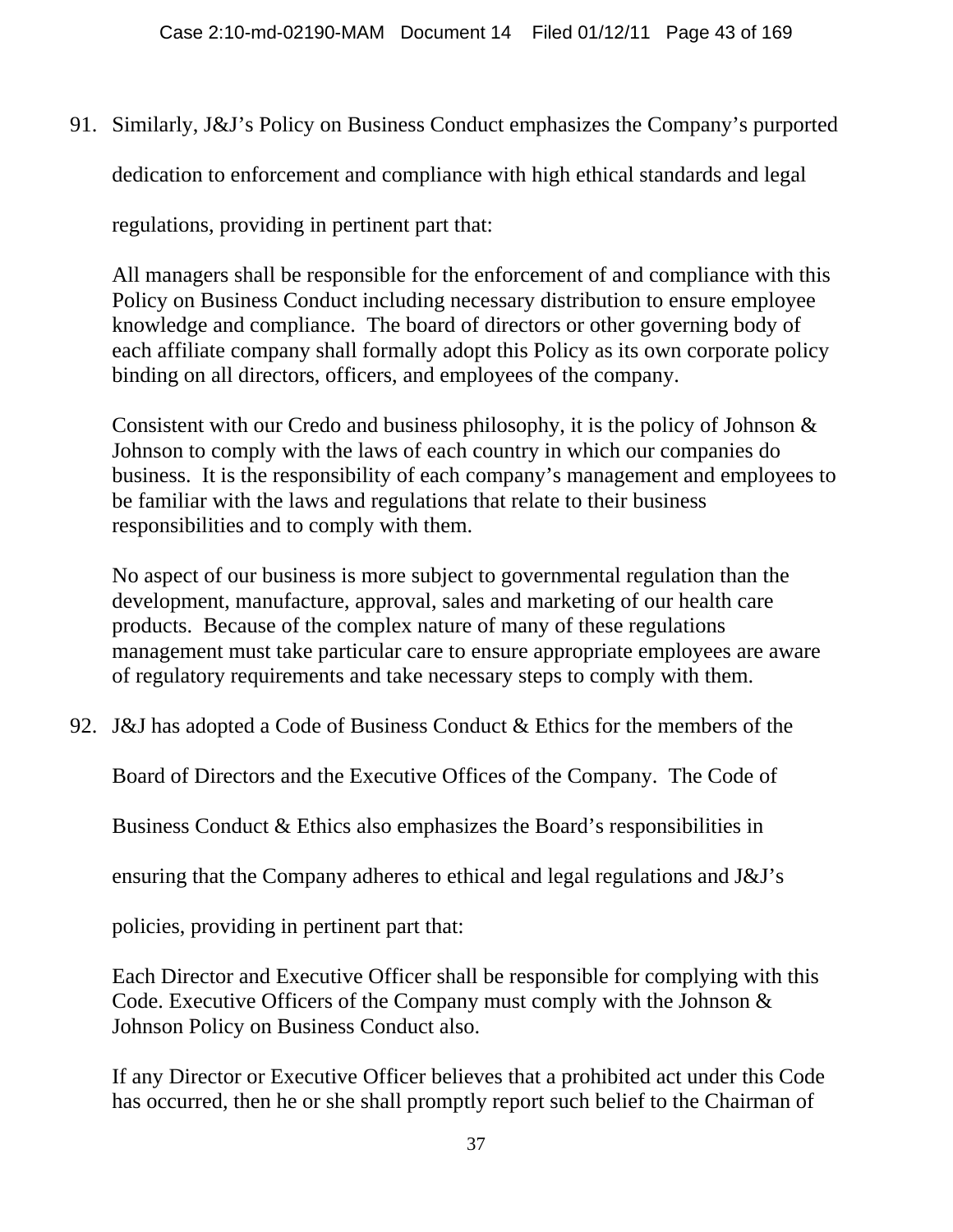the Board, the Presiding Director and the General Counsel. While this is the preferred reporting procedure, and Director or Executive Officer should feel free to report any such alleged prohibited act hereunder to the Chairman of the Audit Committee or the Chairman of the Nominating and Corporate Governance Committee.

Consistent with our Credo and business philosophy, it is the policy of Johnson & Johnson to comply with the laws of each country in which our companies do business. Each Director and Executive Officer shall comply with all applicable laws, rules and regulations, and shall use all reasonable efforts to oversee compliance by employees, other Directors and other Executive Officers with all applicable laws, rules and regulations.

# **4. Recent History of Violating Federal and State Laws**

- 93. J&J has been plagued with ethical and legal violations in recent years.
- 94. These not insubstantial transgressions, detailed in part below, should have caused

the Company and the Board to be on "heightened alert" for the problems and

conduct alleged herein.

# **i. The Omnicare Nursing Home "Kickback" Scheme**

- 95. For example, beginning in the late 1990s and into the early 2000s, J&J conducted a widespread kickback scheme in order to bolster the sale of its products.
- 96. Specifically, Omnicare, the largest nursing home pharmacist in the United States, was used by J&J to market Risperdal® to elderly patients who suffered from dementia. Omnicare provides pharmaceuticals and related pharmacy and ancillary services to long-term health care institutions. Among the services that Omnicare engages in is the delivery of prescription drugs to patients in nursing homes and related facilities.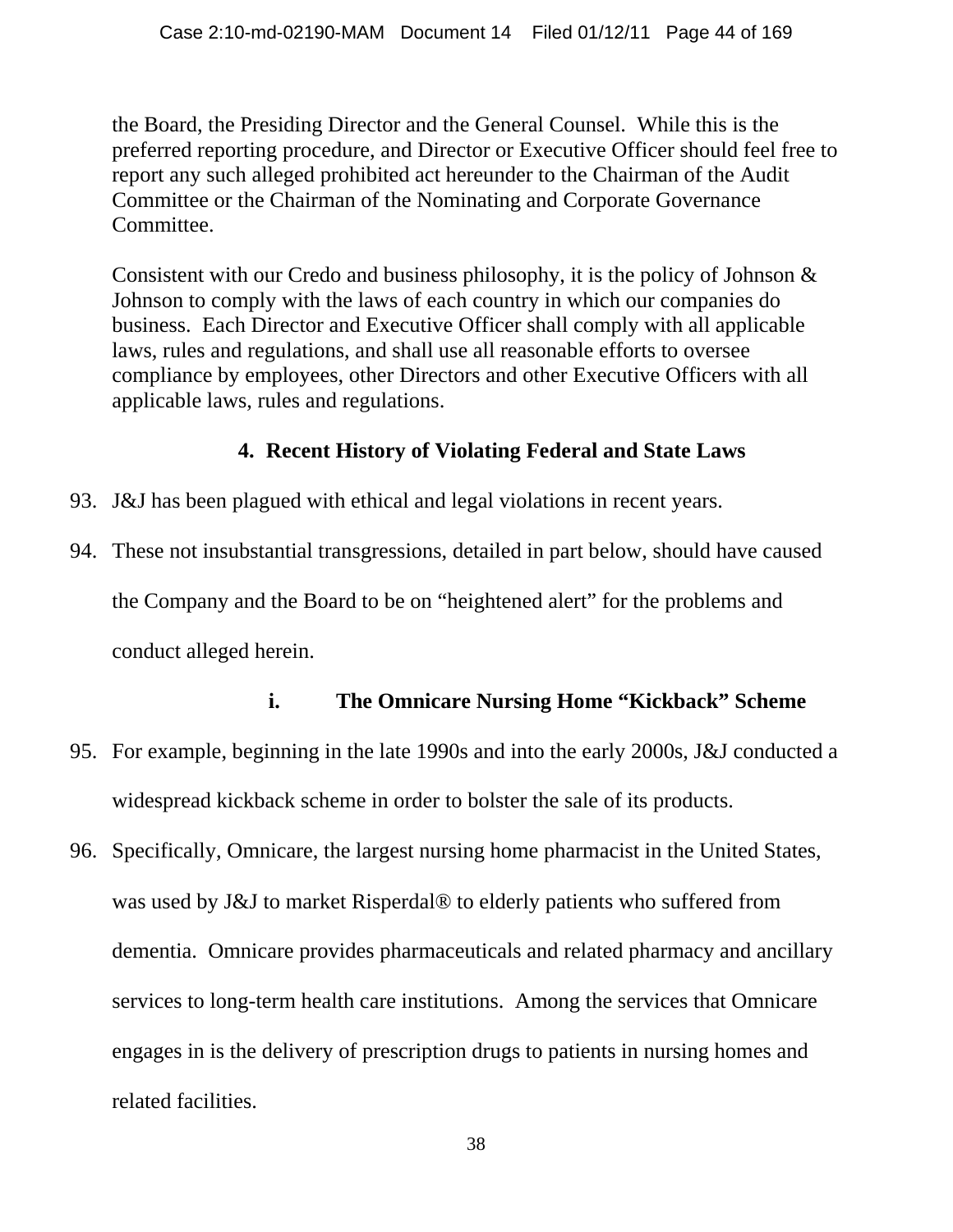- 97. After Omnicare delivers drugs to patients, it submits reimbursement claims on behalf of those patients to their insurers. Omnicare submits approximately 65% of these claims to Medicaid. Omnicare also employs hundreds of "consultant pharmacists." Consultant pharmacists make recommendations to nursing home physicians about the drugs they should prescribe to nursing home residents. Consultant pharmacists became necessary after Congress decided to act to prevent the excessive use of antipsychotic drugs.
- 98. Under the amendment to the Social Security Act, psychopharmacologic drugs may be administered only on the orders of a physician and only as a part of a plan designed to eliminate or modify the symptoms for which the drugs are prescribed and only if, at least annually an independent, external consultant reviews the appropriateness of the drug plan of each resident receiving such Products.
- 99. The Department of Health and Human Services ("DHHS") implemented this amendment to the Social Security Act by mandating that a licensed pharmacist review the drug regimen of each resident and report any irregularities to the attending physician. During this review, the consultant pharmacists make recommendations to remove, change, or add medications.
- 100.J&J used Omnicare's pharmacist consultants as a branch of their marketing department. J&J and Omnicare both used the term "intervention" to refer to the

39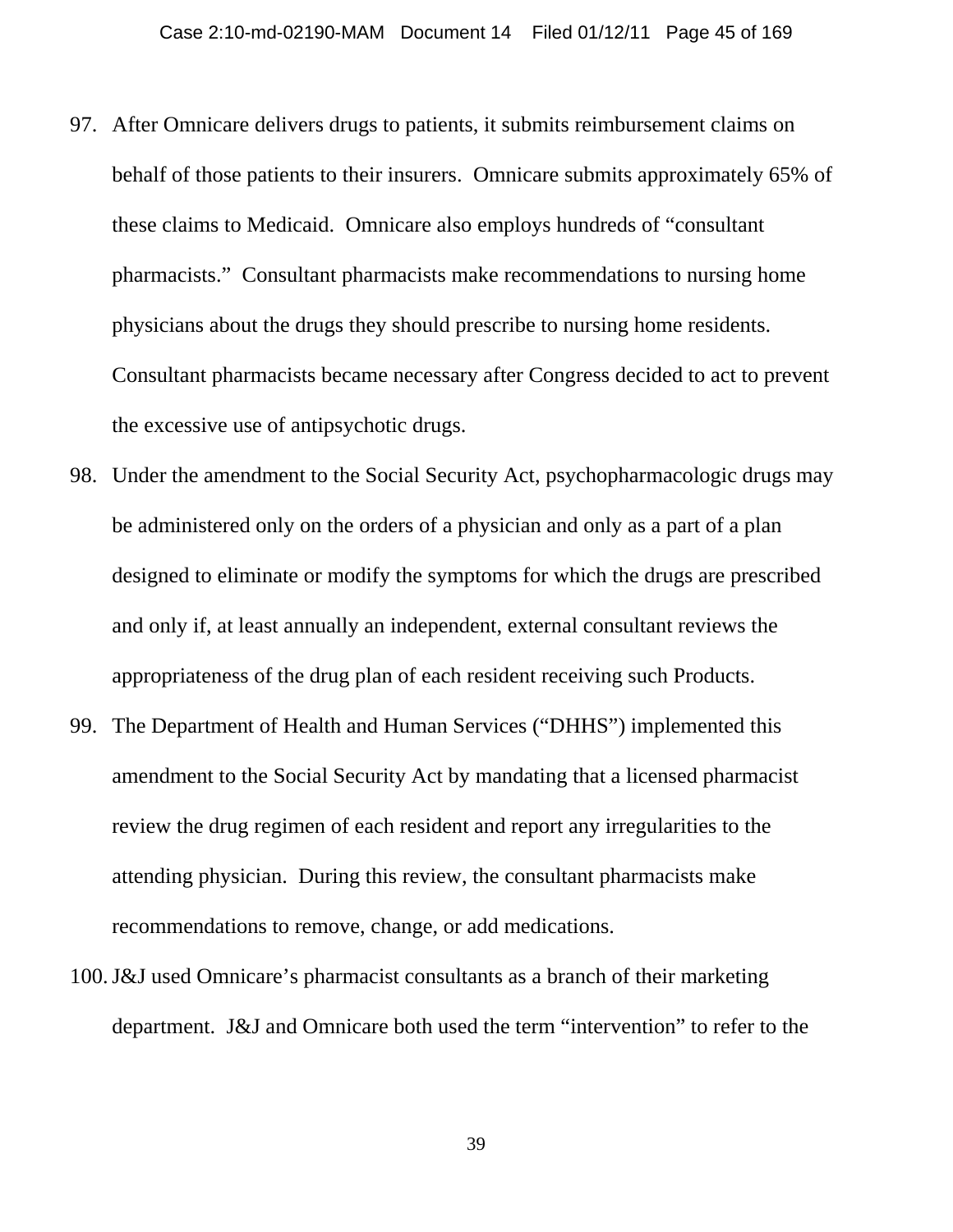means by which Omnicare pharmacists and consultant pharmacists obtained physician authorization to switch nursing home patients from one drug to another.

- 101. For years, Omnicare's primary purpose in intervention was to drive prescriptions of Risperdal®, which was used at nursing homes as a chemical restraint. The aim was to increase spending by Medicaid and other federal health care programs on J&J Products.
- 102. Defendants and other J&J employees knew that it was a violation of the antikickback statute to offer or pay remuneration, in any form, to induce a customer like Omnicare to purchase or to recommend J&J drugs. Similarly, Defendants and other J&J employees responsible for handling the Omnicare account understood that J&J could violate the law by using payments to customers for data as a substitute for discounts or rebates that, if disclosed, could increase J&J's financial obligations to the Medicaid program. It was understood that it would be a kickback to bribe a customer like Omnicare for the sake of fostering a relationship or for goodwill, where the goal was always to convince Omnicare to purchase and to recommend J&J Products.
- 103. At one point, J&J and Omnicare signed a multi-year performance contract which provided "incentives to Omnicare to advocate appropriate use of J&J products." These incentives were a valuable tool for J&J to drive sales through Omnicare. For example "a \$3MM investment in rebates with Omnicare," allowed J&J to gain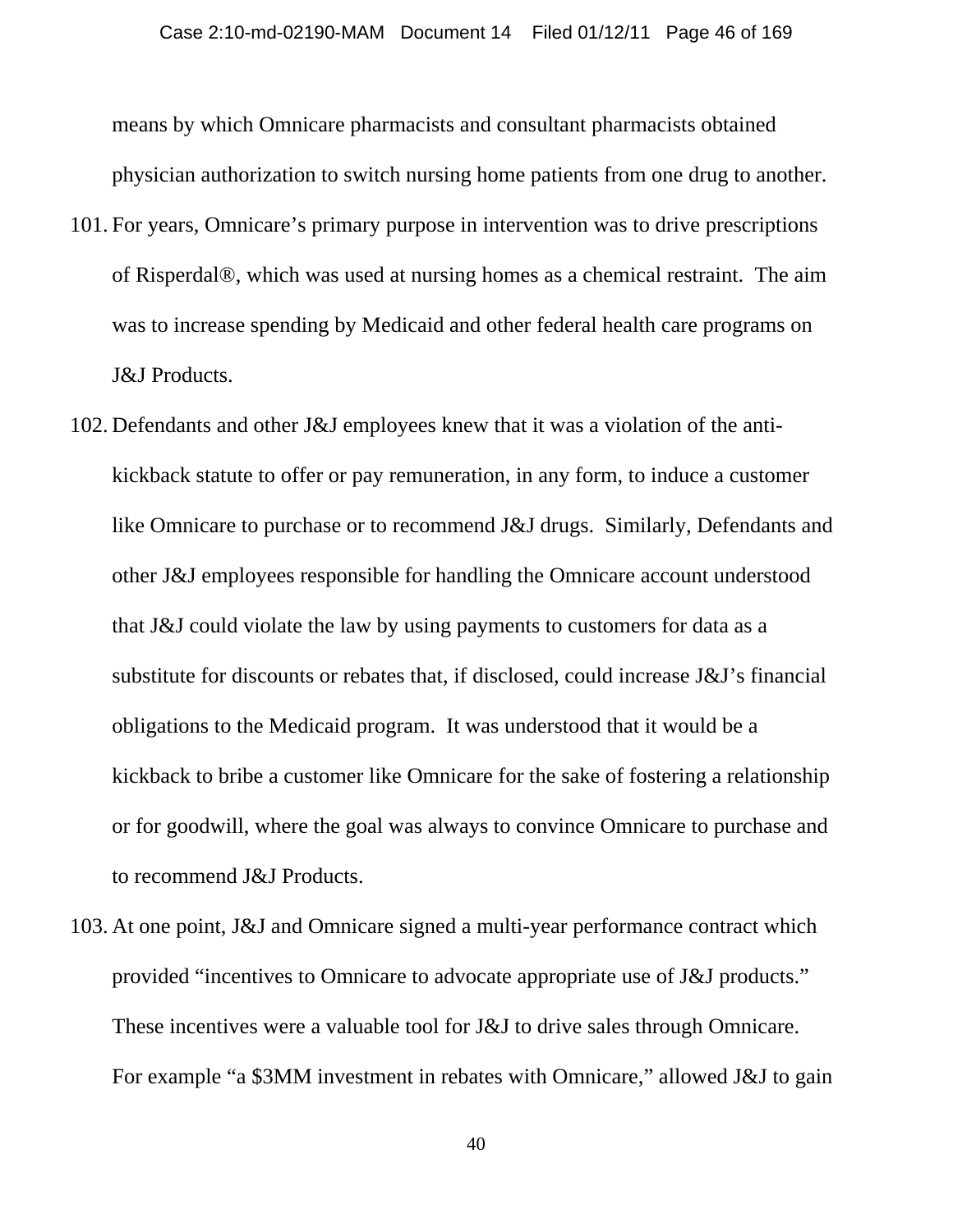"\$9MM in sales." J&J understood that rebates were very important to Omnicare and represented approximately 60% of Omnicare's net income. These payments, however, constituted illegal kickbacks. The value of the kickback scheme was all the Company executives considered in embracing it, disregarding not only the law but also the best interest of the public and the Company.

- 104. For years, J&J paid Omnicare tens of millions of dollars in market share rebates pursuant to performance agreements between the companies. Often, at Omnicare's request, J&J paid quarterly rebates to Omnicare in advance, thus effectively providing Omnicare with interest-free loans of millions of dollars.
- 105. The scheme caught the attention of federal authorities after two "whistleblowers" from Omnicare filed *qui tam* actions. The U.S. Department of Justice (the "DOJ") soon intervened in these actions, and Omnicare settled the claims against it for engaging in the kickback scheme for nearly \$100 million.
- 106. In its November 7, 2005 Form 10-Q, J&J first disclosed that on September 26, 2005, the Company had received a subpoena from the United States Attorney's Office, District of Massachusetts, seeking documents related to sales and marketing of eight products to Omnicare.

#### **ii. The DePuy Kickback Scheme**

107. On September, 27, 2007, the Department of Health and Human Services Office of the Inspector General filed a criminal complaint in the United States District Court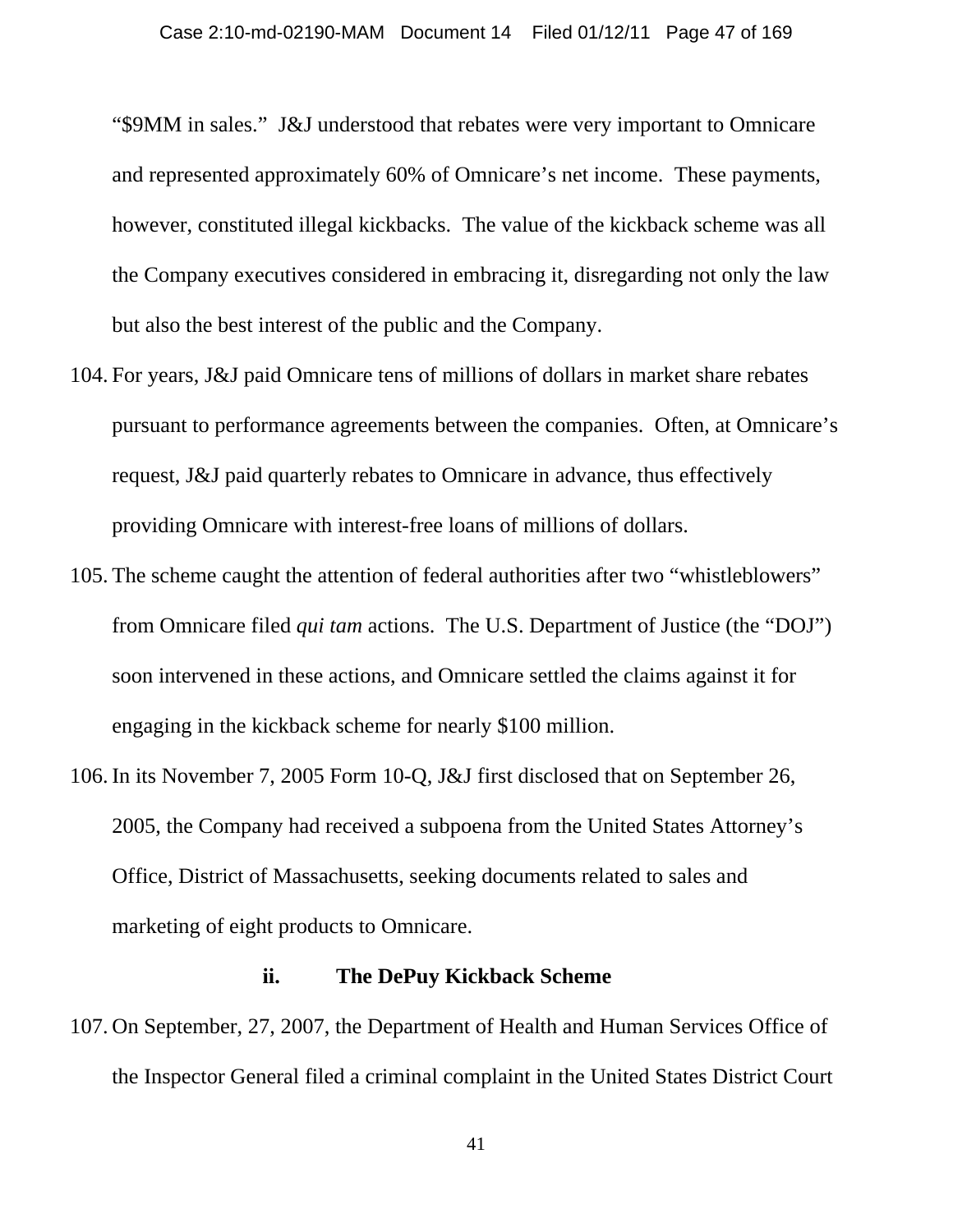for the District of New Jersey. Pursuant to the settlement between the government and the company, in September 2007, J&J was forced to pay \$84.7 million, and its DePuy Orthopedics subsidiary was charged with conspiracy to violate the federal Anti-Kickback Statute and forced to enter into a deferred prosecution agreement and a Corporate Integrity Agreement in a combined resolution of criminal and civil charges for paying and offering inducements to orthopedic surgeons to use DePuy hip and knee joint reconstruction and replacement products.

#### **iii. Kickbacks and Other Schemes**

- 108. On January 15, 2010, the DOJ filed a complaint against J&J and two of its subsidiaries, Ortho-McNeil-Janssen Pharmaceuticals, Inc. (the successor in interest to Janssen Pharmaceutical Products, L.P. and Ortho-McNeil Pharmaceutical Products, L.P.) and Johnson & Johnson Health Care System, Inc. The complaint revealed the scope and extent of J&J's violations of applicable law.
- 109. The DOJ's complaint accuses the Company of violating federal false claims and anti-kickback laws among others. The DOJ is seeking treble damages and restitution of J&J's unjust enrichment. In addition, a consumer class action was filed on behalf of nursing home patients harmed by J&J's and Omnicare's conduct. The Company faces significant liability from the DOJ and the consumer actions. In addition, J&J faces liability from litigation commenced by numerous states, including Arkansas, Louisiana, Pennsylvania, South Carolina and Texas, to recoup

42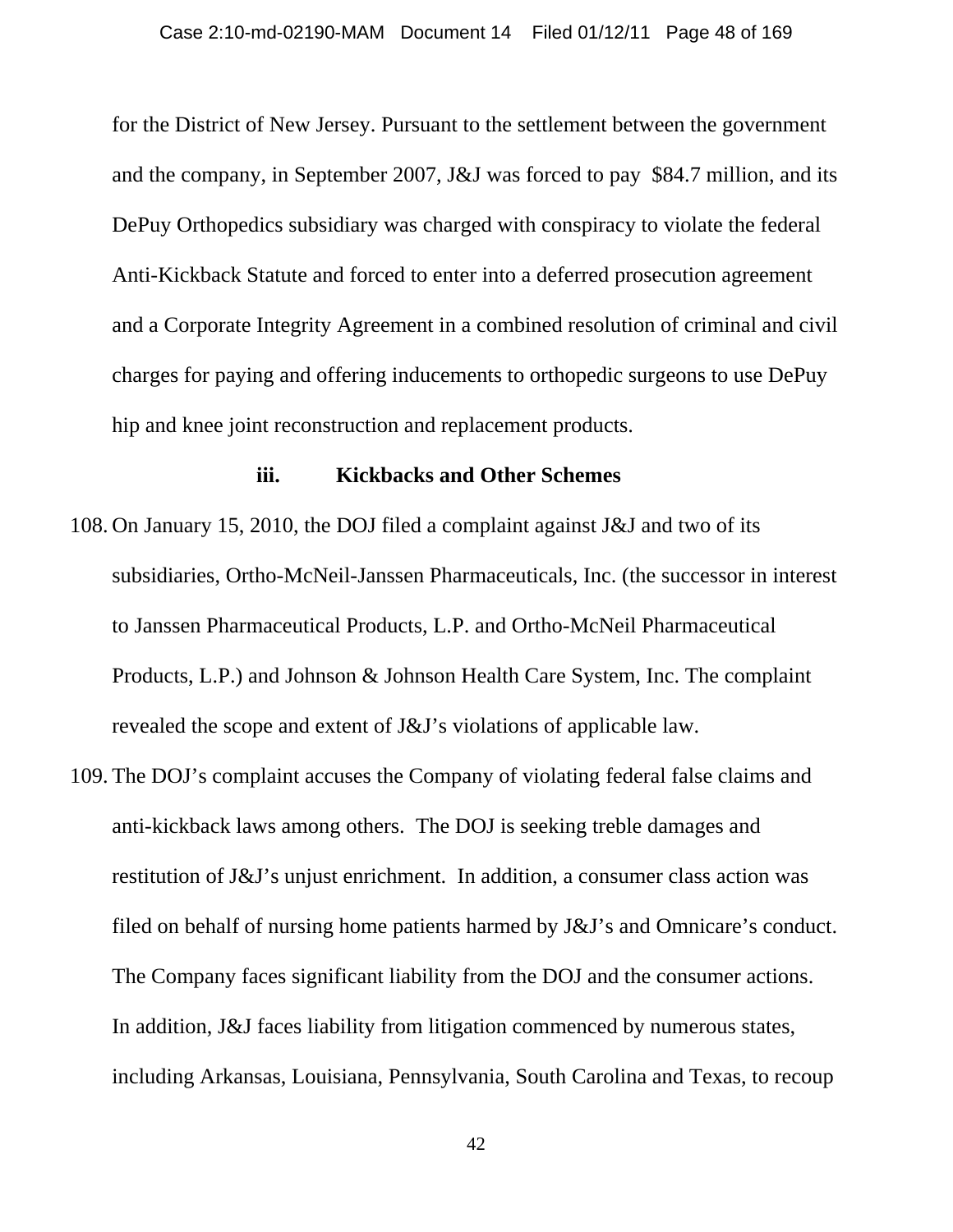losses suffered as a result of violations of the Medicaid Act and various state consumer protections statutes. $2$ 

110.J&J subsidiary OMP, LLC agreed in late April 2010 to plead guilty to a misdemeanor crime and pay a \$6.15 million fine for misbranding its products. Another J&J subsidiary, Ortho-McNeil- Janssen Pharmaceuticals, Inc. also agreed in April 2010 to pay \$75 million to resolve claims for its illegal promotion of its products, specifically Topamax. J&J will also enter into a wide-ranging corporate integrity agreement with the Office of Inspector General of DHHS. The agreement requires Ortho-McNeil-Janssen Pharmaceuticals, Inc. to increase transparency and accountability in its operations.

### **iv. Schemes to Promote Off-Label Use of Prescription Drugs**

111. In addition to its widespread kickback schemes, J&J also engaged in multiple offlabel marketing schemes as well. Doctors are allowed to prescribe to patients any drug they see fit, but the FDA prohibits pharmaceutical companies from promoting off-label uses to doctors. As such, drug manufacturers cannot legally label or promote drugs without prior FDA approval.

 $\overline{a}$ 

<sup>&</sup>lt;sup>2</sup> For example, on December 12, 2010, following a non-jury trial between the Commonwealth of Pennsylvania and Johnson & Johnson, Judge Robert Simpson of the Commonwealth Court of Pennsylvania issued judgment against Johnson & Johnson and awarded nearly 52 million dollars in restitution and civil penalties for violating Pennsylvania's Unfair Trade Practices and Consumer Protection Law by willfully engaging in unfair or deceptive practices regarding the Commonwealth's Medical Assistance and PACE programs.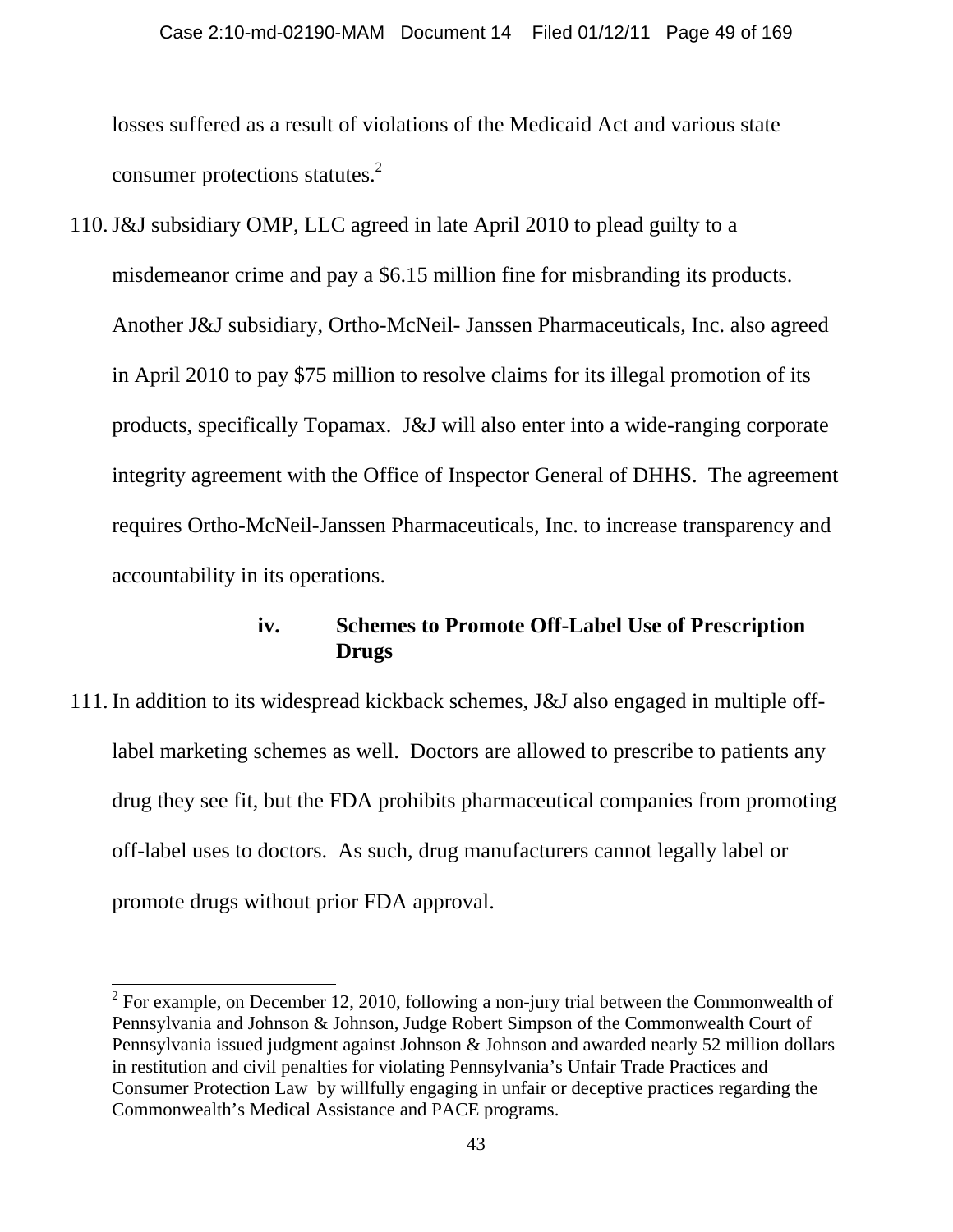- 112. Over the last decade, J&J has engaged in multiple off-label marketing schemes, which has drawn the scrutiny of federal investigations. Specifically, J&J's offlabel marketing schemes, including the following products: Topamax, Risperdal, Narecor, and biliary stents.
- 113. From approximately 1996 through 2007, J&J, through its subsidiary Cordis Corporation ("Cordis"), pursued illegal off-label marketing related to medical devices known as biliary stents. In September 2006, a *qui tam* action was filed on behalf of, *inter alia*, the United States in the Northern District of Texas, under the False Claim Act seeking damages, penalties and other remedies related to the offlabel marketing concerning the biliary stents pursued by several companies, including J&J and its subsidiary, Cordis.
- 114. In its 2004 Annual Report, J&J reported that it was under investigation for its offlabel marketing of Topamax and Risperdal. The 2003 Form 10-K was signed by Weldon, Coleman, Lindquist and Satcher, among other Board members, which demonstrates that they had notice of J&J's off-label marketing scheme. The J&J Board, however, did nothing in response to this investigation and took no actions to prevent illegal off-label marketing schemes from occurring.
- 115.J&J's subsidiary, Ortho-McNeil Pharmaceutical, Inc. then continued to market Topamax for off-label uses by staging "Consultant Conferences". Indeed, reports exist that over 75% of prescriptions for Topamax were off-label. J&J's off-label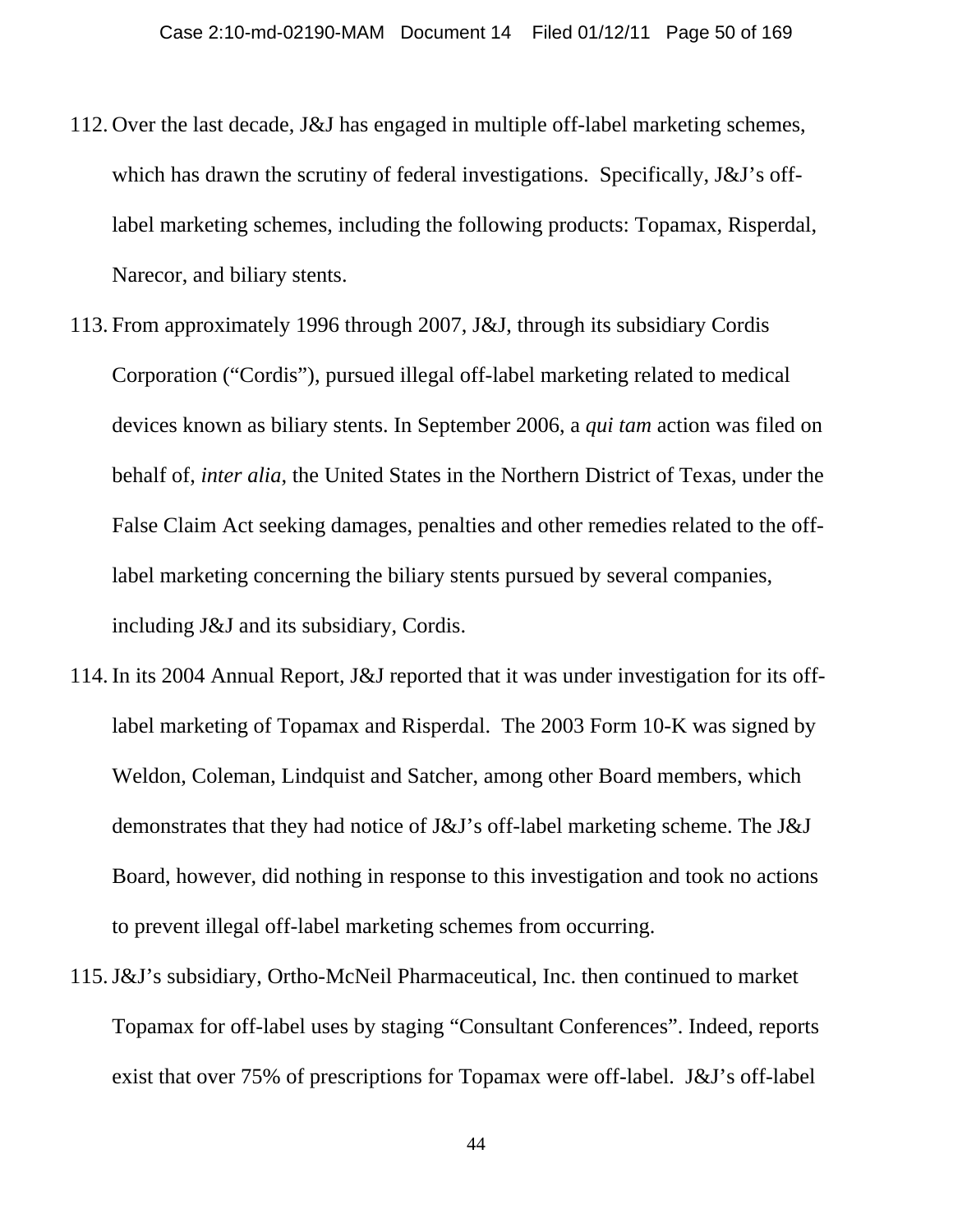marketing scheme related to Topamax caused J&J to plead guilty to a misdemeanor and pay a \$6.14 million criminal fine. J&J further agreed to pay \$75.37 million to resolve civil claims under the False Claims Act.

- 116. Likewise, the disclosure in its 2003 Annual Report did not stop J&J from continuing to promote Risperdal for off-label uses. As a result, J&J received more subpoenas and/or requests for information related to the marketing and sales of Risperdal after the initial January 2004 subpoena. In this regard, both J&J's 2005 and 2006 Annual Reports detail further subpoenas and investigations related to the off-label marketing of Risperdal.
- 117. In its August 2005 Form 10-Q, J&J disclosed that the government was investigating its marketing practices related to Natecor, which was a drug developed by Scios Inc. J&J bought Scios Inc. in 3003 for \$2.5 billion, and knew about the Scios Inc.'s aggressive off-label marketing schemes at the time that the Board approved this acquisition.
- 118. In its 2007 Annual Report, J&J reported that the Company had received separate subpoenas from the U.S. Attorney's Offices located in Philadelphia, Boston, and San Francisco relating to the marketing and sales of Topamax, Risperdal, and Nactrecor through three of J&J's subsidiaries.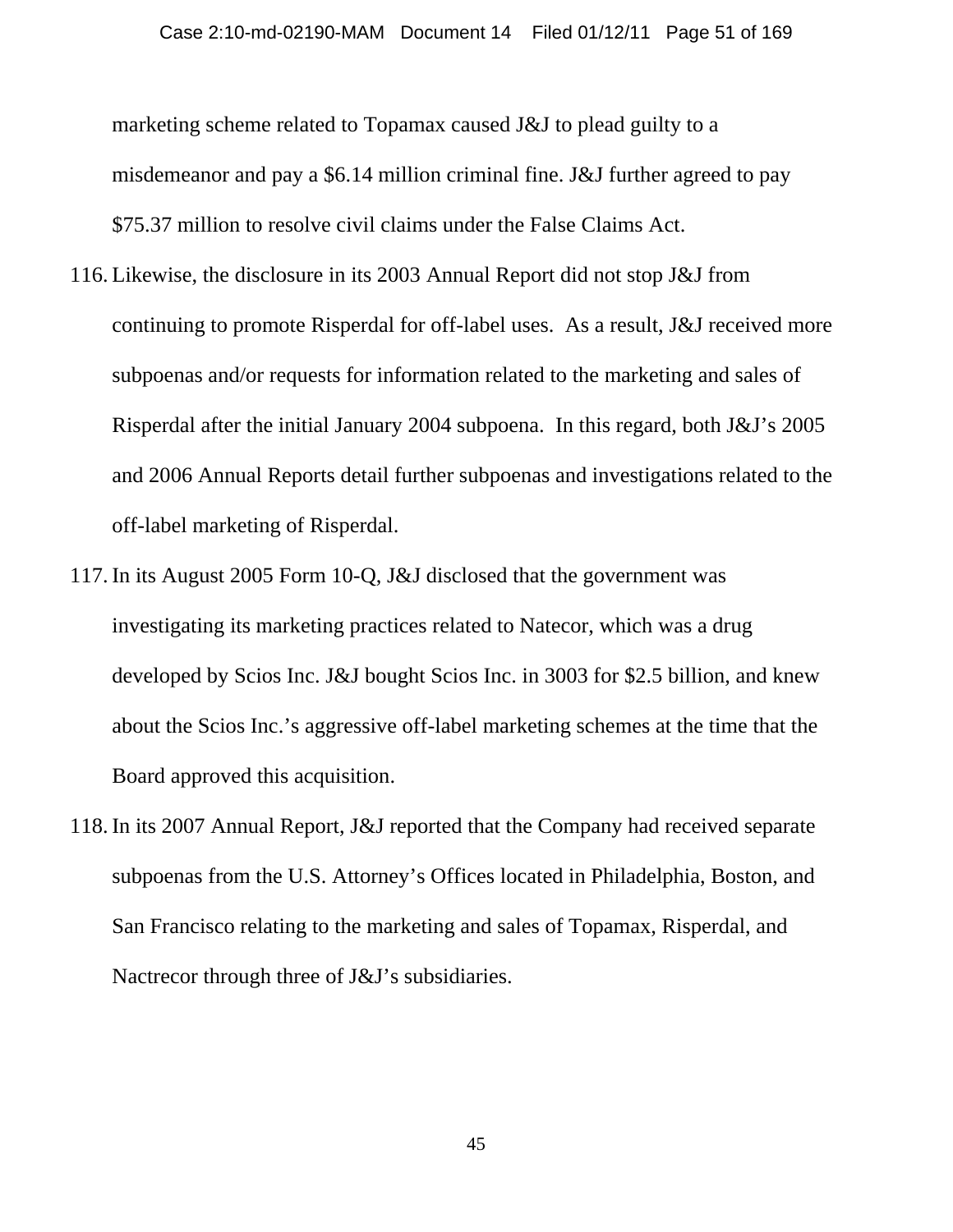- 119. In its 2008 Annual Report, J&J disclosed that in June 2008, the company received a subpoena relating to the marketing of biliary stents by Cordis from the United States Attorney's Office for the District of Massachusetts.
- 120. The company faces liability exposure in the amount of billions of dollars as a result of its unlawful off-label promotion of these Products.

### **5. FDA Oversight of Drug Manufacturing**

- 121. The FDA is an agency of the United States Department of Health and Human Services and is responsible for regulating drug manufacturing in the United States. Under the Federal Food, Drug, and Cosmetic Act, the FDA is charged with, among other things, ensuring that Products marketed in the United States are safe and effective, and are manufactured in accordance with current Good Manufacturing Practices ("cGMP").
- 122. The cGMP regulations for Products contain minimum requirements for the methods, facilities, and controls used in manufacturing, processing, and packaging of a drug product. The regulations are intended to ensure purity, potency, and quality of drug products, and to prevent unsafe products from reaching consumers. The FDA enforces cGMP regulations and defines them as follows:

cGMPs provide for systems that assure proper design, monitoring, and control of manufacturing, processes and facilities. Adherence to the cGMP regulations assures the identity, strength, quality, and purity of drug products by requiring that manufacturers of medications adequately control manufacturing operations. This includes establishing strong quality management systems, obtaining appropriate quality raw materials, establishing robust operation procedures, detecting and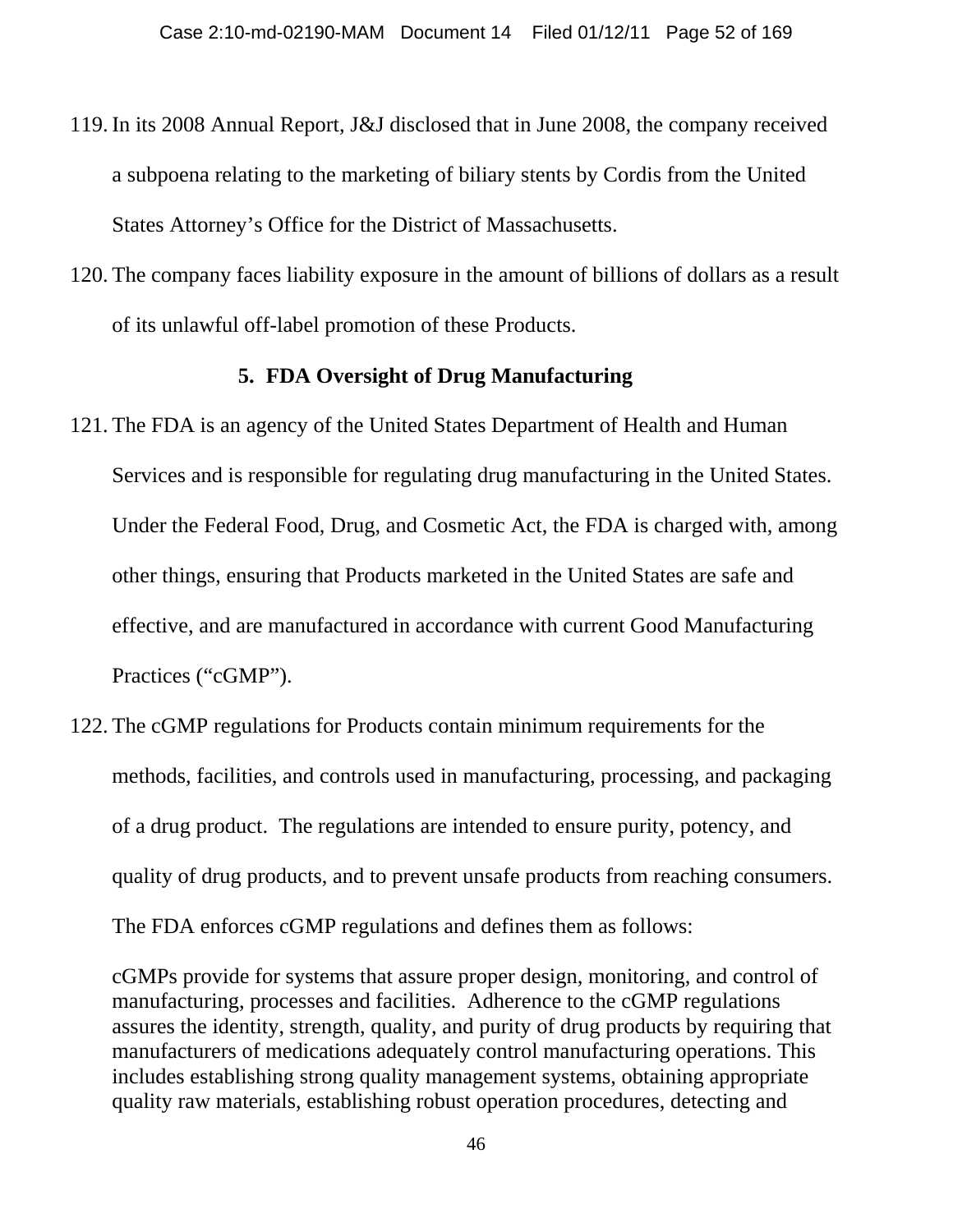investigating product quality deviations, and maintaining reliable testing laboratories. This formal system of controls at a pharmaceutical company, if adequately put into practice, helps to prevent instances of contamination, mixups, deviations, failures, and errors. This assures that drug products meet their quality standards.

- 123. Under the cGMP regulations, each manufacturer sets specifications for its own products for such factors as potency, stability and purity, and puts in place a quality system that ensures those specifications are met. Critical to the cGMP process is that a company must meet its own standards. A violation of cGMP indicates that a breakdown in a manufacturer's quality system has occurred and is an indication that a company needs to take effective steps to fix the problem(s) promptly.
- 124. The FDA inspects facilities to ensure compliance with cGMP standards. These inspections occur on average for domestic facilities every two to three years. The FDA increases the frequency of inspections for facilities when warranted by past problems or by products that are difficult to manufacture or are especially high risk. When on site, FDA inspectors identify gaps in manufacturing standards and discuss with companies how they can fix them.
- 125. Firms may choose to recall products when there are cGMP violations, especially when those violations have a significant impact on product quality or safety. For products, patterns of non-compliance that put the public's health at risk leads to

47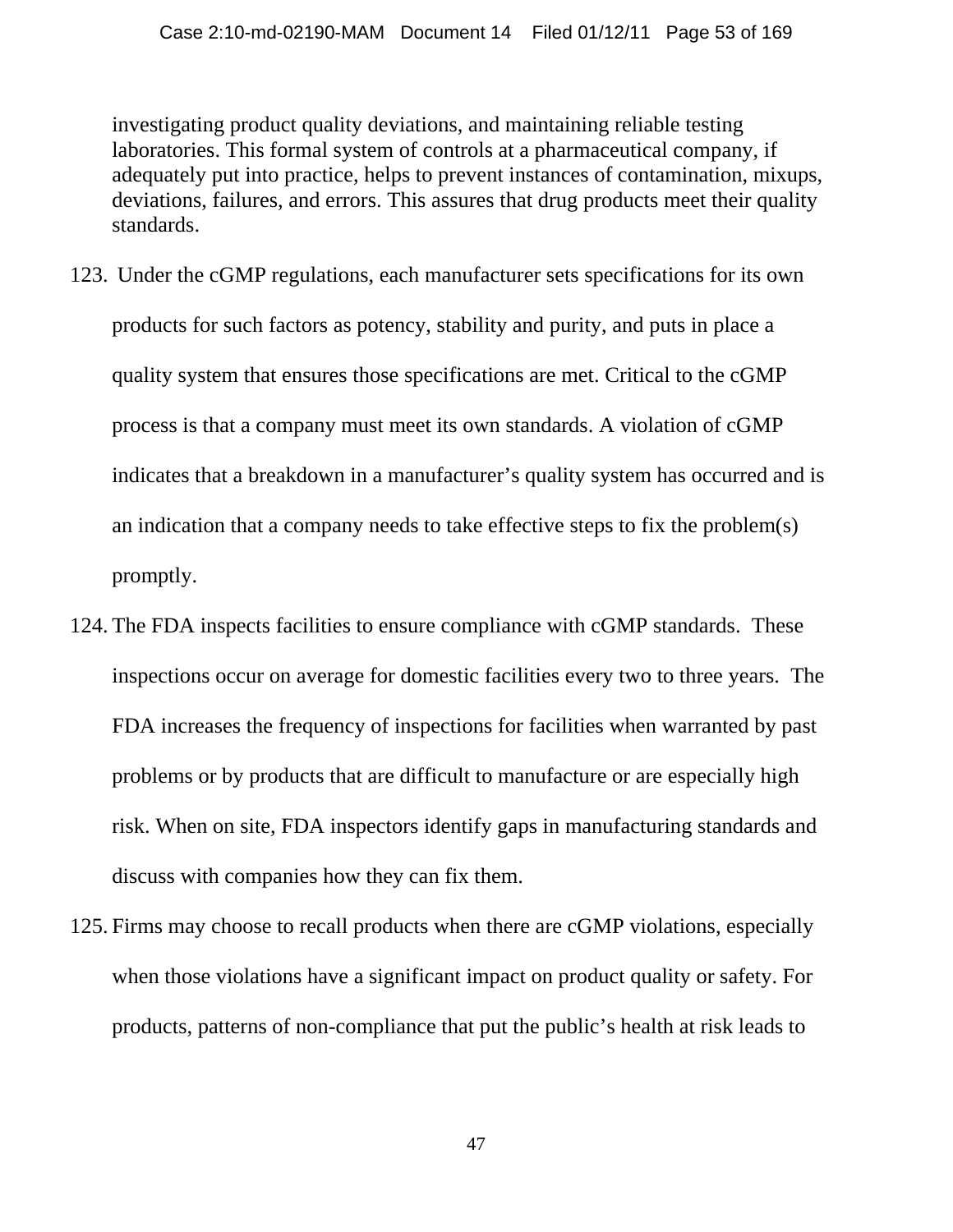appropriate enforcement action by the FDA, including warning letters, seizures, injunctions and, in the most extreme cases, criminal prosecution.

#### **6. Lack of Quality Control at Johnson & Johnson**

- 126. Prior to 2002, Johnson & Johnson had what was considered to be fairly high quality control standards and a thriving quality control department.
- 127. Despite those standards, Johnson & Johnson operating companies were still subject to criticism from the FDA from time to time.
- 128. For example, in 1996 the FDA issued McNeil a warning letter regarding deficiencies in McNeil's manufacturing and testing processes.
- 129. However, starting in approximately 2002, McNeil's quality control department began to weaken resulting from, *inter alia*, repeated layoffs of experienced quality control staff and replacement with staff that for the most part lacked technical pharmaceutical experience to the point that by 2008, a department that had been previously staffed almost entirely by experienced, full time employees, was now 50% staffed by contract workers.
- 130. At one point, the quality control team that tested McNeil's production lines was dubbed by McNeil employees as the "EZ Pass system."
- 131. In 2004, the FDA issued a report to McNeil that criticized McNeil's quality control citing multiple infractions including incomplete investigations, bad sampling practices and poor record keeping.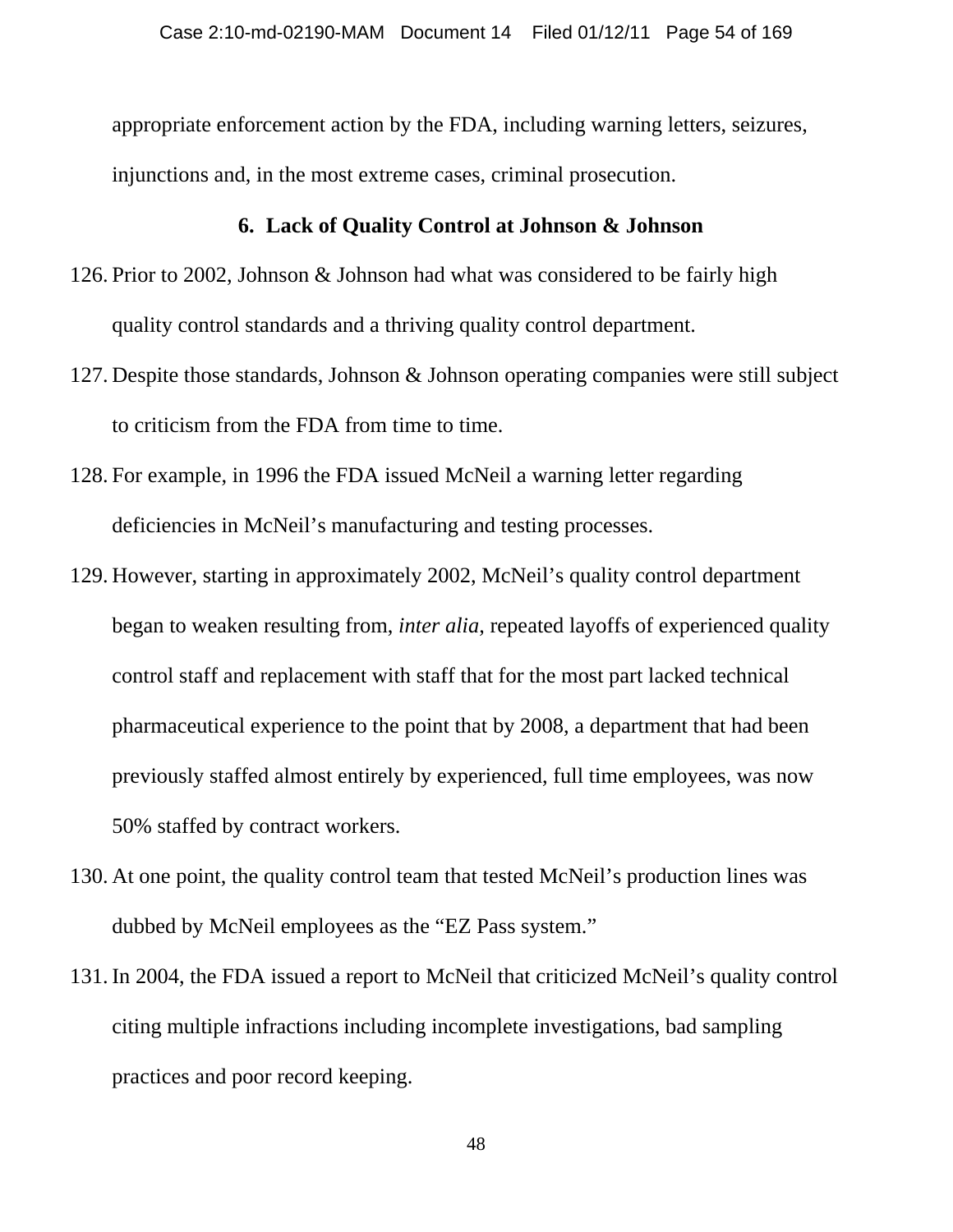- 132. Despite the FDA's report, quality control issues continued at McNeil.
- 133. For example, in 2005, a batch of more than one million bottles of St. Joseph aspirin was blocked from shipment under company procedures by McNeil quality control employees because a sample was found to have a dissolution problem.
- 134. McNeil quality control management asked in a threatening manner if the employees liked working at McNeil, and insisted that the batch be passed by ordering that the batch be retested, the scores of the two tests averaged – in clear violation of FDA standards and a wholly improper quality control process -- so that the aspirin batches could be shipped, as is.
- 135. Unfortunately for consumers, the products were not sold in an "as is" condition, at a reduced price, after full disclosure of the lack of quality assurance that attended these products. Instead, they were sold at the same premium price Johnson & Johnson had always sold its St. Joseph aspirin.
- 136. In 2007, McNeil issued an internal memo which cited a high percentage of operator errors in every work center, as well as quality control teams who put little effort into its own processes.
- 137. According to four former J&J employees, prior to 2007, J&J had a corporate compliance group that oversaw all of the different companies, but it was drastically cut down in 2007 by Mr. Weldon and others. The group, helmed by Corporate Compliance Officer Brenda Davis, conducted tough biannual audits of J&J's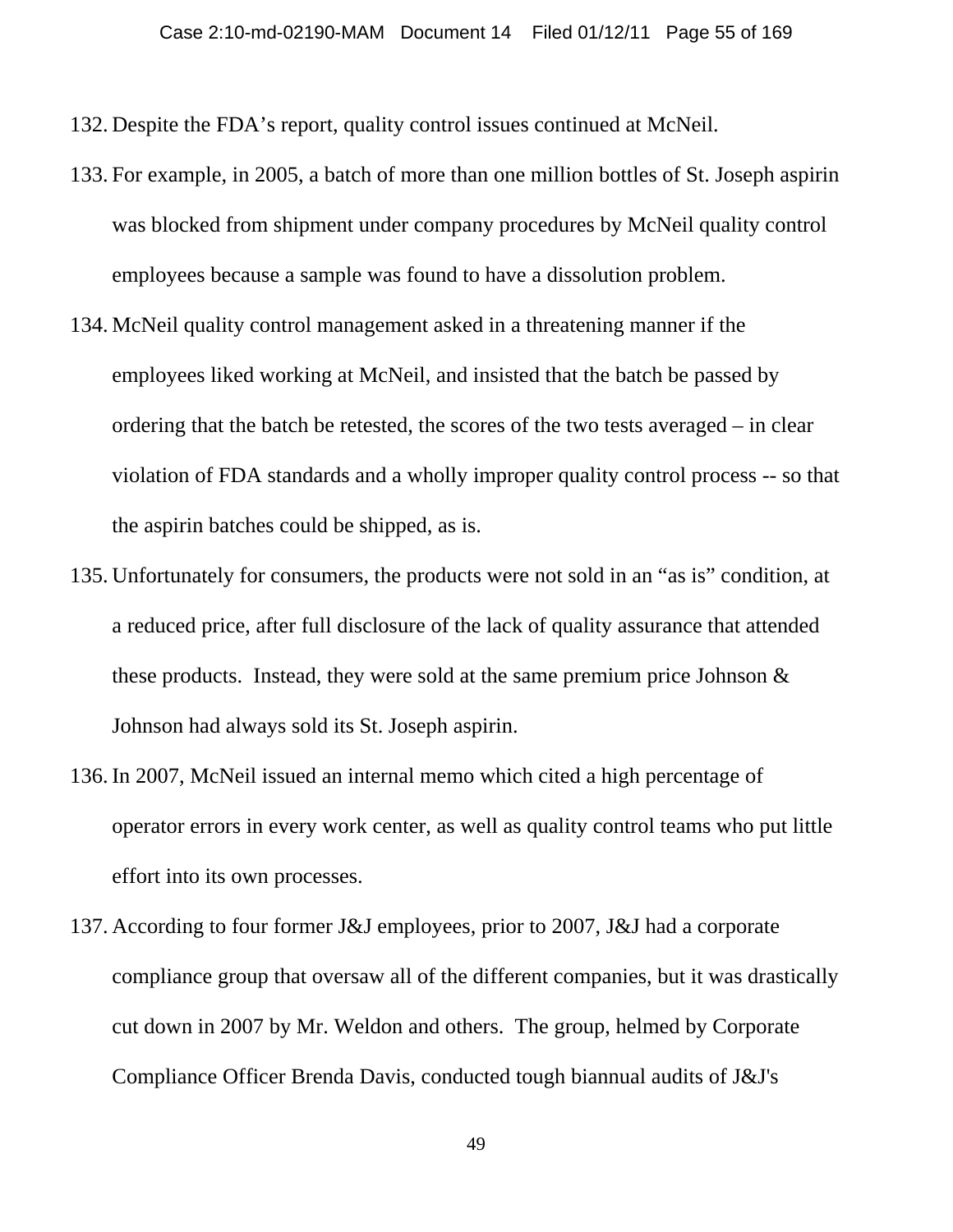operating companies and helped set up "management action plans" for improving quality control. Ms. Davis, who left the company in 2007, has declined requests for comment as to the changes at J&J prior to her departure.

- 138. According to one former J&J executive, "[t]he whole idea was creating a Hawthorne effect: If people know they're being watched, they'll do better." But after the group was cut, some divisions lost their focus on quality. "The heads of the operating companies let their hair down," according to the former executive.
- 139. In February of 2008, following an FDA inspection of McNeil's Fort Washington, Pennsylvania plant, the FDA issued another report criticizing McNeil for conducting less than adequate investigations.
- 140. In June of 2009, the FDA issued yet another report regarding the Fort Washington facility citing mishandling of complaints and investigations.
- 141. Mr. Weldon has stated publicly that, in the wake of the many product recalls at J&J, he created a new position: an operations chief who was to oversee quality across J&J and report directly to him. Weldon also said the company had been busy inspecting facilities at all of its 250 operating companies at the time of the 2010 recalls, adding, "This is not a systemic problem at J&J."
- 142. That assertion was quickly undercut. About a week after Weldon proclaimed the situation at McNeil to be an anomaly, Johnson & Johnson issued two more recalls - - both in divisions completely separate from McNeil. One was for contact lenses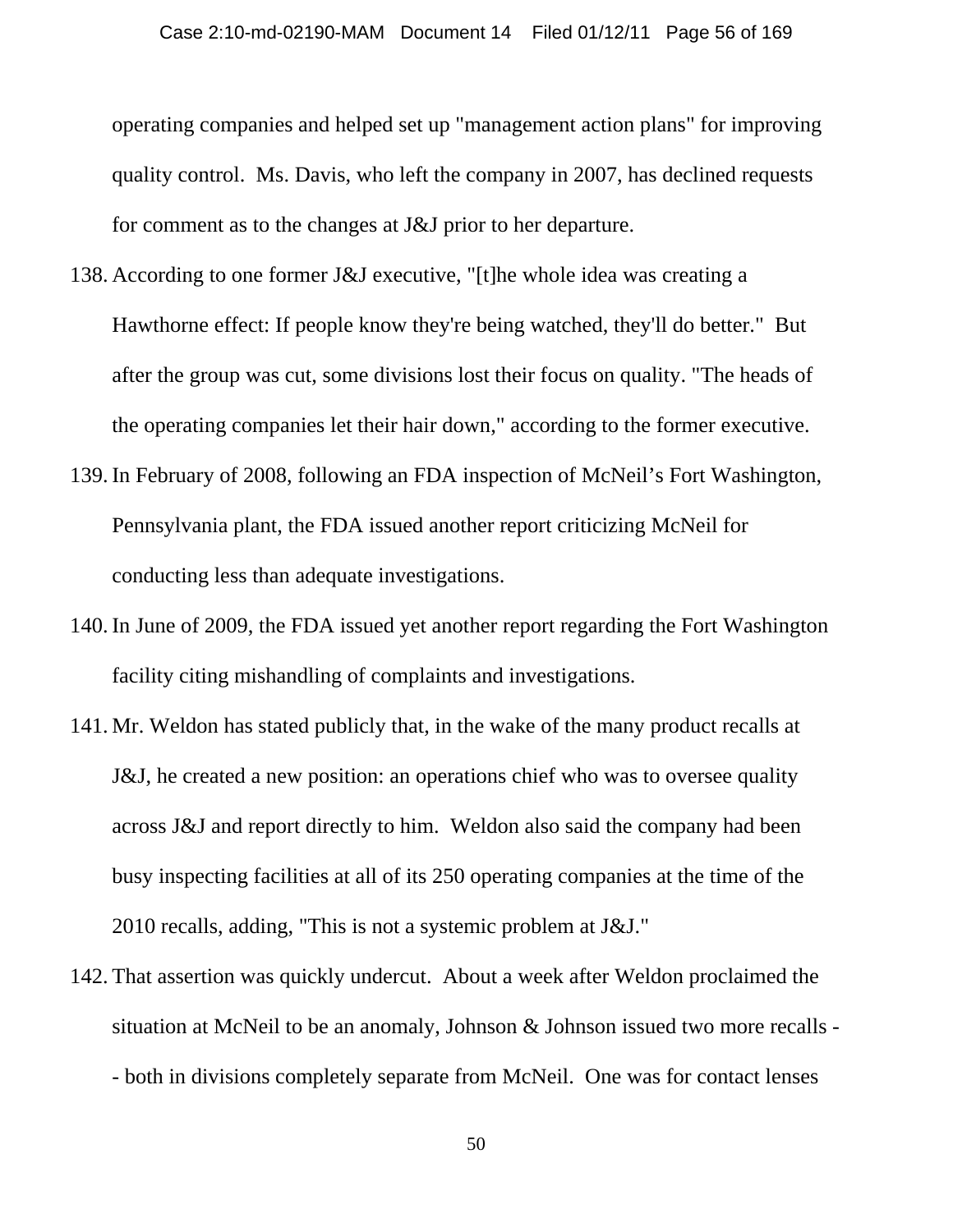made by Vision Care, and the other involved hip implants made by DePuy (described above).

## **7. Recent McNeil Product Recalls**

- 143. One of the results of Johnson & Johnson's quality control problems has been a significant number of recalls, including a string of recent recalls, including the recall of the Subject Products in this action.
- 144. This recent string of product recalls is notable given the sheer number of recalls over a compressed timeframe, as well as the comparableness of the underlying causes of the recalls.

## **i. The "Phantom" and July 2009 Recalls of Motrin**

- 145. In August of 2008, McNeil distributed over 88,000 packages of defective Motrin IB 200.
- 146. McNeil subsequently discovered three months later that there was a dissolution problem with the drug in which the components of the drug dissolved at different rates rendering the product subpotent and ineffective.
- 147. Rather than publically recall the defective drug, McNeil hired third-party contractors to perform a clandestine phantom recall enlisting the services of consultants to quietly remove the company's defective products in order to avoid the financial and regulatory ramifications of a formal recall.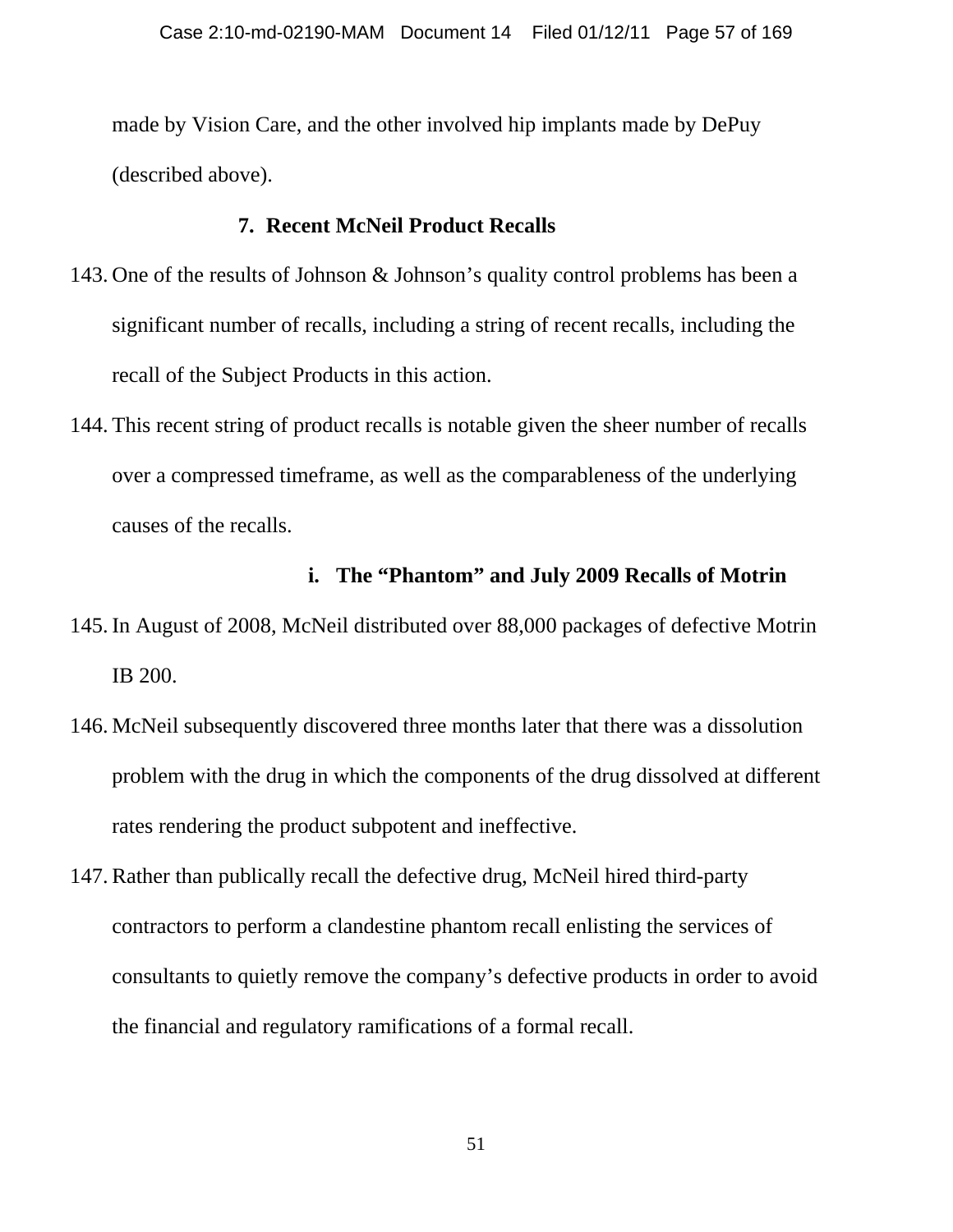- 148. In a May 27, 2009 email from Defendant Peter Luther to approximately six McNeil employees, Luther endorsed the "market withdraw of Motrin" instructing "Let's make this happen ASAP."
- 149. McNeil's third-party contractors, including Inmar, Inc., WIS International, and CSCS, provided their employees with lists of retail outlets, and instructed them to visit those outlets, purchase all of the Motrin IB in the store, act like regular customers of the retail outlet, and to not discuss their purchases as being a recall of the product.
- 150. Indeed, J&J's specific instructions to the contractors hired to perform the phantom recall were to "quickly enter each store, find ALL of the Motrin product described, make the purchase transaction, secure the receipt, and leave . . . THERE MUST BE NO MENTION OF THIS BEING A RECALL OF THE PRODUCT!"
- 151. McNeil subsequently misrepresented to the FDA that McNeil's third-party contractors were merely performing an audit of retailers to determine whether McNeil should initiate a formal recall.
- 152. The FDA eventually became aware of the phantom recall when it received a copy of an internal memo containing the above instructions and confronted McNeil regarding those activities.
- 153. On July 9, 2009, as a result of the above, McNeil publically recalled the Motrin IB, at a delay of approximately 8 months.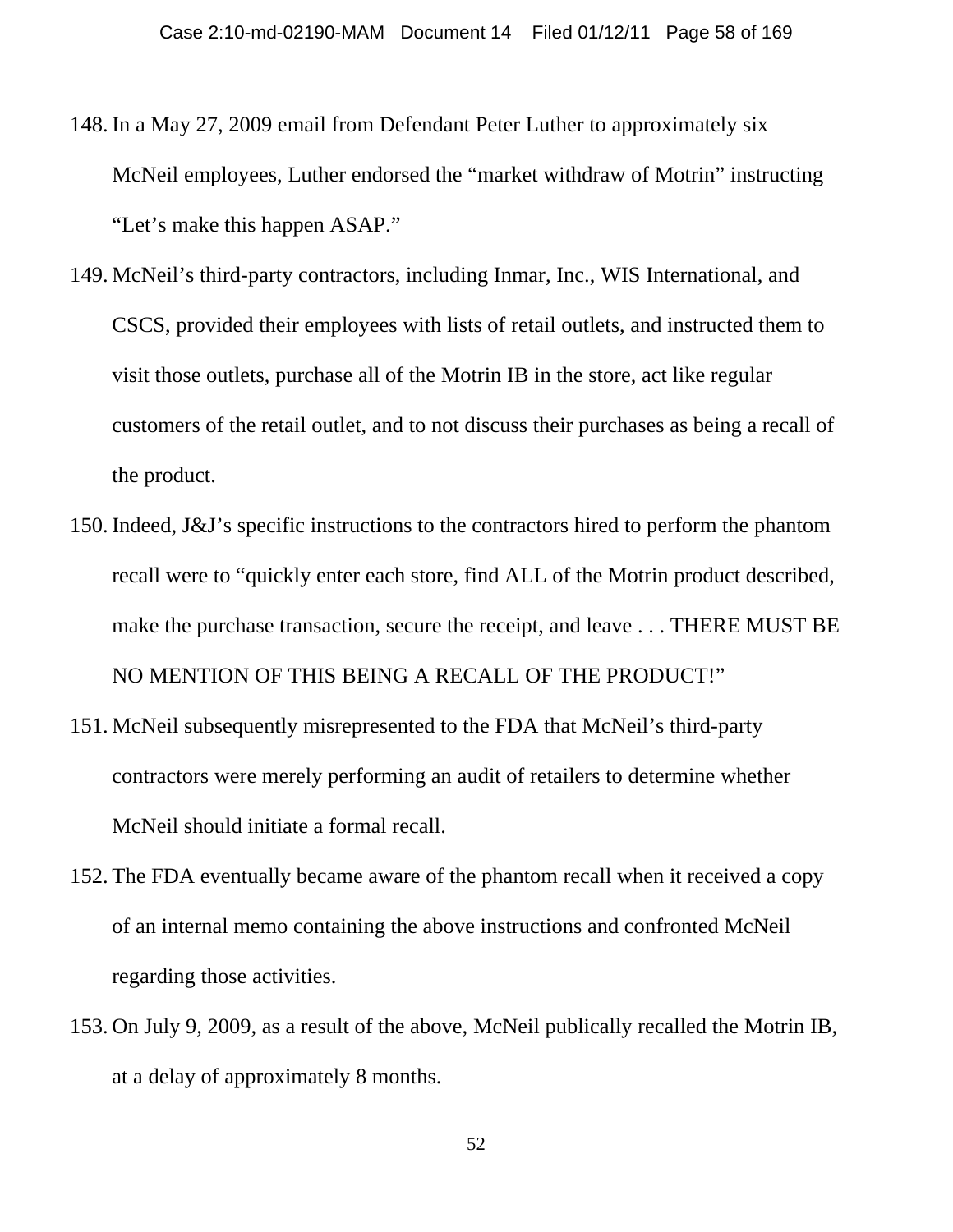154. This phantom recall, in part, spurred the House Committee on Oversight and Government Reform to conduct a Congressional investigation and hold two separate Congressional hearings in 2010 respecting, *inter alia*, this phantom recall.

#### **ii. The September 2009 Recall**

- 155. In May and June of 2009, the FDA discovered that from April through June 2008, McNeil had used microcrystalline cellulose, an ingredient used in liquid adult and children's Tylenol products, that had been potentially contaminated with a gram negative bacteria, *Burkholder cepacia*.
- 156. *B. cepacia* infections can be potentially severe, particularly in high-risk patients, such as those with underlying pulmonary disease, cystic fibrosis or compromised immune systems.
- 157. In July of 2009, McNeil once again utilized the services of Inmar to conduct a market assessment to determine how much product remained on store shelves.
- 158. McNeil's use of partial lots of the contaminated microcrystalline cellulose was determined by the FDA to be a violation of the cGMP regulations.
- 159. In August/September of 2009, McNeil initiated a formal recall of nearly 8 million finished bottles of product.

### **iii. The November and December 2009 Recalls**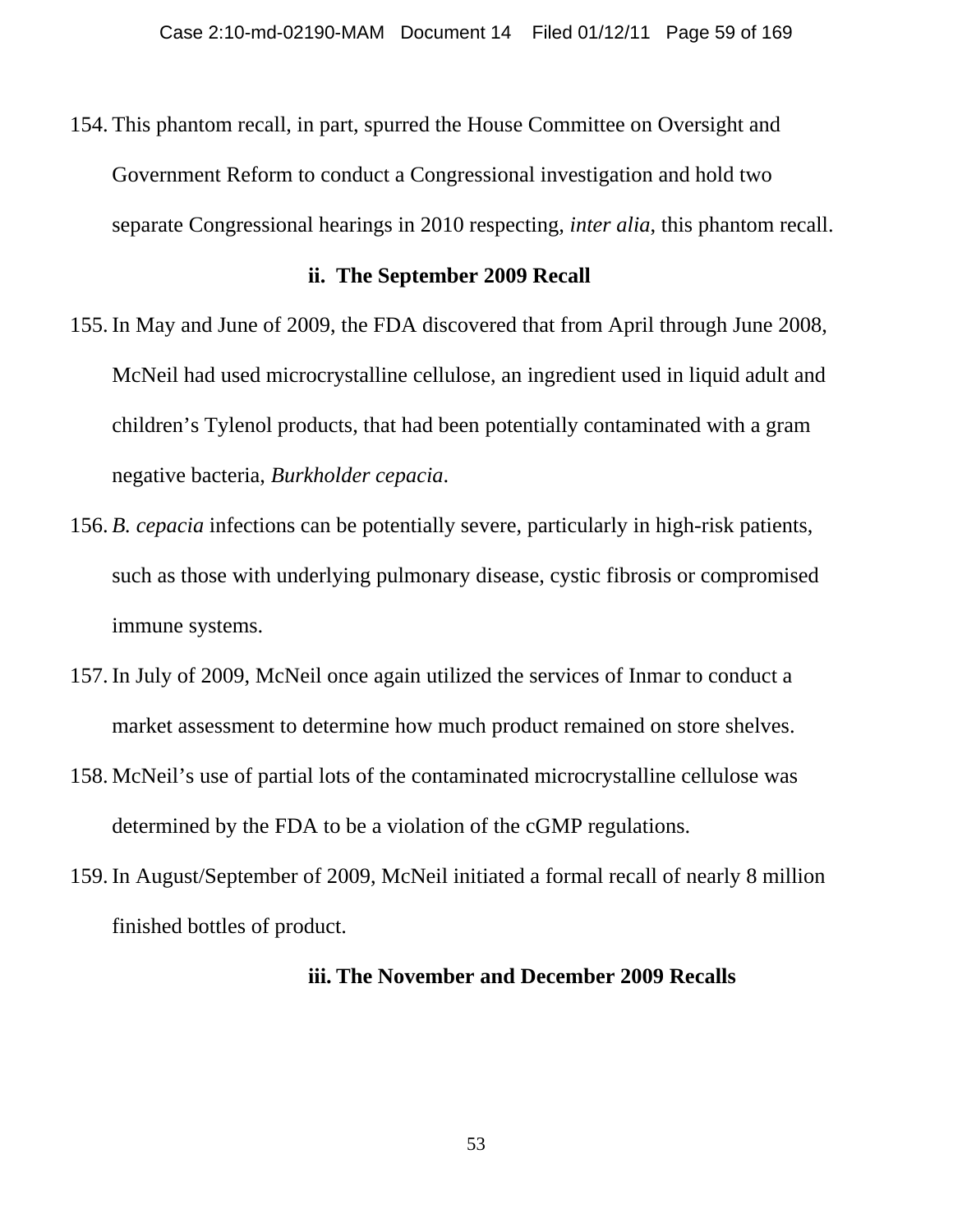- 160. Beginning in approximately the Fall of 2008, McNeil began receiving reports regarding musty, moldy odors emanating from McNeil Tylenol pills manufactured at its Las Piedrad, Puerto Rico facility.
- 161. McNeil did not fully investigate these reports for approximately one year notwithstanding McNeal's obligation to notify the FDA of such reports within three days.
- 162. Only after the FDA insisted that McNeil conduct a thorough investigation was it discovered that the odor was the result of contamination by a product called 2,4,6- Tribromoanisole ("TBA"), a pesticide used on the wooden pallets that stored and transported packaging materials for the medications.
- 163. According to McNeil's own press release, the health effects of TBA have not been well studied.
- 164. McNeil's initial recall identified only 5 lots of product for recall.
- 165. However, in December 2009, McNeil expanded this recall to include all lots of the Tylenol pills.
- 166. These recalls were eventually expanded in January, June and July of 2010.

### **iv. The January 2010 Recall**

167. On January 15, 2010, McNeil expanded its November and December 2009 recalls to encompass additional McNeil products, including Benadryl, Motrin, Rolaids,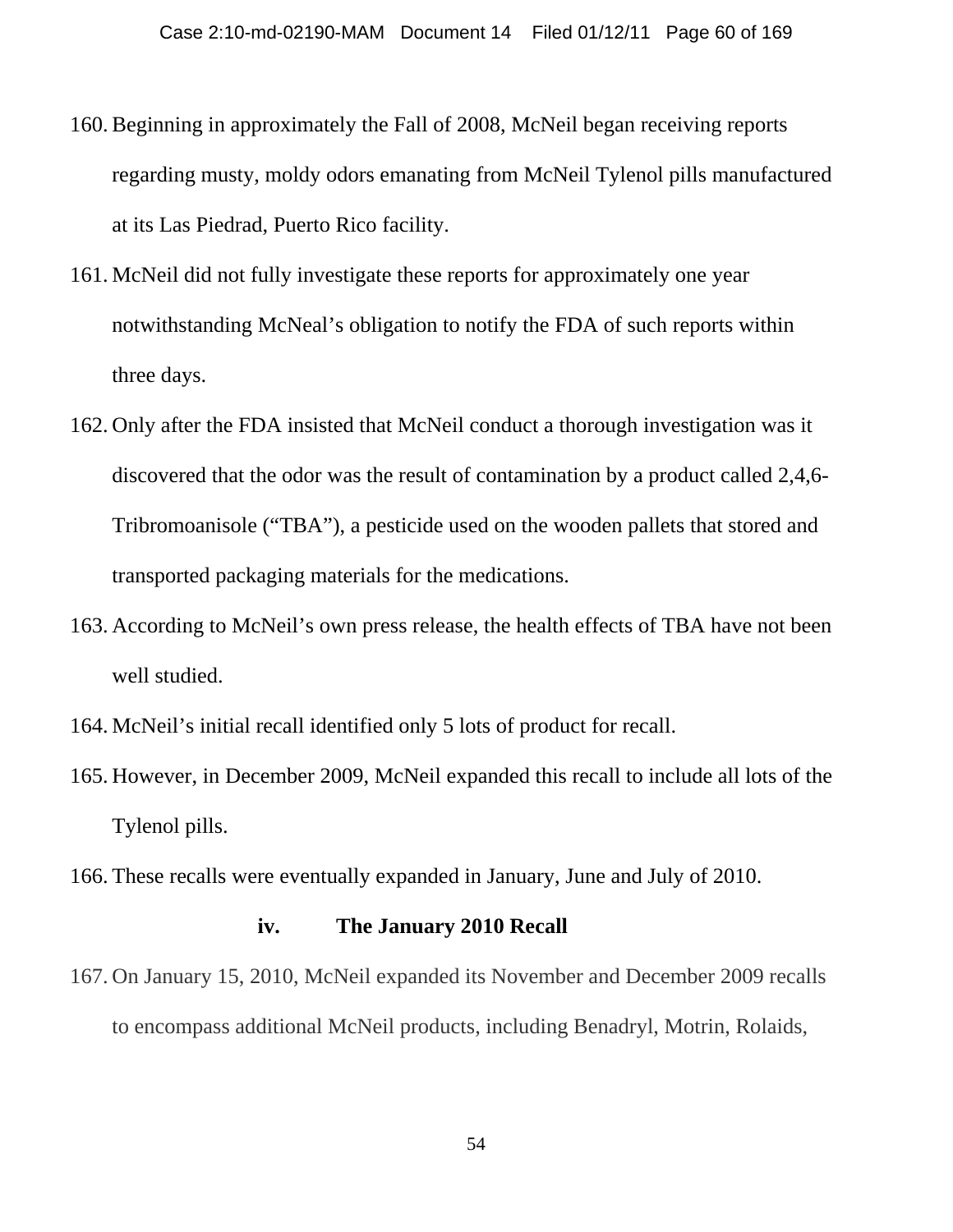Simply Sleep, St. Joseph Aspirin, and Tylenol, because of the same musty, moldy smell identified in the November and December recall.

168. The company determined that the odor was again caused by the presence of 2,4,6 tribromoanisole (TBA), the same chemical contamination that precipitated the November and December recalls.

#### **v. The April 2010 Recall Of Infant Products**

- 169. In April of 2010, McNeil recalled approximately 40 types of children's and infants' products manufactured at its Fort Washington, Pennsylvania plant because of filth and contamination, including acetaminophen, cellulose, nickel and chromium particulate contamination, involving McNeil's liquid infant and children's products including Tylenol, Motrin, Benadryl, Zyrtec and Tylenol Infants' Drops.
- 170. In addition to the particulate contamination, some of the products were found to have higher than expected dosage concentrations of the active ingredient, in effect, super-doses of the Tylenol based children's product, and in some cases substandard amounts of active ingredient.
- 171. McNeil recalled over 136 million bottles of product, the largest recall of children and infant medicine in history, and shut down manufacturing operations at its Fort Washington plant.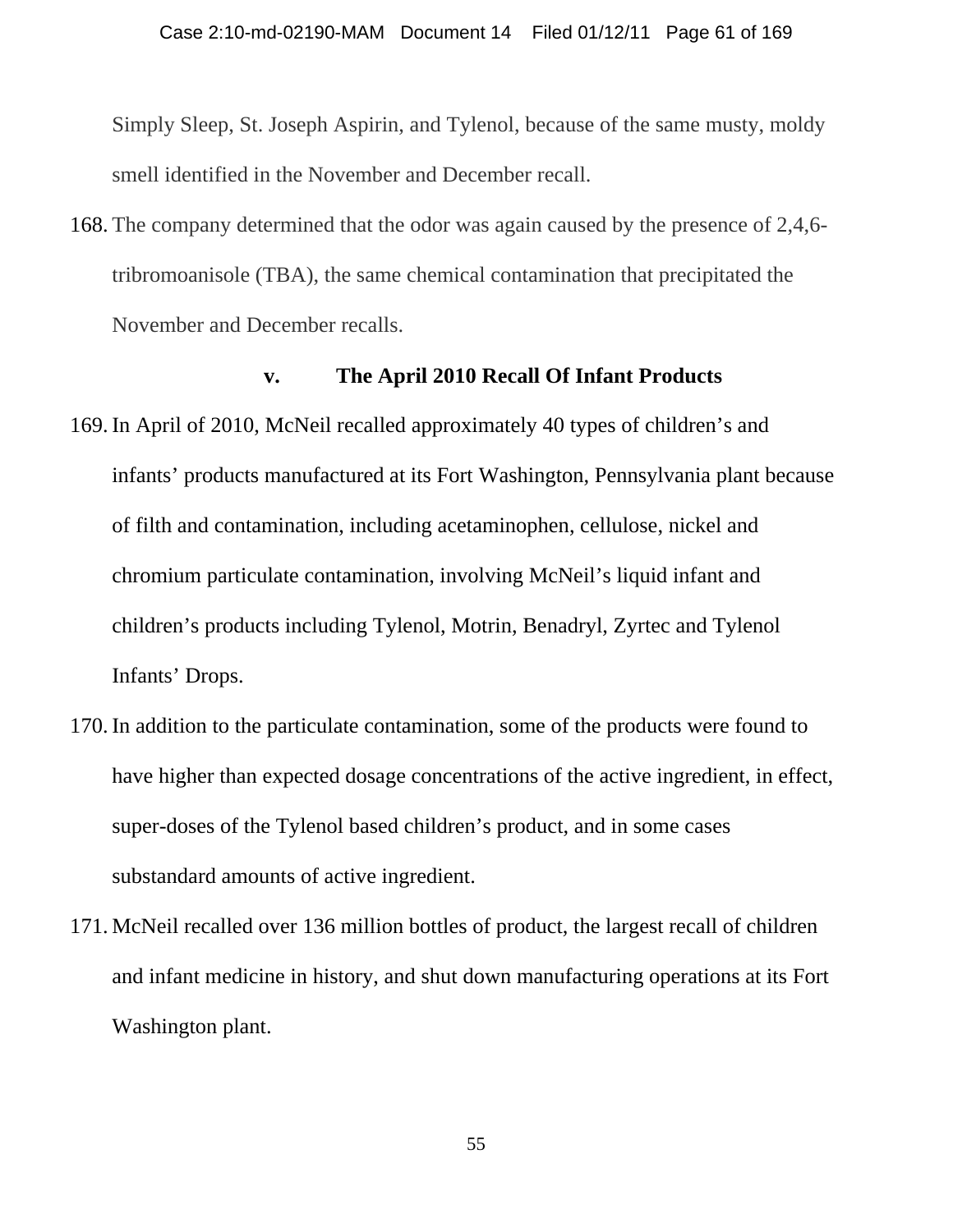- 172.Just days after McNeil's decision to shut down the Fort Washington facility, FDA inspectors, performing an expedited inspection of the facility because of McNeil's past problems, identified some 20 major cGMP violations.
- 173. This recall directly spurred the House Committee on Oversight and Government Reform to conduct a Congressional investigation and to hold two separate Congressional hearings in 2010 regarding this specific recall, as well as the above discussed phantom recall of 2009.

#### **vi. The June 2010 Recall**

- 174. On June 15, 2010, McNeil expanded its January 15, 2010 recall regarding TBA contamination to include five more lots of Benadryl and Tylenol that were allegedly "inadvertently" omitted from the initial recall action.
- 175. These additional lots were recalled for the same moldy, musty odor that caused the January 2010 recall, contamination by TBA.

#### **vii. The July 2010 Recall**

- 176. On July 8, 2010, McNeil issued yet another recall related to the moldy, musty odor of the January 15, 2010 recall. This time, twenty-one lots of certain Benadryl, Tylenol Meltaways, Motrin, and Tylenol were recalled.
- 177. These additional lots were recalled for the same moldy, musty odor that caused the January 2010 recall, contamination by TBA.

## **viii. The August 2010 Recall**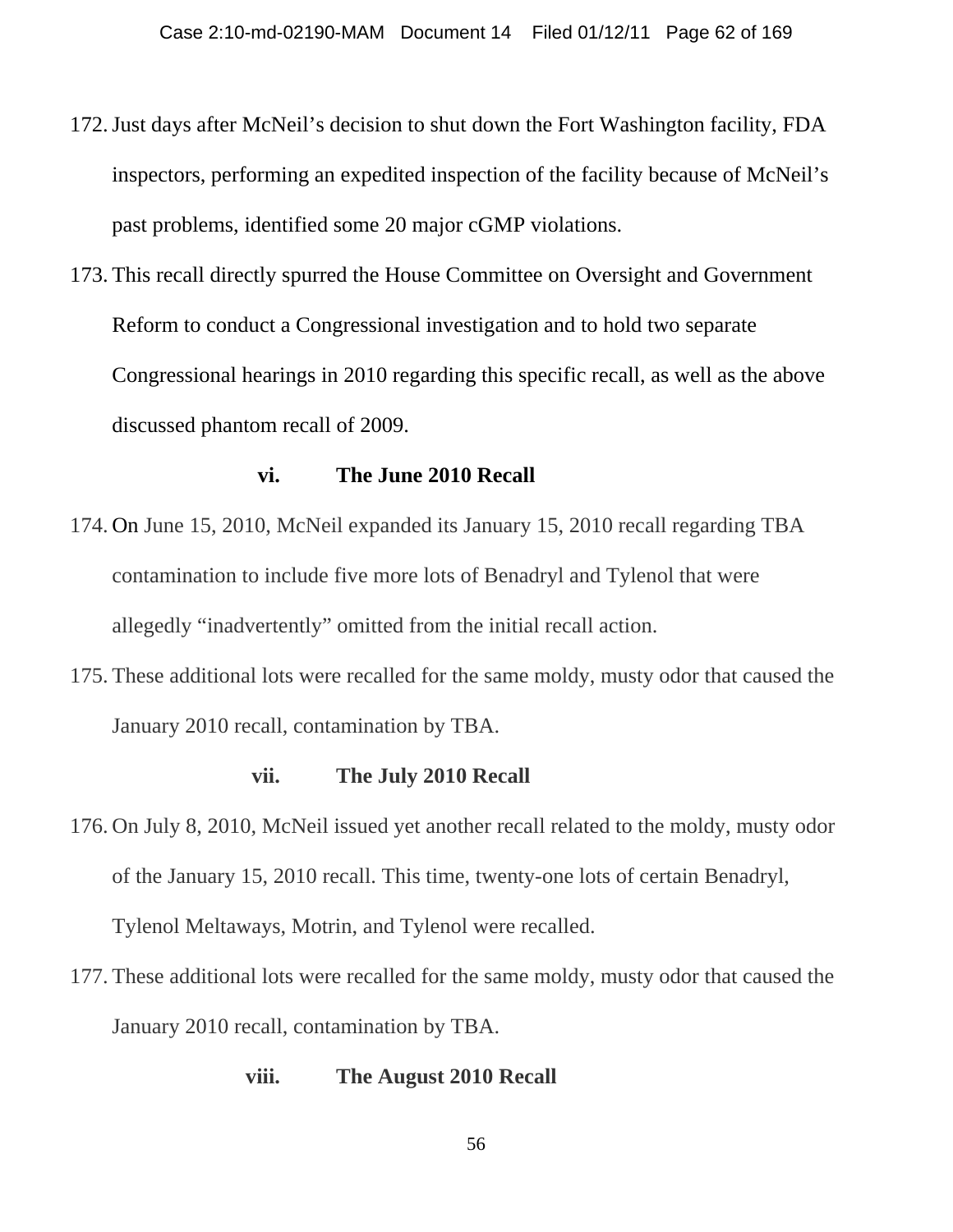- 178. Between June 22 and July 9, 2010, the FDA conducted an inspection of Johnson & Johnson's Lancaster, Pennsylvania manufacturing plant.
- 179. The plant is owned by Johnson & Johnson-Merck Consumer Pharmaceuticals (a joint venture between J&J and Merck) but is operated by J&J's McNeil division.
- 180. On July 9, 2010, the FDA issued a "Form 483" citing problems and deficiencies regarding manufacturing practices at the plant including, but not limited to, unexplained manufacturing discrepancies, improper documentation regarding equipment malfunctions, failure to test medicine batches for quality following an equipment failure, inadequate maintenance records, unlabeled test tubes filled with product sitting on open counters, improper cleansing of utensils used in the drug making process, failure to follow up on consumer complaints, including instances of improper packaging, product type and strength packaging mix-ups, as well as complaints of product "lack of effect".
- 181. The FDA report cites multiple violations of cGMP regulations at the Lancaster plant, at least five of which were also observed by the FDA at McNeil's Fort Washington facility.
- 182. On approximately August 10, 2010, Johnson & Johnson-Merck Consumer Pharmaceuticals initiated a recall of one lot of Pepcid Complete Acid Reducer and one lot of Original Strength Pepcid AC because of potential punctures to the bottles during the packaging process.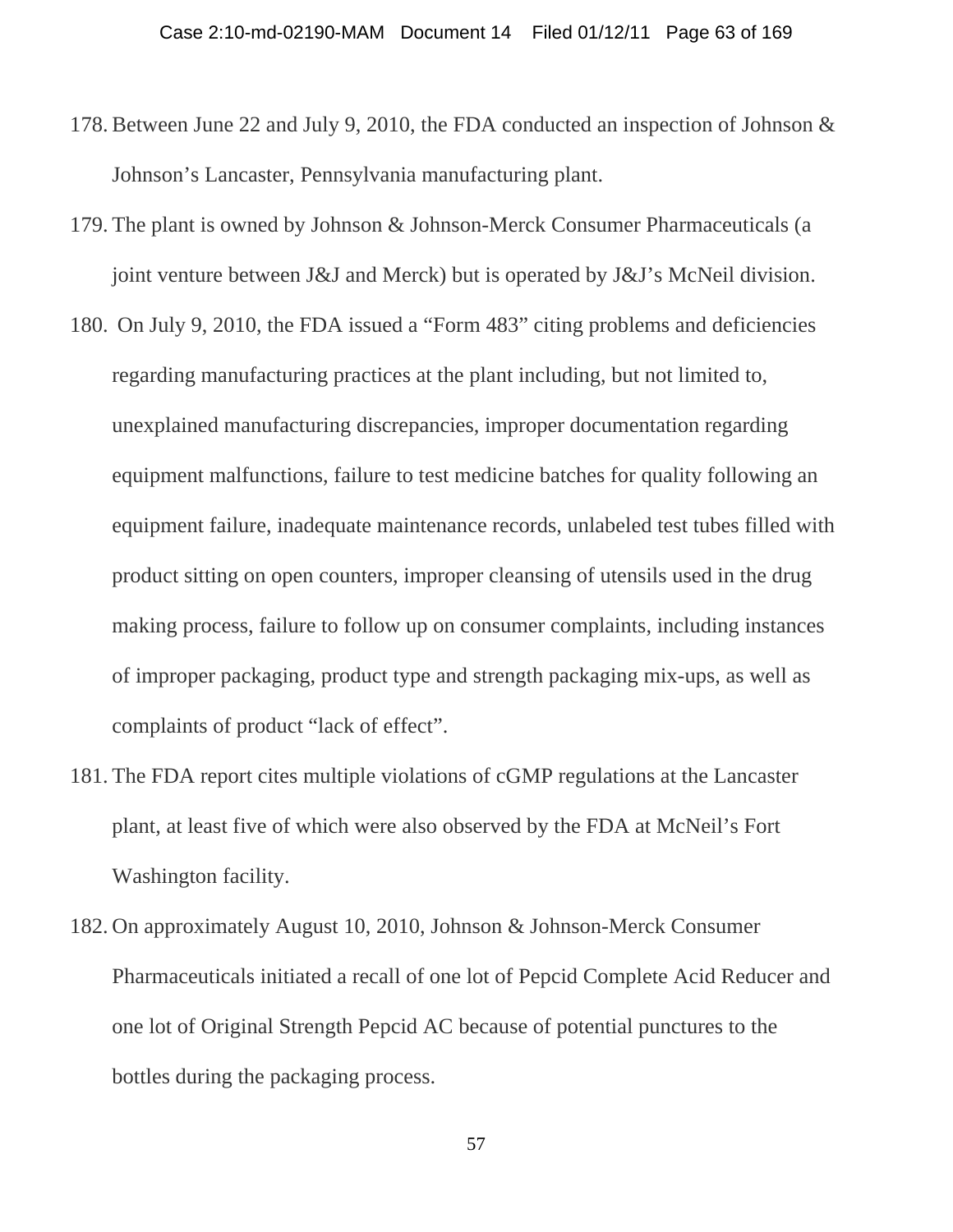183. However, these Pepcid products have disappeared altogether from store shelves.

#### **ix. The October 2010 Recall**

- 184. On October 18, 2010, McNeil recalled Tylenol 8 Hour caplets related to moldy, musty odors.
- 185. This recall included Tylenol products manufactured at McNeil's Fort Washington, Pennsylvania plant in March of 2010 (prior to the plant's closing).
- 186. The odors were again traced to contamination respecting TBA.
- 187. One hundred twenty eight thousand bottles of Tylenol were recalled.

#### **x. The November 2010 Recall**

- 188. On November 15, 2010, McNeil recalled all Benadryl tablets and junior strength Motrin caplets because of "insufficiencies in the development in the manufacturing process," as well as Rolaids Extra Strength Softchews for "uncharacteristic consistence or texture" related to crystallized sugar.
- 189. On November 24, 2010, McNeil recalled Tylenol multi-symptom liquid products because the packaging did not disclose alcohol as an active ingredient as well as 71,000 packages of Rolaids because of an "uncharacteristic consistency or texture" linked to improper sugar crystallization.

### **xi. The December 2010 Recall**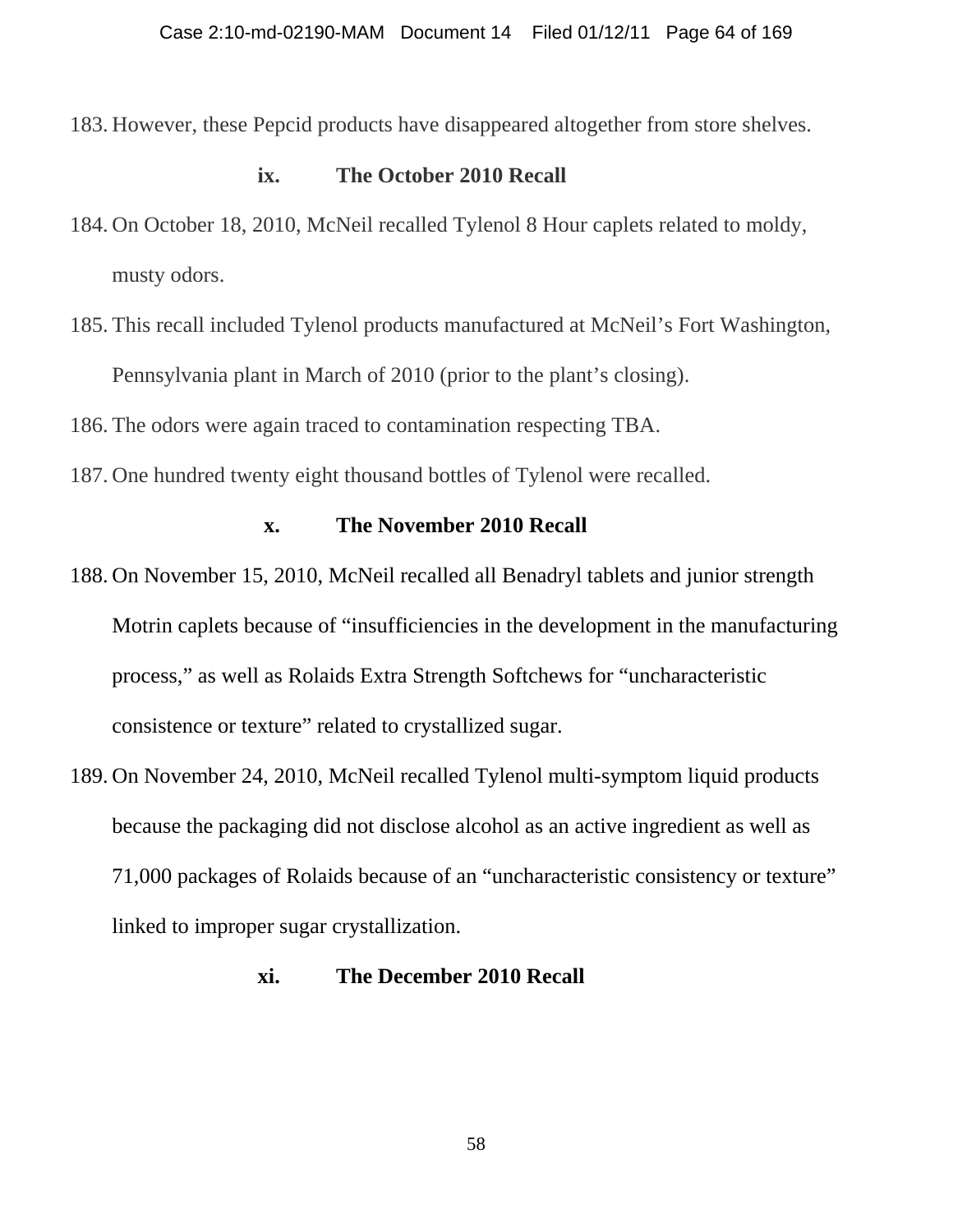- 190. On December 2, 2010, McNeil recalled 12 million bottles of Mylanta and 85,000 bottles of AlternaGel liquid antacid because the presence of alcohol as an active ingredient in the product that was not disclosed on the packaging.
- 191. On December 9, 2010, McNeil recalled 13 million packages of Rolaids Extra Strength Plus Gas Softchews and Rolaids Multi-Symptom Plus Anti-Gas Softchews because of the presence of metal and wood particles in the products.

#### **8. FDA Meetings and Warnings**

- 192. Over the last several years, there has been growing concern within FDA regarding the quality of McNeil's manufacturing processes.
- 193. Between January 2008 and April 2010, the FDA received 775 reports of adverse events, including 30 deaths, that involved J&J products. After April 30, 2010, the FDA received several hundred more complaints, including seven complaints involving deaths.
- 194. These concerns manifested themselves in a number of unsatisfactory FDA inspections of McNeil facilities, including its Fort Washington and Lancaster, Pennsylvania facilities, and the above-described string of consumer recalls of McNeil and Johnson & Johnson products.
- 195. These problems included, *inter alia*, laboratory controls, equipment cleaning processes, and a failure to investigate identified problems.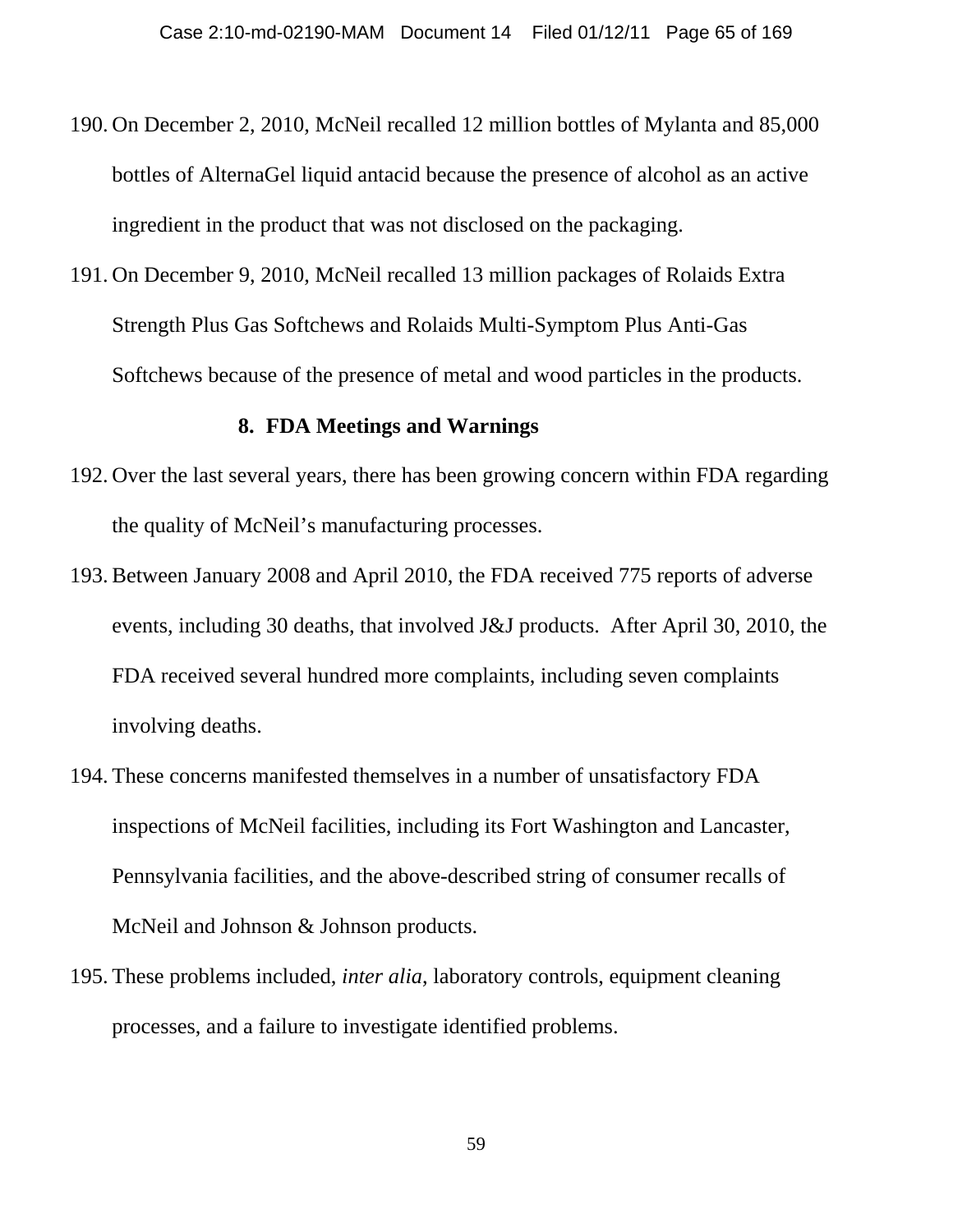- 196. For example, in January of 2010, the FDA issued McNeil a warning letter expressing the FDA's serious concerns regarding McNeil's control over the quality of its products and the company's failure to aggressively investigate and correct quality problems.
- 197. The FDA, in prepared testimony presented at a Congressional hearing on May 27, 2010, noted that "neither upper management at Johnson & Johnson nor at McNeil assured timely investigation and resolution of the issues."
- 198. On February 19, 2010, the FDA took the extraordinary step of convening a meeting with senior officials from McNeil as well as McNeil's parent company Johnson & Johnson, including Defendant Peter Luther, to express the FDA's concern regarding McNeil's pattern of non-compliance.
- 199. The meeting was held in part to put senior officials from Johnson & Johnson on notice regarding the FDA's rising concerns about whether McNeil's corporate culture supported a robust quality system to ensure the purity, potency and safety of its products.
- 200. In addition, the FDA raised with Johnson & Johnson its concerns about Johnson & Johnson's oversight of McNeil considering the string of recalls of McNeil products, as well as its concern that there was a pattern of conduct including failure to report material information to the FDA in a timely manner, miscalculating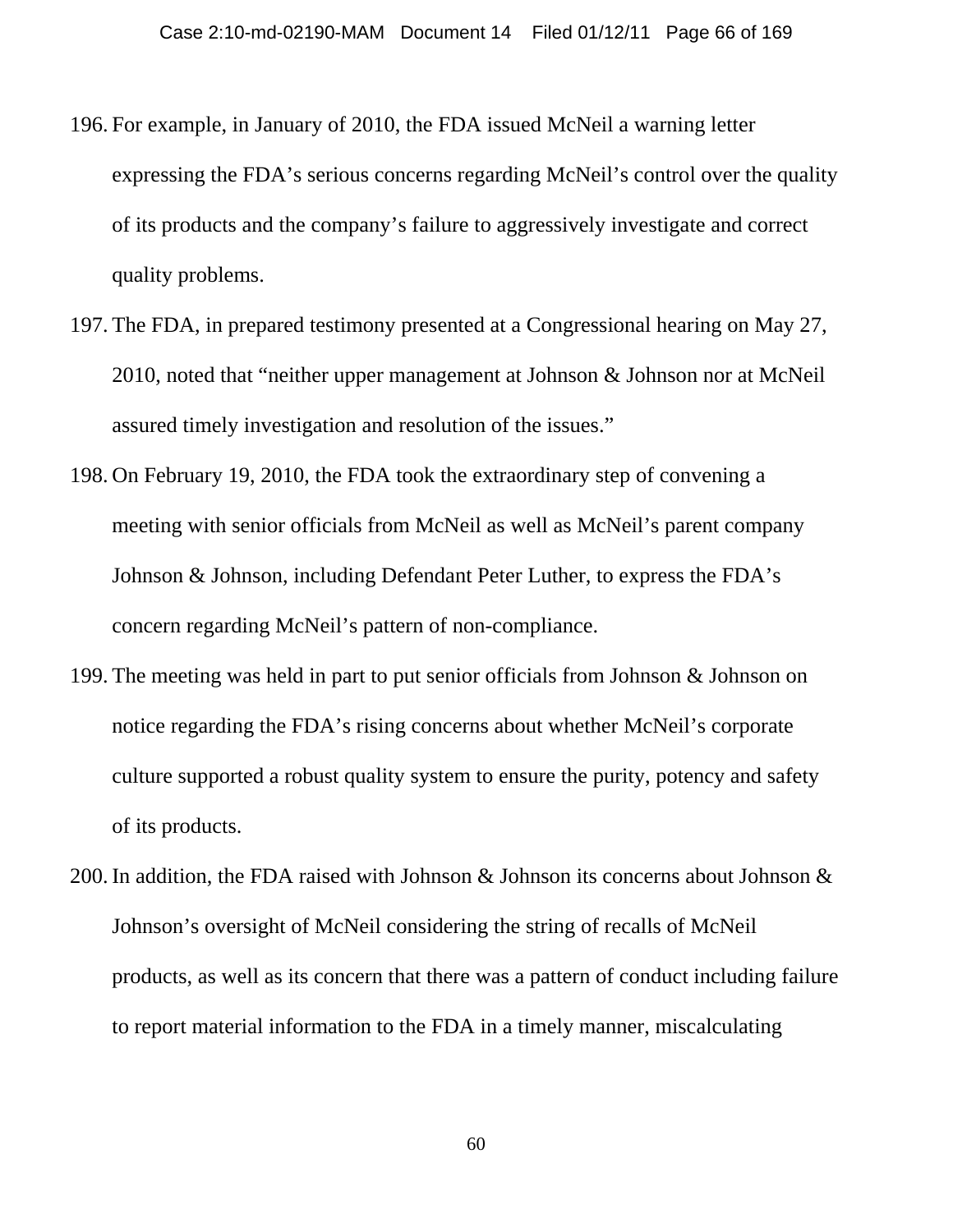and/or misstating risks and benefits of their products, and reactive as opposed to proactive approaches to product quality problems.

201. However, and as discussed above, problems at McNeil continued including the massive 126 million bottle recall of McNeil's liquid infant and children's products in April 2010, which directly spurred the 2010 Congressional investigation and hearings.

#### **9. FDA Reports**

#### **i. The April 30, 2010 Report**

- 202. On or about April 30, 2010, the FDA issued a "Form 483" report (released in early May) pertaining to an inspection of the facilities of McNeil in Fort Washington, Pennsylvania (hereinafter, "the April 30, 2010 Report"). The April 30, 2010 Report was issued by the local branch of the FDA, located at the United States Customs House, Room 900, 2<sup>nd</sup> and Chestnut Streets, Philadelphia, Pennsylvania. The April 30, 2010 Report was issued by four local investigators from the FDA, and was issued to the Vice President of Operations of McNeil. The April 30, 2010 Report concerned inspections of McNeil which took place between April 19, and April 30, 2010. *See* April 30, 2010 Report at Exhibit "C" hereto.
- 203. As detailed in the April 30, 2010 Report, there were 20 separate "observations" made by the FDA investigators respecting deficiencies in the manufacturing operations at McNeil. These observations included the following: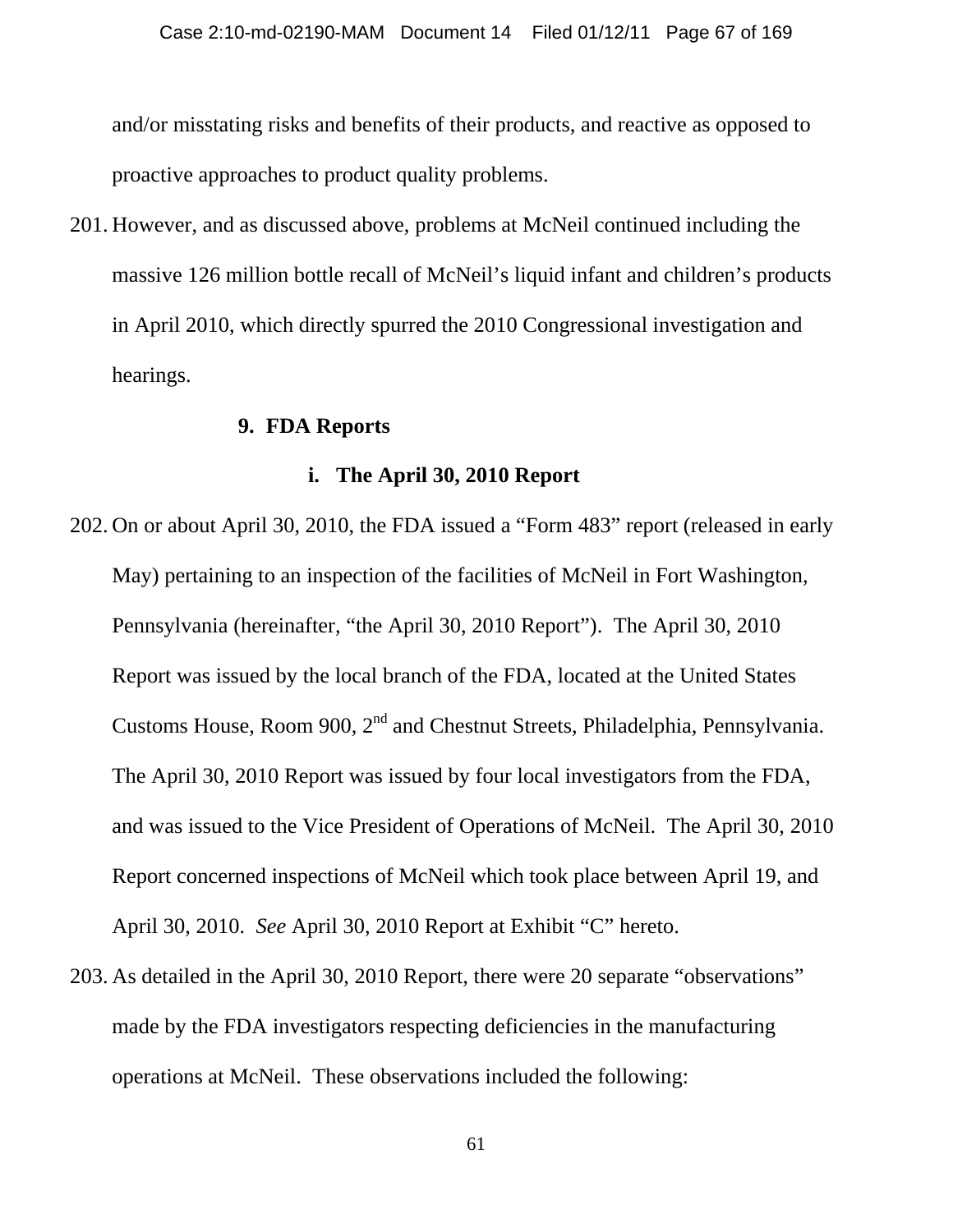a. **Observation 1**: The responsibilities and procedures applicable to the Quality Control Unit are not fully followed. The Quality Control Unit ("QA") Authorities most responsible for overseeing daily operations at McNeil did not insure that responsibilities for quality assurance were enforced. Such laps in oversight, led to raw materials with "known contaminations" to be included in the manufacture of Subject and Infant's Tylenol drug products which are still on the market today.

b. **Observation 2**: There are no written procedures for production and process controls designed to assure that the drug products have the identity, strength, quality, and purity they purport or are represented to possess. Specifically, problems were found with the manufacture of Infant's Dye-Free Tylenol Suspension Drops, Cherry formula.

c. **Observation 3**: Control procedures fail to include adequacy of mixing to assure uniformity and homogeneity.

d. **Observation 4**: Control procedures are not established which monitor the output and value the performance of those manufacturing processes that may be responsible for causing variability in the characteristics of in-process material and the drug product. Specifically, the FDA Report observed that "control procedures used did not validate the manufacturing processes that cause variability in the characteristics of the drug product." The FDA Report cites the processing of "super potent batches" including batches for Infant's Dye-Free Tylenol Suspension Drops.

e. **Observation 5**: Written production and process control procedures are not followed in the execution of production and process control functions. Specifically, no Corrective Action Preventative Action ("CAPA") process was initiated for batches of Subject Products from May 2009 through April 2010 where "foreign material, particulate matter and/or contamination were observed." In addition, no CAPA was initiated for 46 consumer complaints that were made regarding "foreign materials, black or dark specks from June 2009 to April 2010."

f. **Observation 6**: There is a failure to thoroughly review any unexplained discrepancy whether or not the batch has been already distributed. Specifically, a thorough investigation or additional analytical testing was not conducted for Infant's Dye-Free Tylenol Suspension Drops, Cherry, 80 mg/0.8mL. Further, "vendor lots" from December 4, 2008 and December 23, 2008 were "contaminated with gram-negative organisms." These lots were used to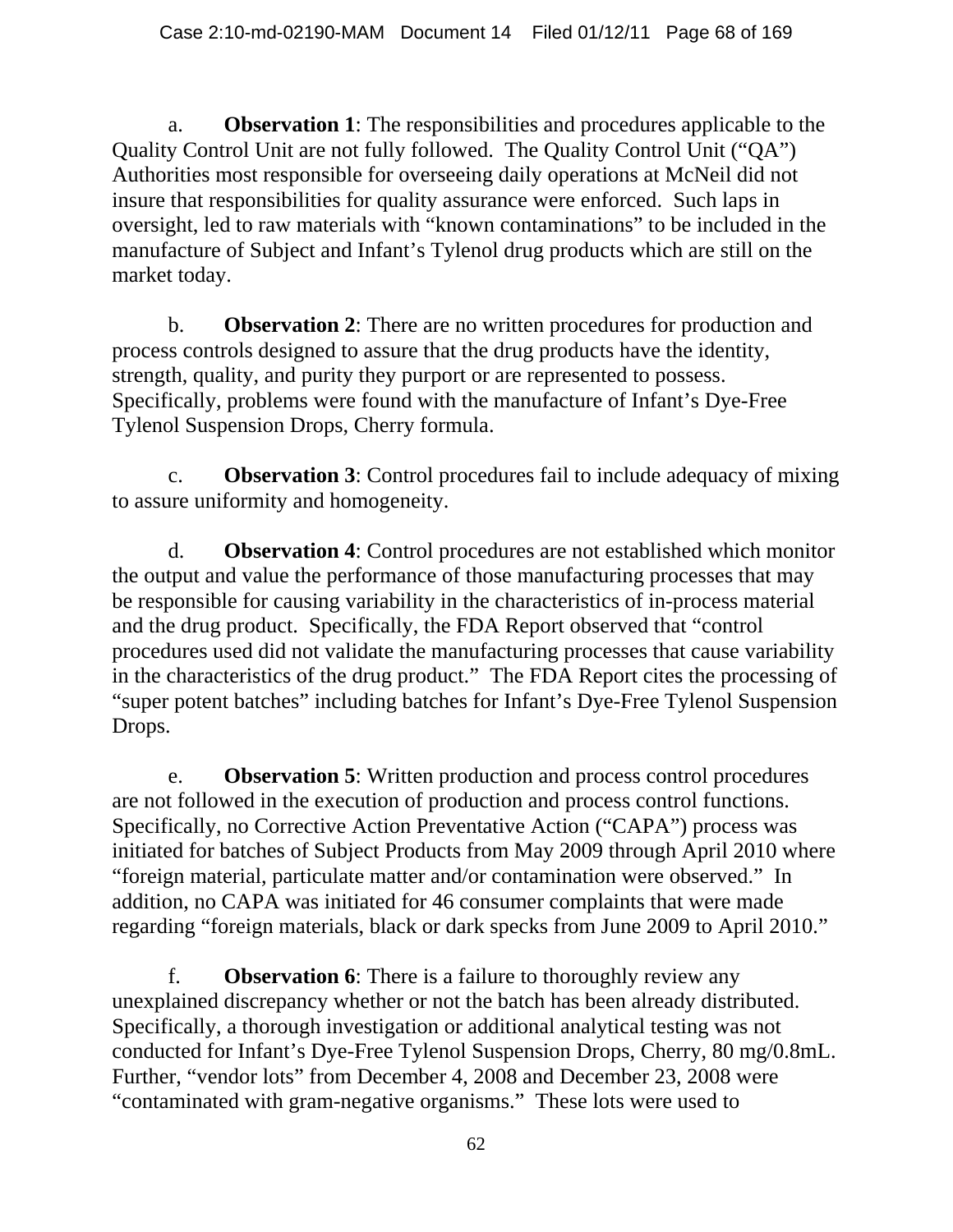manufacture the following Tylenol Infant and Subject products which were marketed/distributed and remained within expiration dating as follows:

- (1) Tylenol Infant's Drops, 80 mg/0.8mL, expiration date 11/10
- (2) Tylenol Oral Suspension, expiration date 11/10
- (3) Tylenol Oral Suspension, expiration date 11/10
- (4) Tylenol Oral Suspension, expiration date 11/10
- (5) Subject Tylenol Plus Cold, expiration date 11/10
- (6) Subject Tylenol Plus Multi-Symptom Cold, expiration date 11/10
- (7) Subject Tylenol Plus Cold, expiration date 11/10
- (8) Subject Tylenol Plus Multi-Symptom Cold, expiration date 12/10
- (9) Subject Tylenol Oral Suspension, expiration date 11/10
- (10) Subject Tylenol Oral Suspension, expiration 11/10
- (11) Subject Tylenol Plus Multi-Symptom Cold, expiration date 11/10
- (12) Subject Tylenol Plus Cold & Cough, expiration date 12/10
- (13) Infant's Tylenol Drops, expiration date 12/10
- (14) Subject Tylenol Oral Suspension, expiration date 12/10
- (15) Infant's Tylenol Drops, expiration date 12/10
- (16) Infant's Tylenol Drops, expiration date 12/10
- (17) Subject Tylenol Oral Suspension, expiration date 11/10
- (18) Subject Tylenol Plus Cold & Cough, expiration date 12/10
- (19) Subject Tylenol Oral Suspension, expiration date 12/10
- (20) Subject Tylenol Oral Suspension, expiration date 12/10
- (21) Subject Tylenol Plus Cold and Cough, expiration date 12/10
- (22) Subject Tylenol Oral Suspension, expiration date 12/10
- (23) Subject Tylenol Oral Suspension, expiration date 12/10
- (24) Subject Tylenol Oral Suspension, expiration date 12/10
- (25) Tylenol Infant's Drops, expiration date 12/10
- (26) Subject Tylenol Plus Cold & Cough, expiration date 12/10.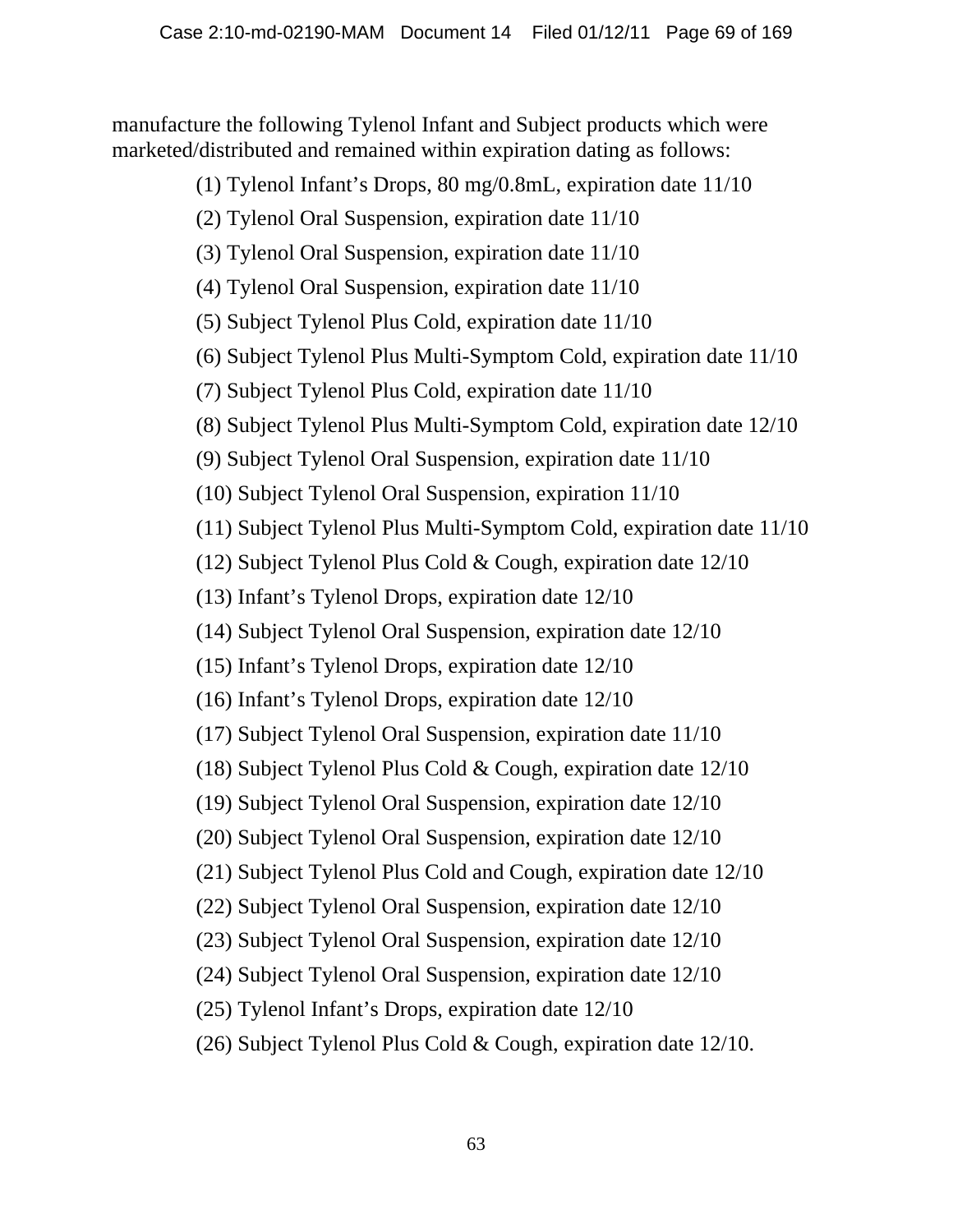g. **Observation 7**: Training is not conducted with sufficient frequency to assure that employees remain familiar with current, good manufacturing practices requirements applicable to them.

h. **Observation 8**: Procedures describing the handling of all written and all complaints regarding a drug product are not followed. Specifically, a problem in this regard was noted with respect to Infant's Dye-Free Tylenol Suspension Drops, Cherry.

i. **Observation 9**: Each container dispensed to manufacturing is not examined by a second person to assure weight and measures are correct as stated in the batch records. Specifically, a problem in this regard was noted with respect to Infant's Dye-Free Tylenol Suspension Drops, Cherry.

j. **Observation 10**: Strict control is not exercised over labeling. Specifically, labeling was accessible to all warehouse operators and personnel and was not kept in a locked environment with limited access.

k. **Observation 11**: No written testing program designed to assess the stability of drug products. Specifically, there is a lack of stability data to support the expiration date assigned to lots produced following the manufacturing change for Infant's Dye-Free Tylenol Suspension Drops, Cherry, 80 mg/0.8mL.

l. **Observation 12**: Laboratory controls do not include the establishment of scientifically sound and appropriate test procedures designed to assure that components and drug products confirm to appropriate standards of identity, strength, quality and purity. Specifically, it is unknown why the firm does not test TSA, a non-selective general microbial growth medium, during growth promotion tests.

m. **Observation 13**: The quality control unit does not have access to adequate lab facilities for testing and approval or rejection of components and drug products. Specifically, the calibration, airflow and leakage were Other. Also, during the walkthrough of the Microbiological Laboratory, many deviations were observed regarding dust, debris and lack of cleanliness. Specific deviations were observed during microbiological testing of Subject Zyrtec Sugar Free Syrup.

n. **Observation 14**: Laboratory records do not include complete records of the periodic calibration of laboratory instruments, gauges, and recording devices. Specifically, laboratory refrigerators were not calibrated adequately.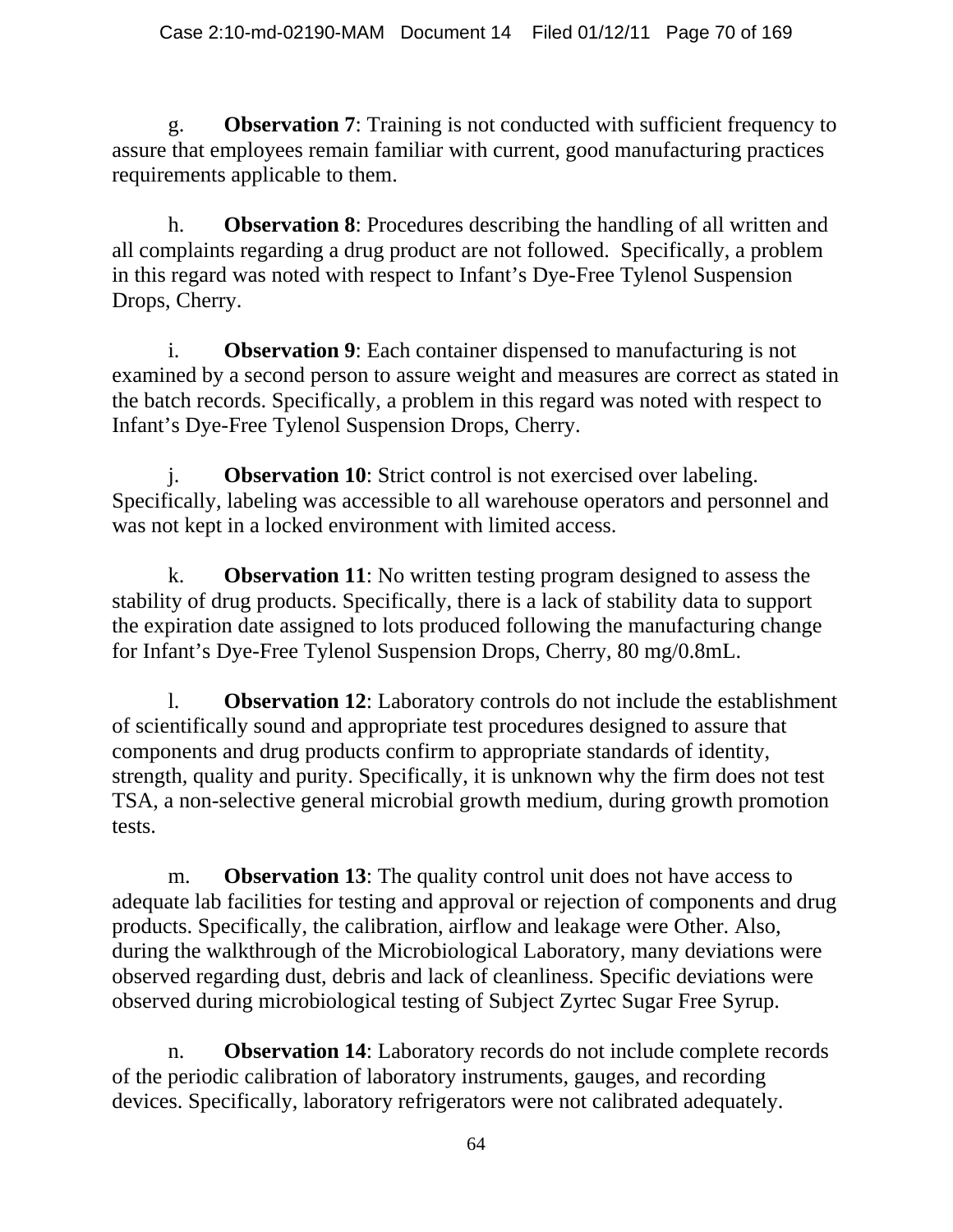o. **Observation 15**: Written specifications for laboratory controls do not include a description of the sampling procedures used. Specifically, it does not identify the dilution to use or the microbiological swab used for swabbing equipment after cleaning for Bioburden samples.

p. **Observation 16**: Samples taken of in-process materials for determination of conformance to specifications are not representative. Specifically, the raw material sample pulled by the manufacturer is not a representative sample.

q. **Observation 17**: Each lot of components was not appropriately identified as to its status in terms of being quarantined, approved or rejected. Specifically, there were not separate or defined areas to prevent contamination or mix-ups.

r. **Observation 18**: Components are not microscopically examined when appropriate. Specifically, there are no monthly trend reports.

s. **Observation 19**: Records are no kept for the maintenance and inspection of equipment.

t. **Observation 20**: The persons double-checking the cleaning and maintenance are not dating and signing or initialing the equipment cleaning and use log

# **ii. The December 9, 2010 Report**

## 204. On or about December 9, 2010, the FDA issued another "Form 483" report

pertaining to an inspection of the McNeil's Fort Washington, Pennsylvania facility

(hereinafter, "the December 9, 2010 Report"). The December 9, 2010 Report was

issued by the local branch of the FDA, located at the United States Customs

House, Room 900, 2<sup>nd</sup> and Chestnut Streets, Philadelphia, Pennsylvania. The

December 9, 2010 Report also was issued by four local investigators from the

FDA, and was issued to Hakan Erdemir, McNeil Consumer Health Care's Vice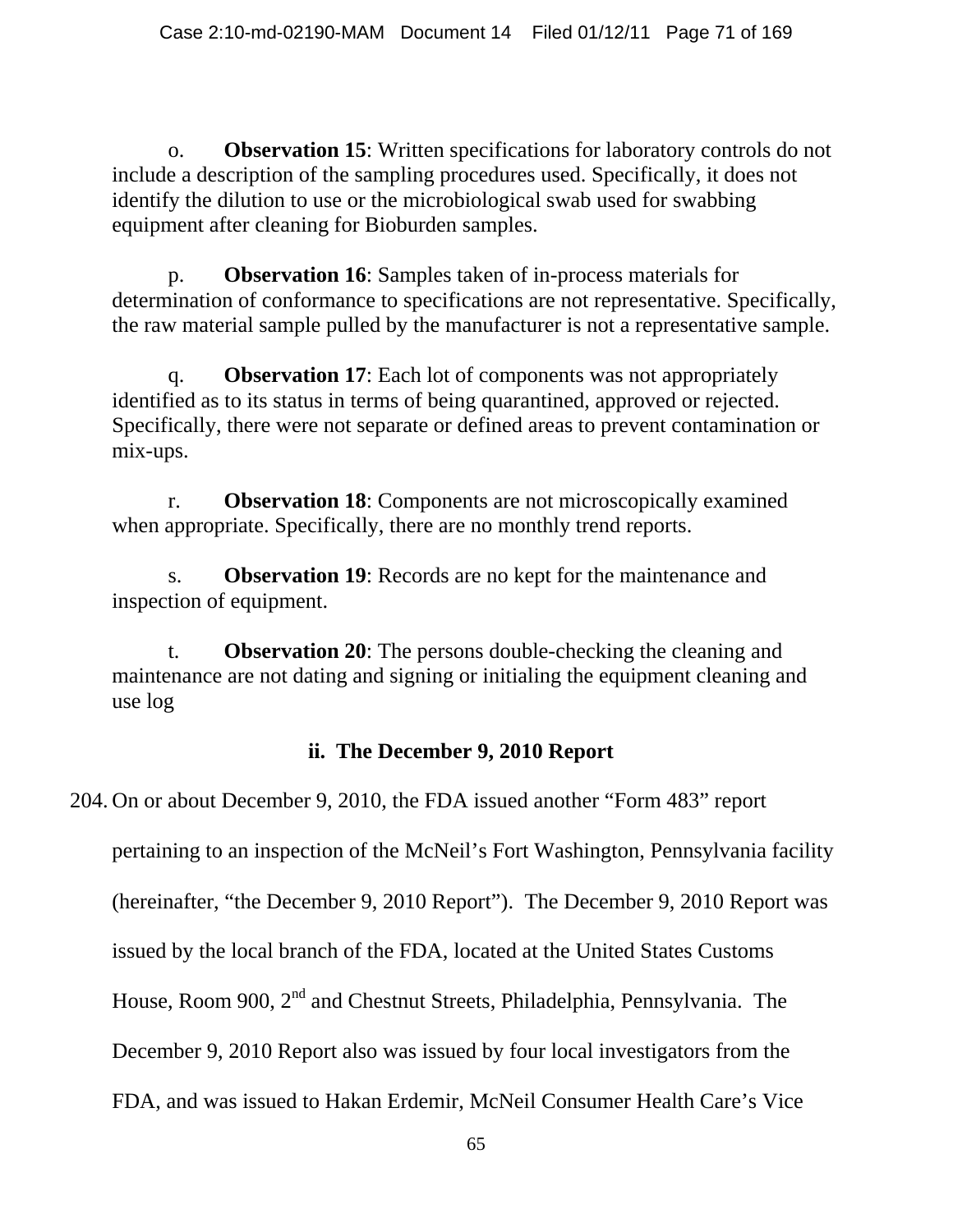President of Operations. The December 9, 2010 Report concerned inspections of

McNeil which took place between October 27, and December 9, 2010. *See*

December 9, 2010 Report at Exhibit "D" hereto.

205. As detailed in the December 9, 2010 Report, there were seven (7) separate

"observations" made by the FDA investigators respecting deficiencies in the

manufacturing operations at McNeil. These observations included the following:

a. **Observation 1**: Procedures describing the handling of written and oral complaints related to drug products are deficiently written.

b. **Observation 2**: Control procedures are not established which monitor the output and validate the performance of those manufacturing processes that may be responsible for causing variability in the characteristics of in-process materials and the drug product.

c. **Observation 3**: There is a failure to thoroughly review any unexplained discrepancy and the failure of a batch or any of its components to meet any of its specifications whether or not the batch has been already distributed.

d. **Observation 4**: Records are not maintained so that data therein can be reviewed at least annually to evaluate the quality standards of each drug product to determine the need for changes in specifications or manufacturing or control procedures.

e. **Observation 5**: Investigations of an unexplained discrepancy and a failure of a batch to meet any of its specifications did not extend to other batches of the same drug product and other drug products that may have been associated with the specific failure or discrepancy.

f. **Observation 6**: Written records are not always made of investigations into unexplained discrepancies.

g. **Observation 7: The responsibilities and procedures applicable to the quality control unit are not fully followed.** (Emphasis added)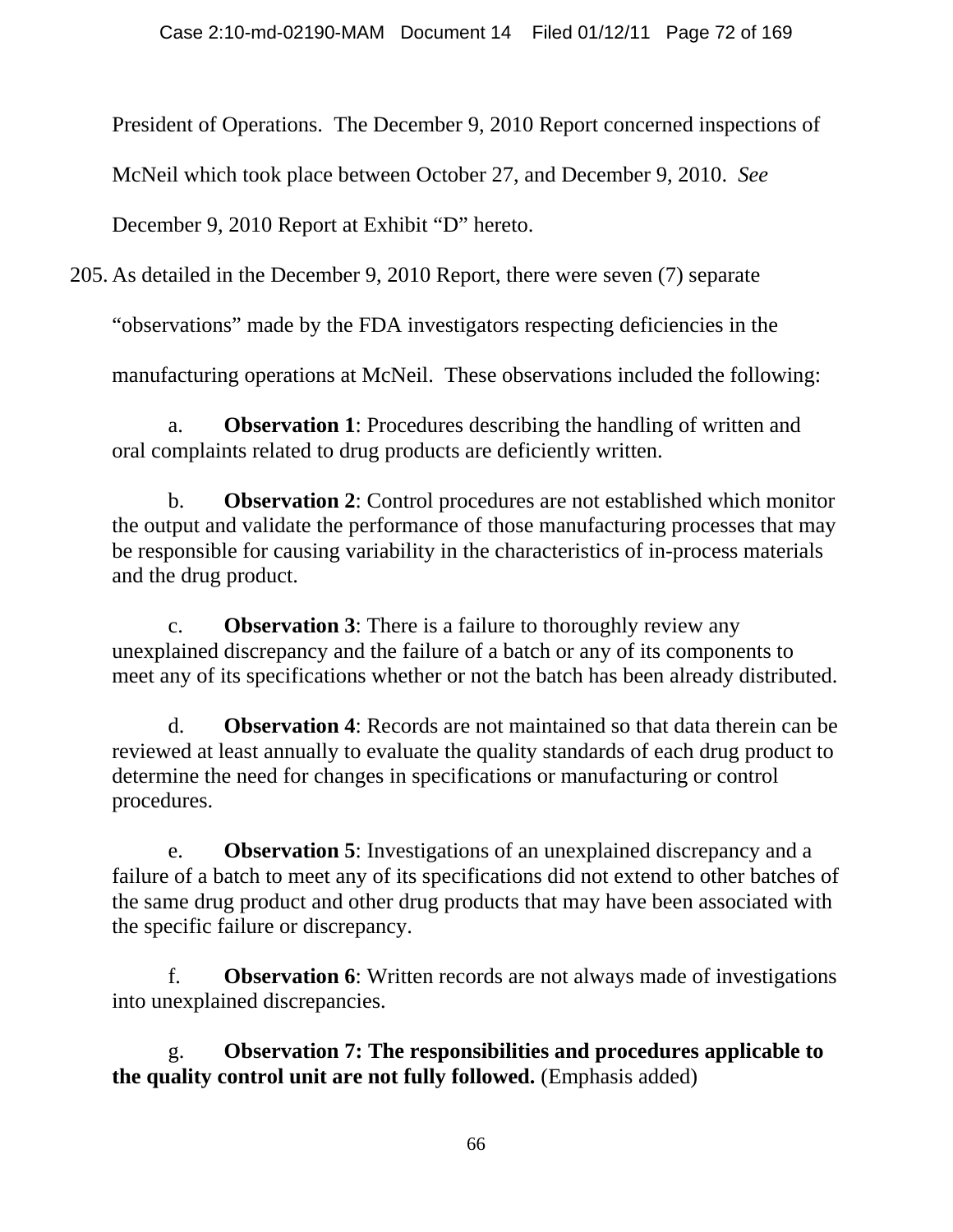#### **10. Prior FDA Reports**

- 206. The 2010 FDA Reports and the slew of recalls of McNeil products are not the first time that McNeil has been cited by the FDA. In fact, according to the FDA's January 11, 2006, Enforcement Report ("Enforcement Report"), many of the same Recalled Subject Products involved in the subject recall were cited by the FDA over four (4) years ago for the same reasons that they were cited in the April 30, 2010 FDA Report.
- 207. Specifically, the January 11, 2006 Enforcement Report details that NDC # 50590- 604-04, Children's Motrin Bubblegum Suspension 4 oz bottle, one of the Recalled Subject Products, was the subject of FDA Recall # D-081-6. The Enforcement Report states further that McNeil was notified about the recall by letter dated September 19, 2005, and that the recall was necessary because of "presence of particulate matter" in the product. As detailed above, the presence of particulate matter in this Recalled Subject Product is the subject of Observation No. 5 in the April 30, 2010 FDA Report. Indeed, as detailed in the April 30, 2010 FDA Report, there were 46 consumer complaints about particulate matter after the Enforcement Report issued in September 2005, and still Defendants did not fix the problem at McNeil. Indeed, the manufacture and sale of Subject Products with particulate matter in them after 2005 was reckless.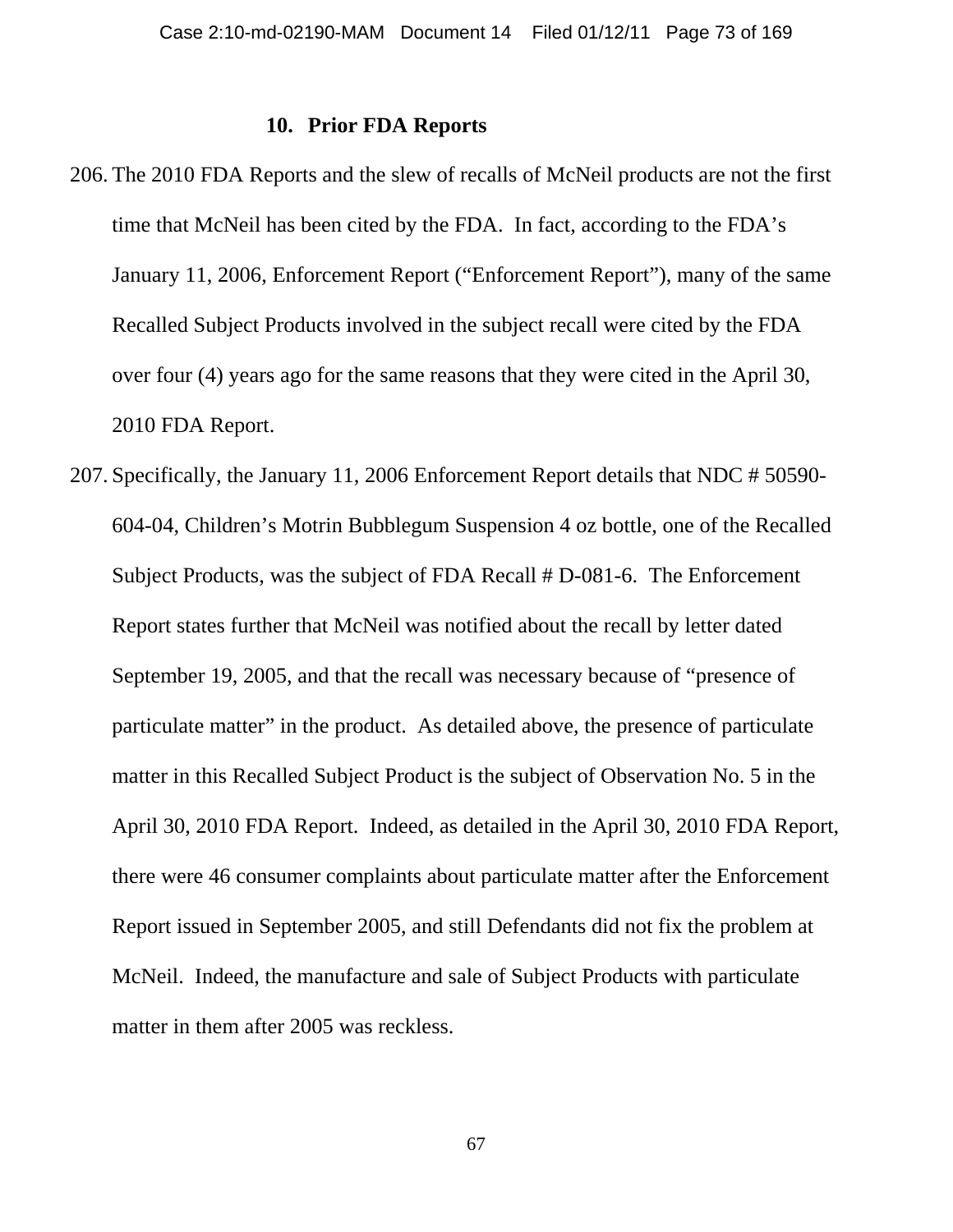- 208. Likewise, the January 11, 2006 Enforcement Report details two other Recalled Subject Products that were the subject of citations and recalls for the "presence of foreign substance": NDC # 50580-407-04, Bubblegum Yum Flavor Subject Tylenol Oral Suspension 4 oz bottles (which was the subject of Recall # D-090-6) and NDC # 50580-123-04, Cherry Blast Flavor Subject Tylenol Oral Suspension 4 oz bottles (which was the subject of Recall # D-091-6).
- 209. Lastly, the January 11, 2006 Enforcement Report states that NDC #50580-601-04, referring to Original Berry Flavor Children's Motrin Oral Suspension 4 oz bottles, was the subject of Recall # D-088-6. That Recalled Subject Product was recalled previously in 2005 for being "subpotent". In contrast, many of the Subject Products in this case are currently being recalled for being "super-potent", meaning that they contain too much of the active ingredient as opposed to too little. *See* April 30, 2010 FDA Report Observation No. 4.

# **11. Congressional Investigations & Hearings**

210. On May 5, 2010, as a direct result of the April 30, 2010 recall of McNeil's Subject Products, as well as the 2009 phantom recall, the House Committee on Oversight and Government Reform opened an investigation and subsequently held two separate hearings in which Johnson & Johnson's highest level executives were asked to appear and testify.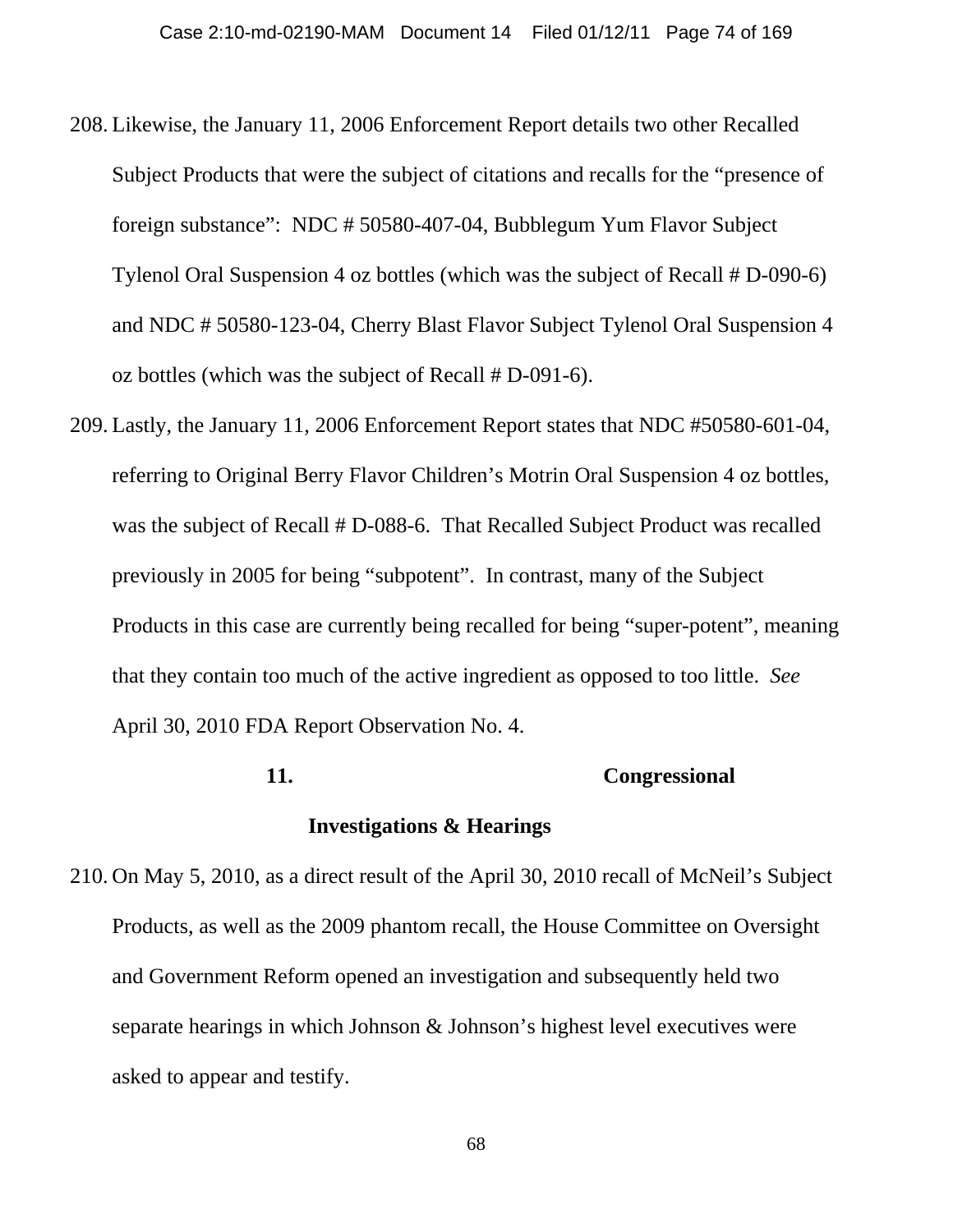- 211. With respect to the investigation, Chairman Edolphus Towns (D. New York) stated that he was "deeply concerned about the recall of popular pediatric medications widely used by infants and children across the country."
- 212. Representative Darrell Issa (R-California) has been quoted and saying, "It is a moral outrage for a company specifically marketing its products for children to allow a culture of neglect and irresponsibility to taint the medicines that parents and physicians trust to help children get well."

## **i. The May 27, 2010 House Committee on Oversight and Government Reform Hearing**

- 213. On May 27, 2010, the House Committee held its initial hearing to determine what went wrong respecting, *inter alia*, McNeil's pediatric products.
- 214. Among those providing testimony was Joshua M. Sharfstein, MD, Principal Deputy Commissioner, U.S. Food and Drug Administration ("FDA"), Department of Health and Human Services, who confirmed that the FDA had had for some time growing concerns about the quality of McNeil's manufacturing processes, and that the FDA had in fact scheduled expedited inspections, particularly with respect to McNeil's Fort Washington facility, issued formal warning letters, and took the extraordinary step of holding meetings with senior officials of both McNeil and J&J regarding those concerns.
- 215. Notwithstanding the FDA's comments, Defendant Colleen A. Goggins, Worldwide Chairman of the Johnson & Johnson Consumer Group stated that "[a]cross our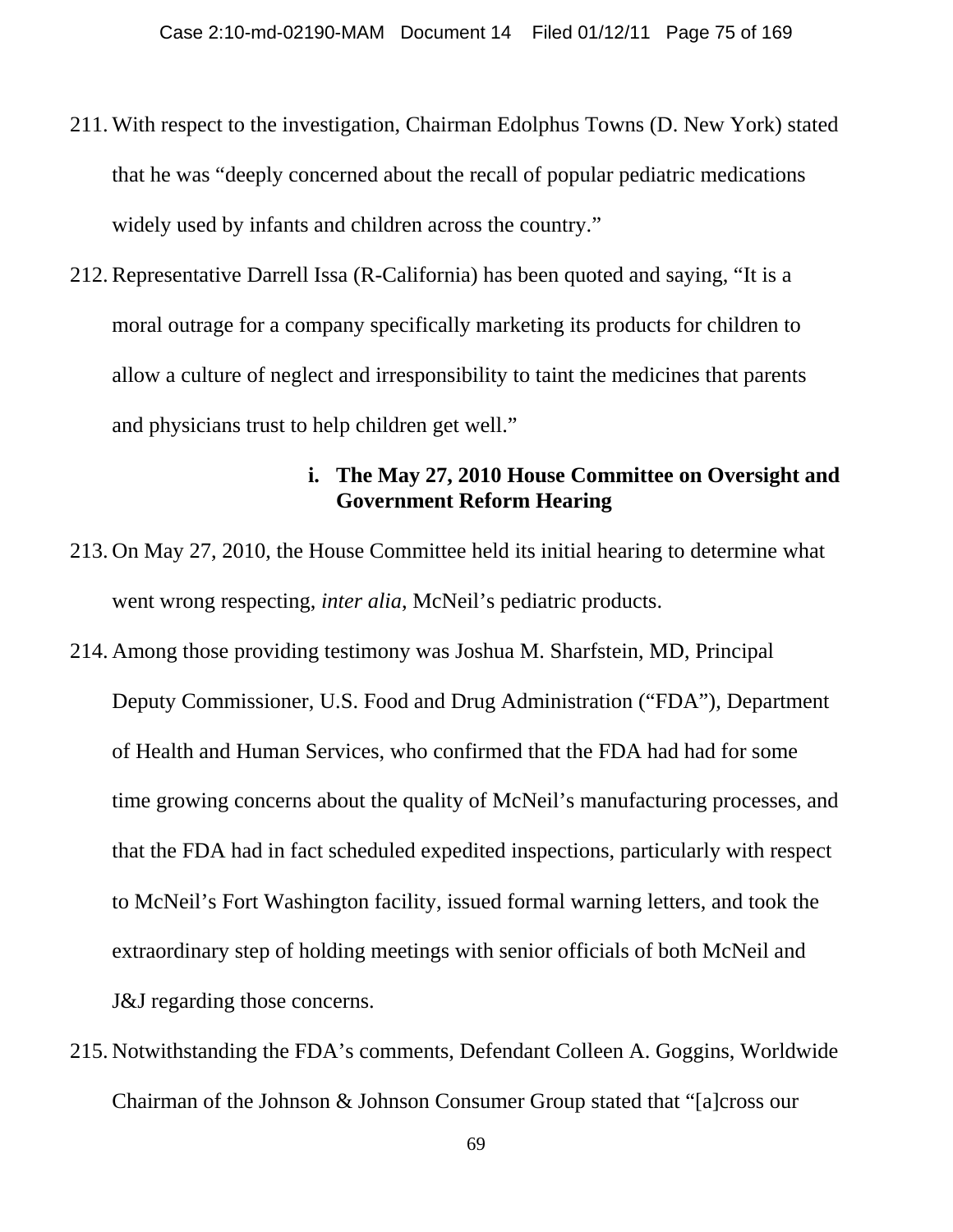organization, we believe our first responsibility is to the doctors, nurses, and patients, to mothers and fathers, and all others who use our products and services", a reference to the J&J Credo.

- 216. Ms. Goggins further admitted that with respect to the April 30, 2010 recalled products, that J&J and McNeil had "not lived up to that responsibility."
- 217. However, Ms Goggins attempted to minimize the problems by claiming that there were no health risks related to use of the recalled products and thereafter attempted to downplay the particulate contamination by characterizing it as "minute".
- 218. Chairman of the Committee, Edolphus Towns, noted that J&J was not forthcoming in their testimony, and that what the Committee had heard from J&J was troubling in that there was not just one recall but rolling recalls, a phantom recall, a plant shut down and management firings, among other things at McNeil, and that the Committee intended to pursue the issue further.

#### **ii. The September 30, 2010 House Committee on Oversight and Government Reform Hearing**

- 219. On September 30, 2010, the House Committee held a second hearing, this time regarding both the children's product recall and the phantom recall.
- 220. Chairman Towns noted that the second hearing was necessary because the Committee had obtained documents that raised "troubling" questions regarding the accuracy of J&J 's May 27, 2010 testimony and the extent of the phantom recall,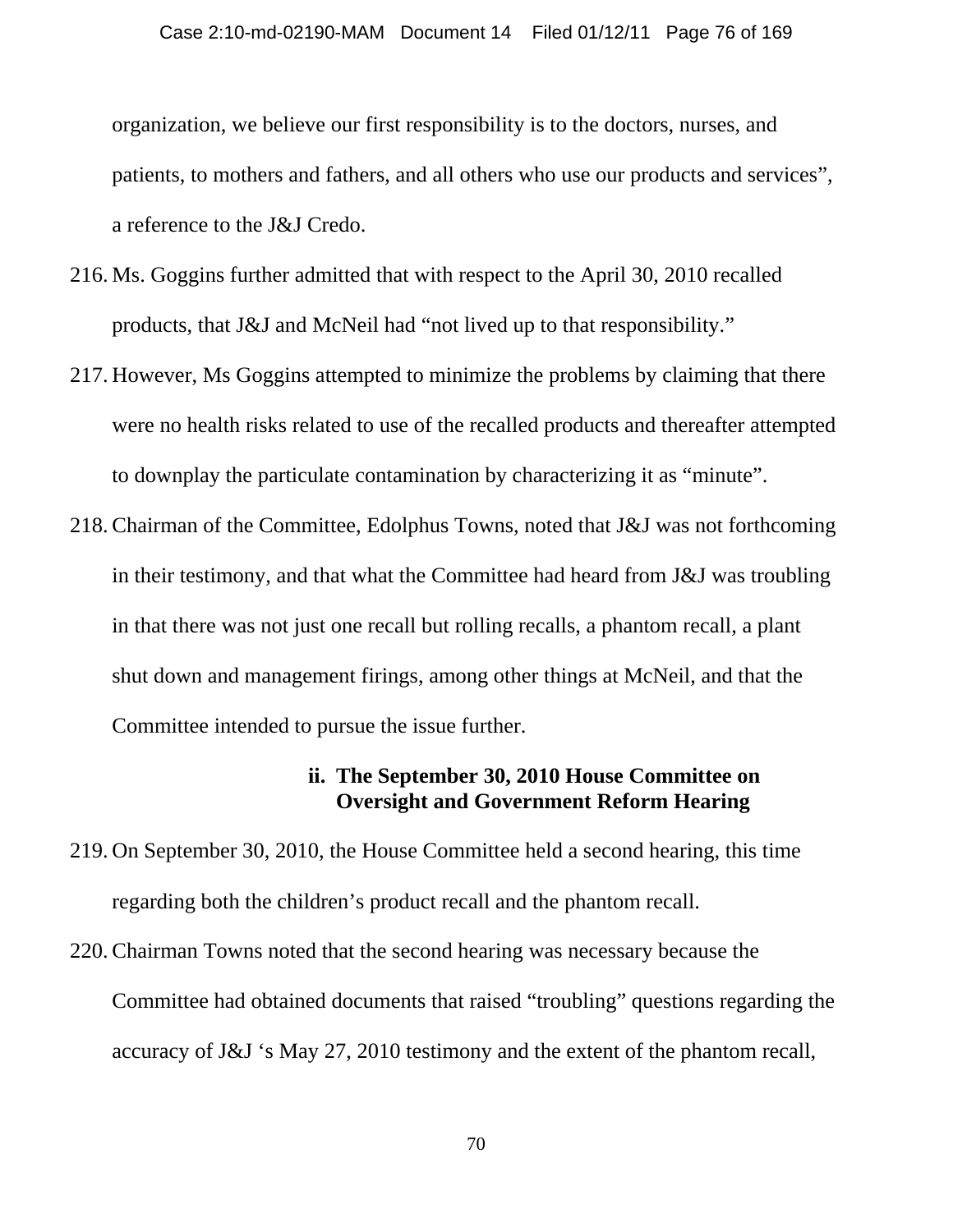including documents showing the company president giving the go-ahead for the phantom recall.

- 221. Indeed, Joshua M. Sharfstein, MD, Principal Deputy Commissioner for the FDA reiterated his earlier concerns with McNeil by that "[a]ll facilities associated with McNeil [had] been inspected at least once within the last year" and that the FDA had found "inspectional deficiencies of varying degrees of seriousness at all of these facilities", and that one common problem found across all McNeil facilities was a "failure to investigate and correct product problems in a prompt and thorough manner." (emphasis added)
- 222. With respect to the phantom recall, Defendant William C. Weldon, Chairman and CEO of J&J admitted that McNeil had secretly bought up defective products without informing regulators and consumers of its actions and that it was clear to him that "McNeil should have handled things differently."
- 223. In addition, Mr. Weldon apologized for not maintaining "high quality standards" with respect to the recalled Subject and infants' products, admitted that McNeil and J&J had "let the public down" by not meeting those standards, and accepted "full accountability for the problems at McNeil."

#### **12. Johnson & Johnson Partial "Refund" Offer**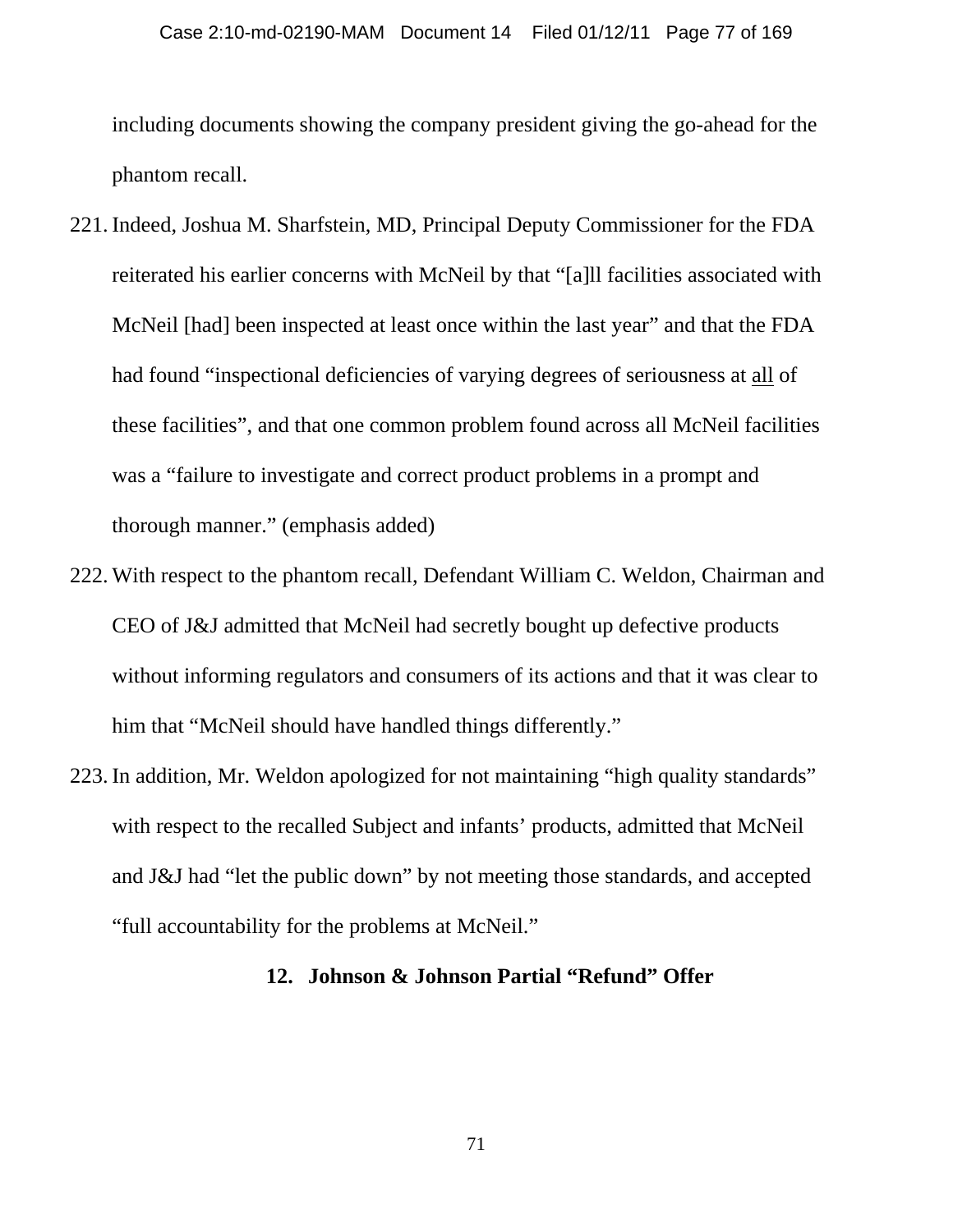- 224.Johnson & Johnson purports to offer refunds or product coupons to consumers who purchased the recalled Subject Products<sup>3</sup>.
- 225. To receive a refund or coupon, consumers are instructed to complete and submit a web based "form in full with the required information." *Id.*
- 226. The purported refund offer is completely silent as to how J&J will calculate refund amounts, if any, or the specific amounts to be paid.
- 227. Consumers are thereafter required to provide specific information related to their purchases of the Subject Products including the product name, National Drug Code ("NDC") number, lot number and expiration date. *Id*.
- 228. The form notes that the "NDC numbers can be located on the label of the bottle above the brand name" and that the "[l]ot numbers and Expiration dates can be found on back/side label of the bottle." *Id.* These numbers cannot be located if consumers have discarded the Subject Products, as the J&J Defendants specifically advise consumers to do.
- 229. There do not appear to be any provisions for consumers who did not retain the product bottle, notwithstanding the J&J Defendant's specific directive to consumers to dispose of the product.

 $\overline{\phantom{a}}$ 

<sup>&</sup>lt;sup>3</sup> See www.mcneilproductrecall.com/page.jhtml?id=/include/replacement\_coupon.inc, last visited January 4, 2011.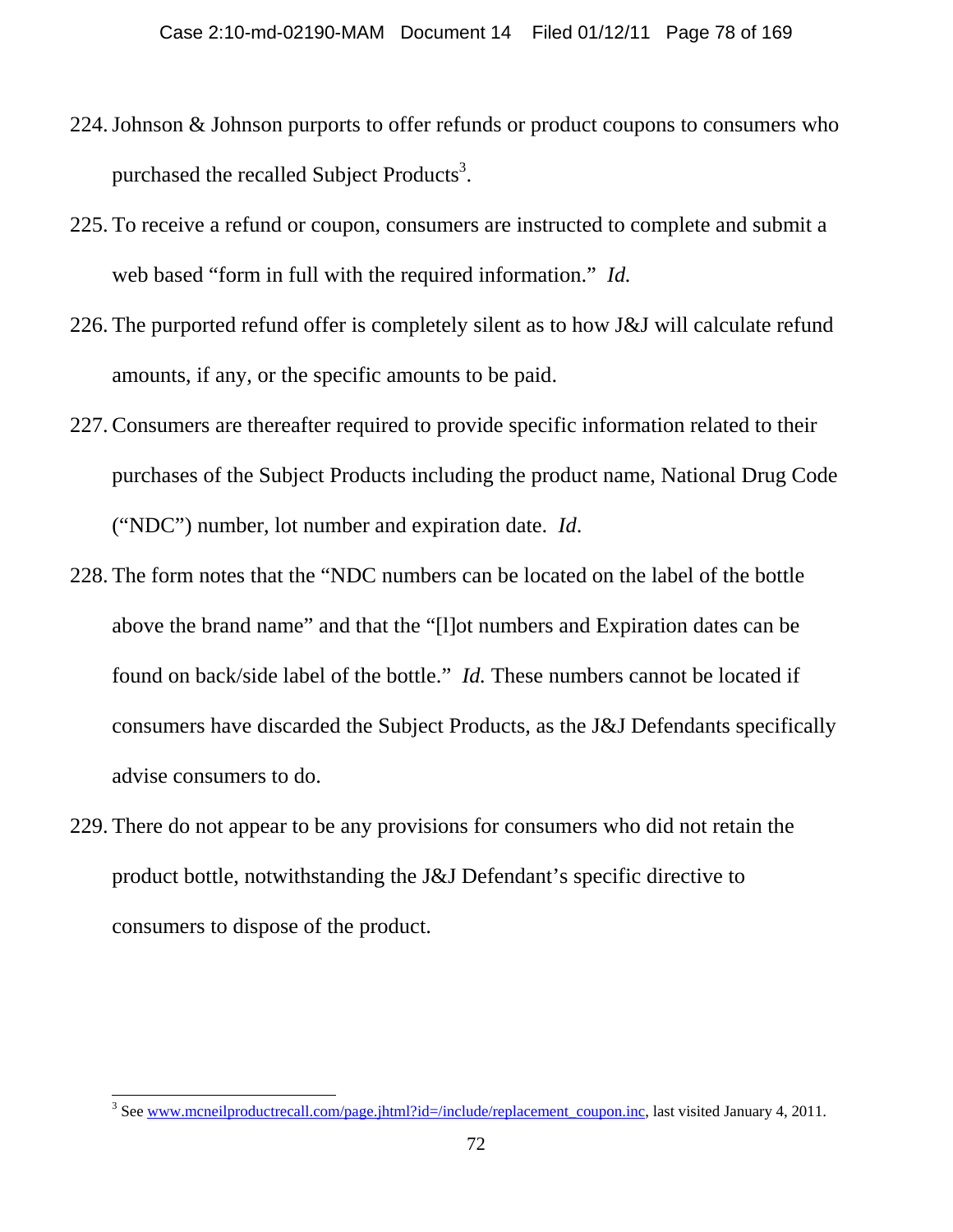- 230. Moreover, it appears that the J&J Defendants stopped reporting the NDC's for the Subject Products, thereby depriving Plaintiffs and the Class of one key piece of information required to obtain a coupon or partial class refund.
- 231. As described more fully herein, and based on limited documents produced by J&J [at Exhibit "B" hereto], the partial recall program established by the J&J and Individual Defendants was deficient in many respects and failed to meet the demands of Plaintiffs and the Class in this case under their claims asserted.
- 232. For instance, the recall was made only as to select products of Defendants' choosing, and did not include all Subject Products covered by this lawsuit.
- 233. Of the narrow subset of Subject Products subject to the recall and eligible for the worthless coupons or partial cash refunds being offered, consumers could only recover if they were able to provide the NDC for the product, along with the specific lot numbers and expiration dates only available through the product packaging. That means that, if consumers used up the products prior to the announcement of the recall, or followed the advice given by the J&J Defendants on the J&J website and discarded the unused products, or were otherwise unable to provide all the information required by Defendants (because of the unavailability of NDC's on the internet), consumers would have no means of satisfying Defendants' stringent eligibility criteria for receipt of a worthless coupon or partial cash refund.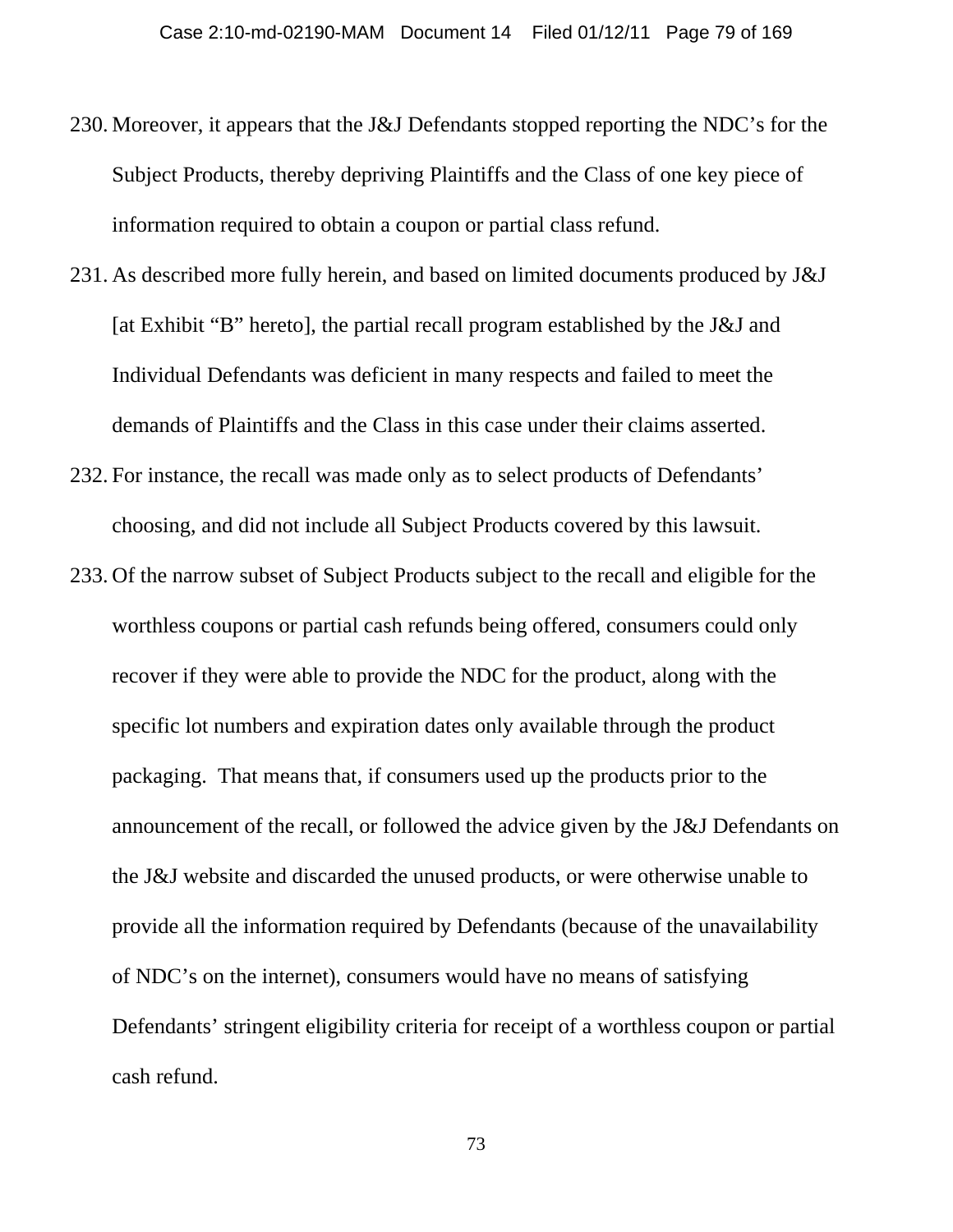- 234. In response to this Court's directive, the J&J Defendants produced 98 pages of documents relating to their product recall. *See* documents labeled McNeil-MDL-0000001-98 at Exhibit "B" hereto. As the Court can see by a quick perusal of the documents, they consist largely of printouts from the J&J Defendants' website, at various times between May and December 2010. *Compare* McNeil MDL-0000001 *with* McNeil-MDL-0000003. Very few documents have been produced from Defendants' internal files relating to the voluntary product recall.
- 235.J&J produced 9 pages from what appears to be a blog maintained by J&J respecting the recall. *See* McNeil-MDL-0000003-9. Approximately 18 comments were submitted by consumers beginning May  $1<sup>st</sup>$  and ending May 19, 2010. The comments reveal several important facts for purposes of this case.
- 236. First, one of the earliest commenters, a man named Evan D. Owen, complained that "your recall announcement at 9:15 p.m. on a Friday night was deliberate to minimize media exposure. You know very well consumers watch very little news during the weekend compared to a weekday. Your hopes that this will be "played out" come Monday morning is completely irresponsible. Your press release was very vague, not dealing what products have which issues nor how extensive these issues have become. There are a lot of angry parents whom need additional information and I hope you'll come clean. Until that time, I will do whatever I can to b[ring] the REAL story to light." McNeil-MDL0000006. To bring this "real

74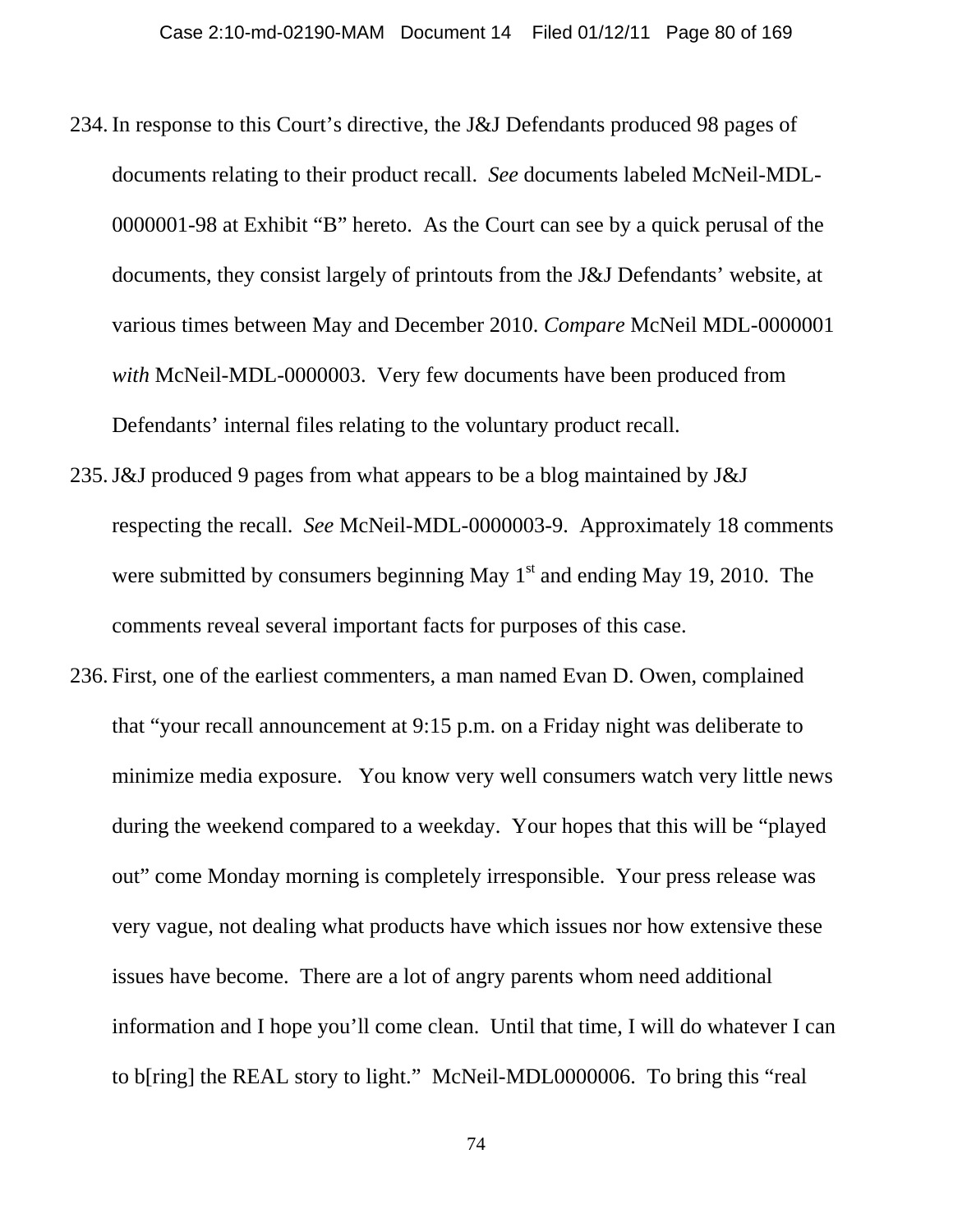story to light", Mr. Owen started a group on Facebook "so that parents could voice their concerns in regard to [J&J's] recall."

- 237. In response to Mr. Owen's comment, Marc Monseau, a J&J executive, responded that "the reason the press release was issued late on Friday was because we always work in alignment with the US [FDA] before issuing any statements." Remarkably, Mr. Owen wrote back asking Mr. Monseau to "provide him with the contact person at the FDA" so that he could "confirm [that J&J's] press release coming out at 9:15 p.m. Friday night was the result of being in alignment with them." Mr. Monseau never responded to this request.
- 238. Mr. Monseau, on behalf of the J&J Defendants, also acknowledges that many consumers "had trouble getting in touch with someone to speak with at our customer information line" and acknowledges "the frustration, inconvenience and concern that this caused" people searching for information about the recall. In other words, the recall wasn't working in getting consumers answers to important questions they had, let alone fully compensating them for their losses.
- 239. Importantly, Mr. Owen's response to Mr. Monseau complained that the folks handling the customer service lines for the recall were "data collectors and coupon issuers," bolstering Plaintiffs' claims that the initial focus of the recall and refund effort encouraged coupons, not cash (McNeil-MDL0000007).

75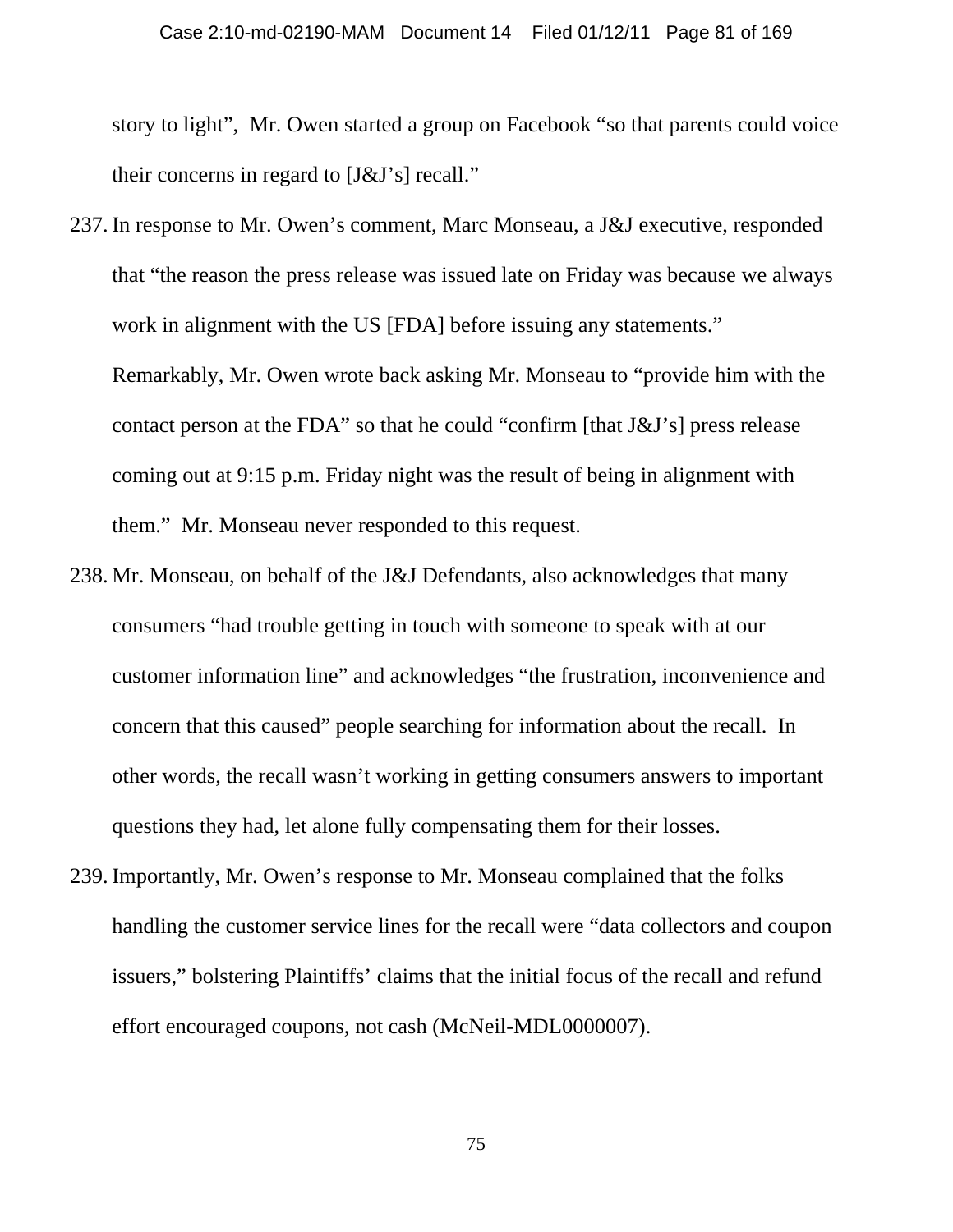- 240. Several "bloggers" complained about a lack of transparency and honest information from J&J in the wake of the recall.
- 241. And, as to the refund program, the bloggers all report that J&J was encouraging a coupon first. One individual named "Aaron L" is reported as saying "has anyone else had issues with the amount of their refund? I had to destroy 6 various McNeil products and received a check for \$10.00." This complaint proves Plaintiffs' point in this lawsuit that the J&J refund program has inadequately compensated Plaintiffs and the Class for their actual out of pocket losses.
- 242. A document dated May 13, 2010, and signed by individual Defendant, Peter Luther, attaches a Q&A "addressing some common questions" J&J received. One question states, "Can patients get a refund or coupon?" The response is that "McNeil is offering two options" one of which was a "refund for the average retail price of the product". McNeil-MDL-0000012-13. No further explanation is provided as to how Defendants determined the "average retail price", but it is clear from other documents that such price did not include applicable taxes. This fact is revealed by two documents produced by the J&J Defendants, McNeil-MDL-0000016 (reporting the retail prices for children's products at even increments), and McNeil-MDL-0000018 (same). A later document produced by the J&J Defendants (McNeil-MDL-0000040-41) reveals a discrepancy between what the J&J Defendants calculated to be the average retail price at various points in time.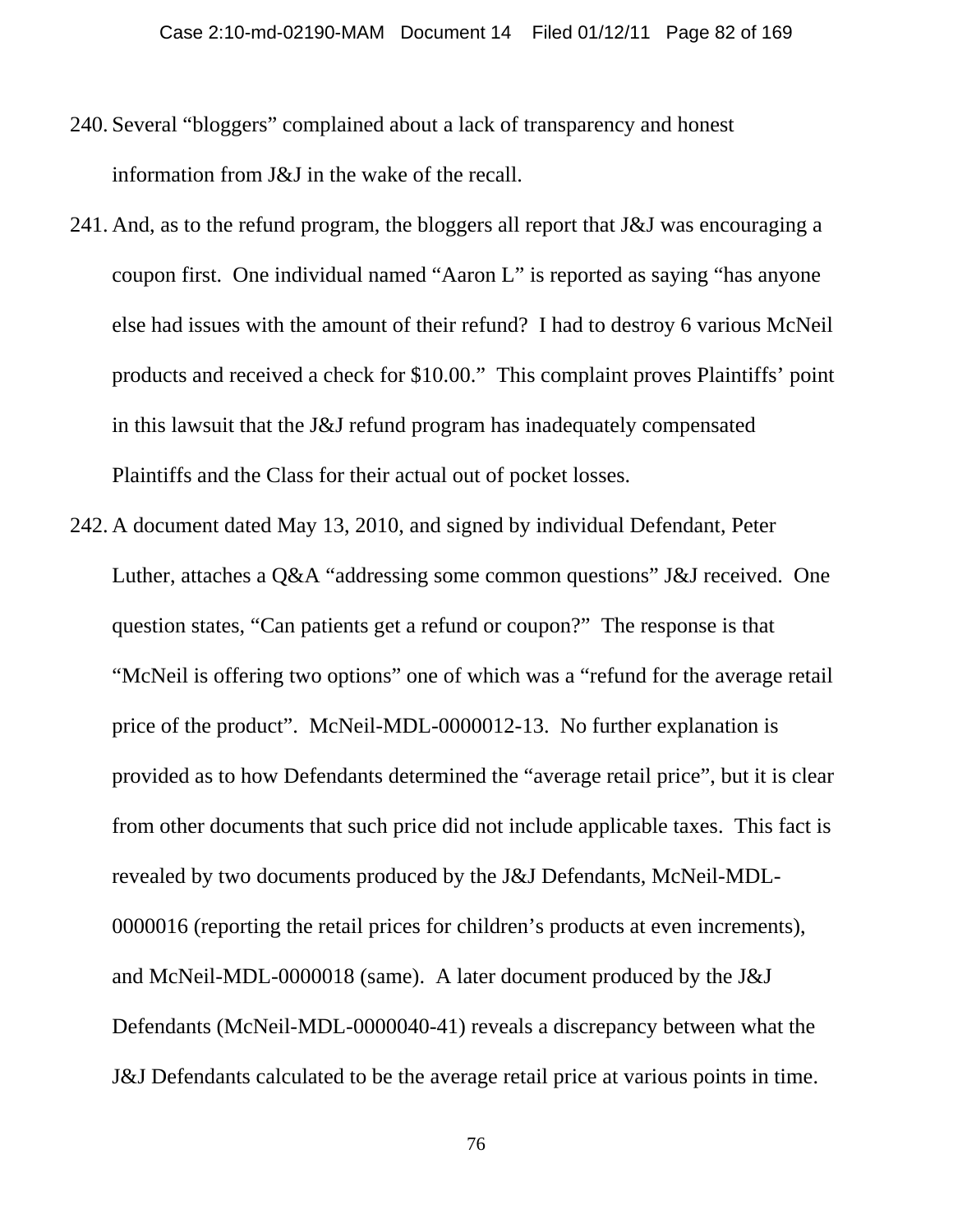243. The earlier-referenced documents reveal a date of May 2, 2010. However,

McNeil-MDL-0000040-41, entitled "U.S. Peds Recall Product List 05/11/10" was prepared 9 days later. Discrepancies exist in a number of Recalled Subject Products, including Children's Tylenol 2 oz. (listed at \$4.00 on May 2<sup>nd</sup> and \$4.50 on May  $11^{th}$ ), Children's Benadryl 4 oz. (listed as \$6.00 on May  $2^{nd}$  and \$6.50 on May 11<sup>th</sup>), and Infant Motrin 1 oz. (listed as \$9.20 on May 2<sup>nd</sup> and \$10. 39 on May  $11<sup>th</sup>$ ). These variations show that Defendants did not properly value the retail prices paid by Plaintiffs and the Class and did not properly compensate them for their out of pocket payments.

- 244. Furthermore, in support of Plaintiffs' claim that Defendants first pushed worthless coupons on consumers as part of their recall/refund, McNeil-MDL-0000063 entitled "Recall Update: Change to Compensation Policy" points out that "Effective immediately, we want to ensure consumers looking for compensation are offered a **check first** and then a coupon." Such a change as part of a "training alert" would only have been necessary if Defendants were insisting that their customer service representatives offer a coupon first, as alleged by Plaintiffs.
- 245. In sum, the documents produced by the J&J Defendants support Plaintiffs' claim that the partial refund offered by the J&J and Individual Defendants did not fully and fairly compensate Plaintiffs and all members of the Class for their losses, which losses this lawsuit seeks to recover.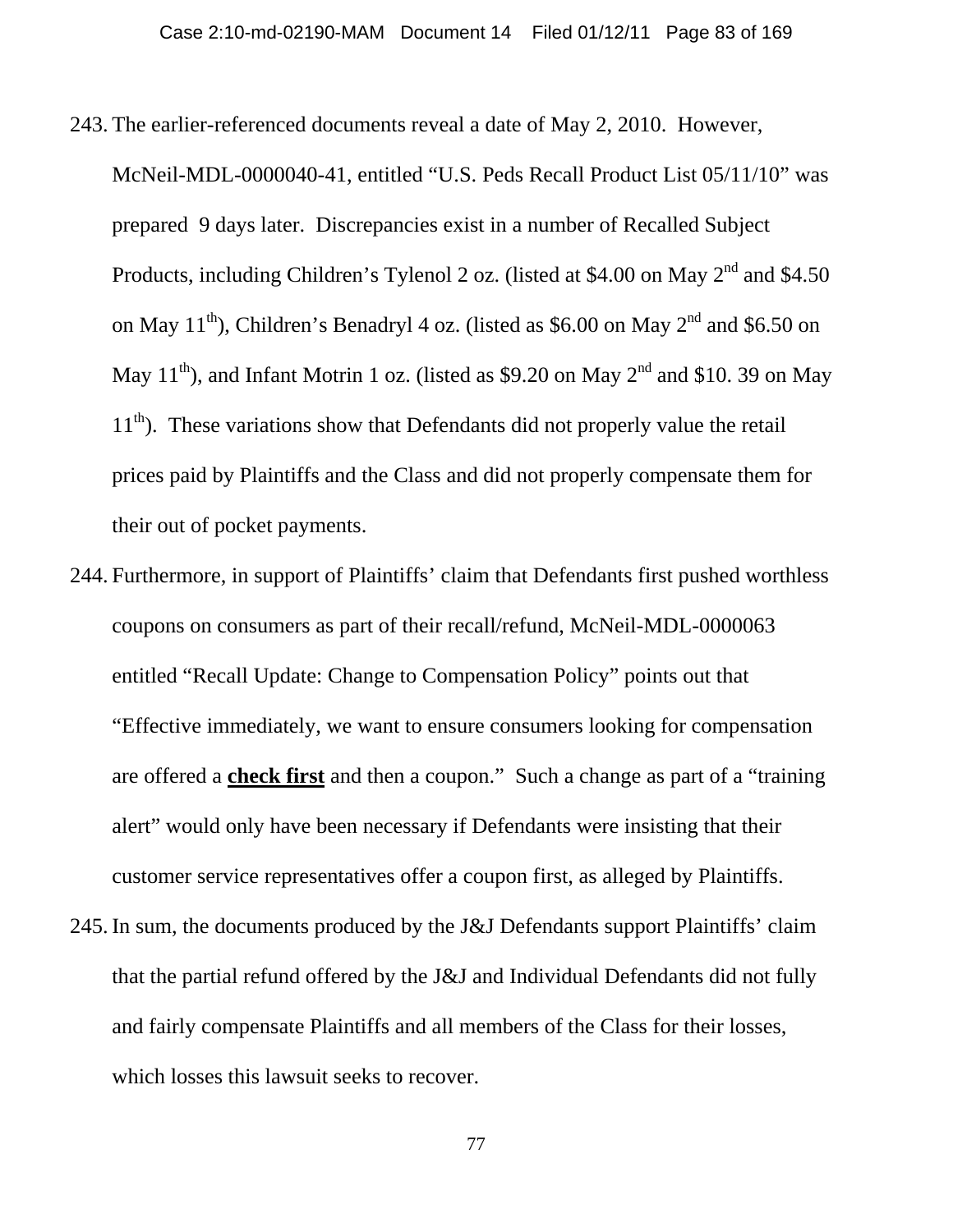## **V. CLASS ACTION ALLEGATIONS**

246. Pursuant to Rule 23 of the Federal Rules of Civil Procedure, Plaintiffs bring this

action on behalf of themselves and a Class, defined as follows:

All individuals in the United States and Other Places, who, for purposes other than resale, purchased/or paid for Subject Products from at least December 2008 through the present. For purposes of the Class definition, individuals "purchased" Subject Products if they paid all or part of the purchase price, including taxes.

247. Excluded from the Class are Defendants and any entities in which any Defendant

has a controlling interest, and their legal representatives, officers, directors,

assignees and successors. Also excluded from the Class are any judges or justices

to whom this action is assigned, together with any relative of such judge(s) or

justice(s) within the third degree of relationship, and the spouse of any such

person.

248. Plaintiffs contend that this suit is properly maintainable as a class action pursuant to Rules 23(b)(1), (b)(2), and (b)(3) of the Federal Rules of Civil Procedure.

## **A. NUMEROSITY**

249. The Class consists of consumers throughout the United States, including its territories, and Other Places, making individual joinder impractical, in satisfaction of Rule 23(a)(1). Plaintiffs are unable to provide an approximation of the number of potential consumer Class members, but note that the dollar sales amount of the Defendants' Subject Products was in the hundreds of millions of dollars throughout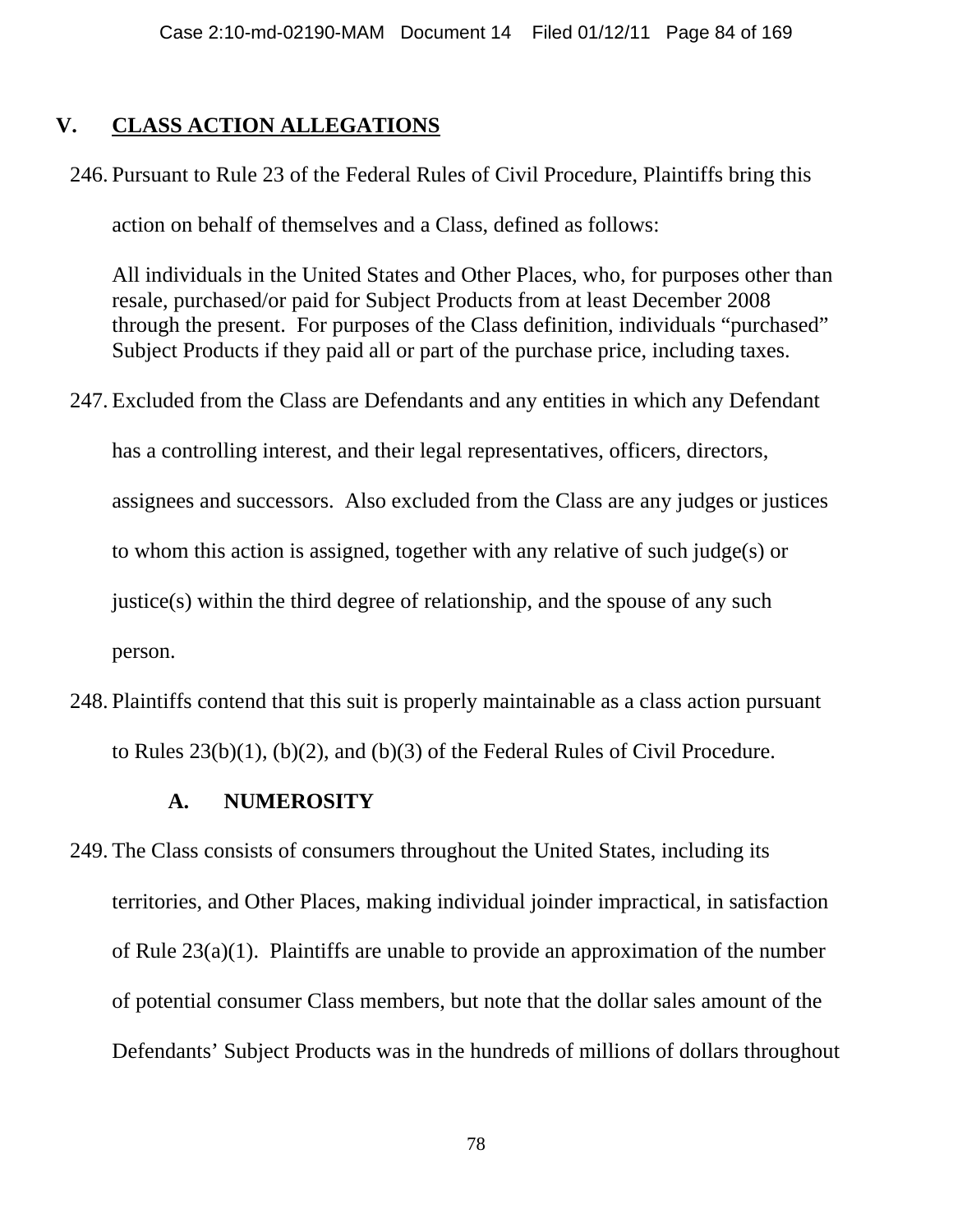the relevant time period. The disposition of the claims of the Class members in a single class action will provide substantial benefits to all parties and to the Court.

#### **B. TYPICALITY**

250. The claims of the representative Plaintiffs are typical of the claims of the Class, as required by Rule 23(a)(3), in that Plaintiffs, like all consumer Class members, purchased Subject Products. Like all Class members, Plaintiffs have been damaged by Defendants' misconduct, in that, among other things, they paid for Subject Products to treat their ailments and those of their young children, while Defendants were actively engaged in their unlawful manufacturing marketing, sales and concealment scheme.

#### **C. COMMON QUESTIONS OF LAW AND FACT**

- 251. The factual and legal bases of Defendants' unlawful manufacturing, distribution, marketing and sales scheme and conspiracy, and the concealment of the same, are common to all members of the Class and represent a common thread of misconduct resulting in injury to Plaintiffs and all members of the Class.
- 252. Questions of law and fact common to Plaintiffs and the Class abound in this case, and those questions predominate over any questions affecting individual Class members, within the meaning of Rule  $23(a)(2)$  and (b)(3). These common questions of law and fact include, but are not limited to, the following: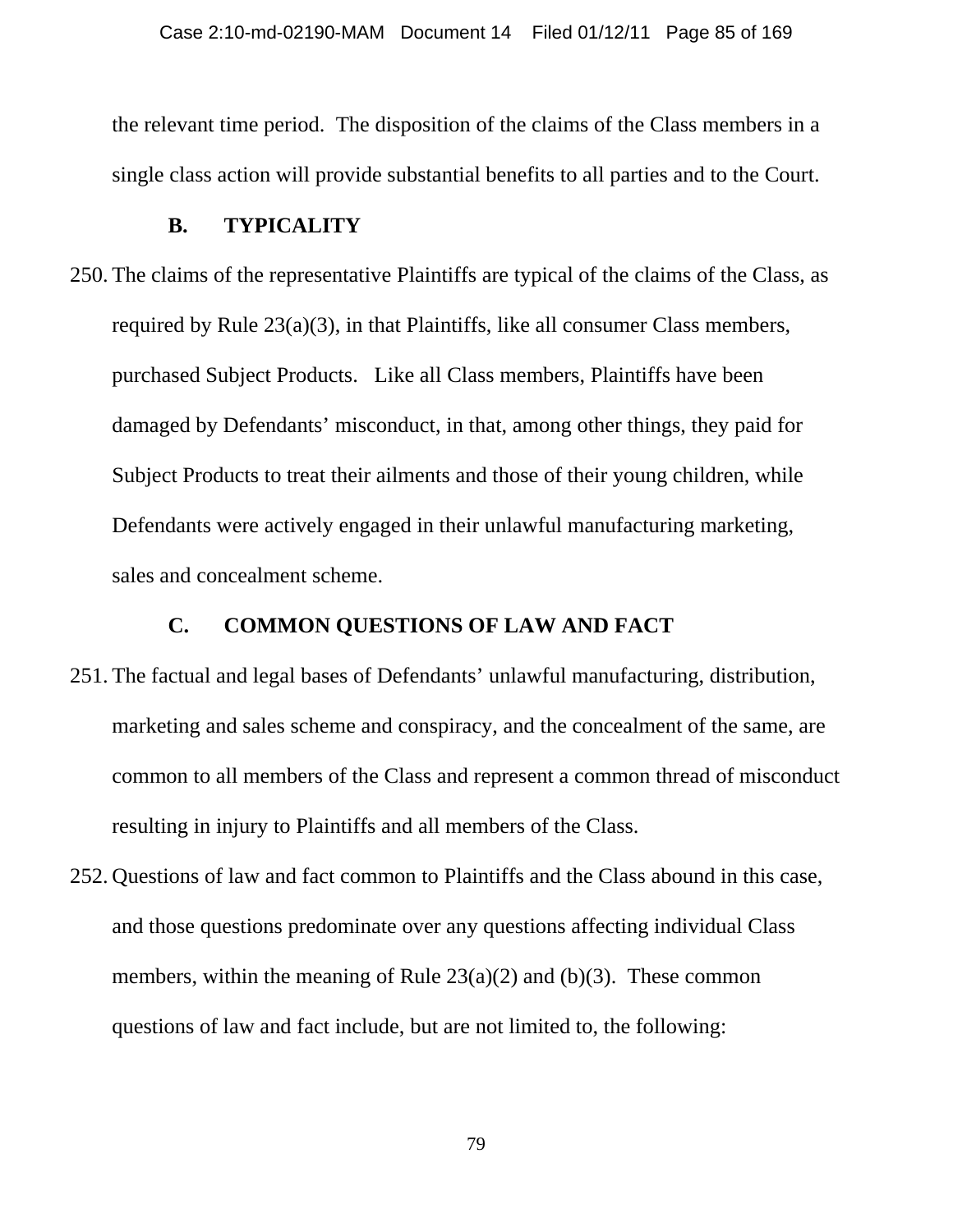- (a) Whether Defendants engaged in the manufacturing, distribution, marketing, and sales scheme and conspiracy, and the concealment of the same, alleged herein;
- (b) Whether Defendants engaged in an unfair and deceptive scheme of improperly manufacturing, distribution, marketing, and selling any of the Subject Products that were not medically safe, efficacious, effective, useful or worth what consumers paid;
- (c) Whether Defendants engaged in a pattern and practice with the intent of misleading and deceiving Plaintiffs and the Class and with the intent of suppressing the unlawful conduct;
- (d) Whether Defendants violated the consumer fraud laws;
- (e) Whether Defendants violated RICO;
- (f) Whether Defendants violated the Magnuson-Moss Warrant Act;
- (g) Whether Defendants Subject Products were defective as a result of a manufacturing defect, failure to warn and/or as a result of a breach of the implied warranty of merchantability and fitness for a particular purpose;
- (h) Whether Defendants were negligent in the performance of their duties;
- (i) Whether Defendants committed fraud;
- (j) Whether Defendants engaged in a conspiracy, concert of action and/or aiding and abetting;
- (k) Whether Defendants unjustly enriched themselves at the expense of Plaintiffs and members of the Class;
- (l) Whether Plaintiffs and the Class are entitled to compensatory damages, and, if so, the nature of such damages;
- (m) Whether Plaintiffs and the Class are entitled to statutory damages;
- (n) Whether Plaintiffs and the Class are entitled to punitive damages, treble damages or exemplary damages and, if so, the nature of such damages;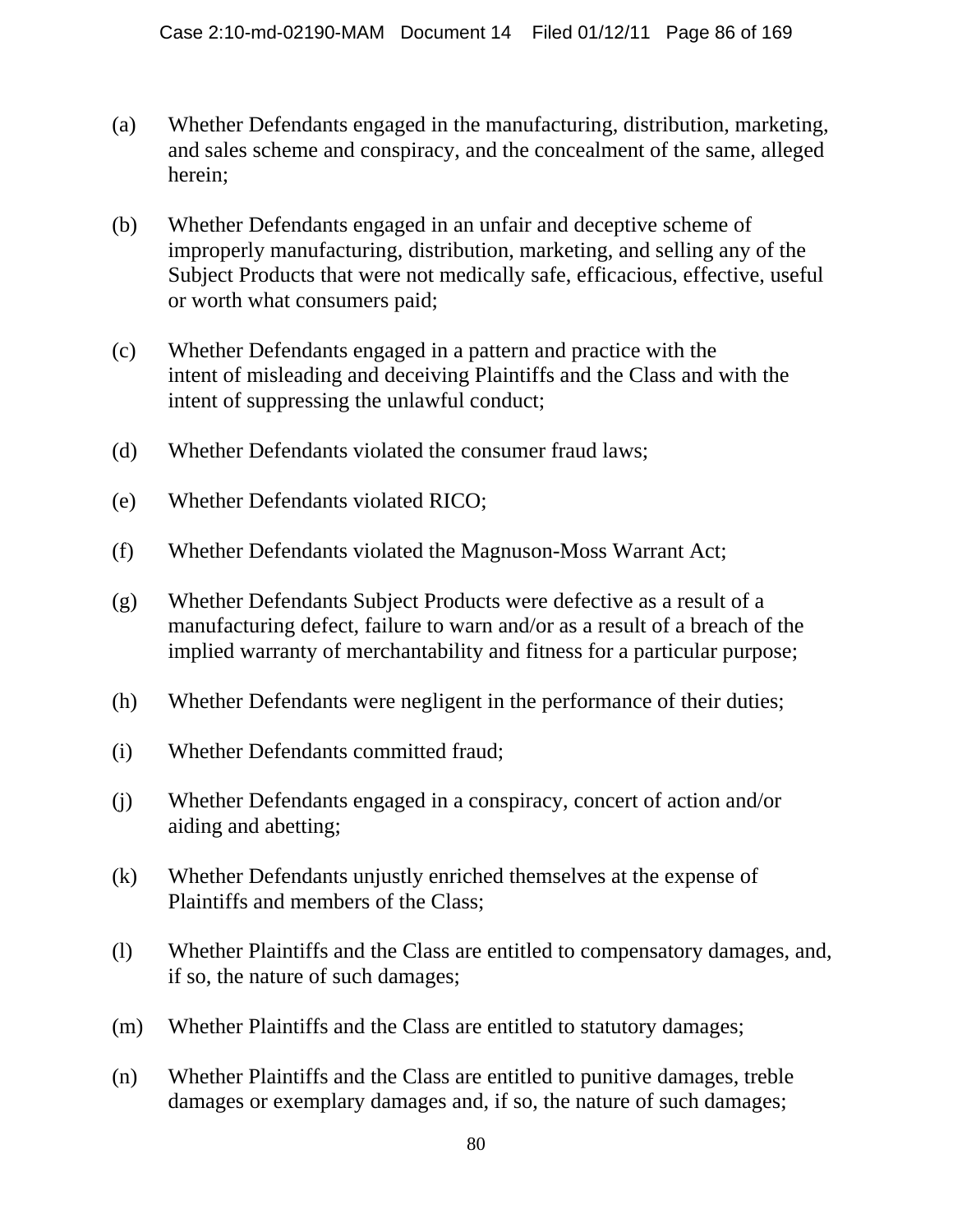- (o) Whether Plaintiffs and the Class are entitled equitable relief pursuant to their claim for unjust enrichment or otherwise; and
- (p) Whether Plaintiffs and the Class are entitled to an award of reasonable attorneys' fees, prejudgment interest, post-judgment interest and costs of suit.

#### **D. ADEQUACY**

253. Plaintiffs will fairly and adequately represent and protect the interests of the Class, as required by Rule  $23(a)(4)$ . Plaintiffs have retained counsel with substantial experience and expertise in the prosecution of both statewide and nationwide class actions. Plaintiffs and their counsel are committed to the vigorous prosecution of this action on behalf of the Class and have the financial resources to do so. Neither Plaintiffs nor counsel have any interests adverse to those of the Class.

#### **E. SUPERIORITY**

254. A class action is superior to other available methods for the fair and efficient adjudication of the controversy under Rule 23(b)(3). Absent a class action, most members of the Class likely would find the cost of litigating their claims to be prohibitive, and will have no effective remedy at law. The class treatment of common questions of law and fact is also superior to multiple individual actions or piecemeal litigation in that it conserves resources of the courts and the litigants, and promotes consistency and efficiency of adjudication.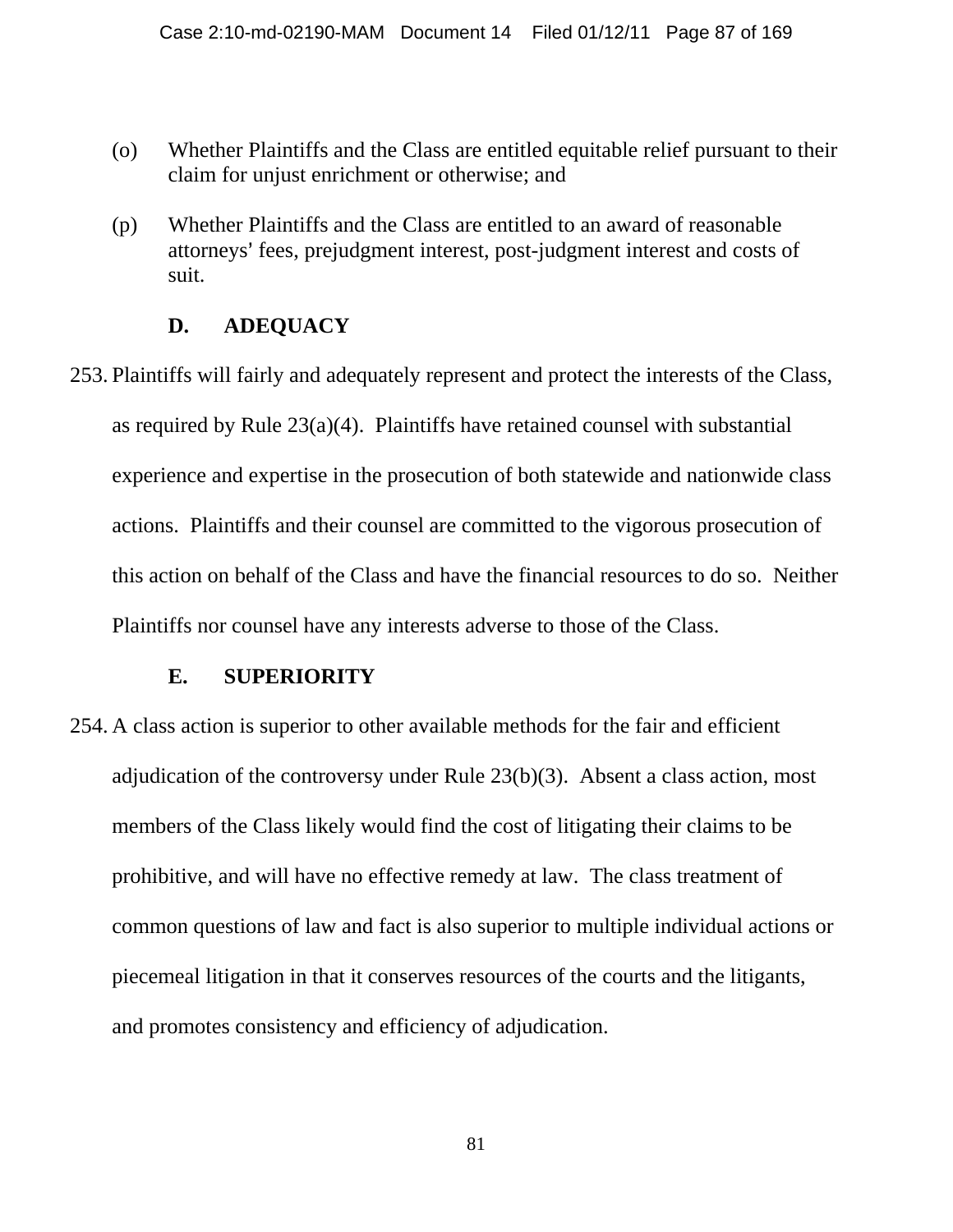- 255. A class action procedural device is superior to an out-of-court, voluntary private settlement program, or other forms of administrative relief, joinder, intervention, consolidation, or individual actions. None of these potential alternatives offer a superior mechanism for the fair and efficient adjudication of the instant case to the existing class action device, which offers streamlined adjudication of the rights of all similarly situated consumers by experienced counsel advocating on their behalf before an experienced jurist.
- 256. A defendant-sponsored voluntary private settlement program is inferior to this class action as it avoids objective and unbiased judicial supervision of the claims adjudication process. Moreover, Defendants' private settlement program does not offer the layer of accountability inherent in class actions of this nature, including court-appointed counsel in leadership positions, court-approved settlement evaluation and approval, court-approved notice, and a court-approved claims administrator, among other things.
- 257. The Defendants' voluntary private settlement program offering worthless coupons on future products that may never be available avoids the heightened judicial scrutiny of the fair, reasonable and adequate standards required by the Class Action Fairness Act and the revised Rule 23.
- 258. The prosecution of separate actions by or against individual members of the Plaintiff Class would create a risk of inconsistent or varying adjudications with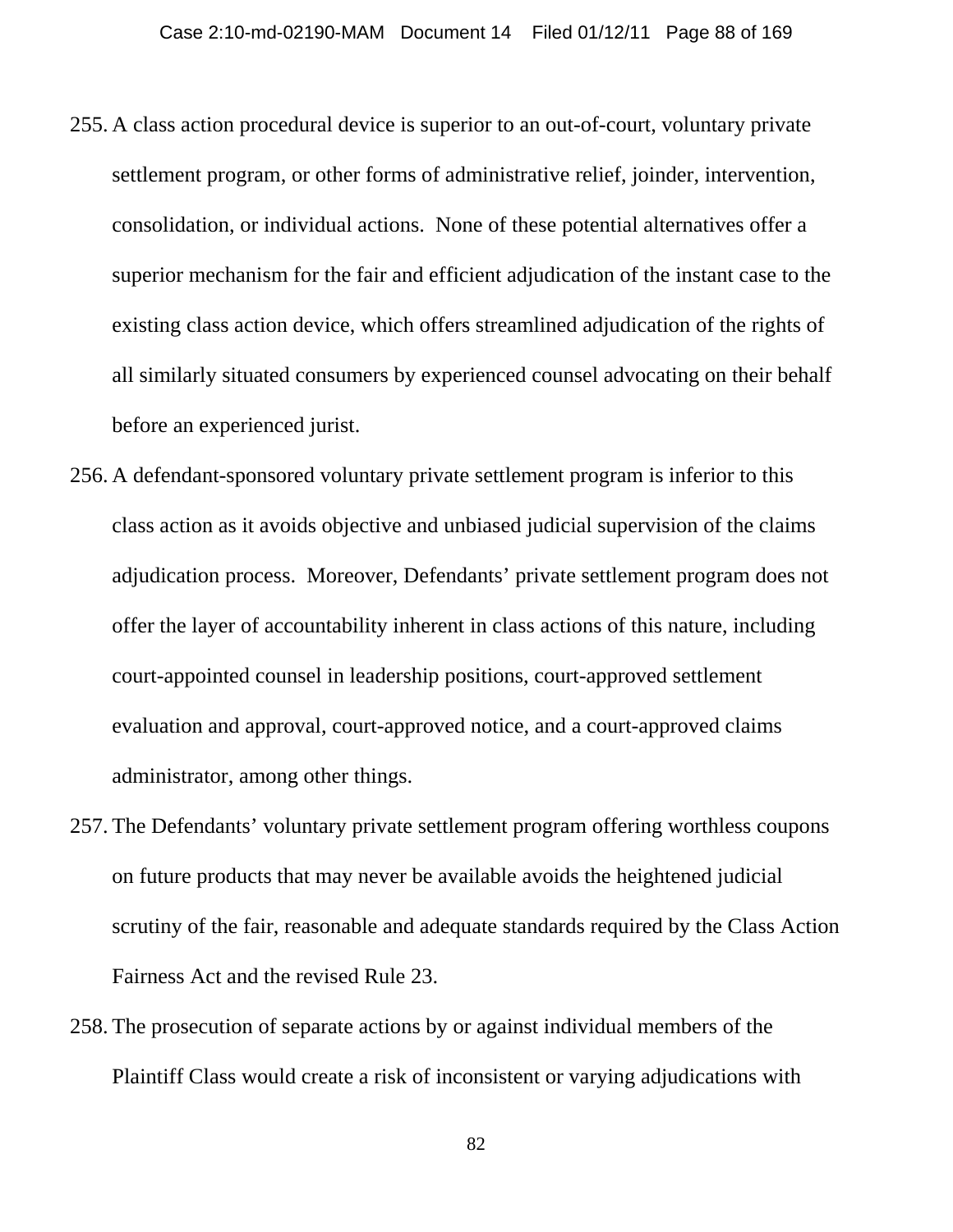respect to individual members of the Class. These adjudications would establish incompatible standards of conduct for the Defendants which would, as a practical matter, be dispositive of the interests of the other class members not parties to the adjudications or would substantially impair or impede their ability to protect their interests.

259. Defendants also have acted or refused to act on grounds generally applicable to all members of the Class, thereby making appropriate declaratory and other relief with respect to the Class as a whole.

#### **VI. CLAIMS FOR RELIEF**

#### **A. Count I: Violations of Consumer Fraud Laws**

- 260. This Count is asserted by each named class representative and the members of the Class.
- 261. Defendants are incorporated, maintain their principal places of business, reside, and/or maintain business operations in either California, Georgia, Massachusetts, Michigan, North Carolina, New Jersey or Pennsylvania. In addition, named class Plaintiffs reside in Arizona, California, Florida, Illinois, Kentucky, Louisiana, Massachusetts, Nebraska, New Jersey, New York, North Carolina, Ohio, Pennsylvania, Texas, Washington and West Virginia. Each of these states has enacted statutes to protect consumers against unfair, deceptive or fraudulent business practices, unfair competition and false advertising. The statutes of these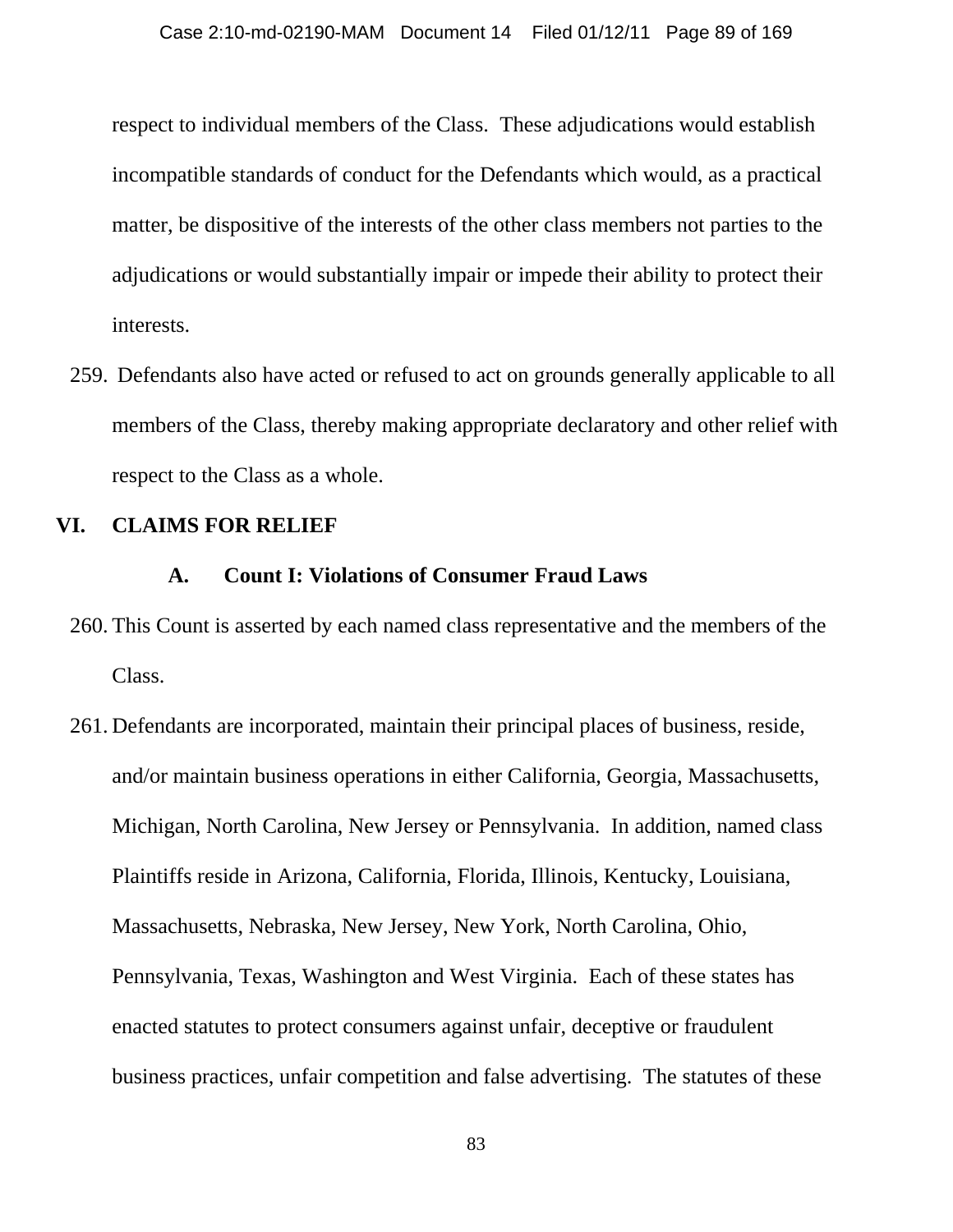states, legally and substantively common, provide consumers with a private right of action, as follows:

| Arizona:               | A.R.S. $§$ 44-1522(A), <i>et seq.</i>                                            |
|------------------------|----------------------------------------------------------------------------------|
| California:            | Cal. Civ. Code §§ 1750, Bus. & Prof. Code § 17200, et<br>seq. and 17500, et seq. |
| Florida:               | Fla. Stat. Stat. §§ 501.201-501.213                                              |
| <i>Illinois:</i>       | 815 ILCS $\S 505/1$ , <i>et seq.</i>                                             |
| Kentucky:              | K.R.S. 367.170, et seq.                                                          |
| Louisiana:             | La. Rev. Stat. Ann. § 51:1405                                                    |
| Massachusetts:         | M.G.L.A. § 93A et seq.                                                           |
| Nebraska:              | Neb. Rev. Stat. § 59-1601, et seq.                                               |
| New Jersey:            | N.J. Stat. Ann. §§ 56:8-1 - 56:8-24                                              |
| New York:              | N.Y. Gen. Bus. L. §§ 349-350                                                     |
| <i>North Carolina:</i> | N.C.G.S.A. § 75-1.1 et seq.                                                      |
| Ohio:                  | Ohio Rev. Code $\S$ 1345.01 <i>et seq.</i>                                       |
| Pennsylvania:          | 73 Pa. Stat. § 201-1 <i>et seq.</i>                                              |
| Texas:                 | Tex. Bus. & Com. Code §§ 17.41<br>17.63                                          |
| Washington:            | RCW 19.86.010, et seq.                                                           |
| West Virginia:         | W.VA. Code § 46A-6-101, et seq.                                                  |

262. Defendants' conduct, as alleged in this Consolidated Amended Complaint, constitutes unfair and deceptive acts or practices, unconscionable practices, fraud, false pretense, false promise, misrepresentation, concealment, suppression or omission of material fact in violation of these statutes. Defendants' continuing violations include, among others: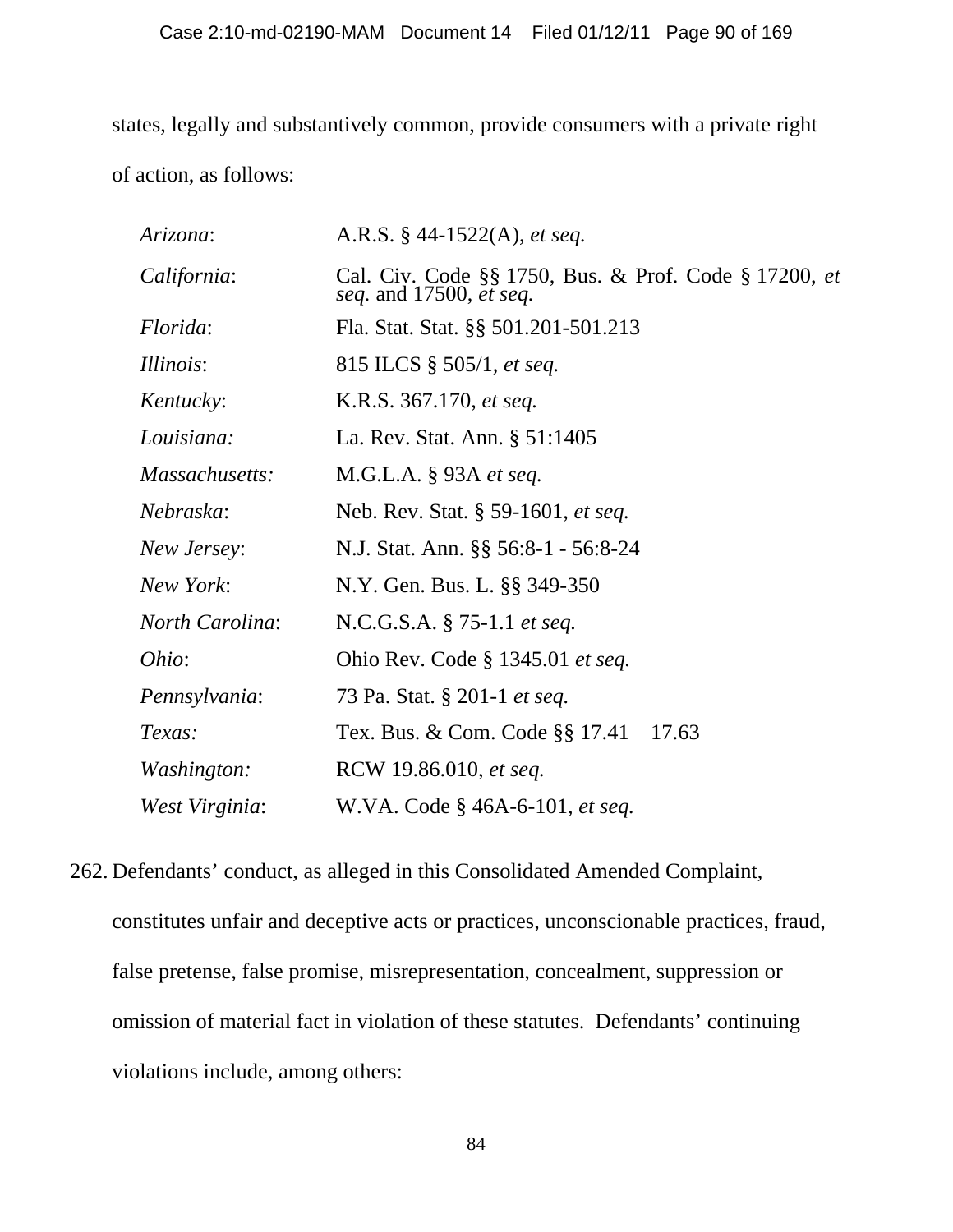- (a) Failing to disclose material facts in the conduct of trade or commerce in that they have not disclosed the truth about their Subject Products, the deficiencies in their manufacturing processes, citations by the FDA and other acts and omissions;
- (b) Making false or misleading statements of fact concerning the Subject Products in that they have not disclosed the truth about their Subject Products, the deficiencies in their manufacturing processes, citations by the FDA and other acts and omissions;
- (c) Knowingly making false representations in a transaction by representing that the Subject Products were of a quality and condition that they did not possess at the time of sale.
- 263. Defendants willfully engaged in such practices knowing them to be deceptive and

with the intent that Plaintiffs and the Class would rely thereon.

264. The wrongful conduct alleged in this Consolidated Amended Complaint occurs,

and continues to occur, in the ordinary course of Defendants' business or

occupation and has caused great harm to Plaintiffs and the Class, who were

foreseeable and direct victims.

- 265. Defendants have injured the public interest, and Defendants' actions continue to pose a threat to the public.
- 266. As a direct and legal result of Defendants' misleading, deceptive, unfair, false and

fraudulent trade practices, Plaintiffs and the Class have sustained damages.

## 1. **Violations of Arizona Consumer Fraud Act (A.R.S. § 44-1522(A))**

267. Plaintiffs incorporate by reference all preceding paragraphs, as well as the paragraphs that follow in this Amended Complaint, as if fully set forth herein.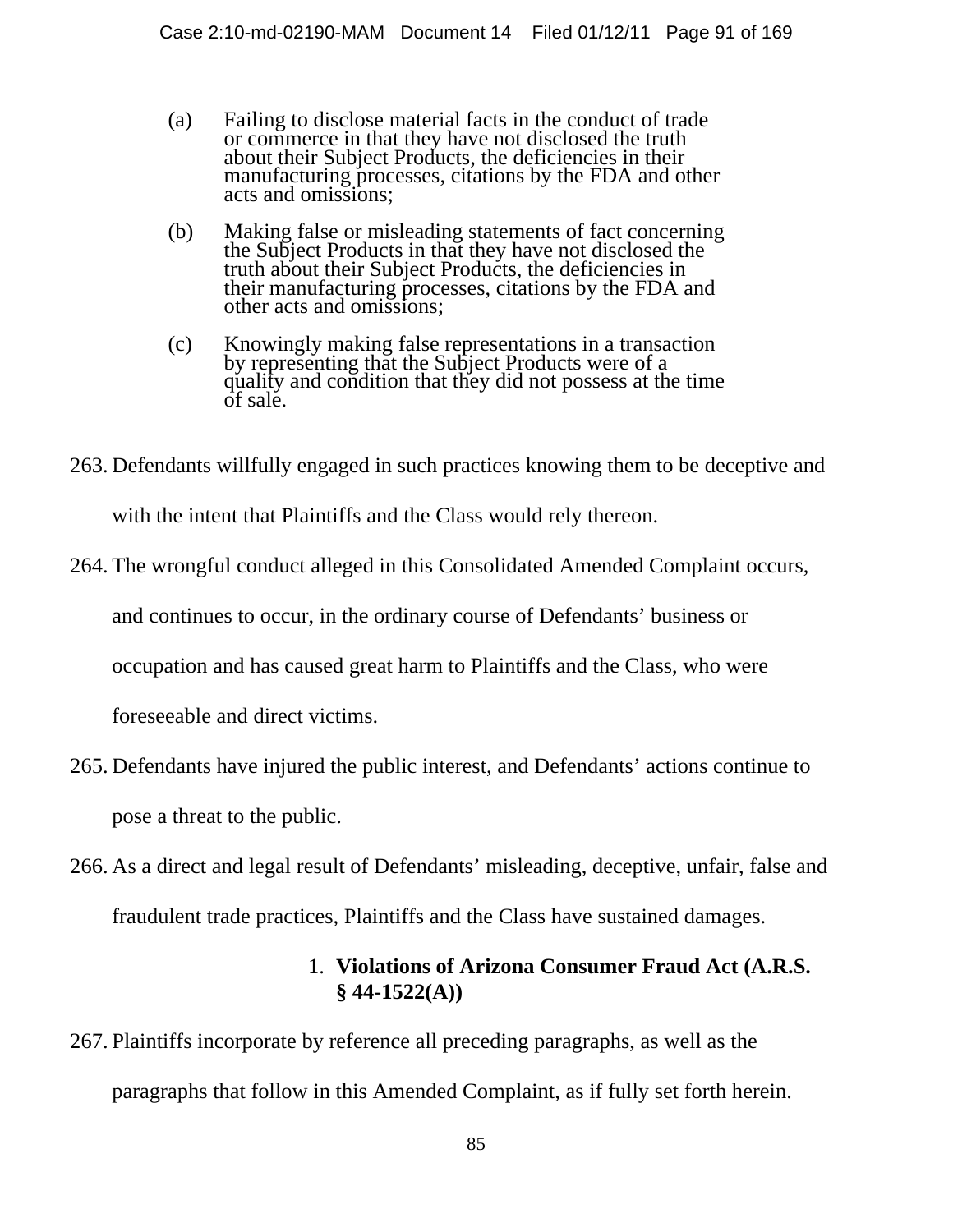268. Plaintiffs and the Class are consumers who purchased the Subject Products for

personal use. Arizona has enacted statutes to protect consumers against unfair,

deceptive or fraudulent business practices, unfair competition and false advertising.

Arizona allows consumers a private right of action under these statutes.

269. A.R.S. § 44-1522(A), provides in part:

The act, use, or employment by any person of any deception,<br>deceptive act or practice, fraud, false pretense, false promise,<br>misrepresentation, or concealment, suppression or omission of<br>any material fact with intent that concealment, suppression or omission, in connection with the sale or advertisement of any merchandise whether or not any person has in fact been misled, deceived, or damaged thereby, is declared to be an unlawful practice.

270. Defendants, by engaging in the conduct described above, perpetrated in connection

with the sale of the Subject Products, violated and continue to violate A.R.S. § 44-

 $1522(A)$ .

271. The deceptive, false, and/or fraudulent conduct included misrepresentations,

concealment and other non-disclosures of material facts by the Defendants which

caused the Plaintiffs and the Class to suffer losses within the meaning of the

aforementioned Arizona statute.

272. In addition, the Defendants' use of media to promote the sale of their Subject

Products through false and deceptive representations, and other conduct as alleged above, constitutes unfair competition and unfair, deceptive, untrue, or misleading advertising within the meaning of the Arizona Consumer Fraud Act, A.R.S. § 44- 1521, *et seq.*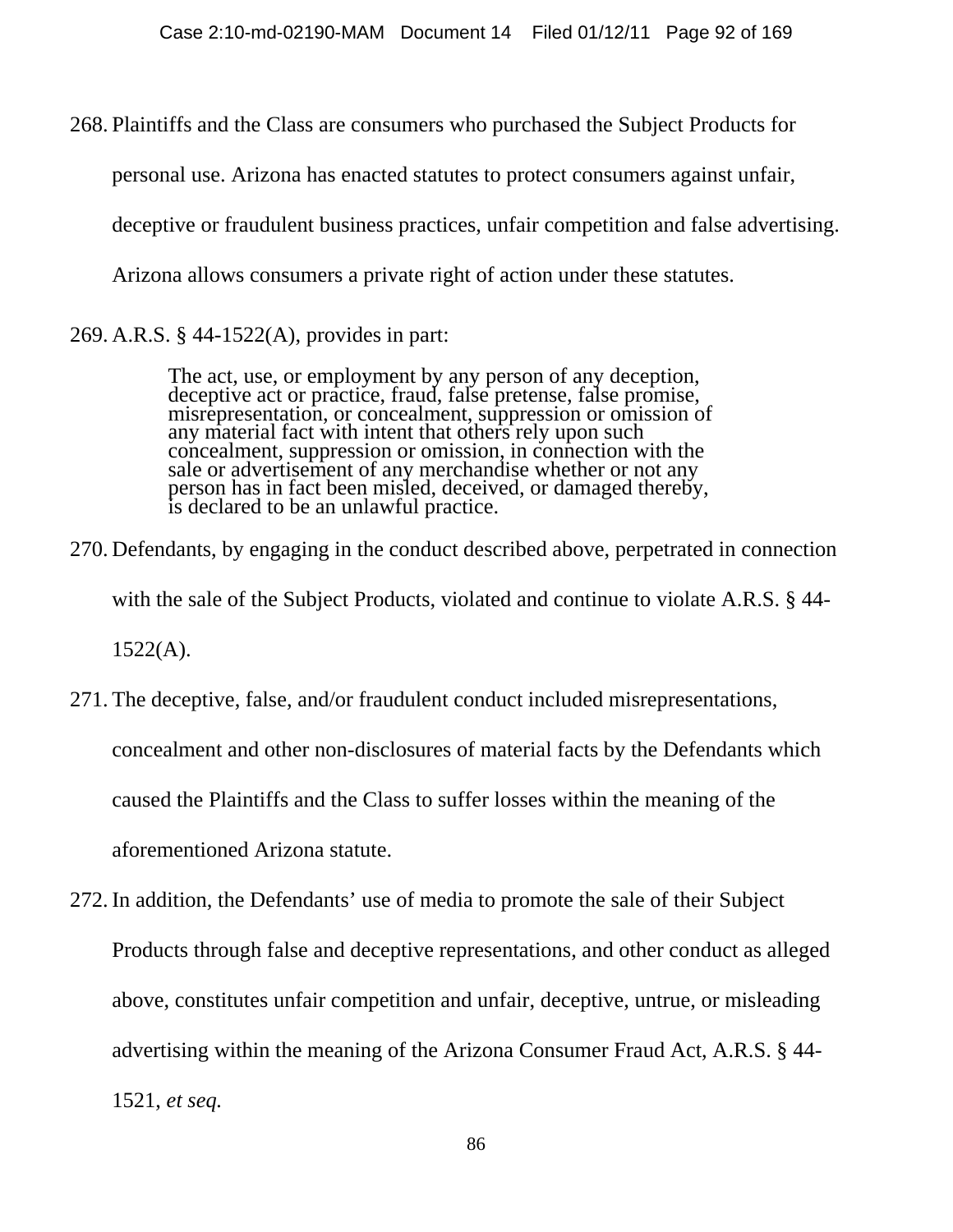- 273. Defendants' untrue, deceptive, and misleading misrepresentations and nondisclosure of material facts relating to the safety, efficacy and cost effectiveness of the Subject Products caused Plaintiffs and the Class to purchase the Subject Products that were (a) ineffective for the treatment for which they were indicated and therefore did not benefit Plaintiffs (and their children) and the Class; (b) unsafe, likely causing Plaintiffs and their children and the Class to suffer side effects or longer durations of illness due to the ineffectiveness of the Subject Products; and (c) more expensive than other reasonable alternatives for the conditions treated.
- 274. But for the misrepresentations and non-disclosure of material facts relating to the safety, efficacy and cost effectiveness of the Subject Products, Plaintiffs and the Class would not have purchased the Subject Products.
- 275. Defendants directly and proximately caused Plaintiffs and the Class to suffer damages by, as described above, paying for the Subject Products without the disclosure of information regarding the safety, efficacy and cost effectiveness of the Subject Products. Defendants' conduct directly and proximately caused Plaintiffs and the Class to pay exorbitant prices for the Subject Products over cheaper, more effective and less harmful medication and alternative courses of treatment. Such conduct is actionable under Arizona's consumer protection laws.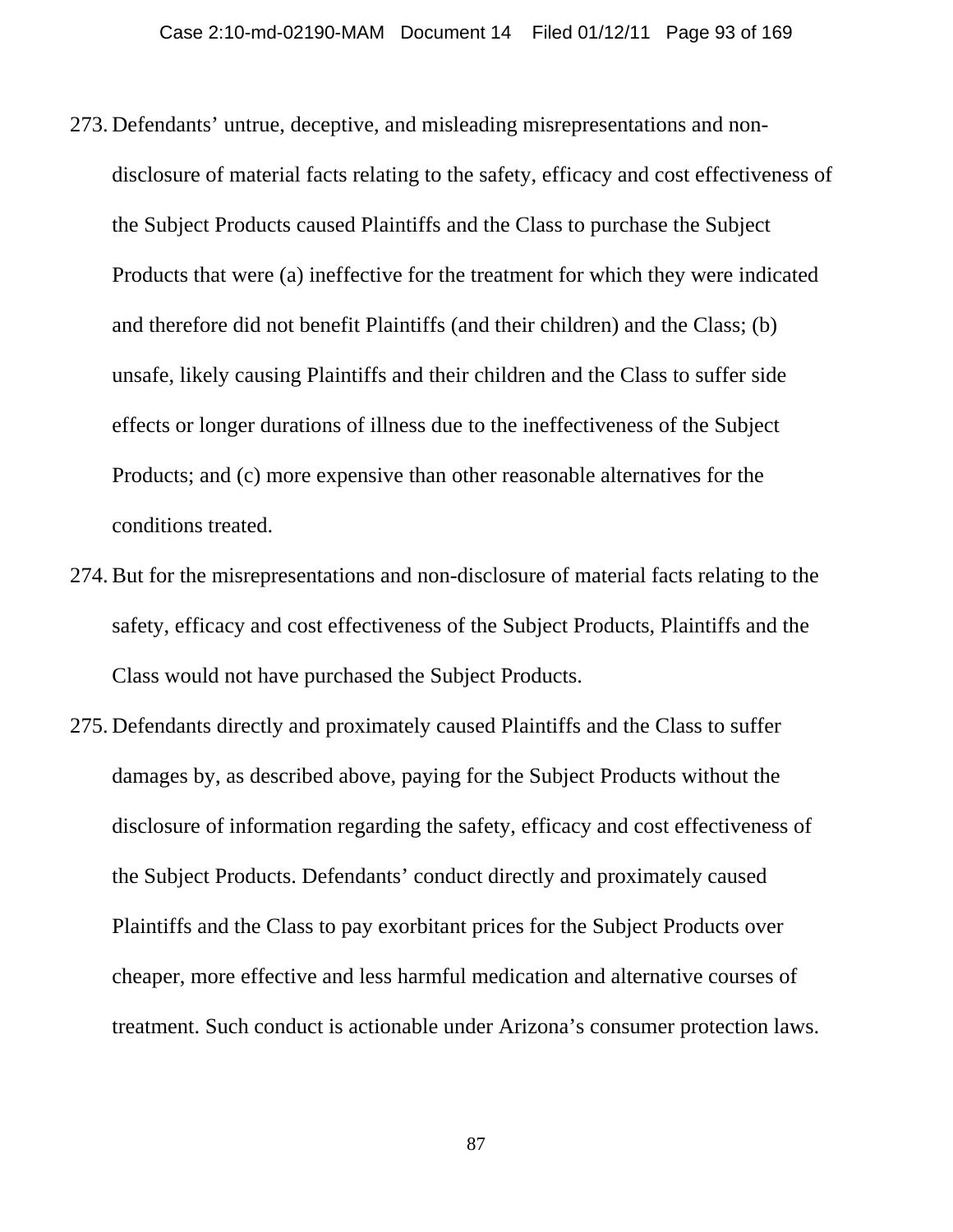276. As a result of the Defendants' unfair and deceptive trade practices throughout the fifty states and the District of Columbia, including Arizona, Plaintiffs and the Class have and will continue to suffer damages in an amount to be determined at trial.

WHEREFORE, Plaintiffs, on behalf of themselves and the members of the Class, respectfully seek the relief set forth below.

### 2. **Violations of California Business & Professions Code § 17200** *et seq.* **("The Unfair Competition Act")**

- 277. Plaintiffs incorporate by reference all preceding paragraphs, as well as the paragraphs that follow in this Amended Complaint, as if fully set forth herein.
- 278. Section 17200 of the California Business & Professions Code prohibits unfair competition by prohibiting any "unlawful, unfair or fraudulent business acts or practice..."
- 279. Plaintiff and the Class have been injured as a direct and proximate result of Defendant's unfair, unlawful, and/or fraudulent business practices as alleged above, and these proceedings are instituted pursuant to section 17203 and 17204 of the California Business and Professions Code individually, to obtain relief from Defendants' business acts and practices that violate the Unfair Competition Act.
- 280. The Defendants' conduct as alleged herein violates the Unfair Competition Act. The business acts and practices of Defendants constituted and constitute a common continuous and continuing course of conduct of unfair competition by means of unfair, unlawful and/or fraudulent business acts or practices within the meaning of

88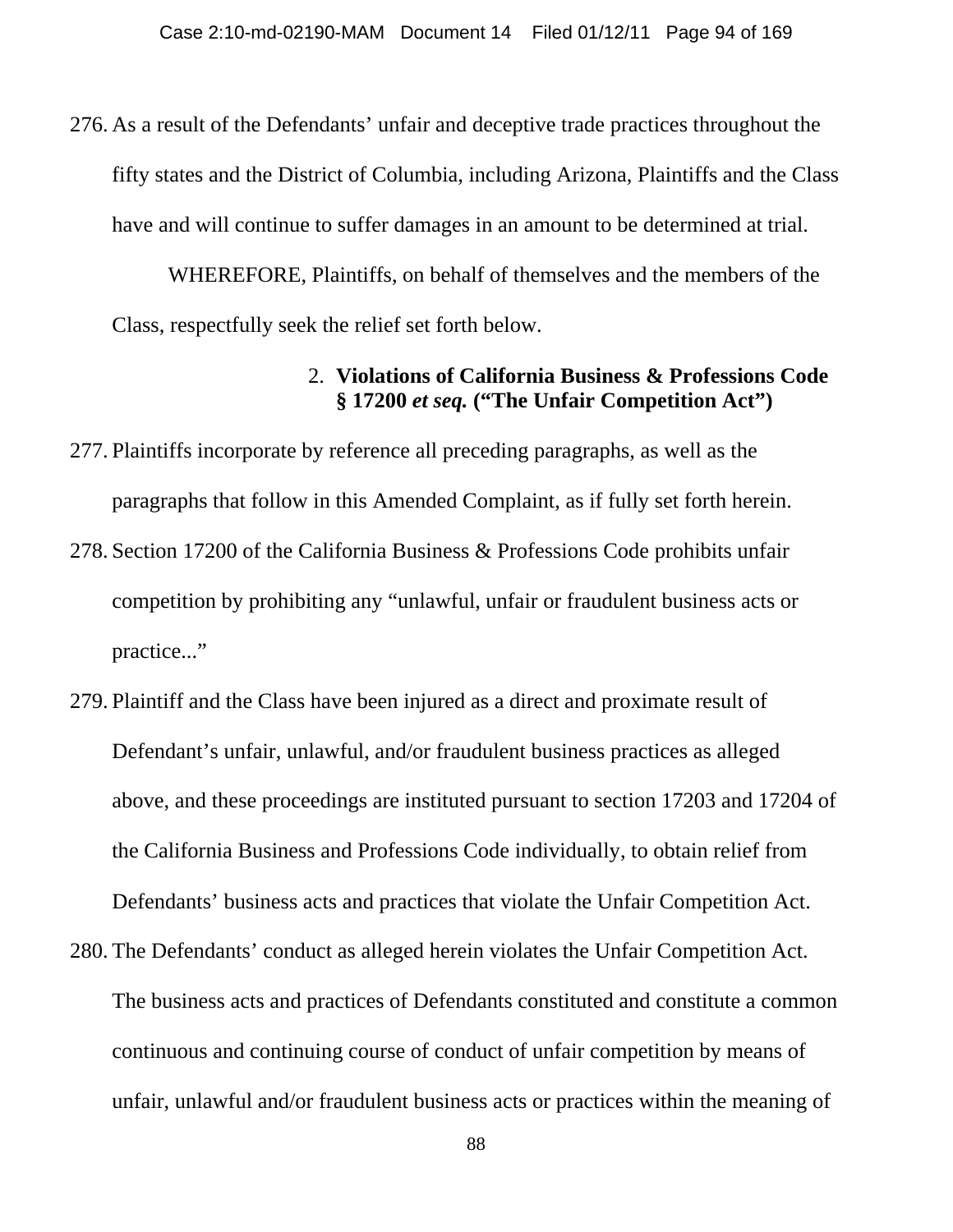the Unfair Competition Act including, but in no way limited to, representing to Plaintiffs, the Class and the general public that said Subject Products were safe, fit, effective and cost effective for use, knowing that said representations were false, and concealing from the Plaintiffs, the Class and the general public that said products had a serious propensity to cause injuries to users by virtue of, *inter alia*, manufacturing quality control problems at the Fort Washington Plant and other facilities in violation of FDA rules and regulations.

- 281. Defendants' business acts and practices are unfair, unlawful, and/or fraudulent to consumers in the State of California within the meaning of Business and Professions Code section 17200.
- 282. Defendants' acts and practices are fraudulent within the meaning of Business and Professions Code section 17200.
- 283. Defendants' business acts and practices, as described above, whether or not in violation of Business and Professions Code section 17200 *et seq*. and whether or not the product of concerted action are otherwise unfair, unconscionable, unlawful and/or fraudulent.
- 284. The illegal conduct alleged herein is continuing and there is no indication that Defendants will not continue such activity into the future.
- 285. The business acts and practices of Defendants, as alleged herein, constituted and constitute a common continuous and continuing plan and scheme to deceive the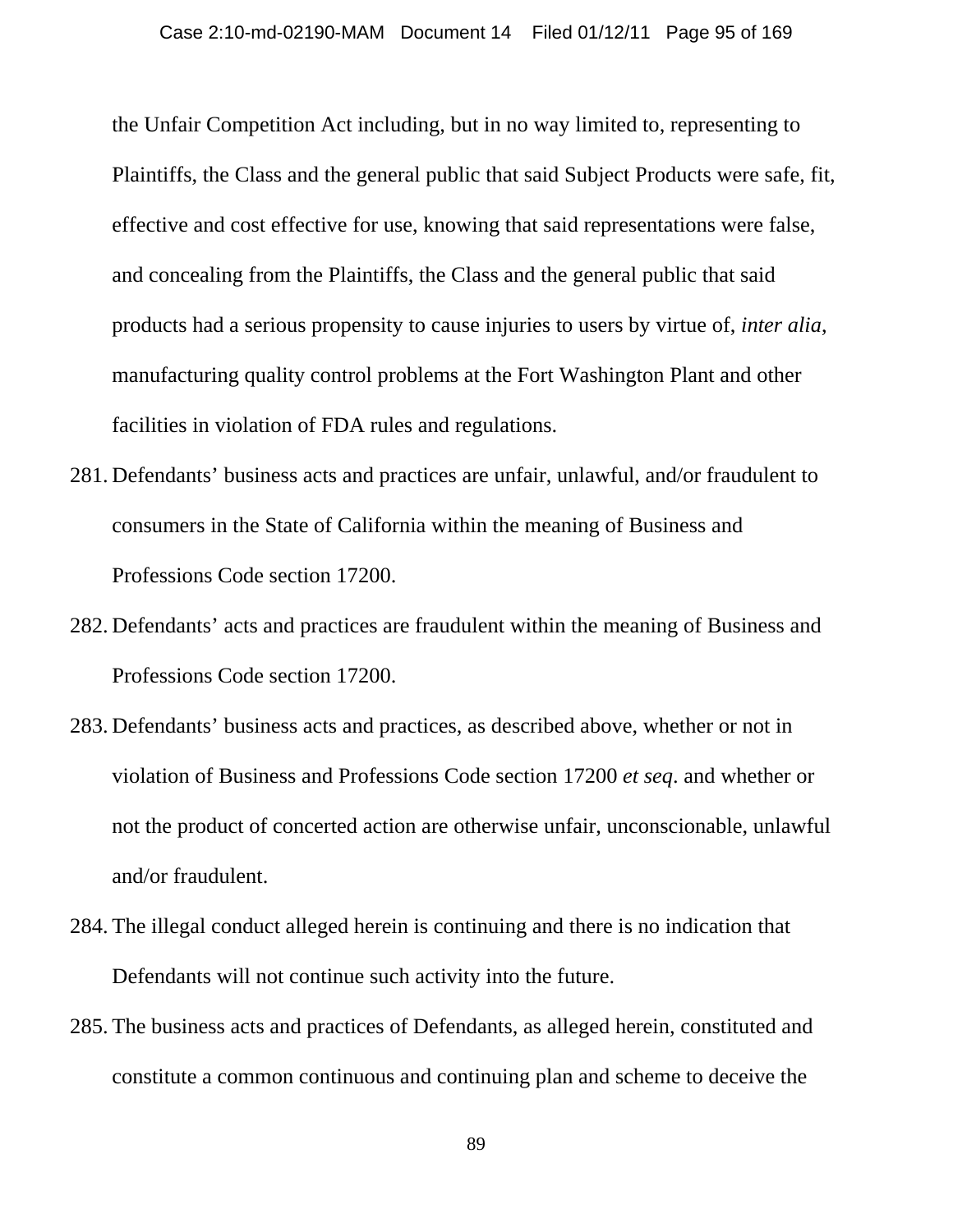public by means of unfair, unlawful and/or fraudulent business practices affecting the trade or commerce in insurance products in violation of California Business & Professions Code, Section 17200, *et seq*., and federal and California law.

- 286. Defendants' acts, omissions, misrepresentations, practices, and non-disclosures, as alleged herein, constituted and constitute unfair, unlawful and/or fraudulent business practices within the meaning of California Business & Professions Code, Section 17200 *et seq*.
- 287. Plaintiff and the members of the Class are entitled to relief, including full restitution and/or disgorgement of all revenues, earnings, profits, compensation and benefits which may have been obtained by Defendants as a result of such business acts or practices and enjoining defendants to ease an desist from engaging in the practices described herein.
- 288. To prevent unjust enrichment pursuant to the California Business and Professions Code, Defendants should be required to place all disgorged illegal gains and profits in a constructive trust to be established by the court for the purpose of making full restitution to all injured parties.

WHEREFORE, Plaintiffs, on behalf of themselves and the members of the Class, respectfully seek the relief set forth below.

## 3. **Violations of the Florida Deceptive and Unfair Trade Practices Act**

90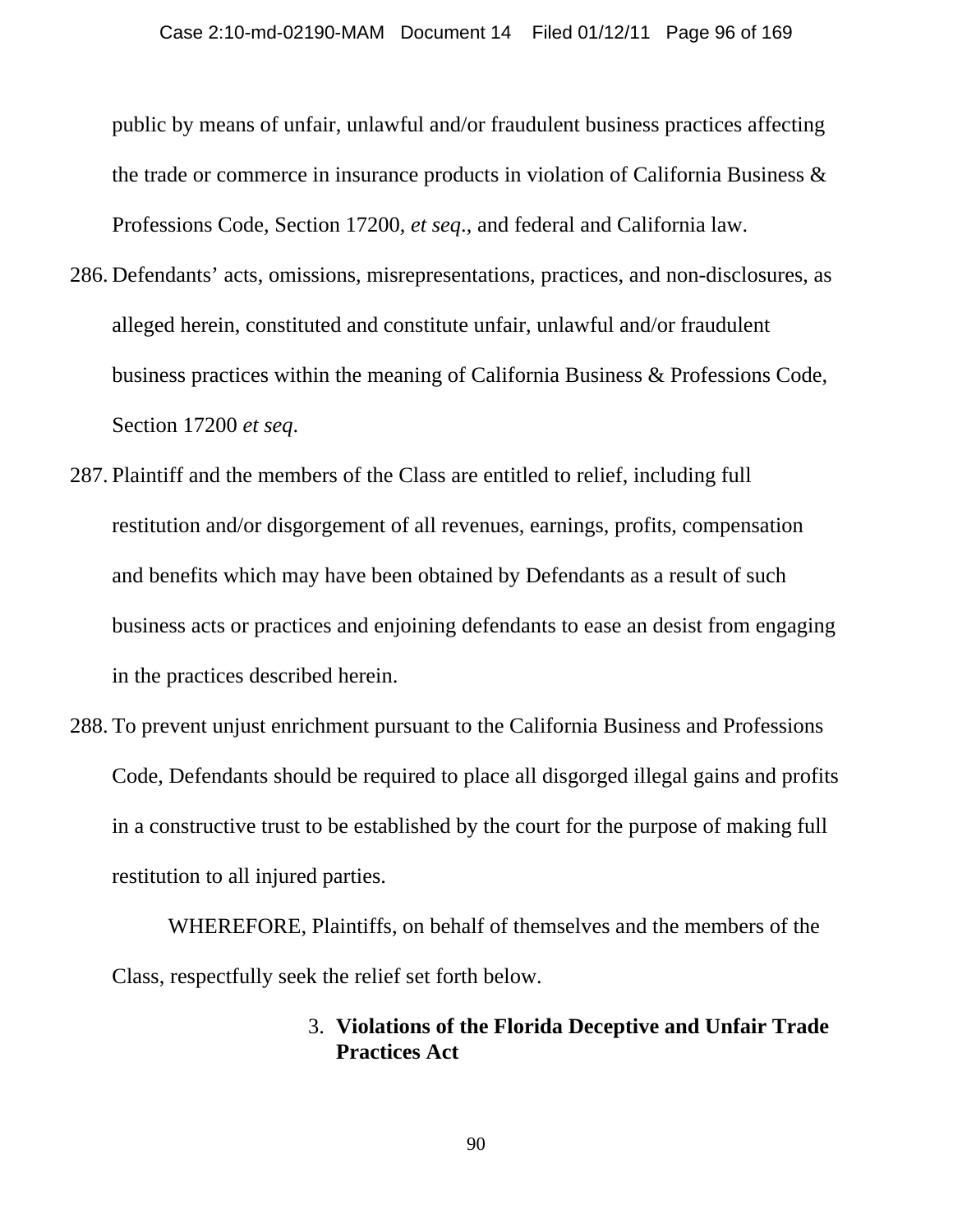- 289. Plaintiffs incorporate by reference all preceding paragraphs, as well as the paragraphs that follow in this Amended Complaint, as if fully set forth herein.
- 290. Plaintiffs and the Class are consumers who purchased Subject Products for personal use. The State of Florida has enacted laws to protect consumers against unfair methods of competition, unconscionable acts or practices, and/or unfair or deceptive acts or practices in the conduct of any trade or commerce pursuant to the Florida Deceptive and Unfair Trade Practices Act. Fla. Stat. § 501.201 (2006), *et seq.,* Florida allows consumers a private right of action under such law.
- 291. By the misrepresentations as to, non-disclosure, and concealment of material facts as alleged above, the Defendants have engaged in unfair methods of commerce, unconscionable acts and practices, and/or unfair or deceptive acts or practices, and deceived and continue to deceive consumers like the Plaintiffs and the Class.
- 292. The unfair methods of commerce, unconscionable acts and practices, and/or unfair or deceptive acts or practices committed by the Defendants occurred with respect to the marketing and sales of the Subject Products, and therefore occurred in trade or commerce and thus constitute a violation of the Florida Deceptive and Unfair Practices Act. § 501.204, *et seq.*
- 293. The conduct alleged herein and as set forth above was "willful" within the meaning of the Florida Statute and constitutes a violation thereof. See \$501.2075 and  $$501.203(3)$ .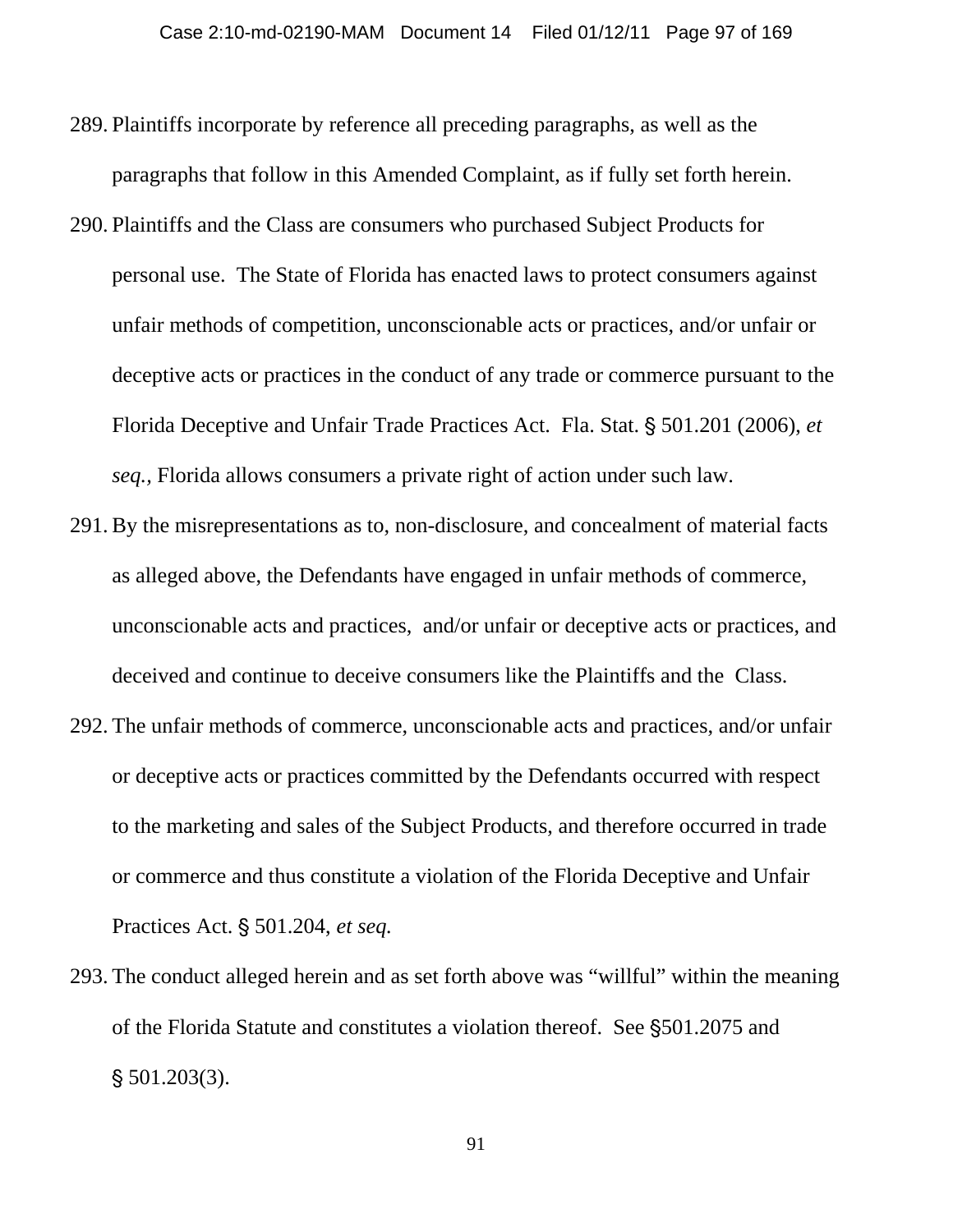- 294. Defendants' unfair or deceptive acts or practices and misleading
- misrepresentations and non-disclosure of material facts relating to the safety, efficacy and cost effectiveness of the Subject Products caused Plaintiffs and the Class to purchase the Subject Products that were (a) ineffective for the treatment for which they were indicated and therefore did not benefit the children of Plaintiffs and the Class; (b) unsafe, likely causing children of Plaintiffs and the Class to suffer side effects or longer durations of illness due to the ineffectiveness of the Subject Products; and (c) more expensive than other reasonable alternatives for the conditions treated.
- 295. But for the misrepresentations and non-disclosure of material facts relating to the safety, efficacy and cost effectiveness of the Subject Products, Plaintiffs and the Class would not have purchased the Subject Products.
- 296. Defendants directly and proximately caused Plaintiffs and the Class to suffer damages by, as described above, paying for the Subject Products without disclosure of information regarding the safety, efficacy and cost effectiveness of the Subject Products. Defendants' conduct directly and proximately caused Plaintiffs and the Class to pay exorbitant prices for the Subject Products over cheaper, more effective and less harmful medication and alternative courses of treatment. Such conduct is actionable under the Florida Deceptive and Unfair Trade Practices Act.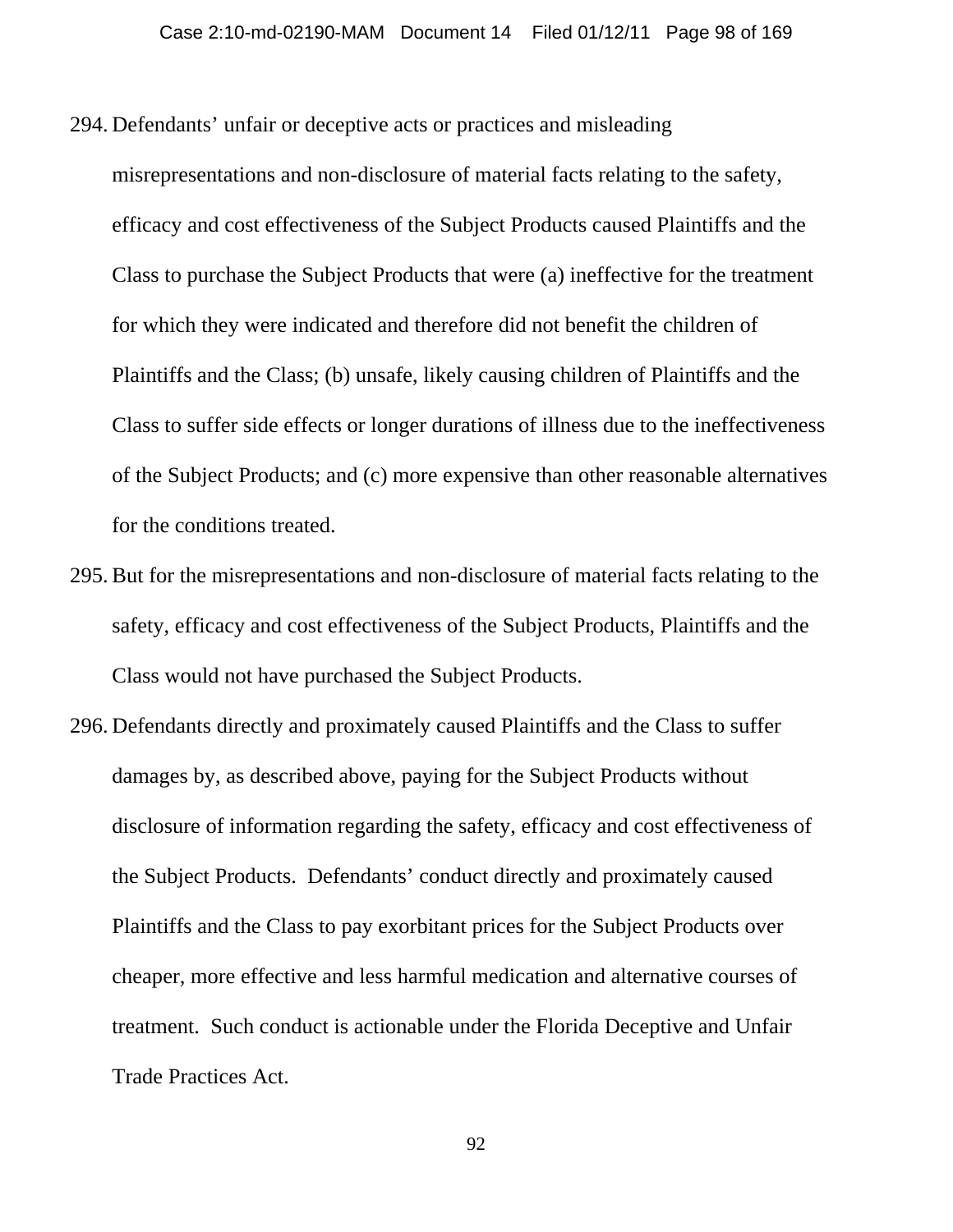- 297. Plaintiffs and the Class further seek any available statutory damages, fees and costs as prescribed by Florida Statutes  $$501.211(2)$  and  $$501.2075$ .
- 298. As a result of the Defendants' unfair and deceptive trade practices throughout the fifty states and the District of Columbia, including Florida, Plaintiffs and the Class have and will continue to suffer damages in an amount to be determined at trial.

WHEREFORE, Plaintiffs, on behalf of themselves and the members of the Class, respectfully seek the relief set forth below.

### 4. **Violations of the Illinois Consumer Fraud and Deceptive Business Practices Act**

- 299. Plaintiffs incorporate by reference all preceding paragraphs, as well as the paragraphs that follow in this Amended Complaint, as if fully set forth herein.
- 300. Plaintiff and the Class are consumers who purchased Subject Products for personal use. The Illinois Consumer Fraud and Deceptive Business Practices Act, 815 ILCS 505/1, *et seq.,* prohibits unfair methods of competition and unfair and deceptive acts or practices, including, *inter alia*, "the use or employment of any deception, fraud, false pretense, false promise, misrepresentation, or the concealment, suppression or omission of any material fact, whether any person has in fact been misled, deceived, or damaged thereby." The Illinois Consumer and Deceptive Business Practices Act is to be liberally construed.
- 301. In distributing, promoting, marketing, and selling Subject Products to Plaintiffs and the Class, and in otherwise engaging in the conduct more fully described herein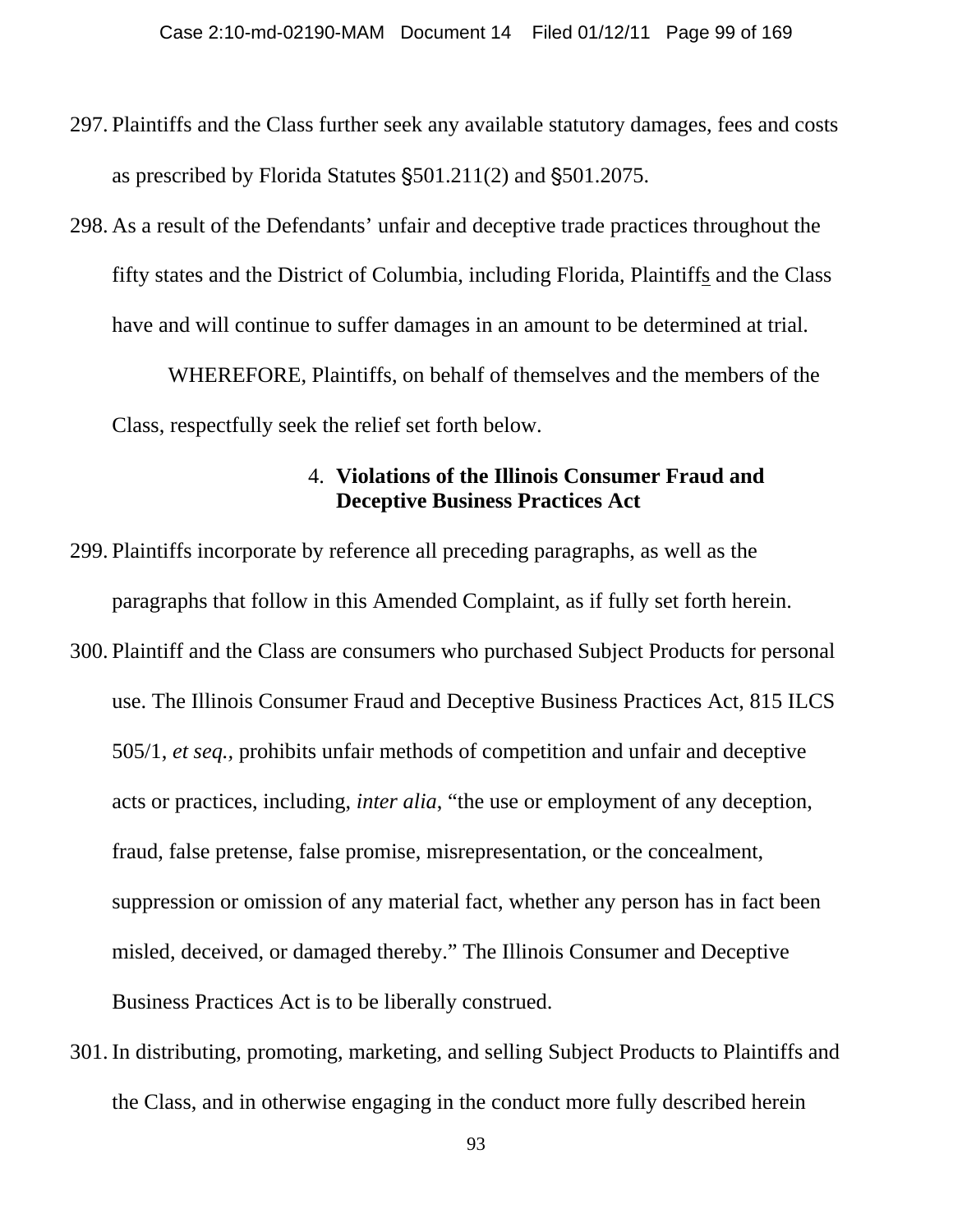with respect to Subject Products, the Defendants are engaging in trade or commerce directly or indirectly affecting Plaintiffs and the Class within the meaning of the Illinois Consumer Fraud and Deceptive Business Practices Act.

- 302. By the untrue, deceptive, and misleading misrepresentations and non-disclosure of material facts relating to the safety, efficacy and cost effectiveness of Subject Products alleged above, the Defendants deceived and continue to deceive consumers, such as Plaintiffs and the Class. This conduct constitutes unfair methods of competition and unfair or deceptive acts or practices within the meaning of the Illinois Consumer Fraud and Deceptive Business Practices Act and warrants the application of the laws of Illinois to Defendants in this Court.
- 303. The unfair methods of competition, unfair and deceptive misleading misrepresentations, and non-disclosure of material facts by the Defendants caused the Plaintiffs and the Class to suffer losses within the meaning of the Illinois Consumer Fraud and Deceptive Business Practices Act. Specifically, Defendants' untrue, deceptive, and misleading misrepresentations and non-disclosure of material facts relating to the safety, efficacy and cost effectiveness of Subject Products caused Plaintiffs and the Class to purchase Subject Products that were (a) ineffective for the treatment for which they were indicated and therefore did not benefit Plaintiffs, their children and the Class; (b) unsafe, likely causing children of Plaintiff and the Class to suffer side effects or longer durations of illness due to the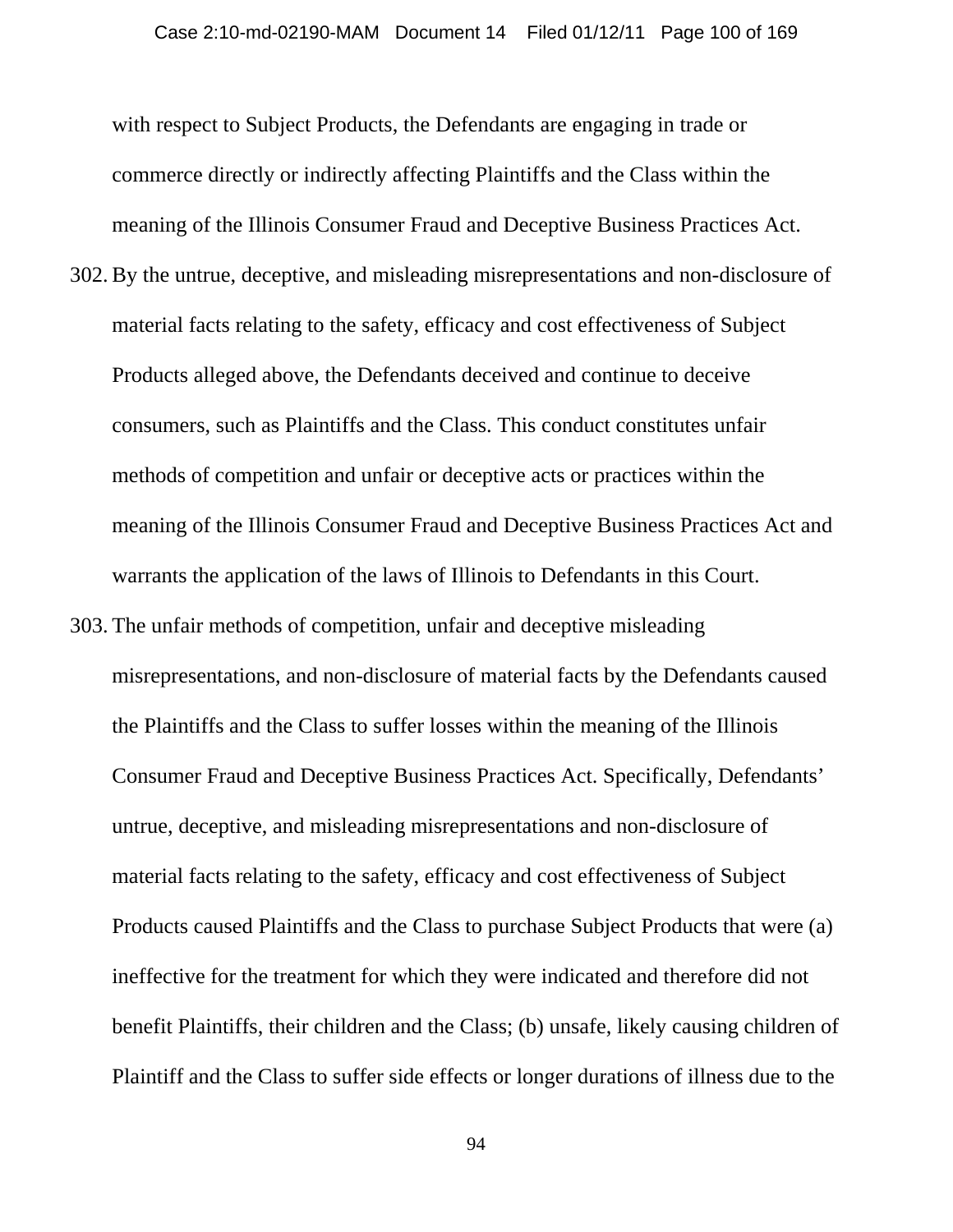ineffectiveness of the Subject Products; and (c) more expensive than other reasonable alternatives for the conditions treated.

- 304. But for the misrepresentation and non-disclosure of material facts relating to the safety, efficacy and cost effectiveness of the Subject Products, Plaintiffs and the Class would not have purchased Subject Products.
- 305. Defendants directly and proximately caused Plaintiffs and the Class to suffer damages by, as described above, paying for the Subject Products without the disclosure of information regarding the safety, efficacy and cost effectiveness of the Subject Products. Defendants' conduct directly and proximately caused Plaintiffs and the Class to pay exorbitant prices for the Subject Products over cheaper, more effective and less harmful products and alternative courses of treatment. Such conduct is actionable under the Illinois Consumer Fraud and Deceptive Business Practices Act.

WHEREFORE, Plaintiffs, on behalf of themselves and the members of the Class, respectfully seek the relief set forth below.

## 5. **Violations of Kentucky Consumer Protection Act, KRS 367.170**

- 306. Plaintiffs incorporate by reference all preceding paragraphs, as well as the paragraphs that follow in this Amended Complaint, as if fully set forth herein.
- 307. Plaintiffs and the Class are consumers who purchased Subject Products for personal use. The State of Kentucky has enacted laws to protect consumers against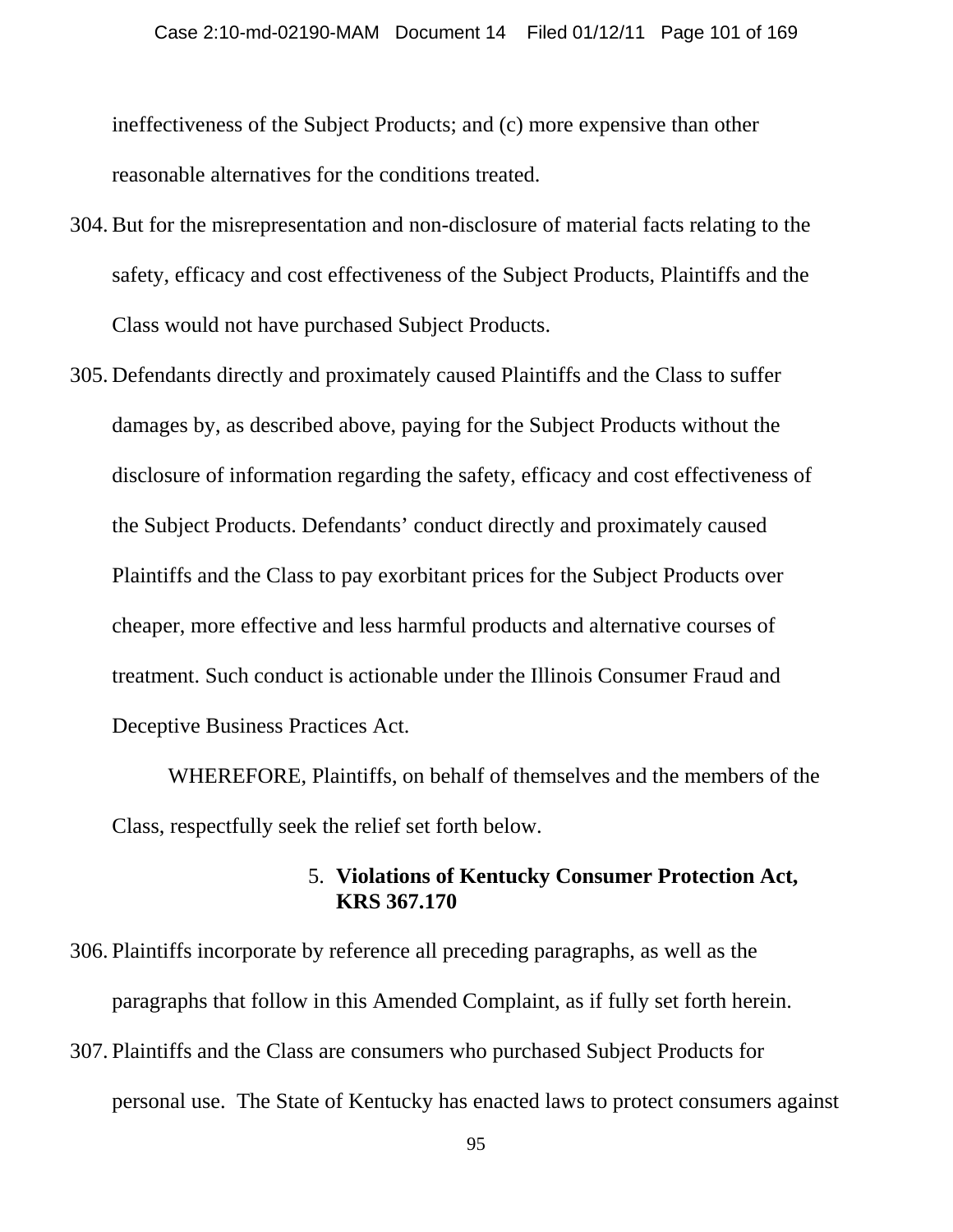unfair, deceptive or fraudulent business practices, unfair competition and false advertising. KRS 367.170 (1) provides: "Unfair, false, misleading or deceptive acts or practices in the conduct of any trade or commerce are hereby declared unlawful."

- 308. By the misrepresentations as to, non-disclosure, and concealment of material facts as alleged above, the Defendants have engaged in "unfair, false, misleading or deceptive acts or practices, in violation of KRS 367.170.
- 309. The misrepresentations, non-disclosure and concealment occurred with respect to the marketing and sales of Subject Products, and therefore occurred in trade or commerce.
- 310. Defendants' unfair or deceptive acts or practices and misleading misrepresentations and non-disclosure of material facts relating to the safety, efficacy and cost effectiveness of the Subject Products caused Plaintiffs and the Class to purchase the Subject Products that were (a) ineffective for the treatment for which they were indicated and therefore did not benefit the Plaintiffs, their children and the Class; (b) unsafe, likely causing Plaintiffs, their children and the Class to suffer side effects or longer durations of illness due to the ineffectiveness of the Subject Products; and (c) more expensive than other reasonable alternatives for the conditions treated.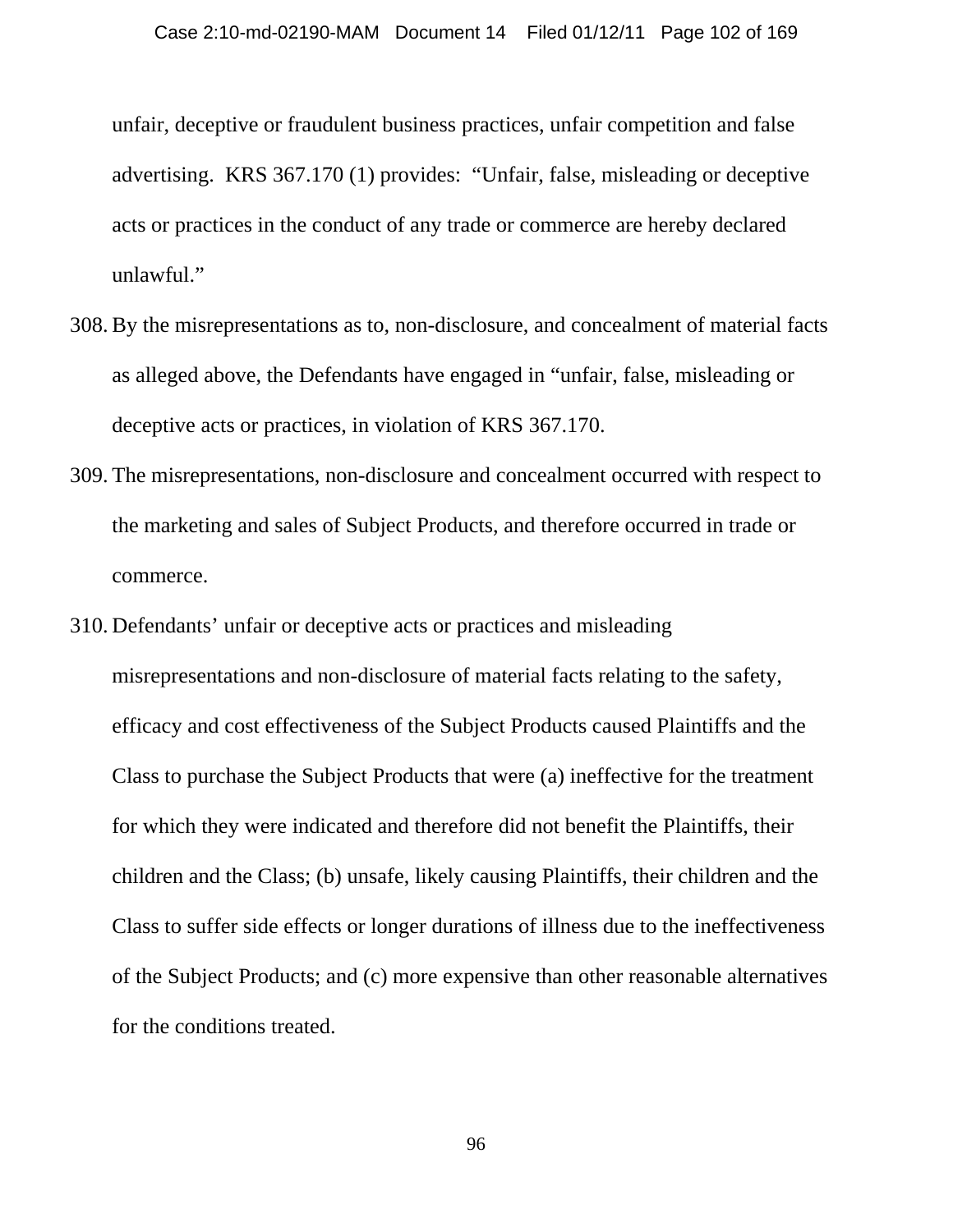- 311. But for the misrepresentations and non-disclosure of material facts relating to the safety, efficacy and cost effectiveness of the Subject Products, Plaintiffs and the Class would not have purchased the Subject Products.
- 312. Defendants directly and proximately caused Plaintiffs and the Class to suffer damages by, as described above, paying for the Subject Products without disclosure of information regarding the safety, efficacy and cost effectiveness of the Subject Products. Defendants' conduct directly and proximately caused Plaintiffs and the Class to pay exorbitant prices for the Subject Products over cheaper, more effective and less harmful medication and alternative courses of treatment. Such conduct is actionable under Kentucky's Consumer Protection Law.
- 313. As a result of the Defendants' unfair and deceptive trade practices throughout the fifty states and the District of Columbia, including Kentucky, Plaintiffs and the Class have and will continue to suffer damages in an amount to be determined at trial.

WHEREFORE, Plaintiffs, on behalf of themselves and the members of the Class, respectfully seek the relief set forth below.

### 6. **Violations of Louisiana Unfair Trade Practices Law (LUTPA) and Consumer Protection Law**

314. Plaintiffs incorporate by reference all preceding paragraphs, as well as the paragraphs that follow in this Amended Complaint, as if fully set forth herein.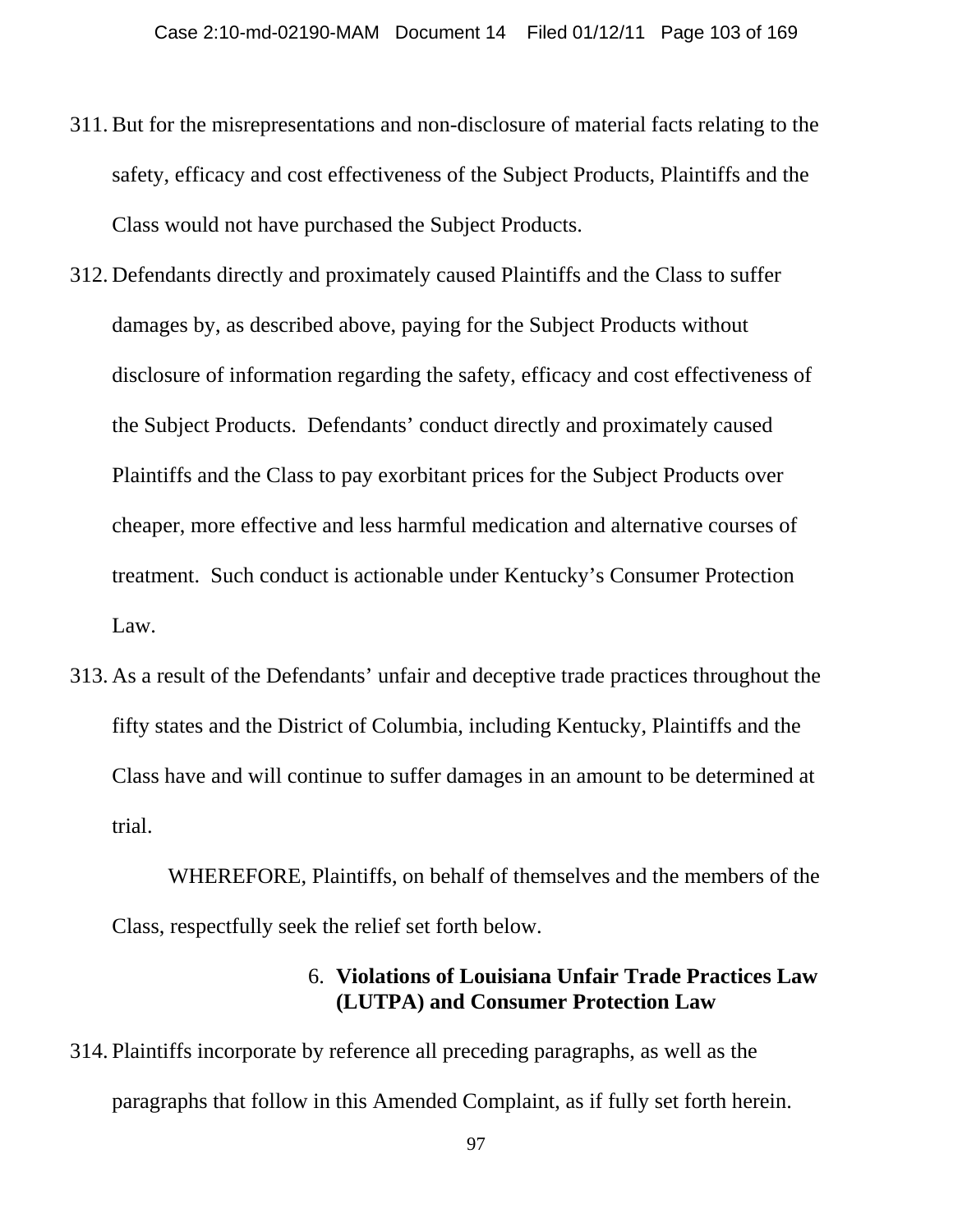- 315. Plaintiffs and the Class are consumers who purchased the Subject Products for personal use. The State of Louisiana has enacted Statutes to protect consumers against unfair, deceptive or fraudulent trade or business practices, unfair competition and false advertising.
- 316. LSA-R.S. § 51:1405 provides in part: "A. Unfair methods of competition and unfair or deceptive acts or practices in the conduct of any trade or commerce are hereby declared unlawful."
- 317. By the acts and omissions set forth herein, the Defendants' conduct violates the Statute referenced in the previous paragraph.
- 318. Defendants, by engaging in the conduct described above, perpetrated unfair, deceptive or fraudulent trade or business acts or practices, unfair competition, and false advertising in connection with the sale of the Subject Products, and have violated and continue to violate LSA-R.S. § 51:1401, *et seq*., including LSA-R.S.  $§ 51:1405(A).$
- 319. Defendants, by engaging in the conduct described above, perpetrated unfair, deceptive or fraudulent trade or business acts or practices, unfair competition, and false advertising in connection with the sale of the Subject Products, and deceived and continue to deceive Consumers like the Plaintiff and the Class in violation of LSA-R.S. § 51:1401, *et seq*., including LSA-R.S. § 51:1405(A).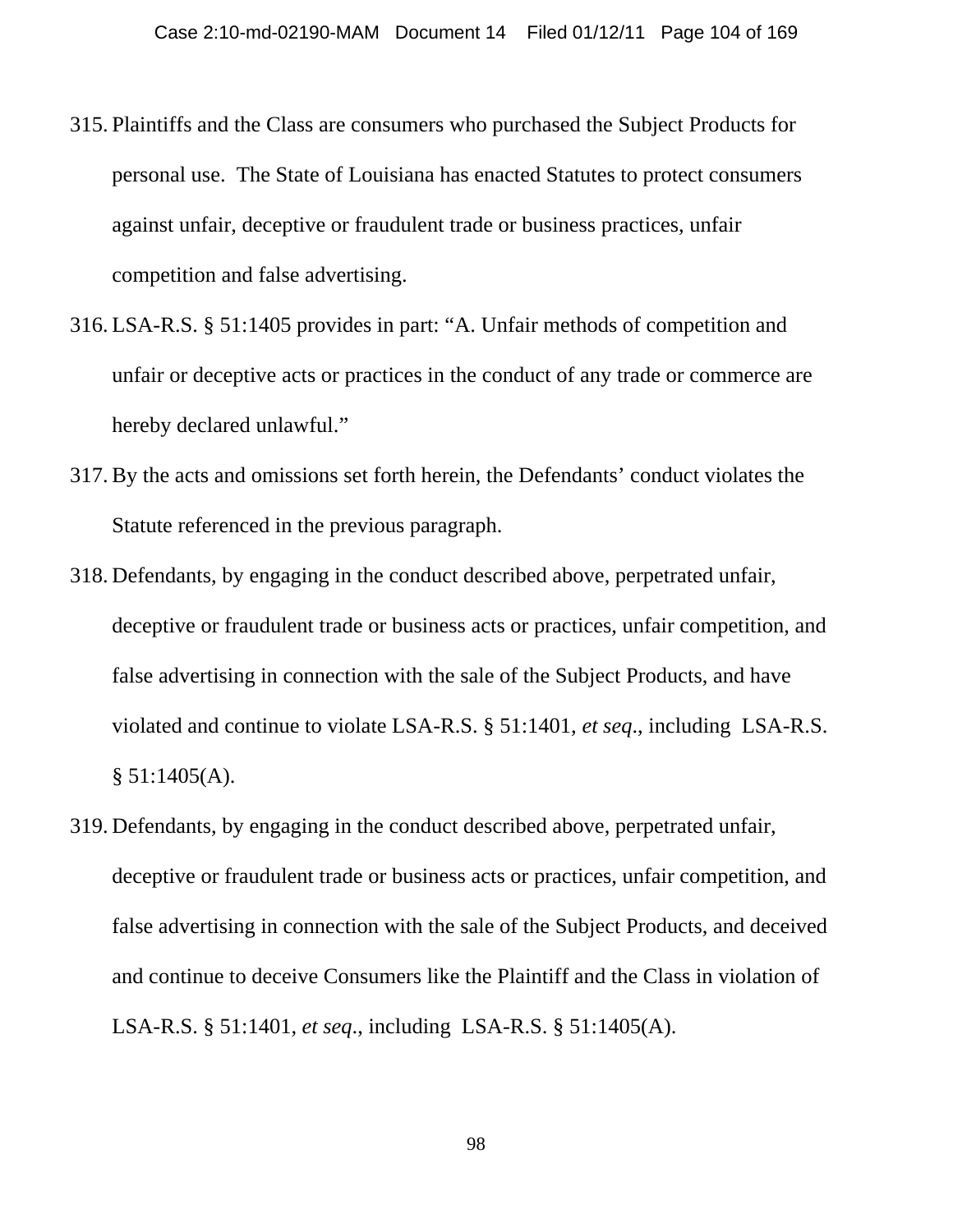- 320. The unfair, deceptive, false and/or fraudulent conduct of the Defendants, including misrepresentations, concealment and other non-disclosures of material facts, caused the Plaintiffs and the Class to suffer losses within the meaning of the aforementioned Louisiana Statute. LSA-R.S. § 51:1401, *et seq.*
- 321. The misrepresentations, non-disclosure and concealment occurred with respect to the marketing and sales of Subject Products, and therefore occurred in trade or commerce.
- 322. Defendants' unfair or deceptive acts or practices and misleading misrepresentations and non-disclosure of material facts relating to the safety, efficacy and cost effectiveness of the Subject Products caused Plaintiffs and the Class to purchase the Subject Products that were (a) ineffective for the treatment for which they were indicated and therefore did not benefit Plaintiffs, their children and the Class; (b) unsafe, likely causing Plaintiffs, their children and the Class to suffer side effects or longer durations of illness due to the ineffectiveness of the Subject Products; and (c) more expensive than other reasonable alternatives for the conditions treated.
- 323. But for the misrepresentations and non-disclosure of material facts relating to the safety, efficacy and cost effectiveness of the Subject Products, Plaintiffs and the Class would not have purchased the Subject Products.

99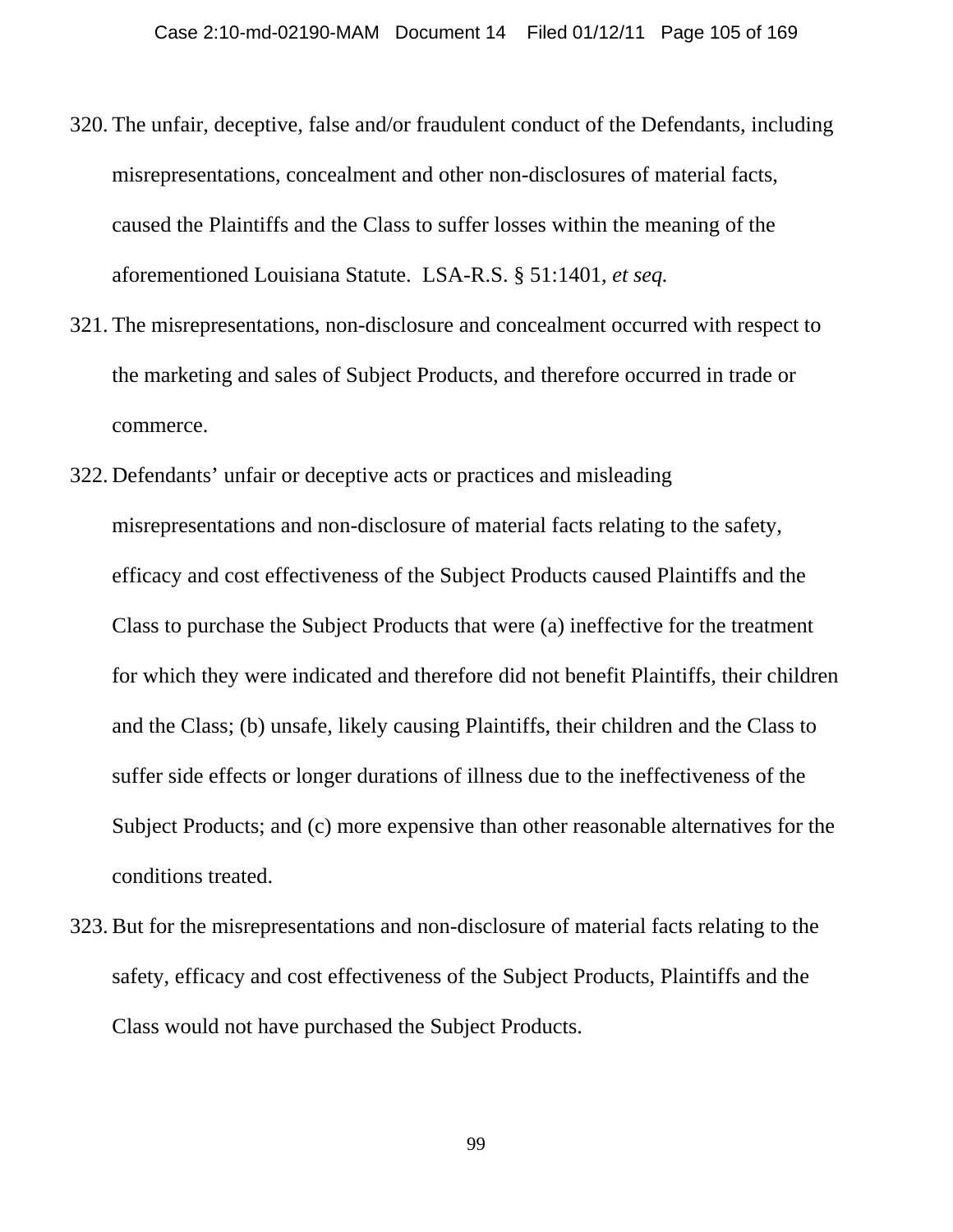- 324. Defendants directly and proximately caused Plaintiffs and the Class to suffer damages by, as described above, paying for the Subject Products without disclosure of information regarding the safety, efficacy and cost effectiveness of the Subject Products. Defendants' conduct directly and proximately caused Plaintiffs and the Class to pay exorbitant prices for the Subject Products over cheaper, more effective and less harmful medication and alternative courses of treatment. Such conduct is actionable under Louisiana's Unfair Trade Practices Law (LUTPA) and consumer protection laws.
- 325. As a result of the Defendants' unfair and deceptive trade practices throughout the fifty states and the District of Columbia, including Louisiana, Plaintiffs and the Class have and will continue to suffer damages in an amount to be determined at trial.
- 326. Plaintiffs and the Class Members seek damages as permitted by law for their injuries caused by Defendants' intentional and/or flagrant violations pursuant to these statutes.

WHEREFORE, Plaintiffs, on behalf of themselves and the members of the Class, respectfully seek the relief set forth below.

#### 7. **Violations of Massachusetts Consumer Fraud Law**

327. Plaintiffs incorporate by reference all preceding paragraphs, as well as the paragraphs that follow in this Amended Complaint, as if fully set forth herein.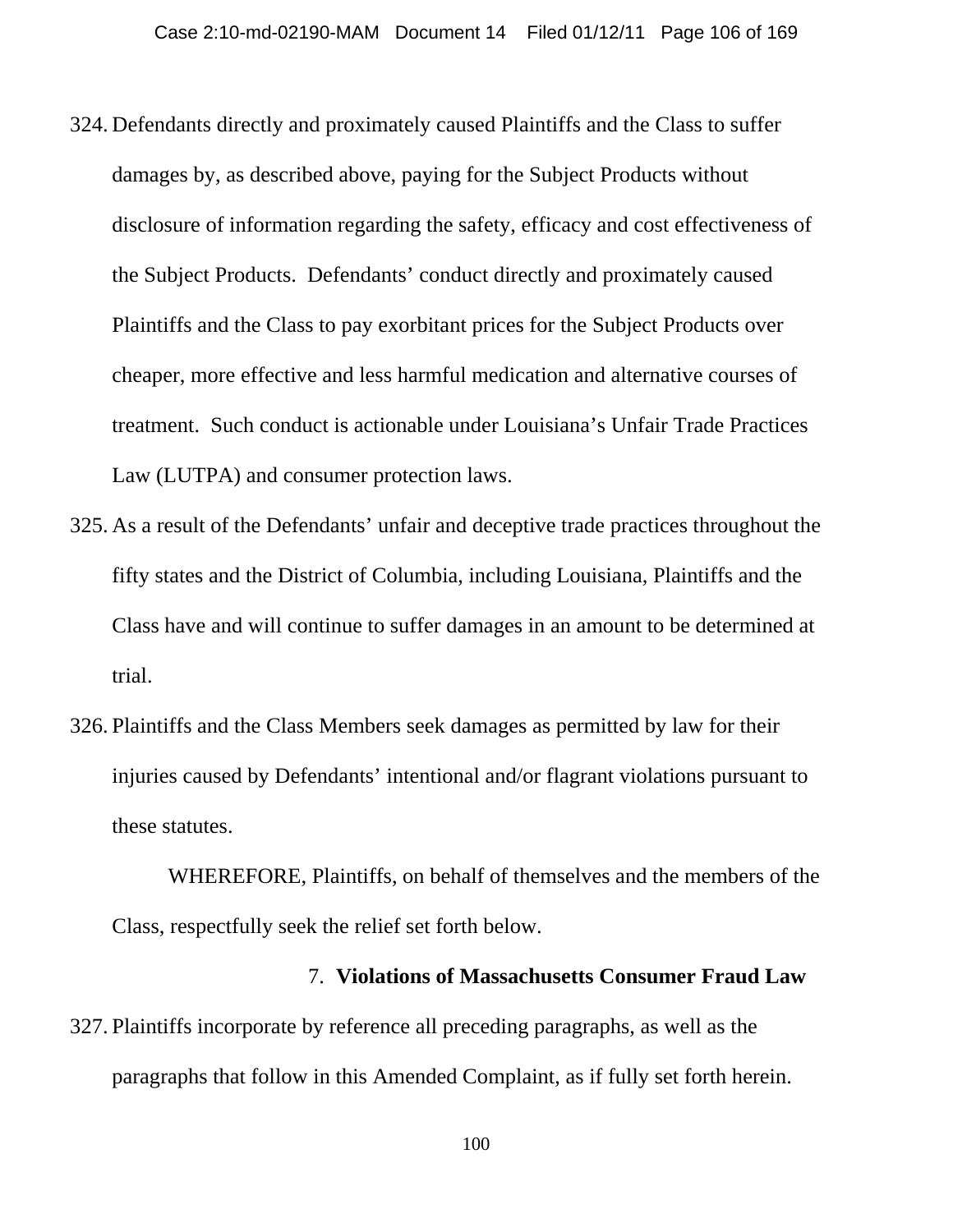- 328. Plaintiffs and the Class are consumers who purchased Subject Products for personal use. The State of Massachusetts has enacted laws to protect consumers against unfair, deceptive or fraudulent business practices, unfair competition and false advertising.
- 329. M.G.L.A 93A, §2 provides: "Unfair methods of competition and unfair or deceptive acts or practices in the conduct of any trade or commerce are hereby declared unlawful."
- 330. By the misrepresentations as to, non-disclosure, and concealment of material facts as alleged above, the Defendants have engaged in unfair or deceptive acts or practices, and deceived and continue to deceive consumers like the Plaintiffs and the Class. This conduct constitutes unfair competition and/or unfair, deceptive acts or fraudulent acts or practices in violation of M.G.L.A 93A, *et seq.,* including  $\S$  2.
- 331. The misrepresentations, non-disclosure and concealment occurred with respect to the marketing and sales of Subject Products, and therefore occurred in trade or commerce.
- 332. Defendants' unfair or deceptive acts or practices and misleading misrepresentations and non-disclosure of material facts relating to the safety, efficacy and cost effectiveness of the Subject Products caused Plaintiffs and the Class to purchase the Subject Products that were (a) ineffective for the treatment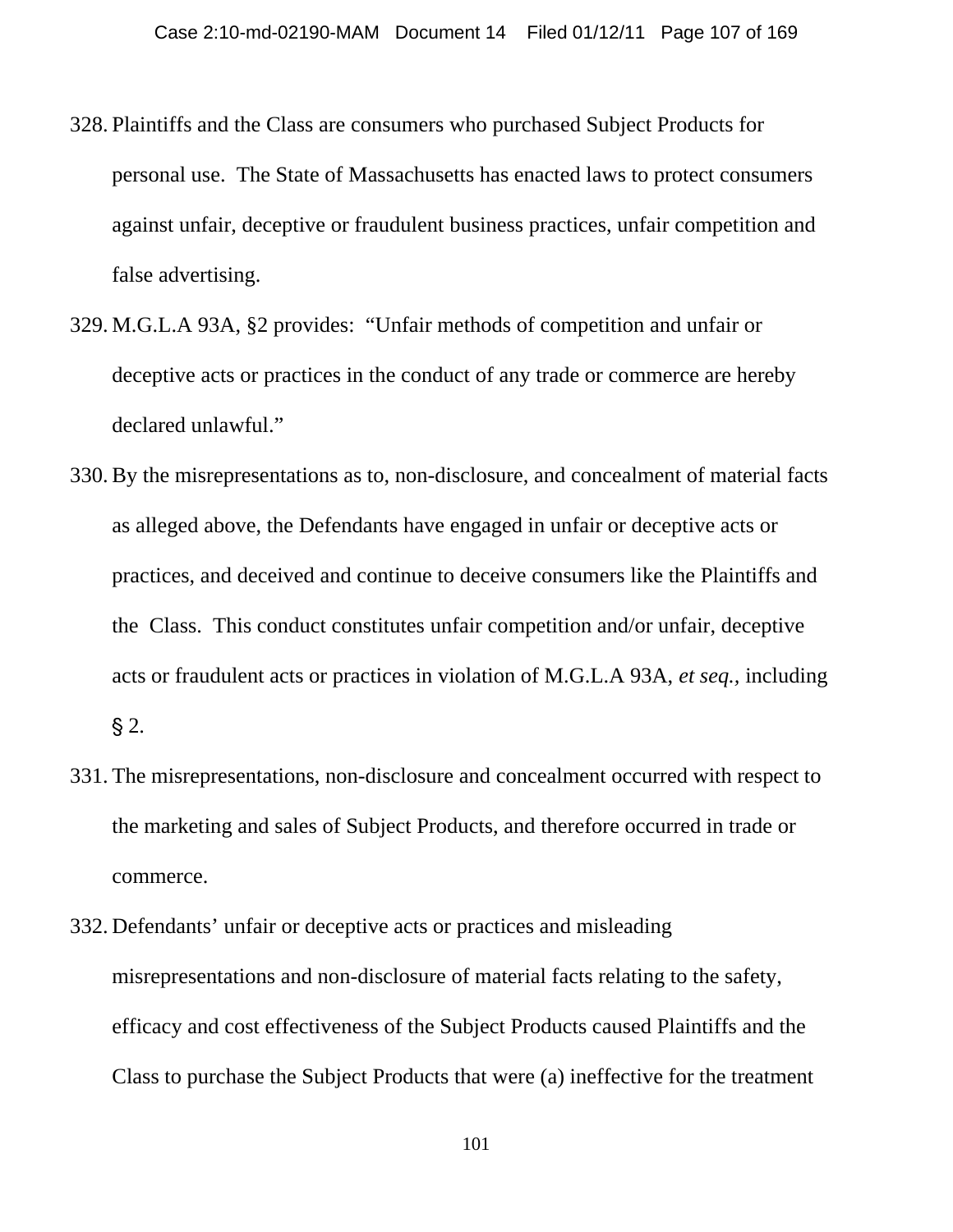for which they were indicated and therefore did not benefit the Plaintiffs, their children and the Class; (b) unsafe, likely causing Plaintiffs, their children and the Class to suffer side effects or longer durations of illness due to the ineffectiveness of the Subject Products; and (c) more expensive than other reasonable alternatives for the conditions treated.

- 333. But for the misrepresentations and non-disclosure of material facts relating to the safety, efficacy and cost effectiveness of the Subject Products, Plaintiffs and the Class would not have purchased the Subject Products.
- 334. Defendants directly and proximately caused Plaintiffs and the Class to suffer damages by, as described above, paying for the Subject Products without disclosure of information regarding the safety, efficacy and cost effectiveness of the Subject Products. Defendants' conduct directly and proximately caused Plaintiffs and the Class to pay exorbitant prices for the Subject Products over cheaper, more effective and less harmful medication and alternative courses of treatment. Such conduct is actionable under Massachusetts Consumer Protection Law.
- 335. As a result of the Defendants' unfair and deceptive trade practices throughout the fifty states and the District of Columbia, including Massachusetts, Plaintiffs and the Class have and will continue to suffer damages in an amount to be determined at trial.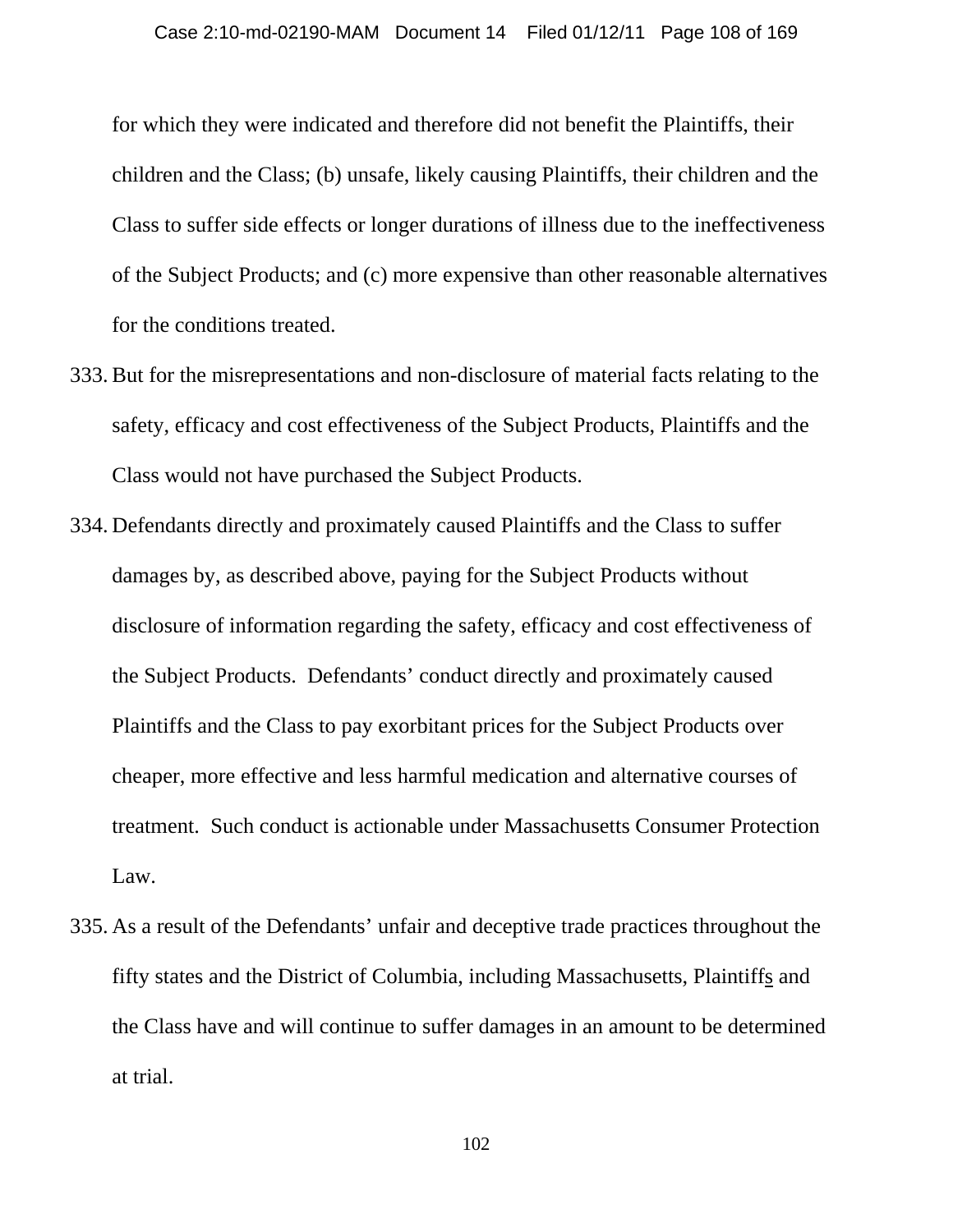WHEREFORE, Plaintiffs, on behalf of themselves and the members of the Class, respectfully seek the relief set forth below.

# 8. **Violations of Nebraska's Consumer Protection Act Neb. Rev. St. § 59-1601** *et seq.*

- 336. Plaintiffs incorporate by reference all preceding paragraphs, as well as the paragraphs that follow in this Amended Complaint, as if fully set forth herein.
- 337. Nebraska has enacted statutes to protect consumers against unfair, deceptive and fraudulent acts or practices. *See* Neb. Rev. St. § 59-1601 *et seq*.
- 338. Plaintiffs and the Class are persons under the Act. *See* Neb. Rev. St. § 59-1601(1).
- 339. The Act protects Plaintiffs and the class because Defendants engaged in the sale of assets, services or commerce directly or indirectly affecting the people of the State of Nebraska. Neb. Rev. St. § 59-1601(2).
- 340. Nebraska's Consumer Protection Act provides in pertinent part that "[u]nfair methods of competition and unfair or deceptive acts or practices in the conduct of any trade or commerce shall be unlawful." Neb. Rev. St. § 59-1602.
- 341. By the misrepresentations as to, non-disclosure, and concealment of material facts as alleged above, the Defendants have engaged in "[u]nfair methods of competition and unfair or deceptive acts or practices" in violation of the Act.
- 342. Defendants, by engaging in the conduct described above, perpetrated in connection with the sale of the Subject Products, violated and continue to violate Nebraska's Consumer Protection Act.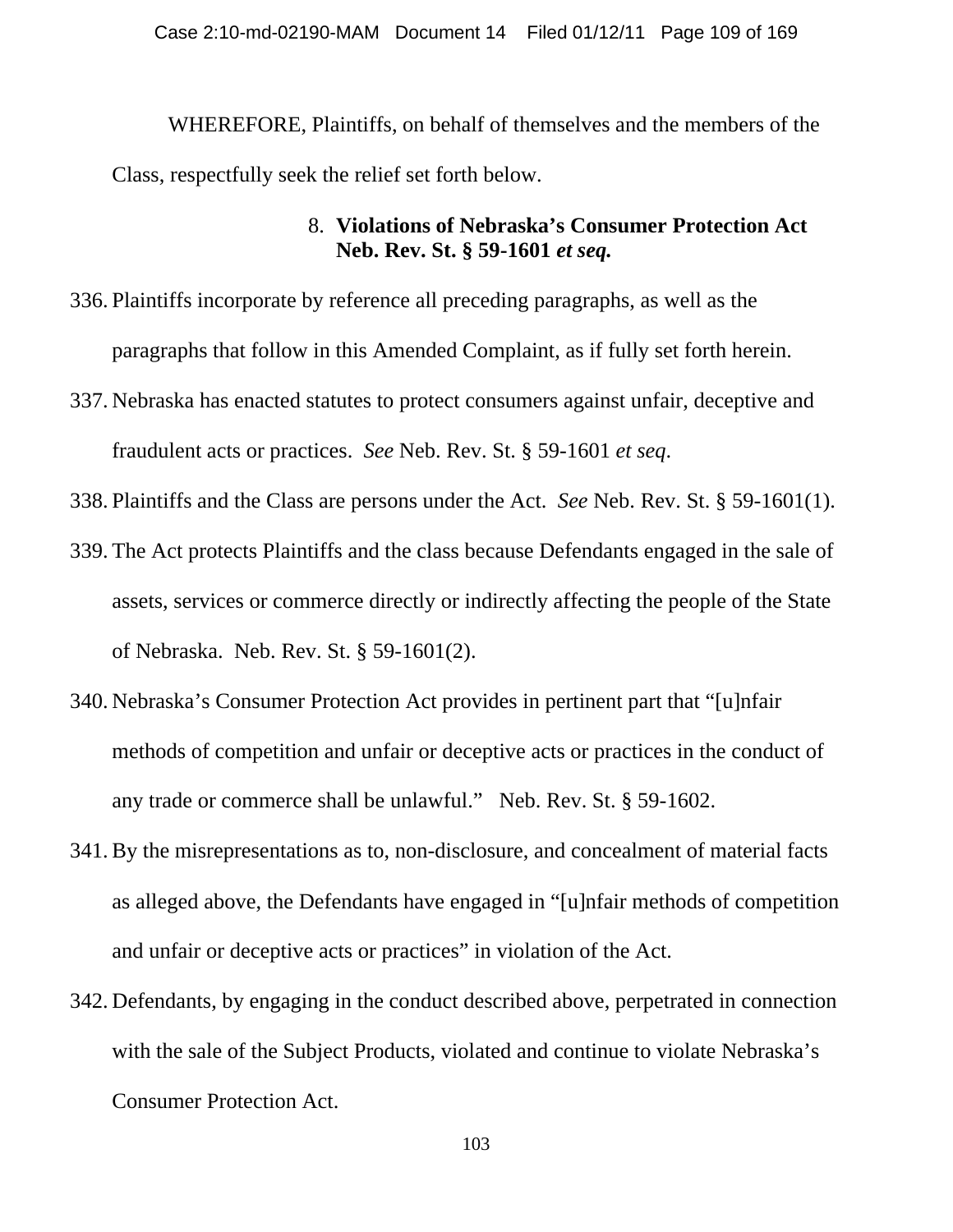- 343. The unfair and/or deceptive acts or practices include misrepresentations, concealment and other non-disclosures of material facts by the Defendants which caused the Plaintiffs and the Class to suffer losses within the meaning of the aforementioned Code.
- 344. In addition, the Defendants' use of media to promote the sale of their drugs through false and deceptive representations, and other conduct as alleged above, constitutes unfair competition and unfair, deceptive, untrue, or misleading advertising within the meaning of the Act, 46A-6-101.
- 345. Defendants' untrue, deceptive, and misleading misrepresentations and nondisclosure of material facts relating to the safety, efficacy and cost effectiveness of the Subject Products caused Plaintiffs and the Class to purchase Subjects Products that were (a) ineffective for the treatment for which they were indicated and therefore did not benefit the Plaintiffs, their children and the Class; (b) unsafe, likely causing Plaintiffs, their children and the Class to suffer side effects or longer durations of illness due to the ineffectiveness of the Subject Products; and (c) more expensive than other reasonable alternatives for the conditions treated.
- 346. But for the misrepresentations and non-disclosure of material facts relating to the safety, efficacy and cost effectiveness of the Subject Products, Plaintiffs and the Class would not have purchased the Subject Products.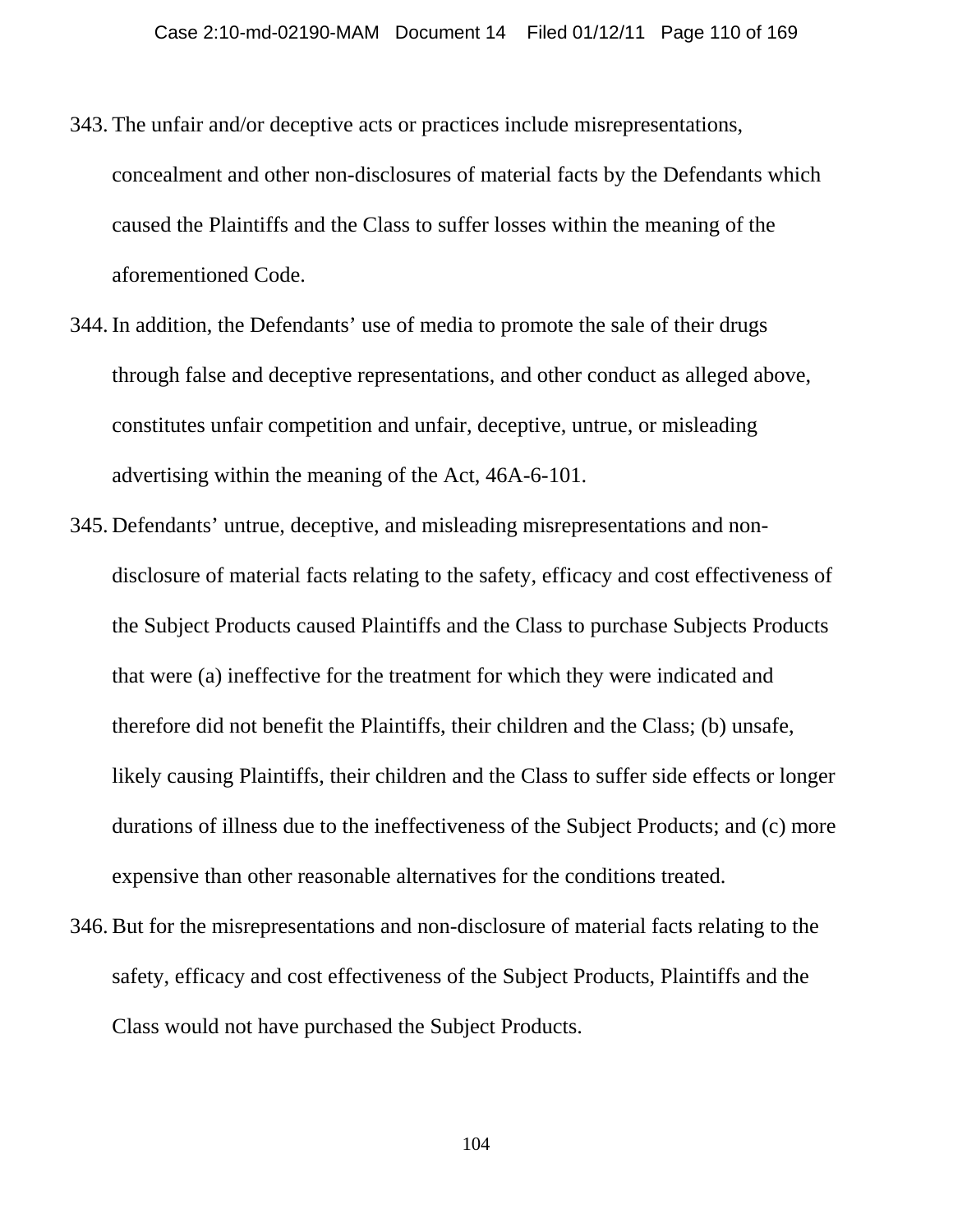- 347. Defendants directly and proximately caused Plaintiffs and the Class to suffer damages by, as described above, paying for the Subject Products without disclosure of information regarding the safety, efficacy and cost effectiveness of the Subject Products. Defendants' conduct directly and proximately caused Plaintiffs and the Class to pay exorbitant prices for the Subject Products over cheaper, more effective and less harmful products and alternative courses of treatment. Such conduct is actionable under Nebraska's Consumer Protection Act.
- 348. As a result of the Defendants' unfair and deceptive trade practices throughout the fifty states and the District of Columbia, including Nebraska, Plaintiffs and the Class have and will continue to suffer damages in an amount to be determined at trial.

WHEREFORE, Plaintiffs, on behalf of themselves and the members of the Class, respectfully seek the relief set forth below.

## 9. **Violations of the New Jersey Consumer Fraud Act**

- 349. Plaintiffs incorporate by reference all preceding paragraphs, as well as the paragraphs that follow in this Amended Complaint, as if fully set forth herein.
- 350. Plaintiffs and members of the patients Class are consumers who purchased Subject Products for personal use. New Jersey has enacted laws to protect consumers against unfair, deceptive or unconscionable business practices, unfair competition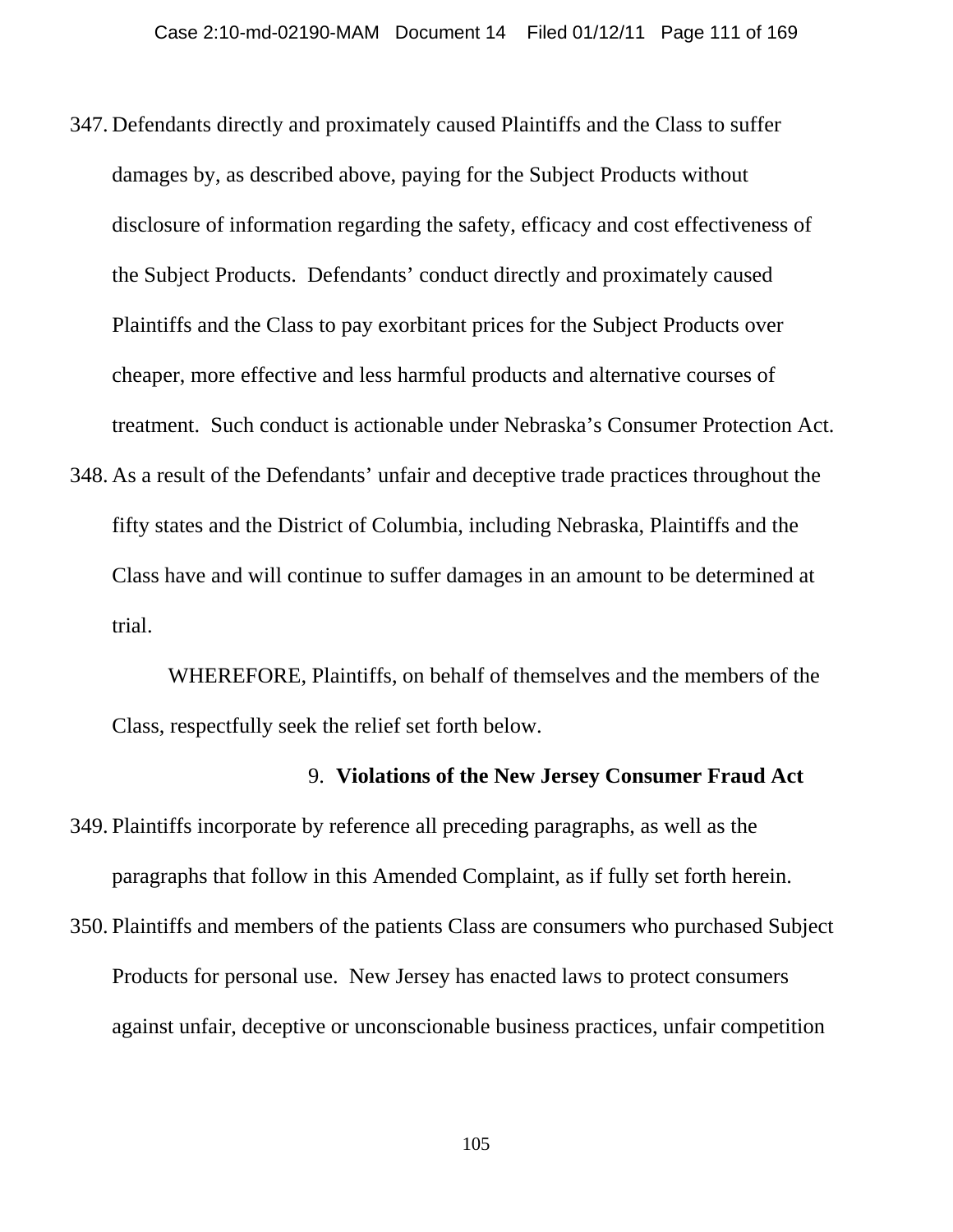and false advertising. New Jersey allows consumers a private right of action under such laws.

- 351. By the misrepresentations and non-disclosure of material facts relating to the safety, efficacy and cost effectiveness of the Subject Products alleged herein, Defendants deceived and continue to deceive consumers, such as Plaintiffs and the Class. This conduct constitutes unlawful, unfair, deceptive acts and/or unconscionable business practices within the meaning of the New Jersey Consumer Fraud Act, 56:8-1, *et seq.,* and warrants the application of the laws of New Jersey to all Defendants in this Court.
- 352. The misrepresentation, non-disclosure of material facts and unconscionable business practices by the Defendants caused the Plaintiffs and the Class to suffer losses within the meaning of the New Jersey Consumer Fraud Act. Specifically, Defendants' misrepresentations, non-disclosure of material facts and unconscionable business practices relating to the safety, efficacy and cost effectiveness of the Subject Products caused Plaintiffs and the Class to purchase Subject Products that were (a) ineffective for the treatment they were indicated for and therefore did not benefit Plaintiffs and the Class; (b) unsafe; and (c) more expensive than other reasonable alternatives for the condition treated.
- 353. But for the misrepresentations and non-disclosure of material facts, relating to the safety, efficacy and cost effectiveness of Subject Products Plaintiffs and the Class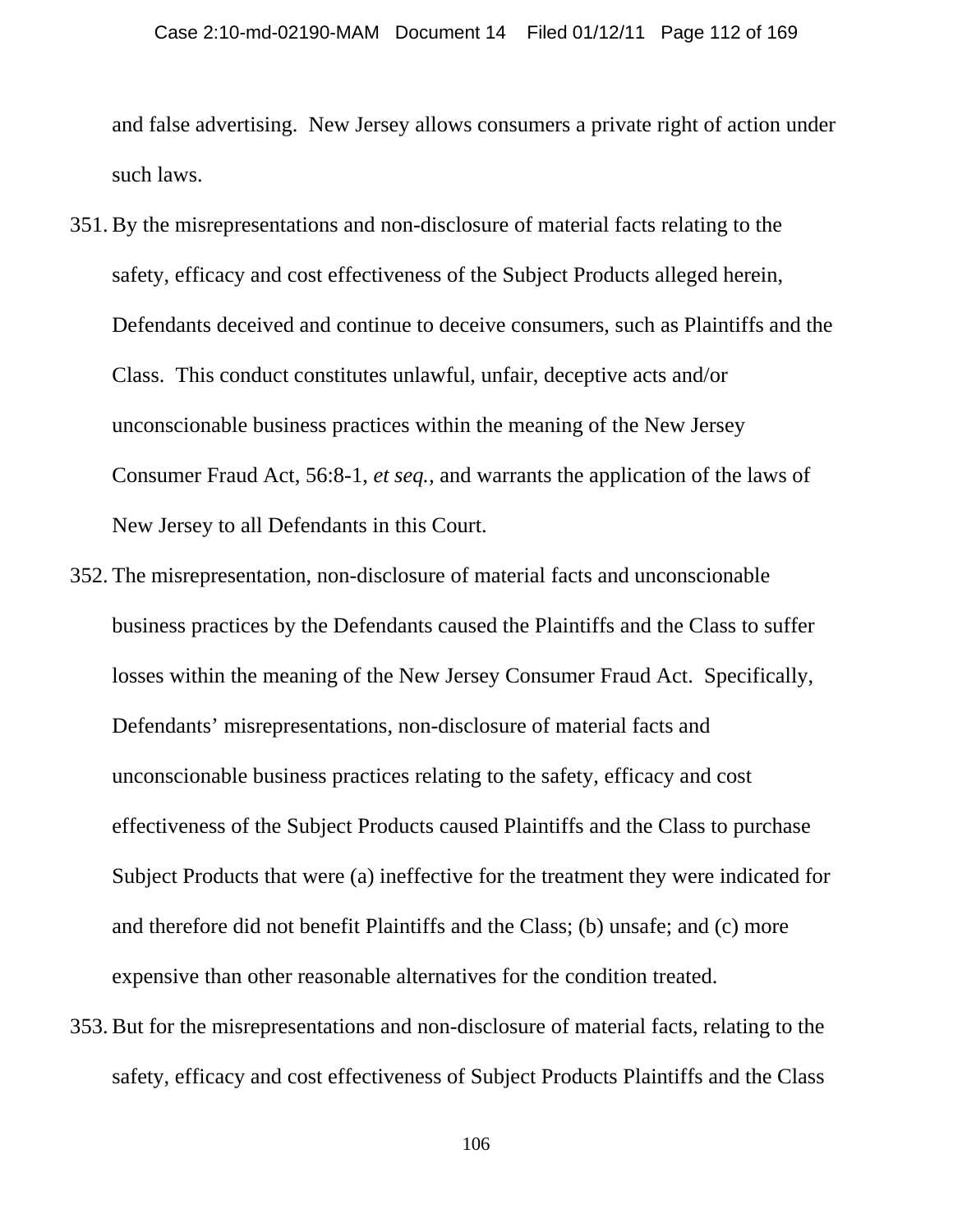would not have purchased Subject Products to treat the conditions for which these medications were purchased to treat.

354. Defendants directly and proximately caused Plaintiffs and the Class to suffer damages by, as described above, their purchases of Subject Products as a result of false and misleading statements and omissions relating to the safety, efficacy and cost effectiveness of the Subject Products. Such conduct is actionable under the New Jersey Consumer Fraud Act.

 WHEREFORE, Plaintiffs, on behalf of themselves and the members of the Class, respectfully seek the relief set forth below.

#### 10.**Violations of New York General Business Law § 349**

- 355. Plaintiffs incorporate by reference all preceding paragraphs, as well as the paragraphs that follow in this Complaint, as if fully set forth herein.
- 356. Plaintiffs and the Class are consumers who purchased Subject Products for personal use.
- 357. Defendants' conduct as alleged in this Amended Complaint constitutes deceptive acts or practices in violation of General Business Law §349.
- 358. By the untrue, deceptive, and misleading misrepresentations and non-disclosure of material facts relating to the safety, efficacy and cost effectiveness of Subject Products alleged above, the Defendants deceived and continue to deceive consumers, such as Plaintiffs and the Class, and the general public. This conduct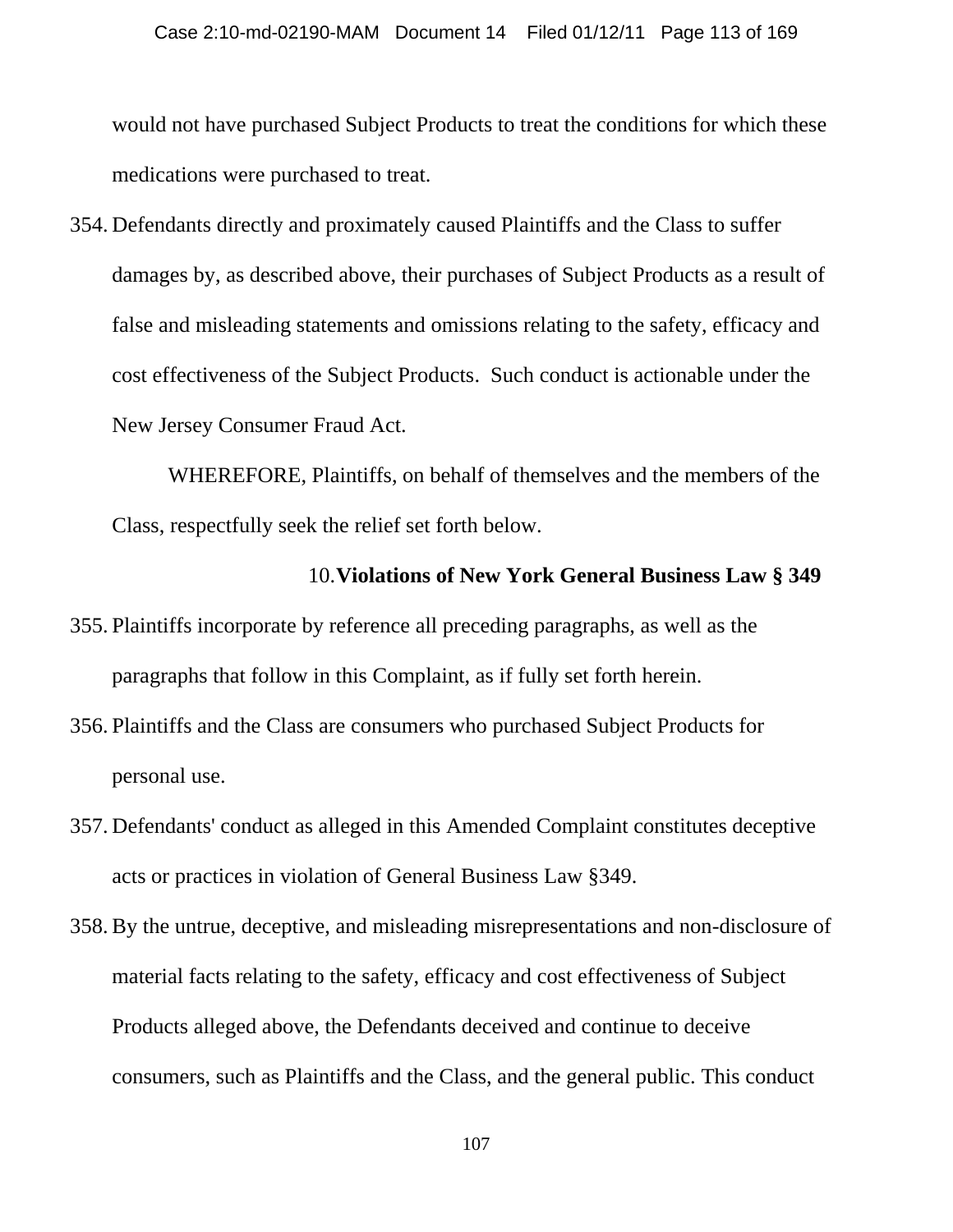constitutes unfair methods of competition and unfair or deceptive acts or practices within the meaning of the GBL § 349, and warrants the application of the laws of New York to defendants in this Court.

- 359. The unfair methods of competition, unfair and deceptive misleading misrepresentations, and non-disclosure of material facts by the Defendants caused the Plaintiffs and the Class to suffer losses within the meaning of statute prohibiting deceptive acts and practices, GBL § 349. Specifically, Defendants' untrue, deceptive, and misleading misrepresentations and non-disclosure of material facts relating to the safety, efficacy and cost effectiveness of Subject Products caused Plaintiffs and the Class to purchase Subject Products that were (a) ineffective for the treatment for which they were indicated and therefore did not benefit the Plaintiffs, their children and the Class; (b) unsafe, likely causing children of Plaintiffs, their children and the Class to suffer side effects or longer durations of illness due to the ineffectiveness of the Subject Products; and (c) more expensive than other reasonable alternatives for the conditions treated.
- 360. But for the misrepresentations and non-disclosure of material facts relating to the safety, efficacy and cost effectiveness of Subject Products, Plaintiffs and the Class would not have purchased Subject Products.
- 361. Defendants directly and proximately caused Plaintiffs and the Class to suffer damages by, as described above, paying for Subject Products without disclosure of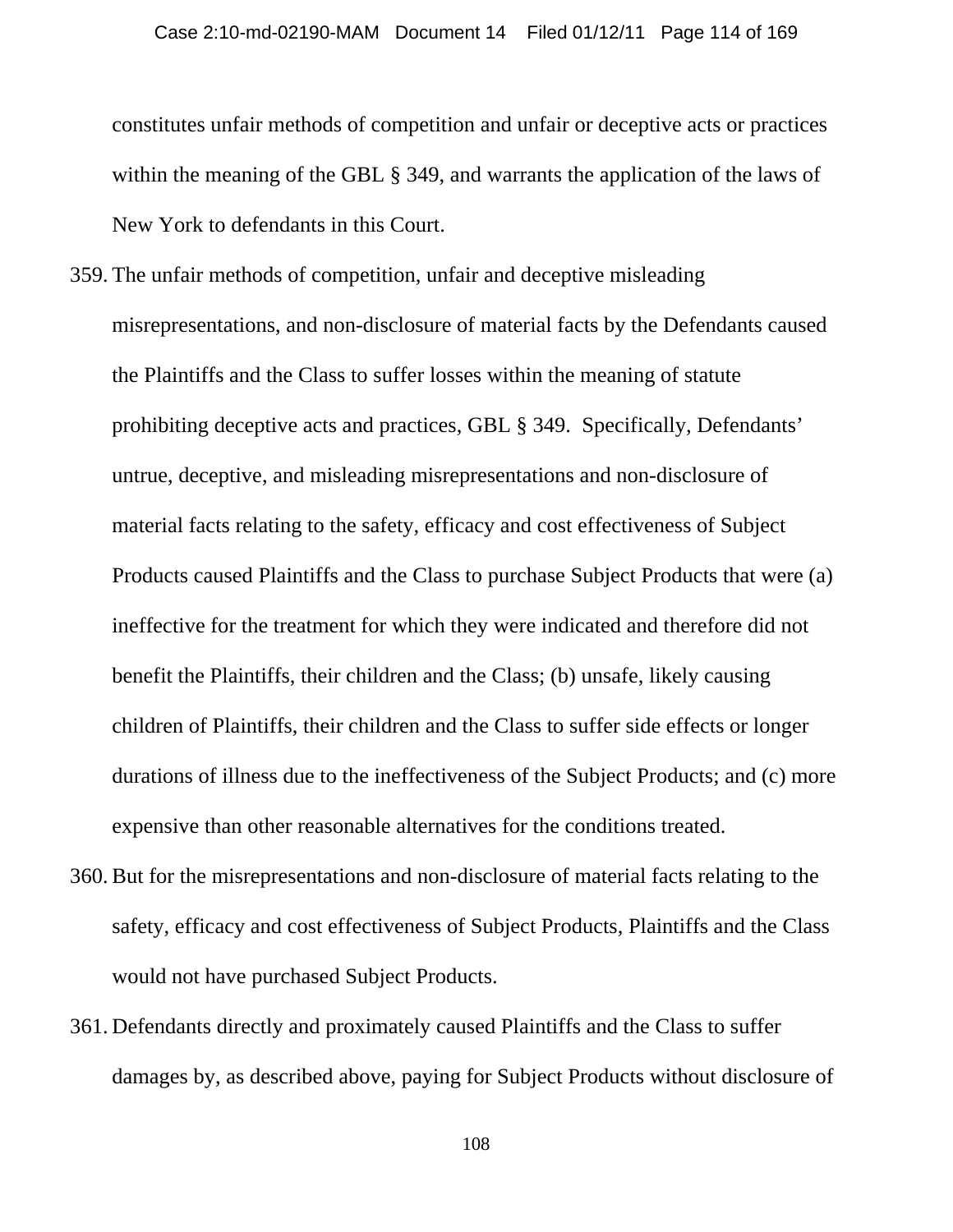information regarding the safety, efficacy and cost effectiveness of the Subject Products. Defendants' conduct directly and proximately caused Plaintiffs and the Class to pay exorbitant prices for treatment for Subject Products over cheaper, more effective and less harmful medication and alternative courses of treatment. Such conduct is actionable under the statute prohibiting deceptive acts and practices, GBL § 349.

 WHEREFORE, Plaintiffs, on behalf of themselves and the member of the Class, respectfully seek the relief set forth below.

# 11.**Violations of North Carolina Consumer Fraud Act**

- 362. Plaintiffs incorporate by reference all preceding paragraphs, as well as the paragraphs that follow in this Complaint, as if fully set forth herein.
- 363. Plaintiffs and the Class are consumers who purchased the Subject Products for personal use. The State of North Carolina has enacted Statutes to protect consumers against unfair, deceptive or fraudulent business practices, unfair competition and false advertising.
- 364. The State of North Carolina provides consumers a private right of action under these Statutes.
- 365. N.C.G.S.A § 75-1.1 provides in part: (a) Unfair methods of competition in or affecting commerce, and unfair or deceptive acts or practices in or affecting commerce, are declared unlawful.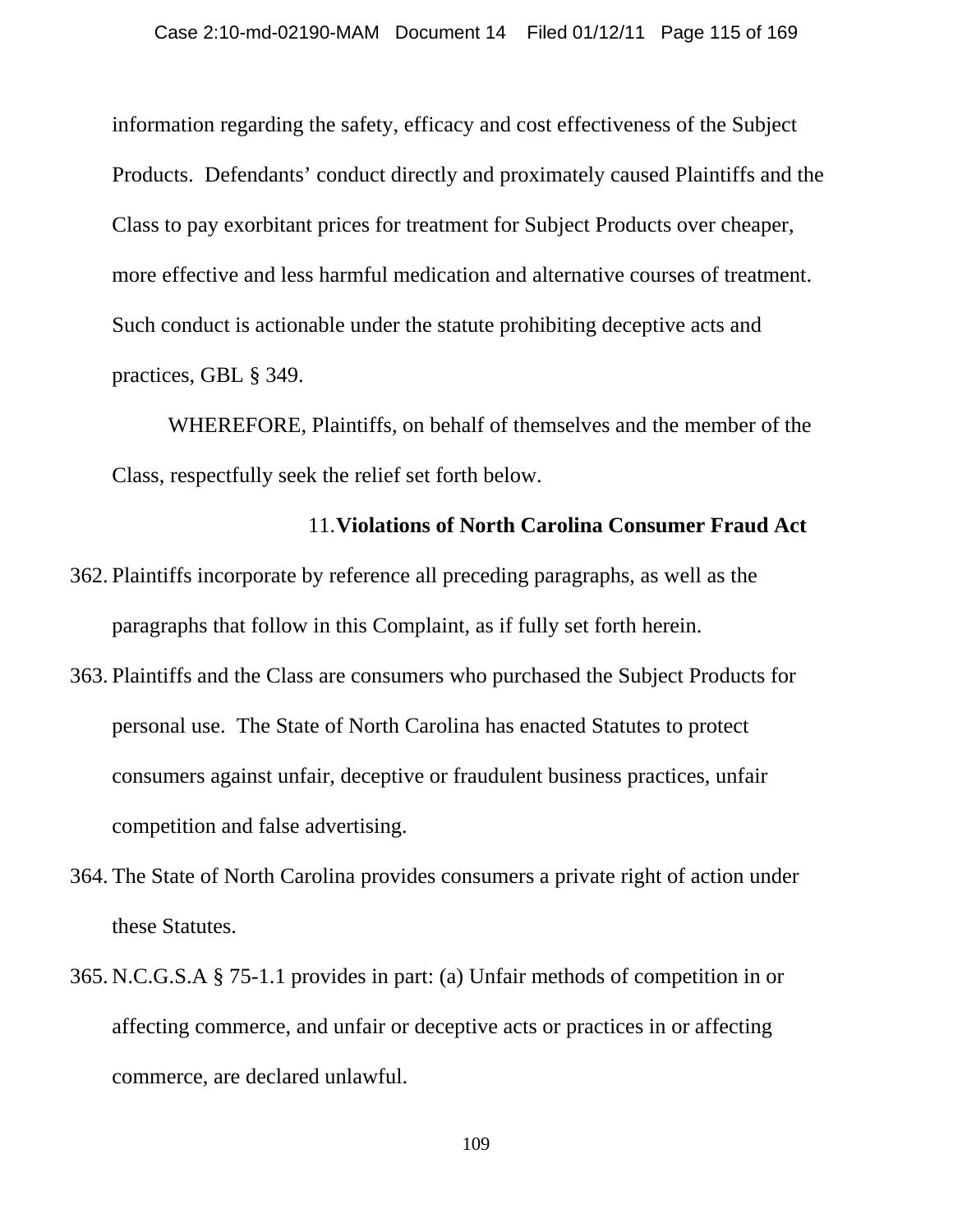- 366. By the acts and omissions set forth herein, the Defendants' conduct violates the Statute referenced in the previous paragraph.
- 367. Defendants, by engaging in the conduct described above, perpetrated unfair, deceptive or fraudulent business acts or practices, unfair competition, and false advertising in connection with the sale of the Subject Products, and have violated and continue to violate N.C.G.S.A § 75-1.1, *et seq*., including N.C.G.S.A § 75- 1.1(a).
- 368. Defendants, by engaging in the conduct described above, perpetrated unfair, deceptive or fraudulent business acts or practices, unfair competition, and false advertising in connection with the sale of the Subject Products, and deceived and continue to deceive Consumers like the Plaintiff and the Class in violation of N.C.G.S.A § 75-1.1, *et seq*., including N.C.G.S.A § 75-1.1(a).
- 369. The unfair, deceptive, false and/or fraudulent conduct of the Defendants, including misrepresentations, concealment and other non-disclosures of material facts, caused the Plaintiffs and the Class to suffer losses within the meaning of the aforementioned North Carolina Statute. N.C.G.S.A § 75-1.1, *et seq*.
- 370. The misrepresentations, non-disclosure and concealment occurred with respect to the marketing and sales of Subject Products, and therefore occurred in trade or commerce.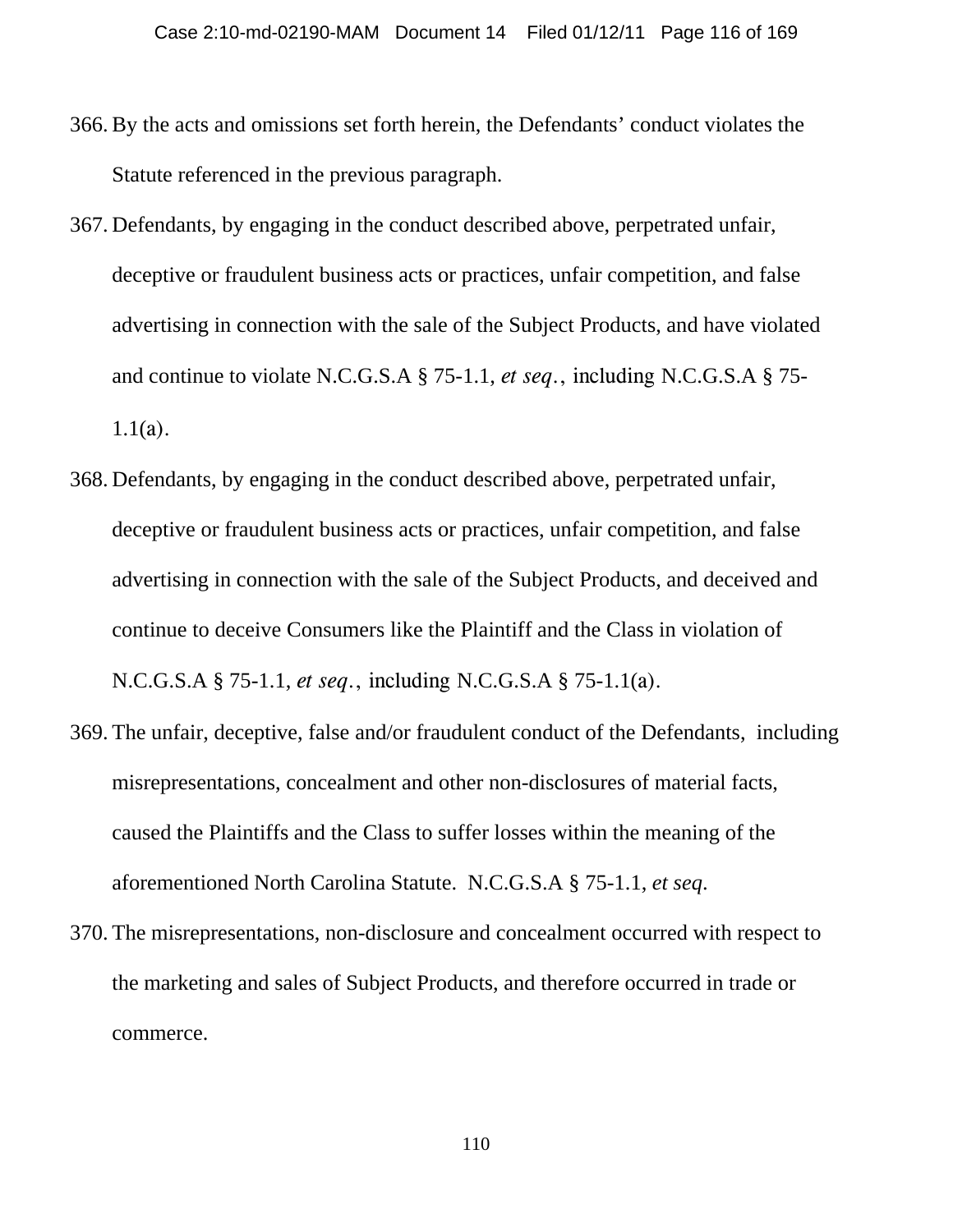- 371. Defendants' unfair or deceptive acts or practices and misleading
- misrepresentations and non-disclosure of material facts relating to the safety, efficacy and cost effectiveness of the Subject Products caused Plaintiffs and the Class to purchase the Subject Products that were (a) ineffective for the treatment for which they were indicated and therefore did not benefit the Plaintiffs, their children and the Class; (b) unsafe, likely causing Plaintiffs, their children and the Class to suffer side effects or longer durations of illness due to the ineffectiveness of the Subject Products; and (c) more expensive than other reasonable alternatives for the conditions treated.
- 372. But for the misrepresentations and non-disclosure of material facts relating to the safety, efficacy and cost effectiveness of the Subject Products, Plaintiffs and the Class would not have purchased the Subject Products.
- 373. Defendants directly and proximately caused Plaintiffs and the Class to suffer damages by, as described above, paying for the Subject Products without disclosure of information regarding the safety, efficacy and cost effectiveness of the Subject Products. Defendants' conduct directly and proximately caused Plaintiffs and the Class to pay exorbitant prices for the Subject Products over cheaper, more effective and less harmful medication and alternative courses of treatment. Such conduct is actionable under North Carolina's consumer protection law.

111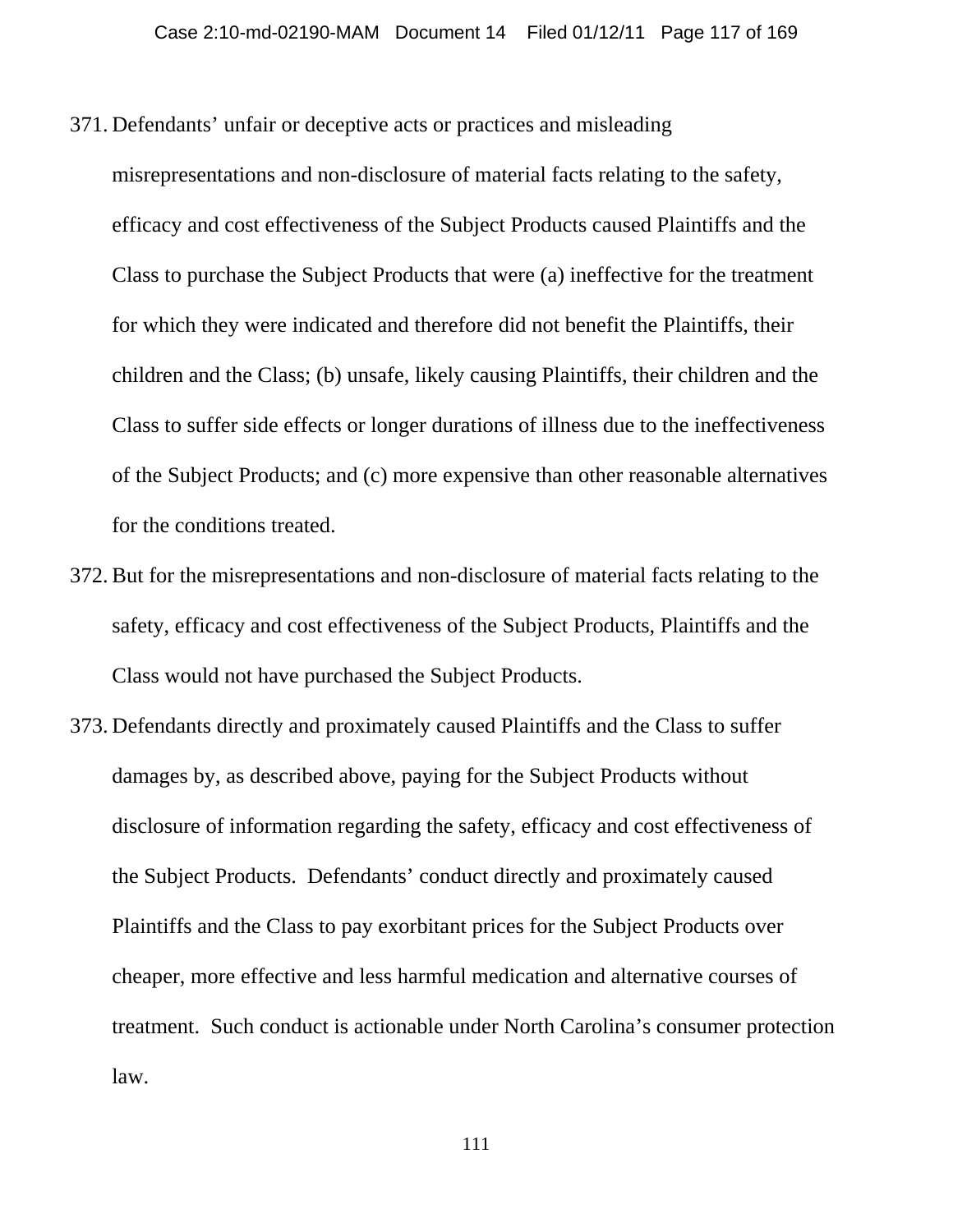- 374. As a result of the Defendants' unfair and deceptive trade practices throughout the fifty states and the District of Columbia, including North Carolina, Plaintiffs and the Class have and will continue to suffer damages in an amount to be determined at trial.
- 375. Plaintiffs and the Class Members seek damages as permitted by law for their injuries caused by Defendants' intentional and/or flagrant violations pursuant to these statutes.

WHEREFORE, Plaintiffs, on behalf of themselves and the members of the Class, respectfully seek the relief set forth below.

#### 12.**Violations of Ohio's Consumer Sales Practices Act**

- 376. Plaintiffs incorporate by reference all preceding paragraphs, as well as the paragraphs that follow in this Complaint, as if fully set forth herein.
- 377. Plaintiffs and the Class are consumers who purchased the Subject Products for personal use. The Ohio Consumer Sales Practices Act, Ohio Revised Code §1345.01 *et seq.,* prohibits unfair methods of competition and unfair and deceptive acts or practices, including, *inter alia,* "the use or employment of any deceptions, fraud, false pretense, false promise, misrepresentation, or the concealment, suppression or omission of any material fact, whether any person has in fact been misled, deceived, or damaged thereby." The Ohio Consumer Sales Practices Act is to be liberally construed.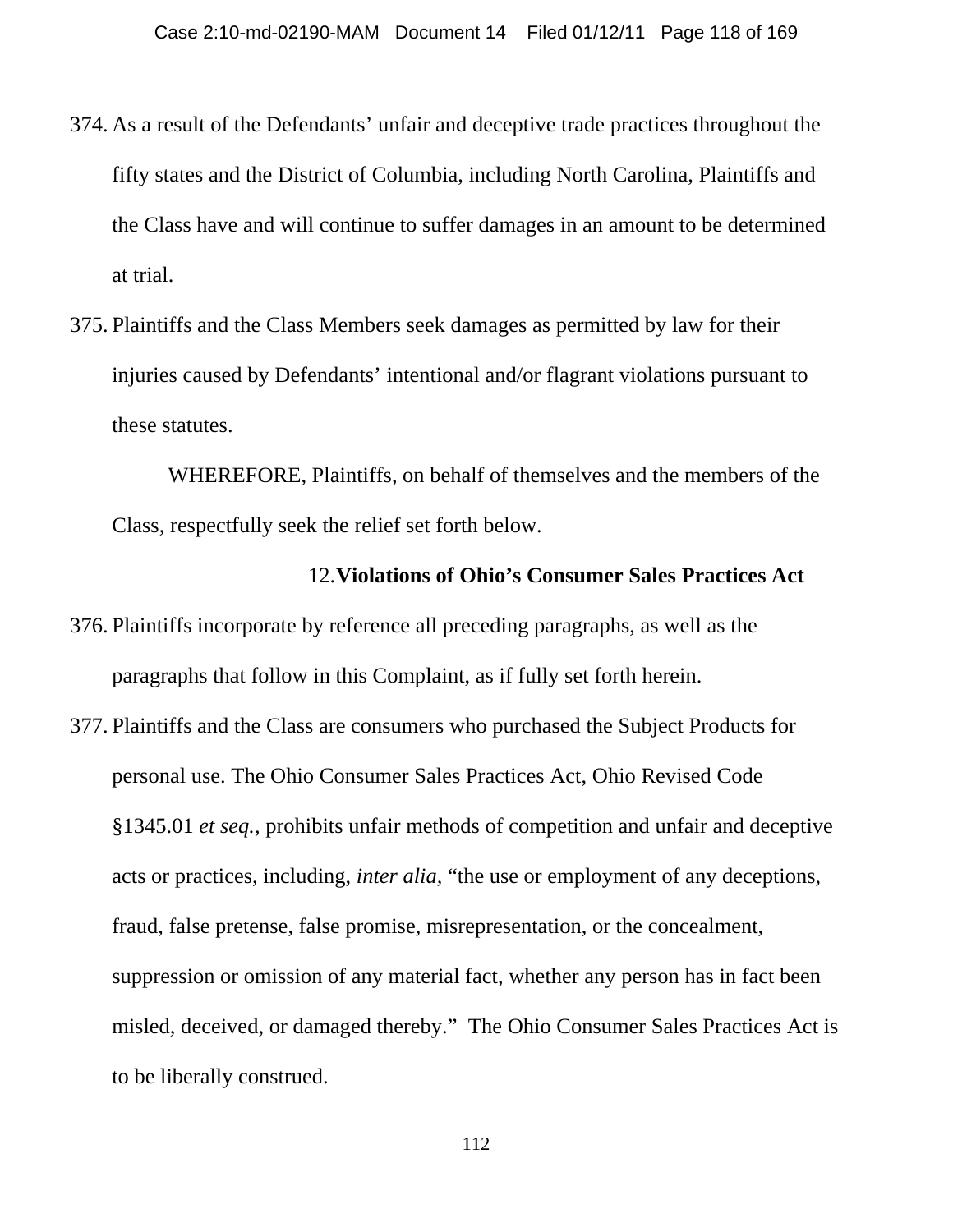- 378. In distributing, promoting, marketing, and selling the Subject Products to Plaintiffs and the Class, and in otherwise engaging in the conduct more fully described herein with respect to the Subject Products, the Defendants are engaging in trade or commerce directly or indirectly affecting Plaintiffs and the Class within the meaning of the Ohio Consumer Sales Practices Act.
- 379. By the untrue, deceptive, and misleading misrepresentation and non-disclosure of material facts relating to the safety, efficacy and cost effectiveness of the Subject Products alleged above, the Defendants deceived and continue to deceive consumers, such as Plaintiffs and the Class. This conduct constitutes unfair methods of competition and unfair or deceptive acts or practices within the meaning of the Ohio consumer Sales Practices Act and warrants the application of the laws of Ohio to Defendants in this Court.
- 380. The unfair methods of competition, unfair and deceptive misleading misrepresentations, and non-disclosure of material facts by the Defendants caused the Plaintiffs and the Class to suffer losses within the meaning of the Ohio Consumer Sales Practices Act. Specifically, Defendants' untrue, deceptive, and misleading misrepresentations and nondisclosure of material facts relating to the safety, efficacy and cost effectiveness of the Subject Products caused Plaintiffs and the Class to purchase Subject Products that were (a)ineffective for the treatment for which they were indicated and therefore did not benefit the Plaintiffs, their children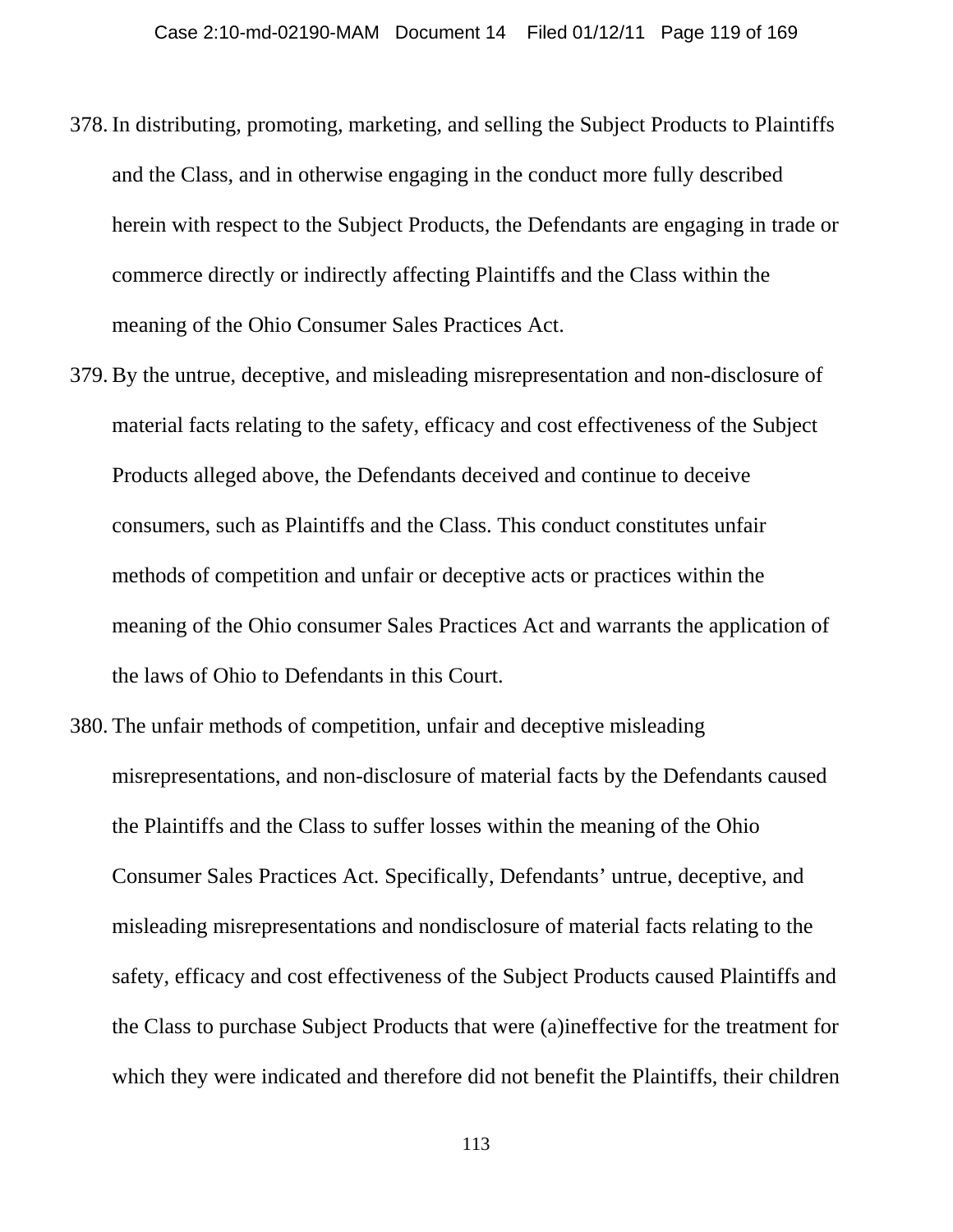and the Class; (b)unsafe, likely causing Plaintiffs, their children and the Class to suffer side effects or longer durations of illness due to the ineffectiveness of the Subject Products; and (c) more expensive than other reasonable alternatives for the conditions treated.

- 381. But for the misrepresentations and non-disclosure of material facts relating to the safety, efficacy and costs effectiveness of the Subject Products, Plaintiffs and the Class would not have purchased the Subject Products.
- 382. Defendants directly and proximately caused Plaintiffs and the Class to suffer damages by, as described above, paying for the Subject Products without disclosure of information regarding the safety, efficacy and cost effectiveness of the Subject Products. Defendants' conduct directly and proximately caused Plaintiffs and the Class to pay exorbitant prices for treatment for Subject Products over cheaper, more effective and less harmful medication and alternative courses of treatment. Such conduct is actionable under the Ohio Consumer Sales Practices Act.

WHEREFORE, Plaintiffs, on behalf of themselves and the members of the Class, respectfully seek the relief set forth below.

## 13.**Violations of the Pennsylvania Unfair Trade Practices and Consumer Protection Law ("UTPCPL")**

383. Plaintiffs incorporate by reference all preceding paragraphs, as well as the paragraphs that follow in this Complaint, as if fully set forth herein.

114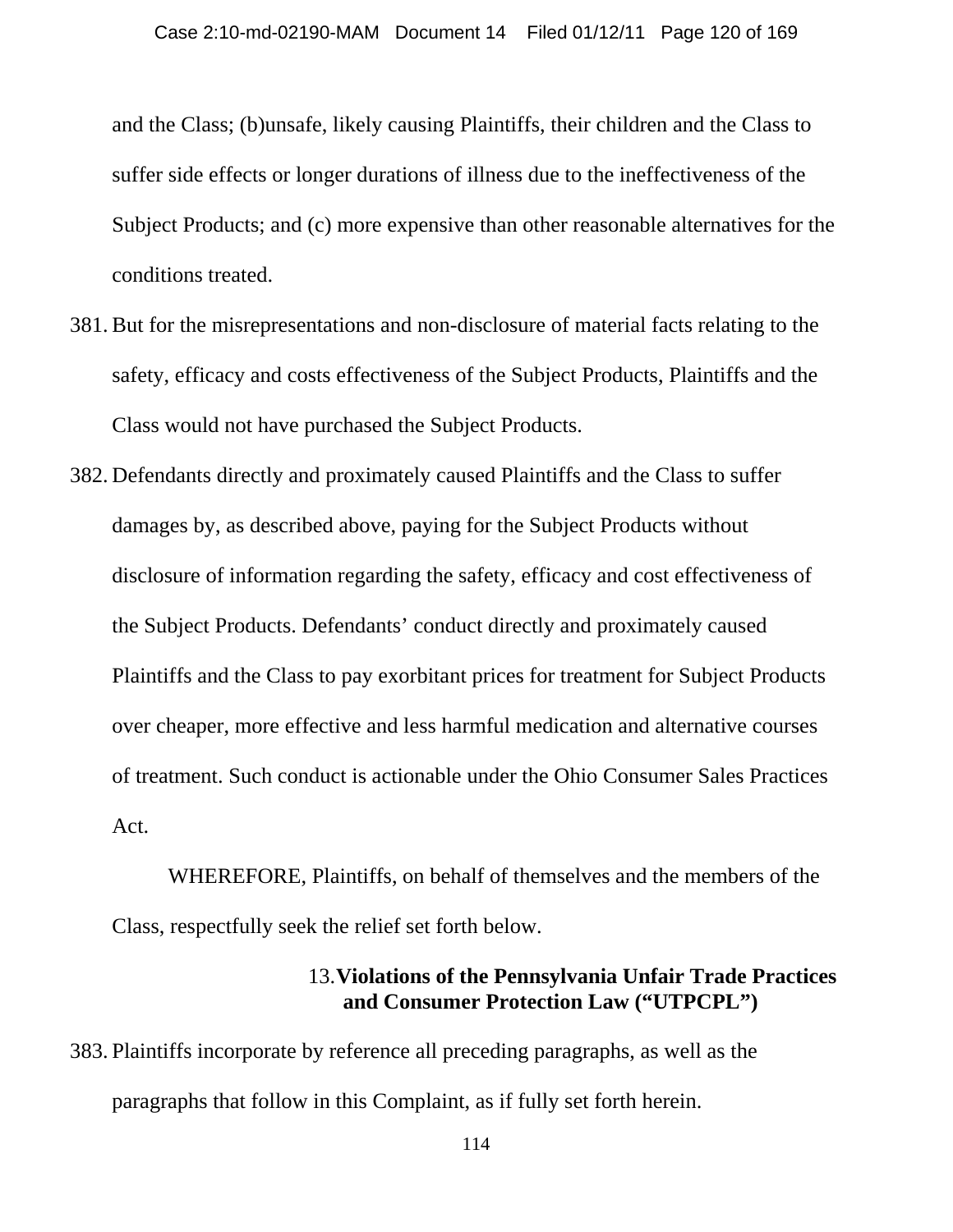- 384. Plaintiffs and the Class are consumers who purchased Subject Products for personal use. Pennsylvania has enacted laws to protect consumers against unfair, deceptive or fraudulent business practices, unfair competition and false advertising. Pennsylvania allows any "person" who suffers a loss a private right of action under such laws. Plaintiffs and the Class for which they bring the instant action, are "persons" within the meaning of 73 P.S. §201-2(3).
- 385. In distributing, promoting, marketing, and selling Subject Products to Plaintiffs and the Class, and in otherwise engaging in the conduct more fully described herein with respect to the Subject Products, the Defendants are engaging in trade or commerce directly or indirectly affecting Plaintiffs and the Class within the meaning of 73 P.S. §201-2(3).
- 386. By the untrue, deceptive, and misleading misrepresentations and non-disclosure of material facts relating to the safety, efficacy and cost effectiveness of Subject Products alleged above, the Defendants deceived and continue to deceive consumers, such as Plaintiffs and the Class. This conduct constitutes unfair methods of competition and unfair or deceptive acts or practices within the meaning of the Pennsylvania UTPCPL 73 P.S. § 201-2(4), *et seq.* and warrants the application of the laws of Pennsylvania to defendant in this Court.
- 387. Defendants' conduct more fully described herein is proscribed and declared unlawful by 73 PA. STAT. § 201-8.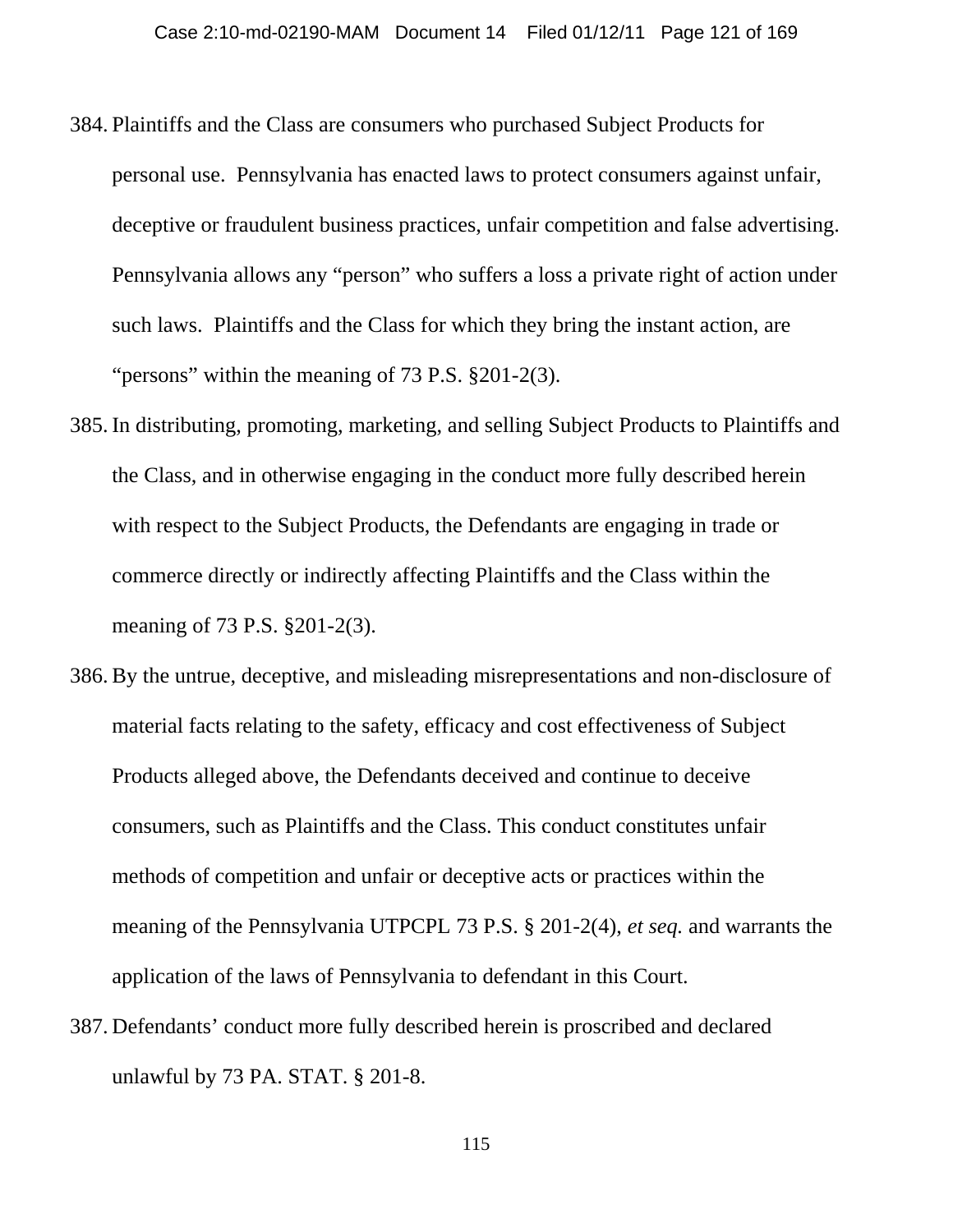- 388. The unfair methods of competition, unfair and deceptive misleading misrepresentations, and non-disclosure of material facts by the Defendants caused the Plaintiffs and the Class to suffer losses within the meaning of the Pennsylvania UTPCPL. Specifically, Defendants' untrue, deceptive, and misleading misrepresentations and non-disclosure of material facts relating to the safety, efficacy and cost effectiveness of Subject Products caused Plaintiffs and the Class to purchase Subject Products that were (a) ineffective for the treatment for which they were indicated and therefore did not benefit the Plaintiffs, their children and the Class; (b) unsafe, likely causing Plaintiffs, their children and the Class to suffer side effects or longer durations of illness due to the ineffectiveness of the Subject Products; and (c) more expensive than other reasonable alternatives for the conditions treated.
- 389. But for the misrepresentations and non-disclosure of material facts relating to the safety, efficacy and cost effectiveness of Subject Products, Plaintiffs and the Class would not have purchased Subject Products.
- 390. Defendants directly and proximately caused Plaintiffs and the Class to suffer damages by, as described above, paying for Subject Products without disclosure of information regarding the safety, efficacy and cost effectiveness of the Subject Products. Defendants' conduct directly and proximately caused Plaintiffs and the Class to pay exorbitant prices for treatment for Subject Products over cheaper,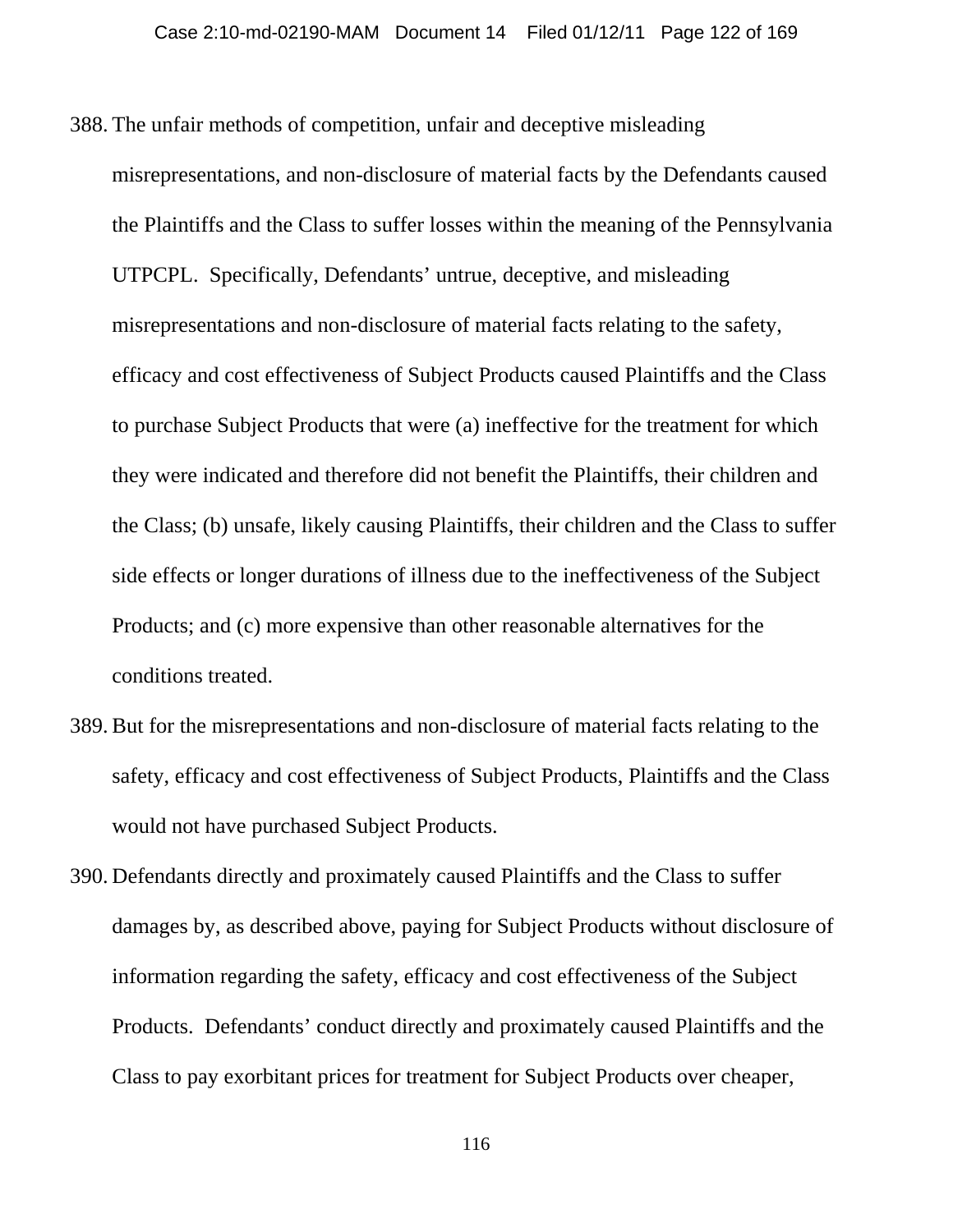more effective and less harmful medication and alternative courses of treatment. Such conduct is actionable under the Pennsylvania UTPCPL.

 WHEREFORE, Plaintiff, on behalf of themselves and the members of the Class, respectfully seek the relief set forth below.

# 14.**Violations of Texas Deceptive Trade Practices-Consumer Protection Act**

- 391. Plaintiffs incorporate by reference all preceding paragraphs, as well as the paragraphs that follow in this Complaint, as if fully set forth herein.
- 392. Plaintiffs and the Class are consumers who purchased the Subject Products for personal use. The State of Texas has enacted Statutes to protect consumers against unfair, deceptive or fraudulent trade or business practices, unfair competition and false advertising.
- 393. The State of Texas provides consumers a private right of action under these Statutes.
- 394. V.T.C.A., Bus. & C. § 17.46 provides in part: (a) False, misleading, or deceptive acts or practices in the conduct of any trade or commerce are hereby declared unlawful and are subject to action by the consumer protection division under Sections 17.47, 17.58, 17.60, and 17.61 of this code.
- 395. By the acts and omissions set forth herein, the Defendants' conduct violates the Statute referenced in the previous paragraph.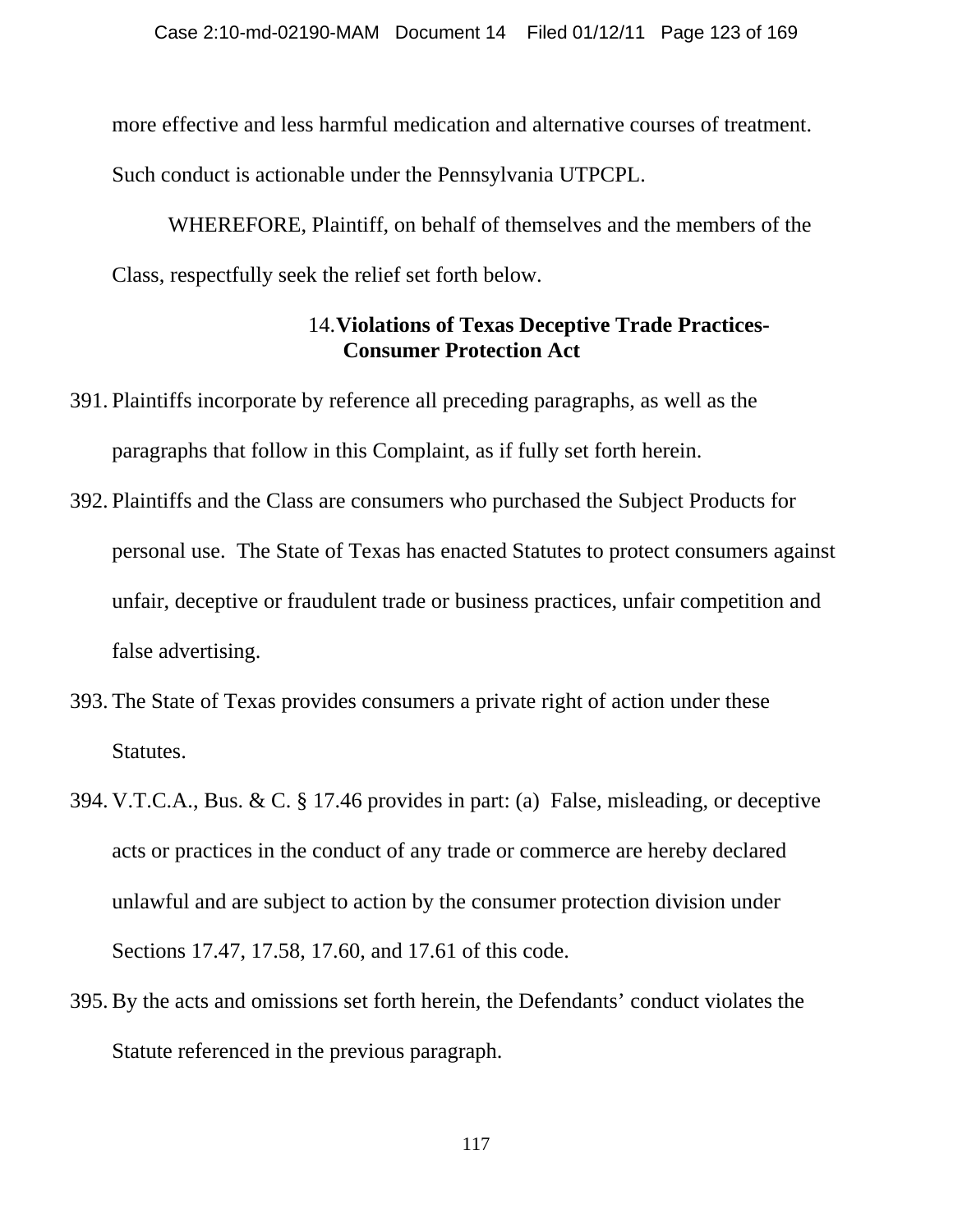- 396. Defendants, by engaging in the conduct described above, perpetrated unfair, deceptive or fraudulent trade or business acts or practices, unfair competition, and false advertising in connection with the sale of the Subject Products, and have violated and continue to violate V.T.C.A., Bus. & C. § 17.41, *et seq*., including V.T.C.A., Bus. & C. § 17.46(a), (b)(5) & (7).
- 397. Defendants, by engaging in the conduct described above, perpetrated unfair, deceptive or fraudulent trade or business acts or practices, unfair competition, and false advertising in connection with the sale of the Subject Products, and deceived and continue to deceive Consumers like the Plaintiff and the Class in violation of V.T.C.A., Bus. & C. § 17.41, *et seq*., including V.T.C.A., Bus. & C. § 17.46(a), (b)(5) &  $(7)$ .
- 398. The unfair, deceptive, false and/or fraudulent conduct of the Defendants, including misrepresentations, concealment and other non-disclosures of material facts, caused the Plaintiffs and the Class to suffer losses within the meaning of the aforementioned Texas Statute. V.T.C.A., Bus. & C. § 17.41, *et seq*.
- 399. The misrepresentations, non-disclosure and concealment occurred with respect to the marketing and sales of Subject Products, and therefore occurred in trade or commerce.
- 400. Defendants' unfair or deceptive acts or practices and misleading misrepresentations and non-disclosure of material facts relating to the safety,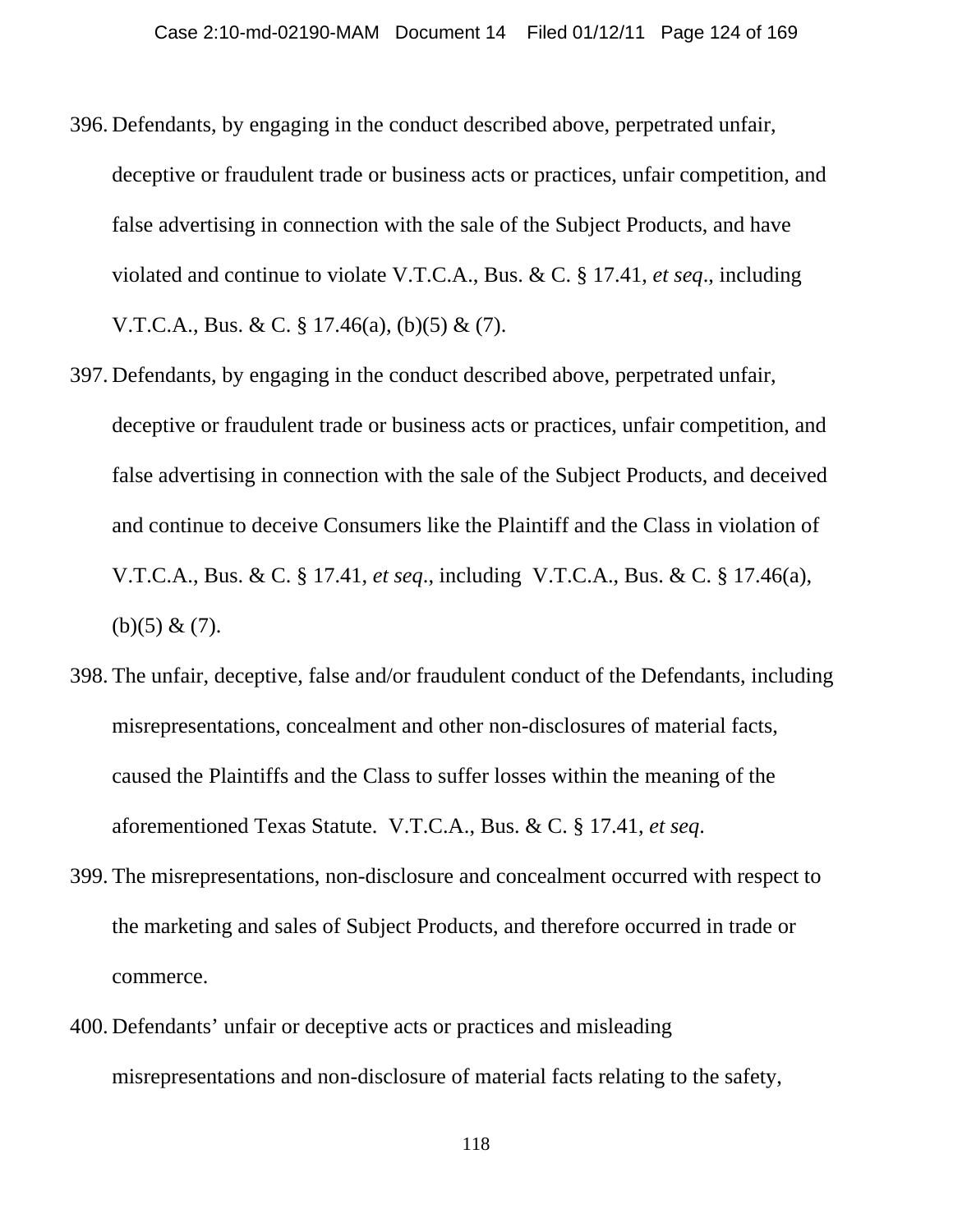efficacy and cost effectiveness of the Subject Products caused Plaintiffs and the Class to purchase the Subject Products that were (a) ineffective for the treatment for which they were indicated and therefore did not benefit Plaintiffs, their children and the Class; (b) unsafe, likely causing Plaintiffs, their children and the Class to suffer side effects or longer durations of illness due to the ineffectiveness of the Subject Products; and (c) more expensive than other reasonable alternatives for the conditions treated.

- 401. But for the misrepresentations and non-disclosure of material facts relating to the safety, efficacy and cost effectiveness of the Subject Products, Plaintiffs and the Class would not have purchased the Subject Products.
- 402. Defendants directly and proximately caused Plaintiffs and the Class to suffer damages by, as described above, paying for the Subject Products without disclosure of information regarding the safety, efficacy and cost effectiveness of the Subject Products. Defendants' conduct directly and proximately caused Plaintiffs and the Class to pay exorbitant prices for the Subject Products over cheaper, more effective and less harmful medication and alternative courses of treatment. Such conduct is actionable under Texas' Deceptive Trade Practices-Consumer Protection Act.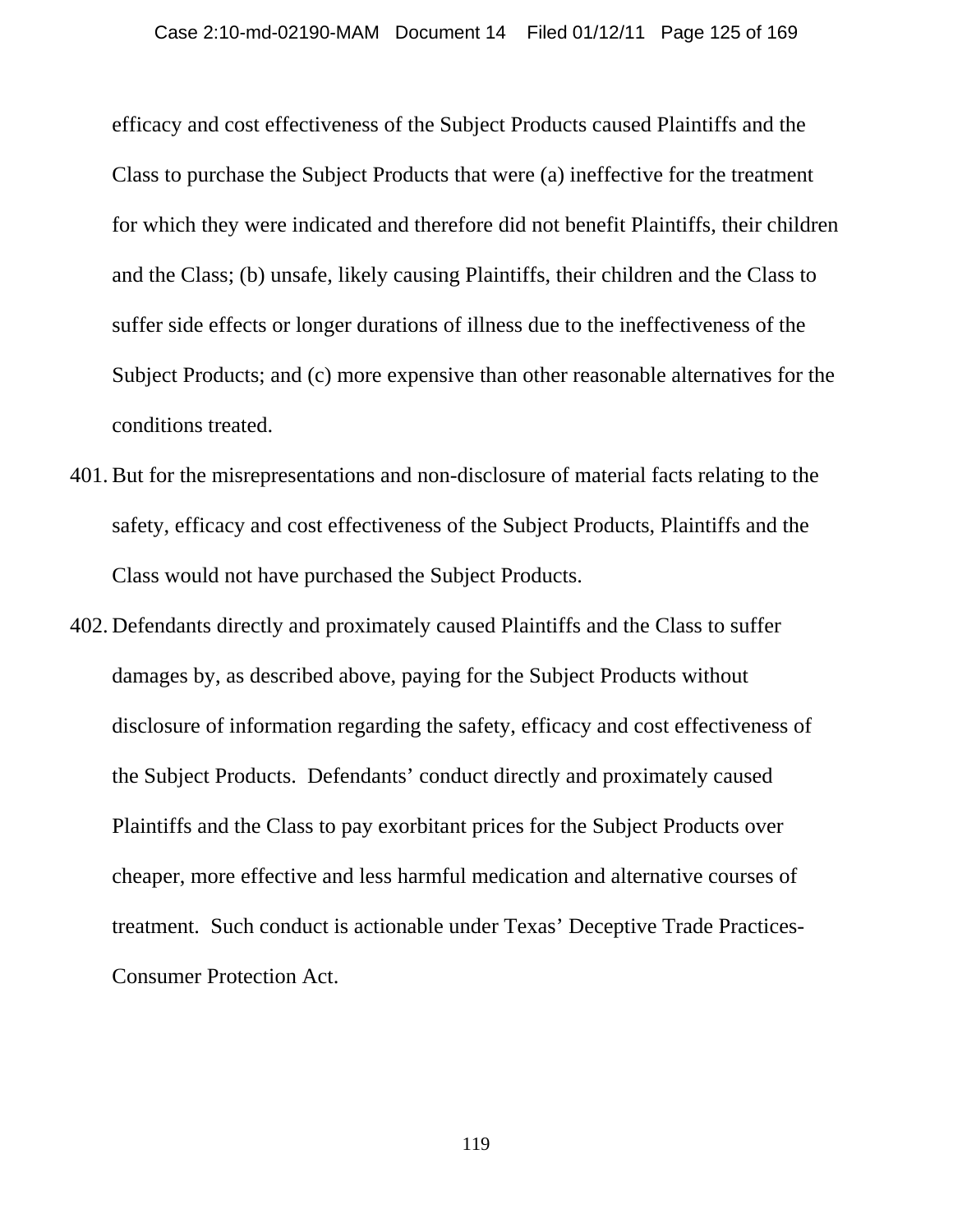- 403. As a result of the Defendants' unfair and deceptive trade practices throughout the fifty states and the District of Columbia, including Texas, Plaintiffs and the Class have and will continue to suffer damages in an amount to be determined at trial.
- 404. Plaintiffs and the Class Members seek damages as permitted by law for their injuries caused by Defendants' intentional and/or flagrant violations pursuant to these statutes.

WHEREFORE, Plaintiffs, on behalf of themselves and the members of the Class, respectfully seek the relief set forth below.

## 15.**Violations of Washington Consumer Protection Act ("CPA"), Wash. Rev. Code § 19.86.010,** *et seq.*

- 405. Plaintiffs incorporate by reference all preceding paragraphs, as well as the paragraphs that follow in this Complaint, as if fully set forth herein.
- 406. Plaintiffs and the Class are consumers who purchased Subject Products for personal use. The State of Washington has enacted laws to protect consumers against unfair, deceptive or fraudulent business practices, unfair competition and false advertising. Pursuant to the Washington Consumer Protection Act ("CPA"), Wash. Rev. Code § 19.86.010, *et seq.*, Washington allows consumers a private right of action under such laws.
- 407. By the misrepresentations as to, non-disclosure, and concealment of material facts as alleged above, the Defendants have engaged in unfair or deceptive acts or practices, and deceived and continue to deceive consumers like the Plaintiffs and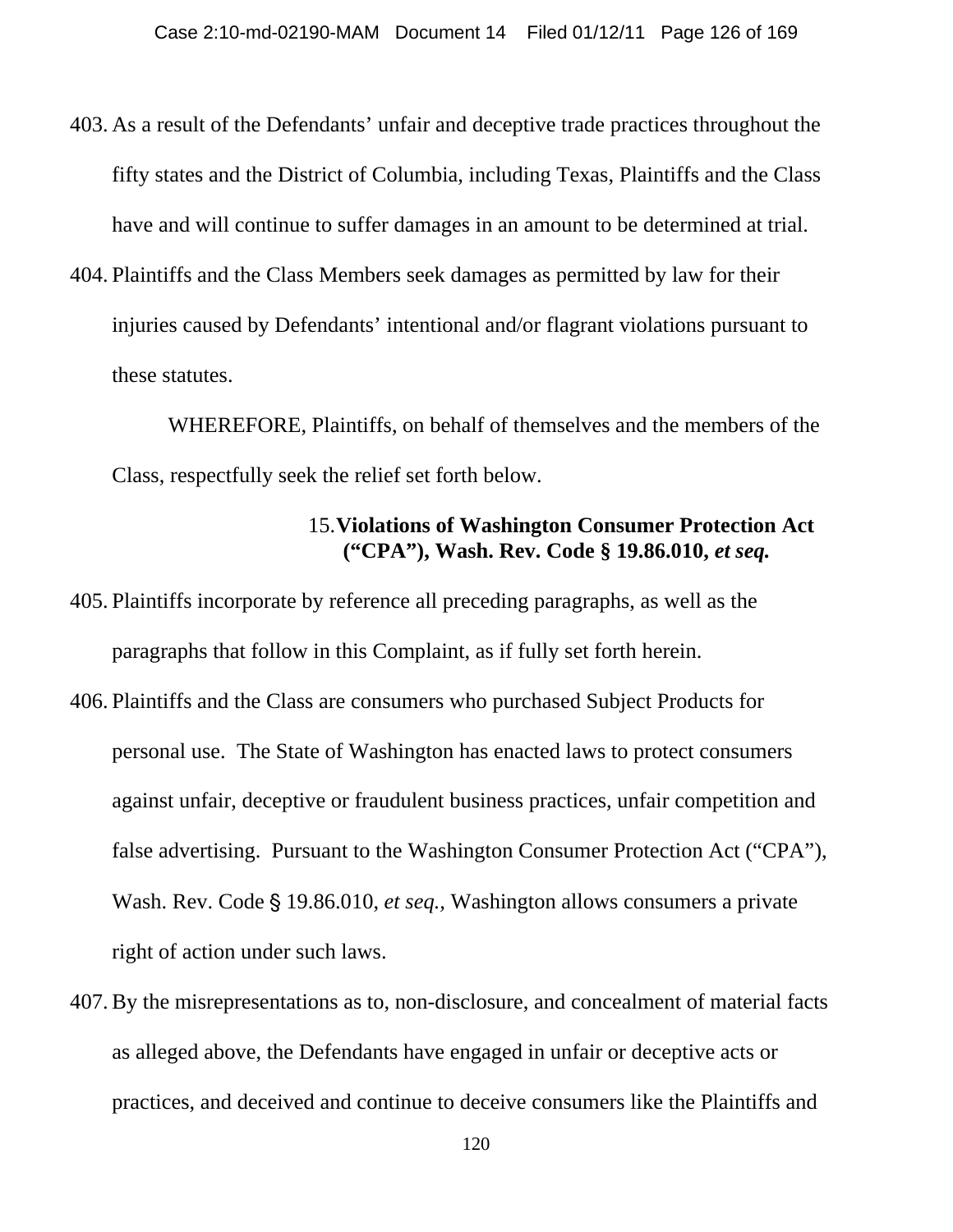the Class. This conduct constitutes unfair competition and/or unfair, deceptive acts or fraudulent acts or practices in violation of Wash. Rev. Code § 19.86.010, *et seq.,* including § 19.86.020.

- 408. The misrepresentations, non-disclosure and concealment occurred with respect to the marketing and sales of Subject Products, and therefore occurred in trade or commerce.
- 409. Defendants' unfair or deceptive acts or practices and misleading misrepresentations and non-disclosure of material facts relating to the safety, efficacy and cost effectiveness of the Subject Products caused Plaintiffs and the Class to purchase the Subject Products that were (a) ineffective for the treatment for which they were indicated and therefore did not benefit the Plaintiffs, their children and the Class; (b) unsafe, likely causing Plaintiffs, their children and the Class to suffer side effects or longer durations of illness due to the ineffectiveness of the Subject Products; and (c) more expensive than other reasonable alternatives for the conditions treated.
- 410. But for the misrepresentations and non-disclosure of material facts relating to the safety, efficacy and cost effectiveness of the Subject Products, Plaintiffs and the Class would not have purchased the Subject Products.
- 411. Defendants directly and proximately caused Plaintiffs and the Class to suffer damages by, as described above, paying for the Subject Products without

121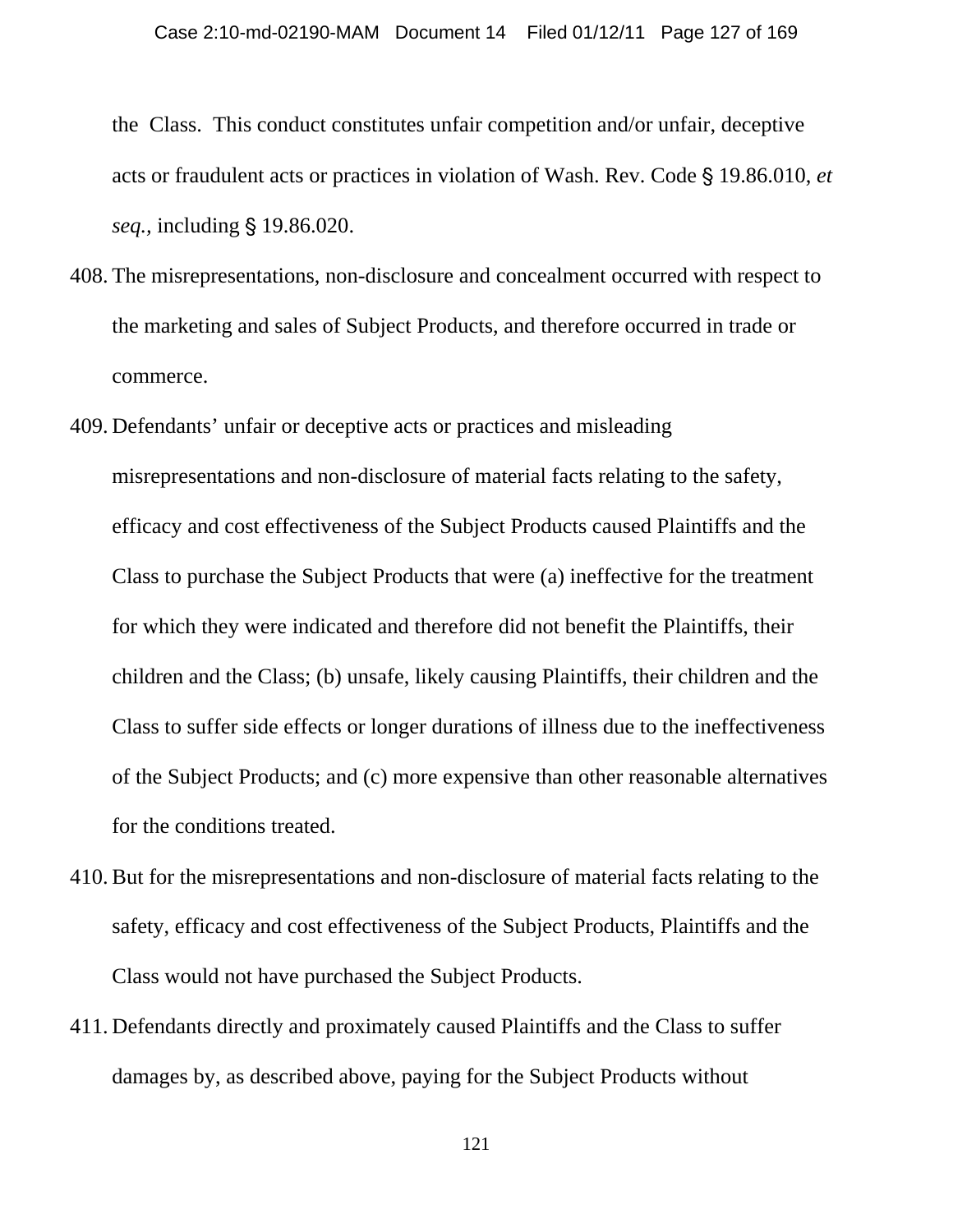disclosure of information regarding the safety, efficacy and cost effectiveness of the Subject Products. Defendants' conduct directly and proximately caused Plaintiffs and the Class to pay exorbitant prices for the Subject Products over cheaper, more effective and less harmful medication and alternative courses of treatment. Such conduct is actionable under Washington's consumer protection law.

412. As a result of the Defendants' unfair and deceptive trade practices throughout the fifty states and the District of Columbia, including Washington, Plaintiffs and the Class have and will continue to suffer damages in an amount to be determined at trial.

WHEREFORE, Plaintiffs, on behalf of themselves and the members of the Class, respectfully seek the relief set forth below.

## 16.**Violations of West Virginia's Consumer Credit and Protection Act**

- 413. Plaintiffs incorporate by reference all preceding paragraphs, as well as the paragraphs that follow in this Complaint, as if fully set forth herein.
- 414. West Virginia has enacted statutes to protect consumers against unfair, deceptive and fraudulent acts or practices. *See* 46A-6-101(1).
- 415. West Virginia allows consumers a private right of action under these statutes. See 46A-6-106(a).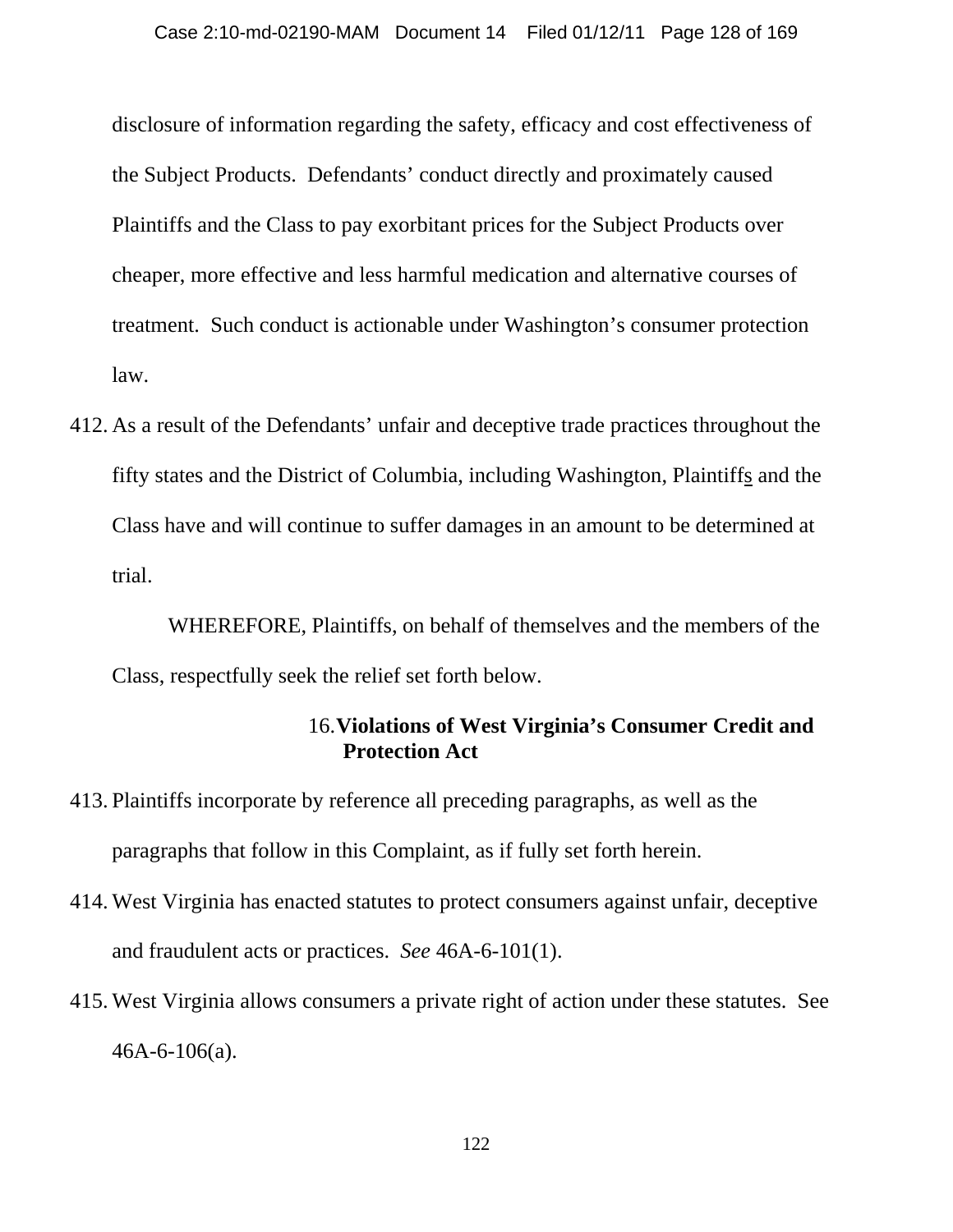416. Plaintiffs and the Class are consumers under the Act because they engaged in a consumer transaction and purchased the Subject Products for personal, family, or household use.

417. West Virginia's Consumer Protection Act provides in pertinent part that:

The Legislature hereby declares that the purpose of this article is to complement the body of federal law governing unfair competition and unfair, deceptive and fraudulent acts or practices in order to protect the public and foster fair and honest competition. It is the intent of the Legislature that, in construing this article, the courts be guided by the interpretation given by the federal courts to the various federal statutes dealing with the same or similar matters. To this end, this article shall be liberally construed so that its beneficial purposes may be served.

46A-6-101(1).

- 418. The Act provides that unfair methods of competition and unfair or deceptive acts or practices means and includes, but is not limited to, any one or more of some sixteen specified acts or practices. *See* 46A-6-102(7).
- 419. By the misrepresentations as to, non-disclosure, and concealment of material facts as alleged above, the Defendants have engaged in "unfair, deceptive and fraudulent acts or practices" in violation of 46A-6-101(1).
- 420. Defendants, by engaging in the conduct described above, perpetrated in connection with the sale of the Subject Products, violated and continue to violate The West Virginia Consumer Credit and Protection Act.
- 421. The unfair, deceptive and fraudulent acts or practices include misrepresentations, concealment and other non-disclosures of material facts by the Defendants which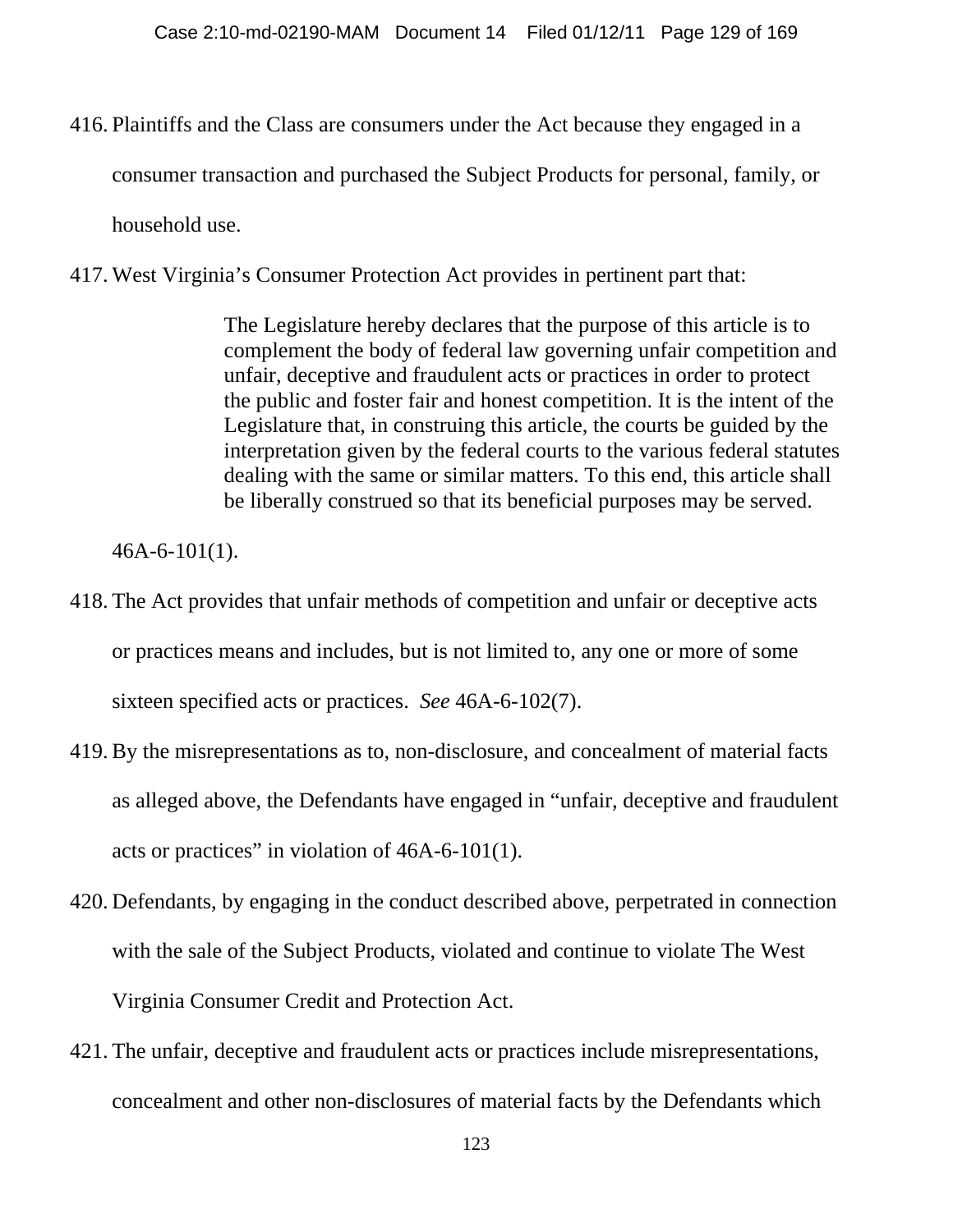caused the Plaintiffs and the Class to suffer losses within the meaning of the aforementioned Code.

- 422. In addition, the Defendants' use of media to promote the sale of their drugs through false and deceptive representations, and other conduct as alleged above, constitutes unfair competition and unfair, deceptive, untrue, or misleading advertising within the meaning of West Virginia's Consumer Credit and Protection Act, 46A-6-101 *et seq.*
- 423. Defendants' untrue, deceptive, and misleading misrepresentations and nondisclosure of material facts relating to the safety, efficacy and cost effectiveness of the Subject Products caused Plaintiffs and the Class to purchase Subjects Products that were (a) ineffective for the treatment for which they were indicated and therefore did not benefit the Plaintiffs, their children and the Class; (b) unsafe, likely causing Plaintiffs, their children and the Class to suffer side effects or longer durations of illness due to the ineffectiveness of the Subject Products; and (c) more expensive than other reasonable alternatives for the conditions treated.
- 424. But for the misrepresentations and non-disclosure of material facts relating to the safety, efficacy and cost effectiveness of the Subject Products, Plaintiffs and the Class would not have purchased the Subject Products.
- 425. Defendants directly and proximately caused Plaintiffs and the Class to suffer damages by, as described above, paying for the Subject Products without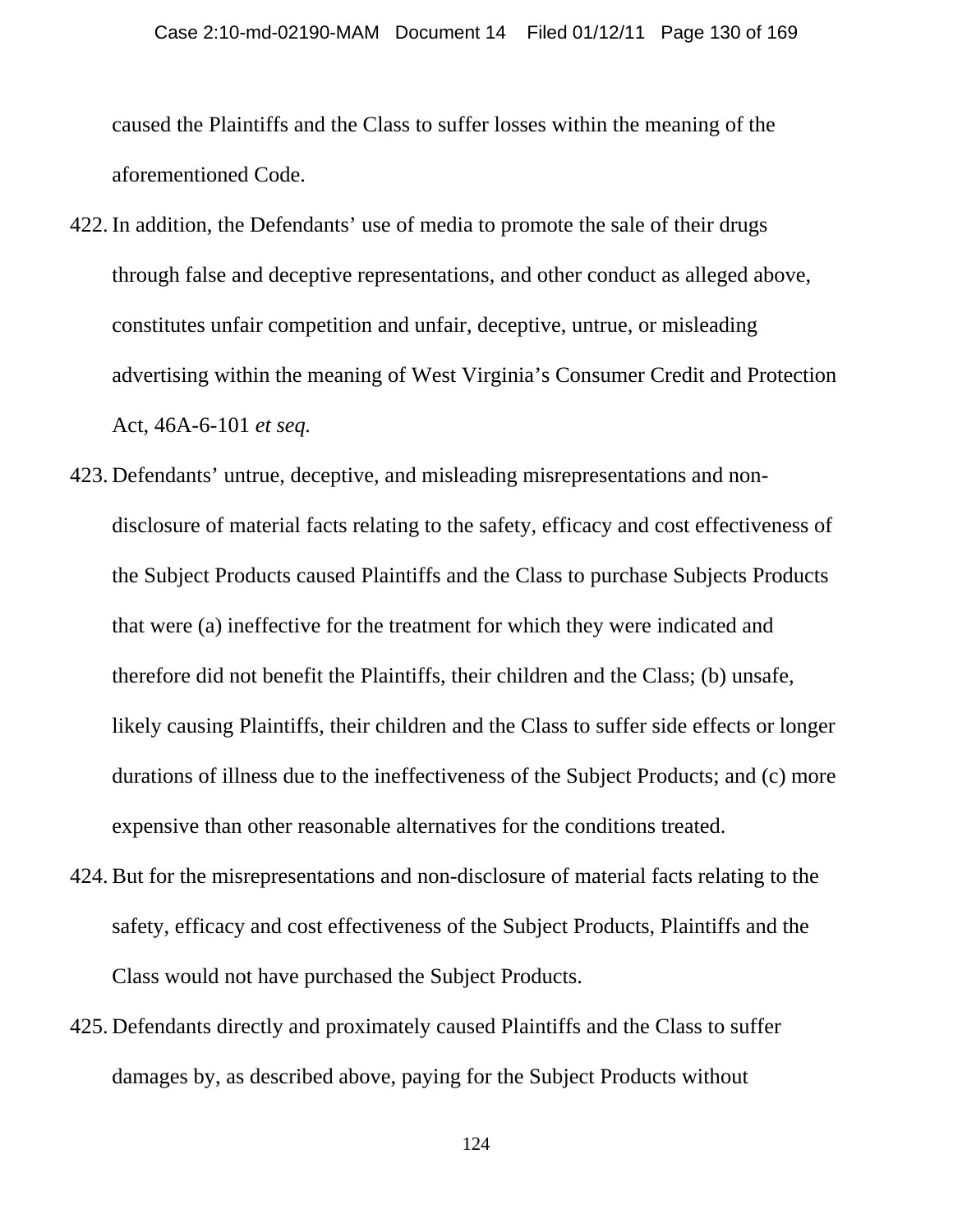disclosure of information regarding the safety, efficacy and cost effectiveness of the Subject Products. Defendants' conduct directly and proximately caused Plaintiffs and the Class to pay exorbitant prices for the Subject Products over cheaper, more effective and less harmful products and alternative courses of treatment. Such conduct is actionable under West Virginia's consumer protection laws.

426. As a result of the Defendants' unfair and deceptive trade practices throughout the fifty states and the District of Columbia, including West Virginia, Plaintiffs and the Class have and will continue to suffer damages in an amount to be determined at trial.

WHEREFORE, Plaintiffs, on behalf of themselves and the members of the Class, respectfully seek the relief set forth below.

## 17.**Violations of Consumer Protection Statutes of Other States, District of Columbia and Puerto Rico**

- 427. Plaintiffs incorporate by reference all preceding paragraphs, as well as the paragraphs that follow in this Complaint, as if fully set forth herein.
- 428. Plaintiffs and the Class are individual consumers who purchased Subject Products for their own personal use or for the personal use of those on whose behalf they have purchased the Subject Products. All 34 of the remaining states, and the District of Columbia and Puerto Rico have enacted statutes to protect consumers against unfair, unconscionable, deceptive or fraudulent business practices, unfair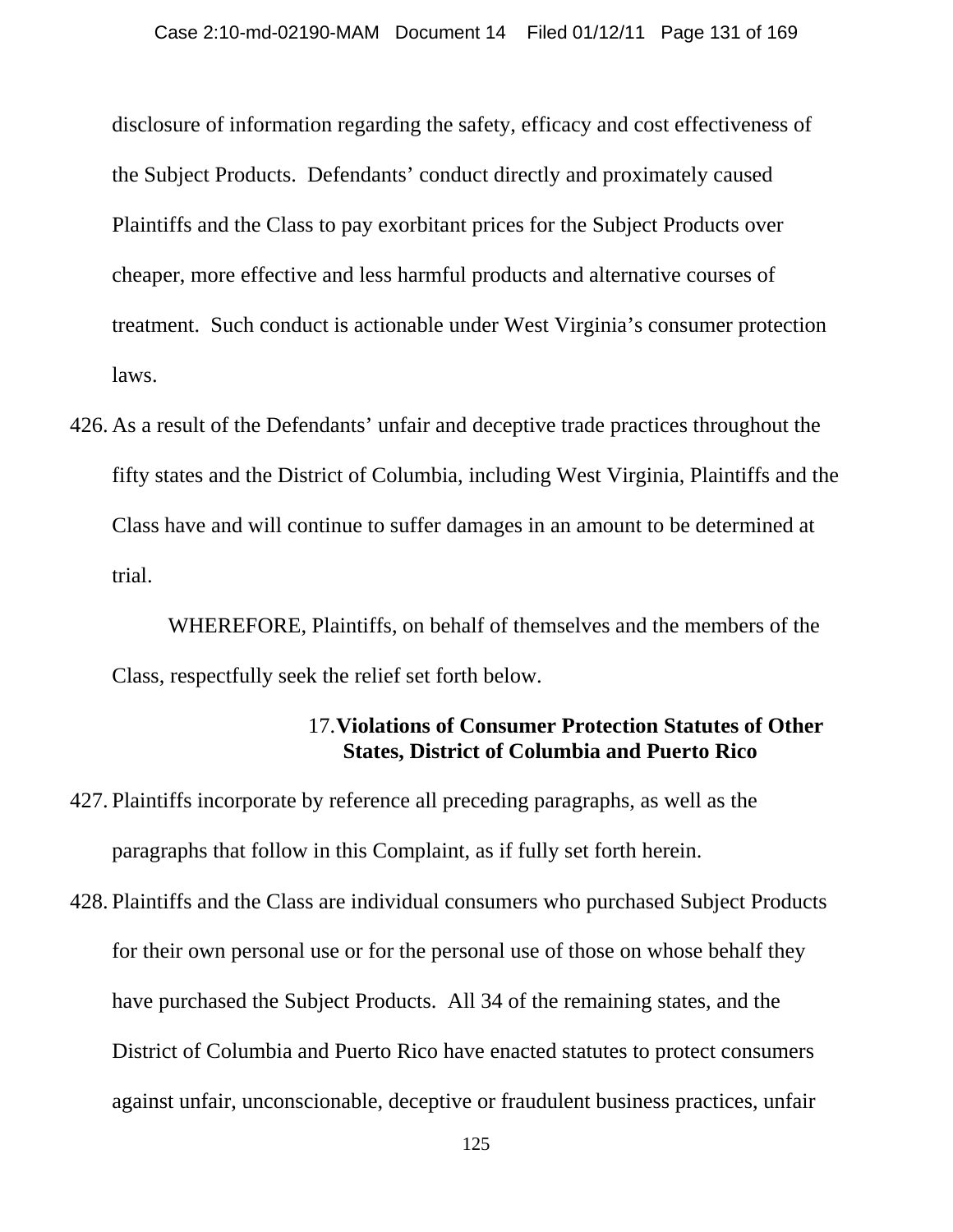competition and false advertising. Most states allow consumers a private right of action under these statutes.

- 429. By the actions and failures to act of Defendants as described herein, Defendants deceived, and continue to conceal their deception of consumers like Plaintiffs and members of the Class. This conduct constitutes unlawful, unfair, unconscionable, deceptive and fraudulent business practices within the meaning of consumer protection statutes of the remaining 34 states, the District of Columbia and Puerto Rico.
- 430. Defendants directly and proximate caused Plaintiffs and the Class to suffer damages by, as described above, paying for Subject Products without knowing about the lack of safety, efficacy and cost effectiveness of Subject Products due to Defendants' scheme involving false and misleading statements and omissions relating thereto. Plaintiffs and the Class paid exorbitant prices for treating their children with Subject Products over cheaper, more effective and less harmful medications and alternative courses of treatment. Such conduct is actionable under the laws of the remaining 34 states, the District of Columbia and Puerto Rico.
- 431. As a direct and proximate cause of Defendants' unfair and deceptive trade practices throughout the 50 states, the District of Columbia and Puerto Rico, Plaintiffs and the Class have suffered losses and damages in an amount to be determined at trial, and are entitled to compensatory damages, treble damages,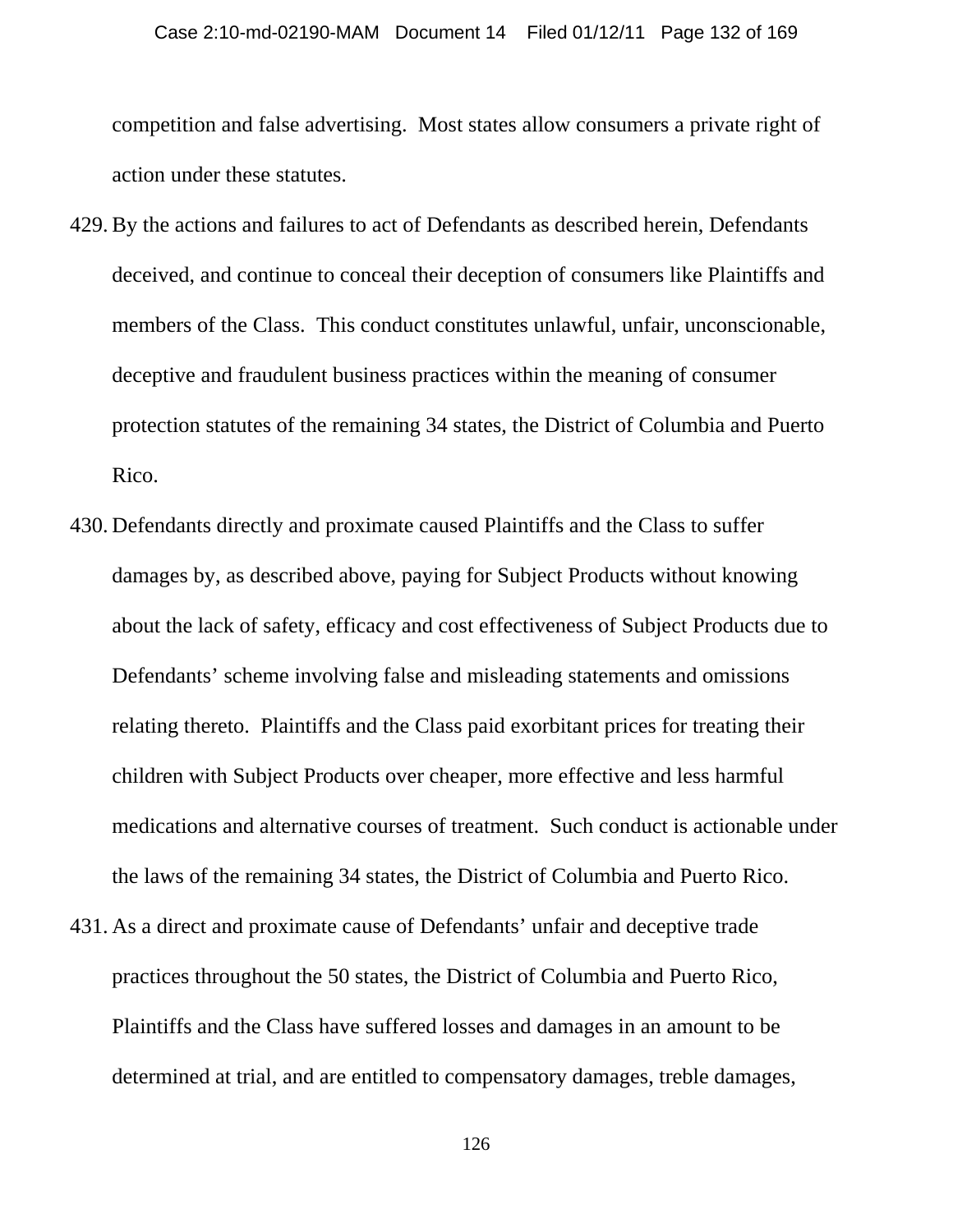attorneys' fees and costs of suit and any other damages provided under these statutes.

- 432. The Class groups its claims as follows:
	- (a) Defendants have engaged in unfair competition or unfair or deceptive acts or practices in violation of Ala. Code § 8-19-5(5), *et seq.;*
	- (b) Defendants have engaged in unfair competition or unfair or deceptive acts or practices in violation of Alaska Stat. § 45.50.471, *et seq*.;
	- (c) Defendants have engaged in unfair competition or unfair or deceptive acts or practices in violation of Ark. Code § 4-88-101, *et seq.*;
	- (d) Defendants have engaged in unfair competition or unfair or deceptive acts or practices in violation of Colo. Rev. Stat. § 6-1-105, *et seq.*;
	- (e) Defendants have engaged in unfair competition or unfair or deceptive acts or practices in violation of Conn. Gen. Stat. § 42-110b, *et seq.*;
	- (f) Defendants have engaged in unfair competition or unfair or deceptive acts or practices in violation of 6 Del. Code § 2511, *et seq.*;
	- (g) Defendants have engaged in unfair competition or unfair or deceptive acts or practices in violation of D.C. Code § 28-3901, *et seq.*;
	- (h) Defendants have engaged in unfair competition or unfair or deceptive acts or practices in violation of Ga. Stat. § 10-1-393, *et seq*.;
	- (i) Defendants have engaged in unfair competition or unfair or deceptive acts or practices in violation of Haw. Rev. Stat. § 480, *et seq.*;
	- (j) Defendants have engaged in unfair competition or unfair or deceptive acts or practices in violation of Idaho Code § 48-601, *et seq.*;
	- (k) Defendants have engaged in unfair competition or unfair or deceptive acts or practices in violation of Ind. Code Ann. § 24-5-0.5.1, *et seq.*;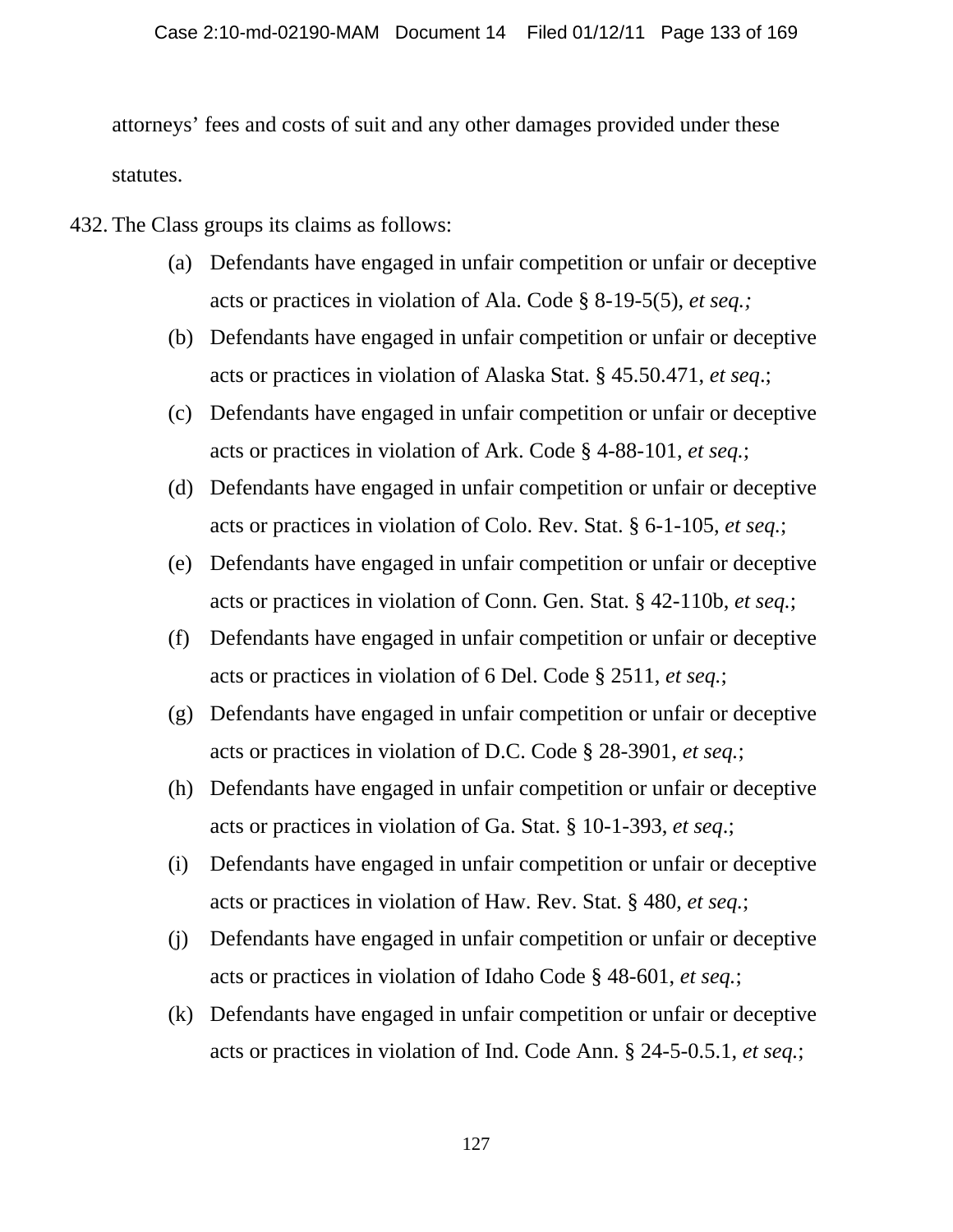- (l) Defendants have engaged in unfair competition or unfair or deceptive acts or practices in violation of Iowa Code § 714.16.2(a), *et seq*.;
- (m) Defendants have engaged in unfair competition or unfair or deceptive acts or practices in violation of Kan. Stat. § 50-623, *et seq.*;
- (n) Defendants have engaged in unfair competition or unfair or deceptive acts or practices in violation of 5 Me. Rev. Stat. § 207(1), *et seq*.;
- (o) Defendants have engaged in unfair competition or unfair or deceptive acts or practices in violation of Md. Com. Law Code § 13-101, *et seq.*;
- (p) Defendants have engaged in unfair competition or unfair or deceptive acts or practices in violation of Mich. Stat. § 445.901, *et seq.*;
- (q) Defendants have engaged in unfair competition or unfair or deceptive acts or practices in violation of Minn. Stat. § 325F.67, *et seq.*;
- (r) Defendants have engaged in unfair competition or unfair or deceptive acts or practices in violation of Miss. Code § 75-24-5(1), *et seq*.;
- (s) Defendants have engaged in unfair competition or unfair or deceptive acts or practices in violation of Vernon's Mo. Rev. Stat. § 407.010, *et seq.*;
- (t) Defendants have engaged in unfair competition or unfair or deceptive acts or practices in violation of Mont. Code § 30-14-103, *et seq.;*
- (u) Defendants have engaged in unfair competition or unfair or deceptive acts or practices in violation of Neb. Rev. Stat. § 59-1601, *et seq.*;
- (v) Defendants have engaged in unfair competition or unfair or deceptive acts or practices in violation of N.H. Rev. Stat. § 358-A:1, *et seq.*;
- (w) Defendants have engaged in unfair competition or unfair or deceptive acts or practices in violation of N.M. Stat. Ann. § 57-12-1, *et seq.*
- (x) Defendants have engaged in unfair competition or unfair or deceptive acts or practices in violation of N.D. Cent. Code § 51-15-01, *et seq.*;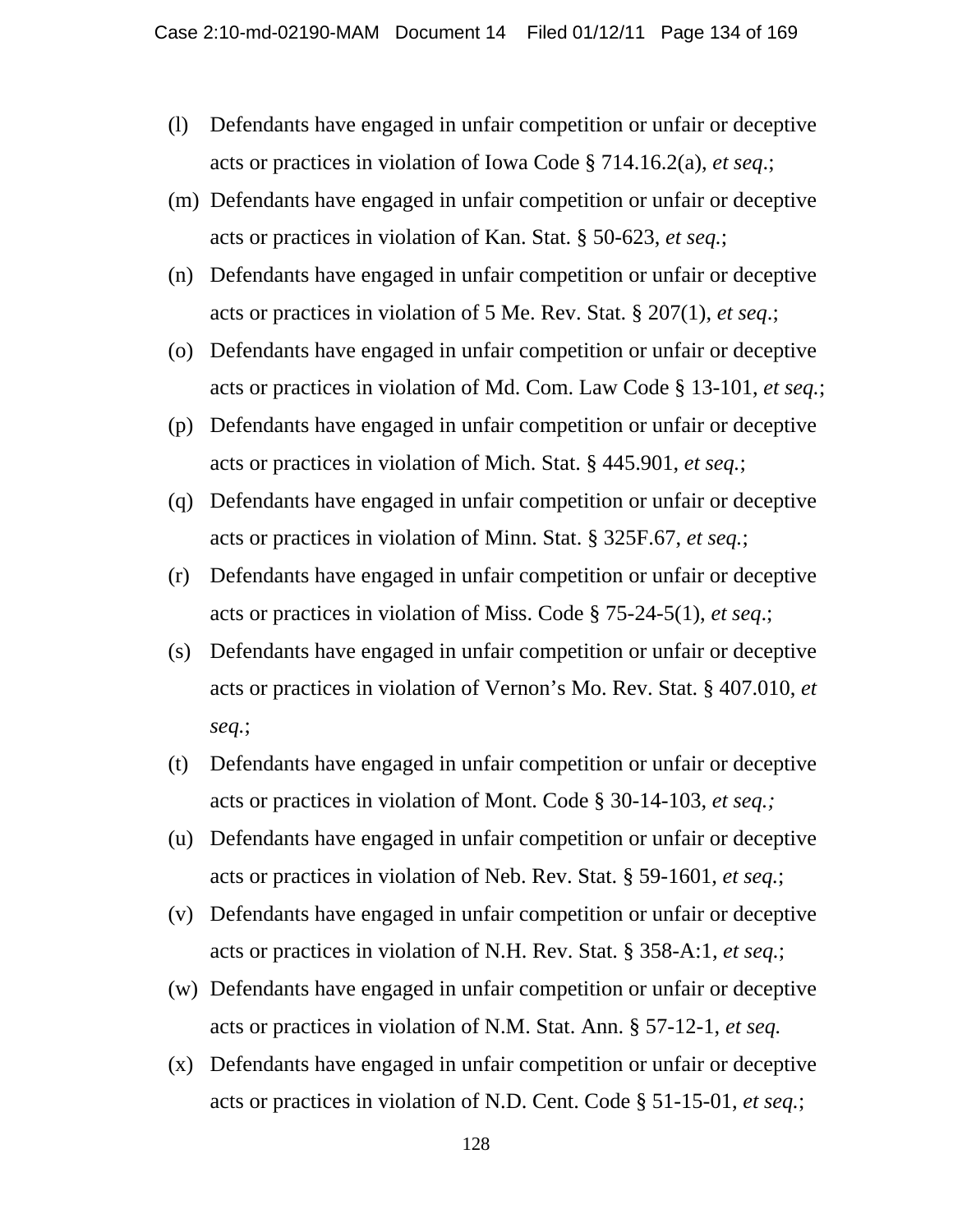- (y) Defendants have engaged in unfair competition or unfair or deceptive acts or practices or made representations in violation of Okla. Stat. tit. 15 § 751, *et seq.*;
- (z) Defendants have engaged in unfair competition or unfair or deceptive acts or practices in violation of Or. Rev. Stat. § 646.605, *et seq.*;
- (aa) Defendants have engaged in unfair competition or unfair or deceptive acts or practices in violation of Puerto Rico's consumer protection laws;
- (bb) Defendants have engaged in unfair competition or unfair or deceptive acts or practices in violation of R.I. Gen. Laws. § 6-13.1-1, *et seq.*;
- (cc) Defendants have engaged in unfair competition or unfair or deceptive acts or practices in violation of S.C. Code Laws § 39-5-10, *et seq.*;
- (dd) Defendants have engaged in unfair competition or unfair or deceptive acts or practices in violation of S.D. Code Laws § 37-24-1, *et seq.*;
- (ee) Defendants have engaged in unfair competition or unfair or deceptive acts or practices in violation of Tenn. Code § 47-18-101, *et seq.*;
- (ff) Defendants have engaged in unfair competition or unfair or deceptive acts or practices in violation of Utah Code Ann. § 13-1 1-1, *et seq.*;
- (gg) Defendants have engaged in unfair competition or unfair or deceptive acts or practices in violation of Vt. Stat. Ann. tit. 9, § 245 1, *et seq.*;
- (hh) Defendants have engaged in unfair competition or unfair or deceptive acts or practices in violation of Va. Code § 59.1-200(A), *et seq.*;
- (ii) Defendants have engaged in unfair competition or unfair or deceptive acts or practices in violation of Wis. Stat. § 100.18, *et seq.*; and
- (jj) Defendants have engaged in unfair competition or unfair or deceptive acts or practices in violation of Wyo. Stat. § 40-12-100, *et seq.*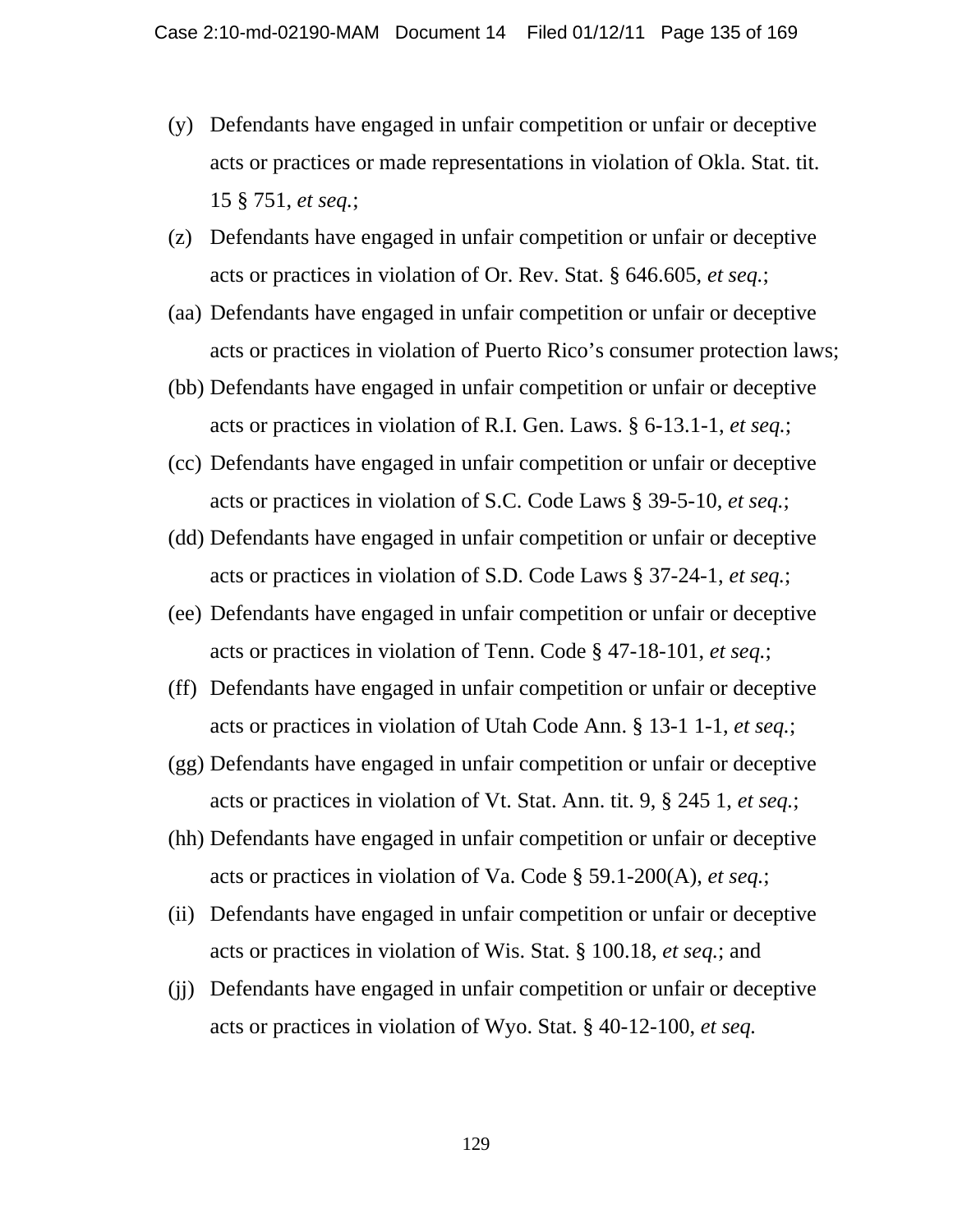WHEREFORE, Plaintiffs, on behalf of themselves and the members of the Class, respectfully seek the relief set forth below.

- **B. Count II: Violations of the Racketeer Influenced and Corrupt Organizations Act ("RICO"), 18 U.S.C.A § 1341 (Mail Fraud), 18 U.S.C.A § 1343 (Wire Fraud), 18 U.S.C.A § 1503 (Obstruction of Justice)**
- 433. Plaintiffs incorporate by reference all preceding paragraphs, as well as the paragraphs that follow in this Complaint, as if fully set forth herein.
- 434. Plaintiffs and the Class are private individuals who have been injured in their business or property by reason of Defendant's violations of the Racketeer Influenced and Corrupt Organizations Act (hereinafter "RICO"). 18 U.S.C.A § 1962 (c) provides that "[i]t shall be unlawful for any person employed by or associated with any enterprise engaged in, or in the activities of which affect, interstate or foreign commerce, to conduct or participate directly or indirectly, in the conduct of such enterprise's affairs through a pattern of racketeering activity or collection of unlawful debt." 18 U.S.C.A § 1962 (d) provides that "[i]t shall be unlawful for any person to conspire to violate any of the provisions of subsection  $(a)$ ,  $(b)$ , or  $(c)$  of this section.
- 435. This cause of action asserts claims against Defendants McNeil, J&J, Weldon, Goggins, Crane, Luther, Coleman, Johns, Lindquist, Satcher, Inmar, Inc., CSCS, CLS, and WIS, for violations of 18 U.S.C.A § 1962 (c) and (d) for conducting the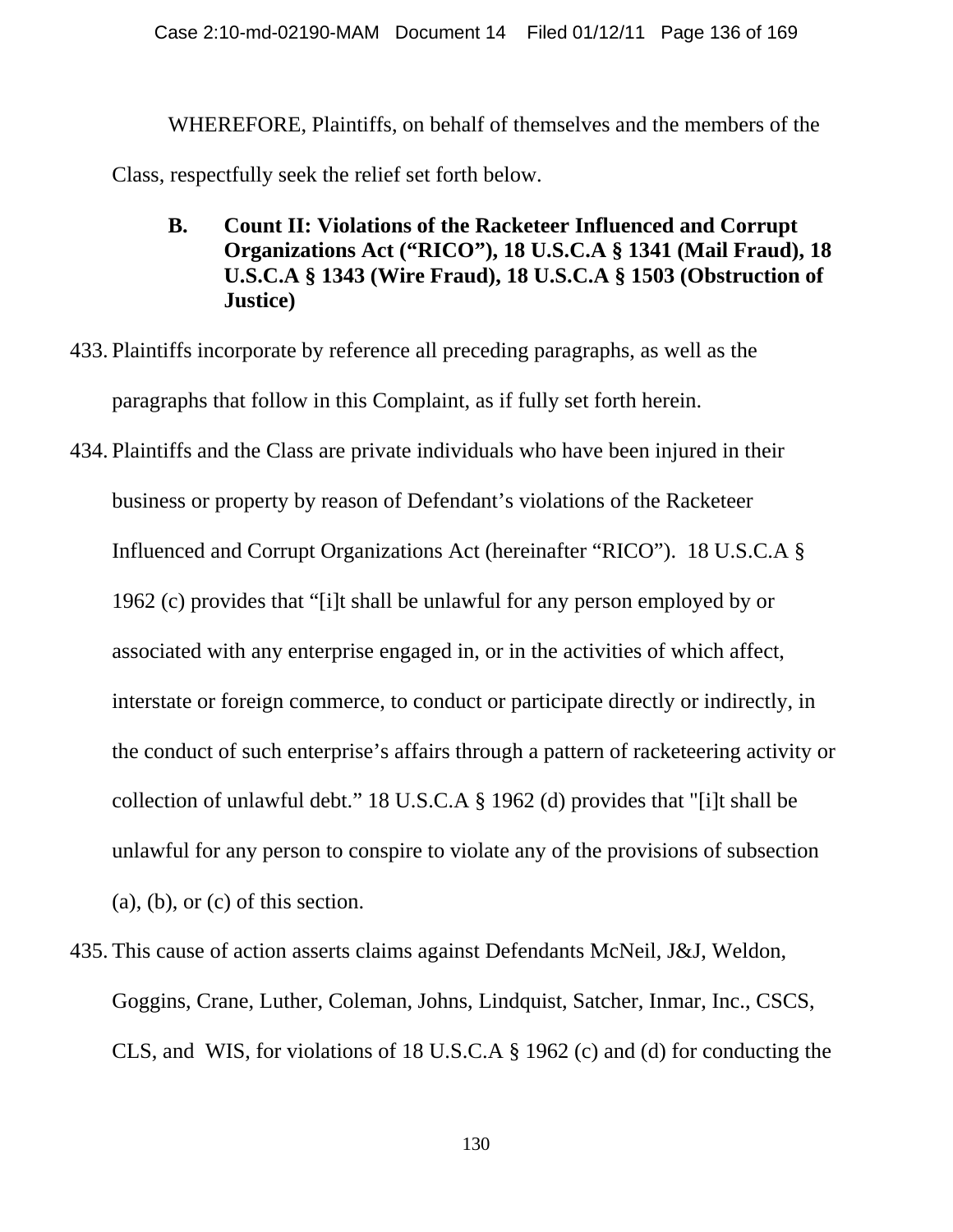affairs of various "enterprises," as described herein, through a "pattern of racketeering activity."

- 436. During the relevant time period, Defendants McNeil, J&J, Weldon, Goggins, Crane, Luther, Coleman, Johns, Lindquist, Satcher, Inmar, Inc., CSCS, CLS, and WIS, Named Plaintiffs and the members of the Nationwide Class and/or Sub-Classes were and are each a "person," as that term is defined in 18 U.S.C. § 1961(3).
- 437. At all relevant times, in violation of 18 U.S.C. § 1962(c), the Defendants conducted the affairs of certain association-in-fact enterprises identified herein, the affairs of which affected interstate commerce through a pattern of racketeering activity.
- 438. During the relevant time period, as alleged above, pursuant to their contractual agreements and course of dealing, there existed separate "associations-in-fact" between J&J and McNeil separately (the "Corporate Family Enterprise"), as well as between J&J, McNeil and each of the firms retained to conduct the Phantom Recall, other recalls, "market assessments", and other acts, namely (a) J&J, McNeil and Inmar, (b) J&J, McNeil and CSCS, (c) J&J, McNeil and CLS, and (d) J&J, McNeil and WIS (collectively the "Contractor Enterprises"). Each one of these "associations-in-fact" between J&J, McNeil and each of the contractor firms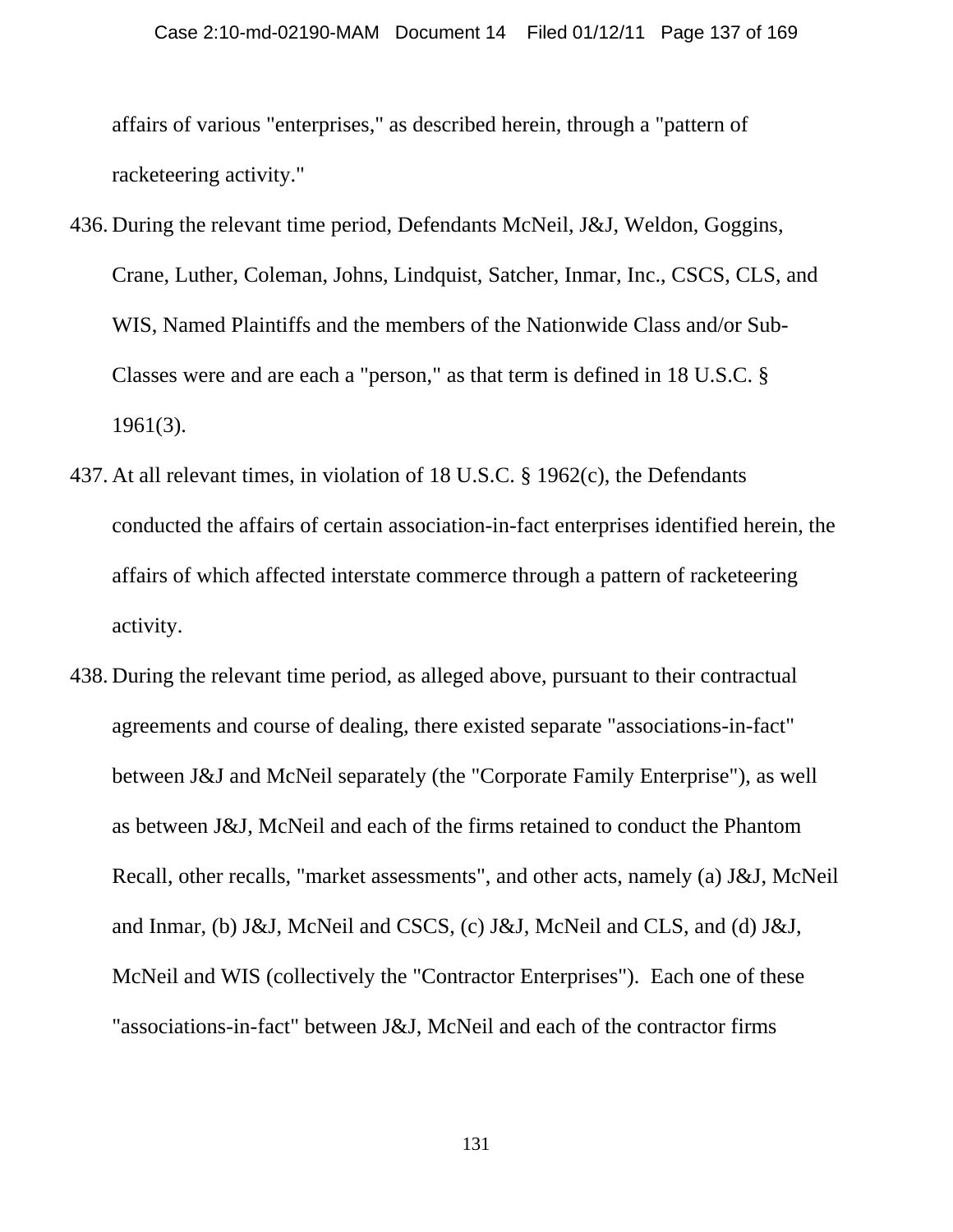retained to carry out the above conduct constituted a separate "enterprise," as that term is defined in 18 U.S.C. § 1961(4).

- 439. The J&J Corporate Family Enterprise has an ascertainable structure separate and apart from the pattern of racketeering activity in which Defendants have engaged since at least 2008.
- 440. Each of the Contractor Enterprises have an ascertainable structure separate and apart from the pattern of racketeering activity in which Defendants have engaged since at least 2008.
- 441.J&J, McNeil and the contractors, Inmar, CSCS, CLS and WIS are each ongoing organizations which engage in, and the activities of which effect, interstate and foreign commerce.
- 442. At all relevant times, both J&J and McNeil were aware of each company's marketing and sales scheme and conspiracy described herein ("Misleading Marketing Scheme"), was a knowing and willing participant in that scheme, and reaped profits from that scheme.
- 443. At all relevant times, each one of the Contractors was aware of J&J and McNeil's Misleading Marketing Scheme, was a knowing and willing participant in that scheme, and reaped profits from that scheme.
- 444. Each Defendant associated with the Corporate Family Enterprise.
- 445. Each Defendant associated with the Contractor Enterprises.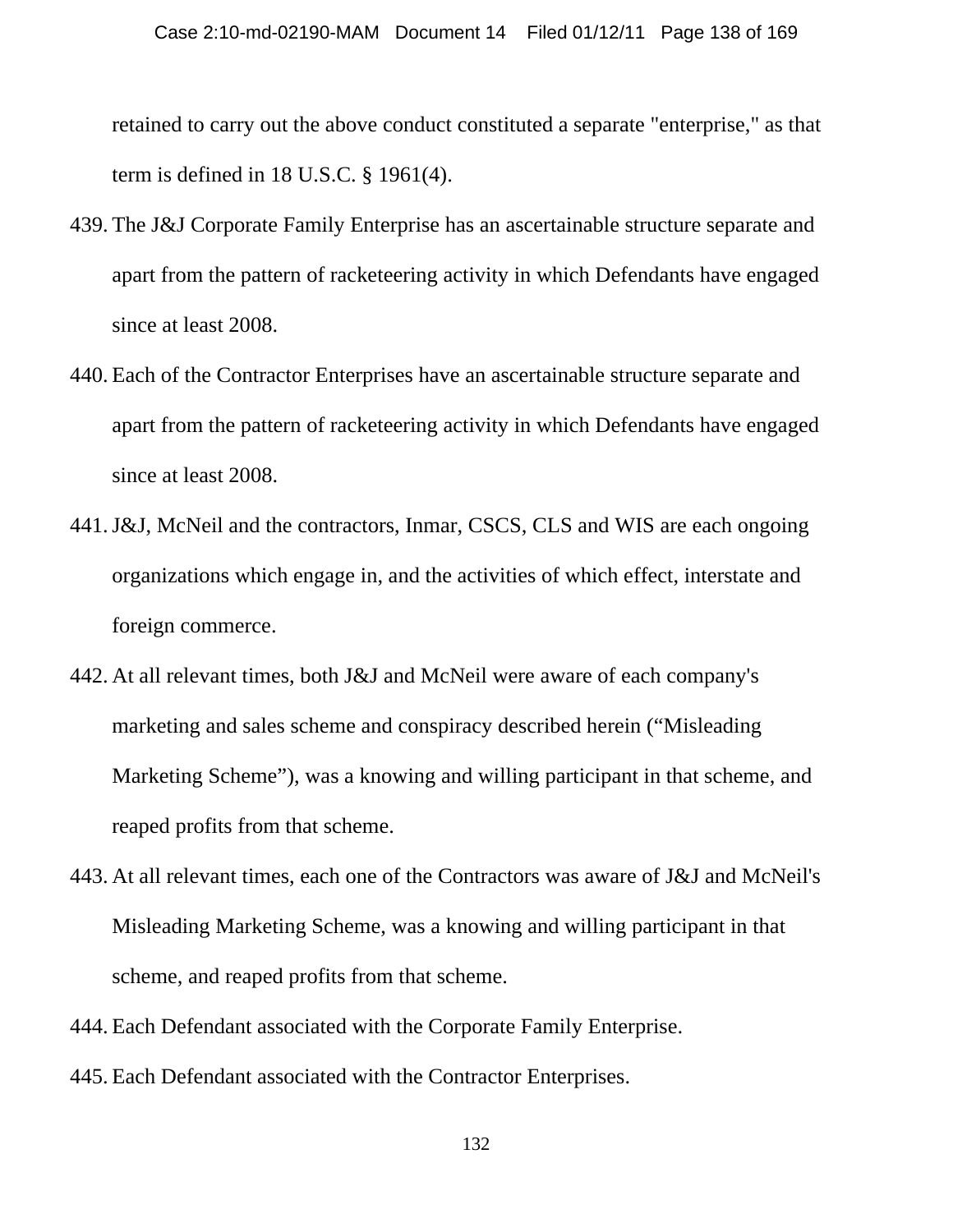- 446. Further, during the relevant time period, as alleged above, there existed separate "associations-in-fact" between (a) J&J and its executives, Weldon and Goggins (the "J&J Executive Enterprise"); (b) J&J and the members of its Board of Directors, Luther, Coleman, Johns, Lindquist, and Satcher (the "J&J Board of Directors Enterprise"); and (c) McNeil and its executives, Goggins and Crane (the "McNeil Executive Enterprise"), collectively the "Misleading Marketing Enterprises." Each one of these "associations-in-fact" between J&J and its executives, J&J and the members of its Board of Directors, and McNeil and its executives constituted a separate "enterprise," as that term is defined in 18 U.S.C. § 1961(4).
- 447. The J&J Executive Enterprise, the J&J Board of Directors Enterprise, and the McNeil Executive Enterprise, each have an ascertainable structure separate and apart from the pattern of racketeering activity in which Defendants have engaged since at least 2008.
- 448. At all relevant times, the J&J Executive Enterprise, the J&J Board of Directors Enterprise, and the McNeil Executive Enterprise were aware of each company's Misleading Marketing Scheme, was a knowing and willing participant in that scheme, and reaped profits from that scheme.
- 449. Each Defendant associated with the Misleading Marketing Enterprises.

133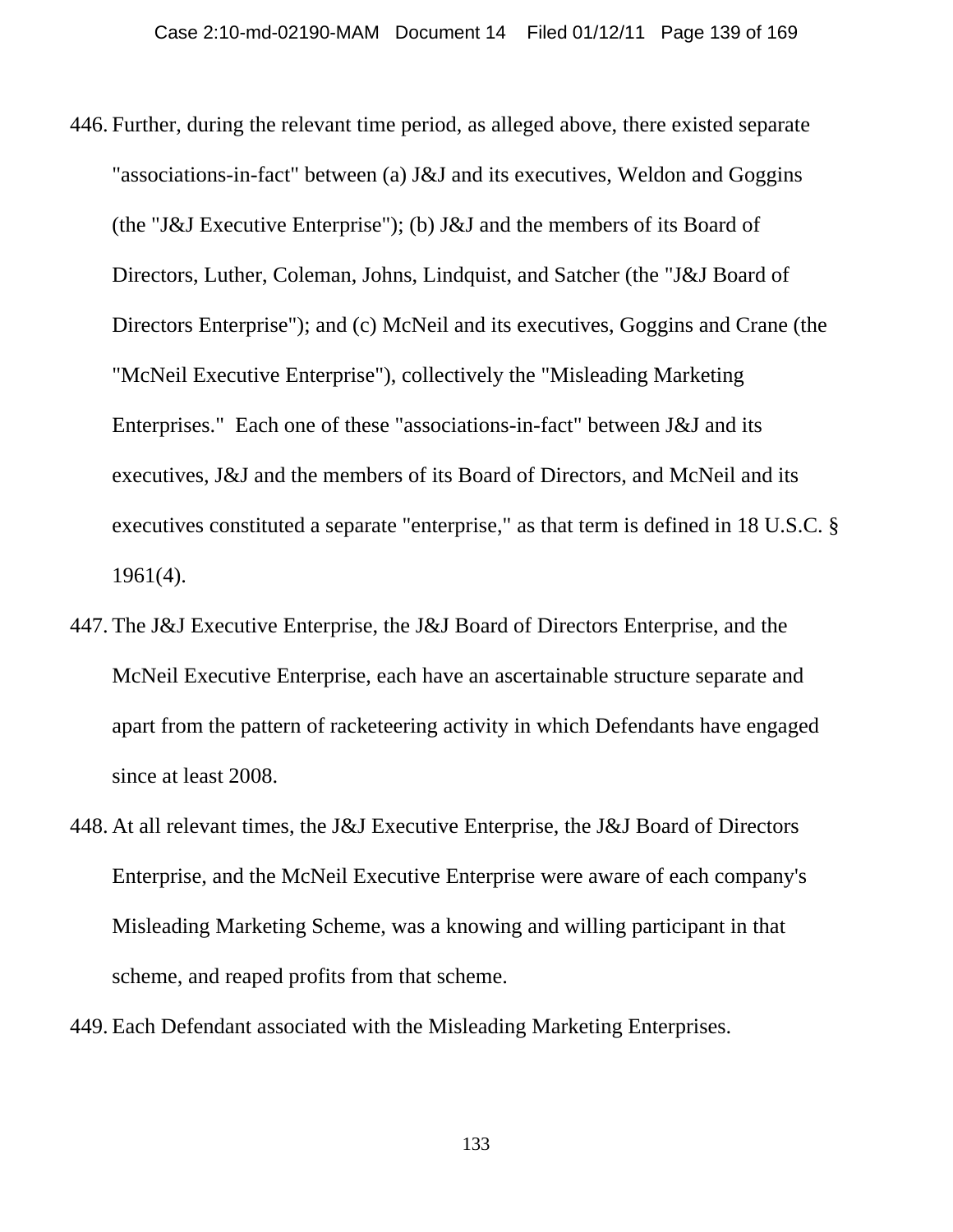- 450. Each Defendant intended that the various enterprises discussed herein transmit false and misleading information as set forth herein to Plaintiffs, members of the proposed class, government investigators, and consumers throughout the country and Other Places through means of domestic and international mail and wire carriers.
- 451. During the relevant time period, Defendants J&J and McNeil violated 18 U.S.C. § 1962(c) by conducting the affairs of the Corporate Family Enterprise, a RICO "enterprise," through a "pattern of racketeering activity," as that term is defined in 18 U.S.C. § 1961(1)(A)-(B) & (5). Defendants J&J, McNeil and the Contractor Defendants, violated 18 U.S.C. § 1962(c) by conducting the affairs of the various Contractor Enterprises, each a separate RICO "enterprise," through a "pattern of racketeering activity," as that term is defined in 18 U.S.C.  $\S$  1961(1)(A)-(B) & (5). Defendants Weldon and Goggins violated 18 U.S.C. § 1962(c) by conducting the affairs of the J&J Executive Enterprise, a RICO "enterprise," through a "pattern of racketeering activity," as that term is defined in 18 U.S.C.  $\S$  1961(1)(A)-(B) & (5). Defendants Coleman, Johns, Lindquist, and Satcher violated 18 U.S.C. § 1962(c) by knowingly directing the affairs of the J&J Board of Directors Enterprise, a RICO "enterprise," through a "pattern of racketeering activity," as that term is defined in 18 U.S.C. § 1961(1)(A)-(B) & (5). Lastly, Defendants Crane and Luther violated 18 U.S.C. § 1962(c) by conducting the affairs of the McNeil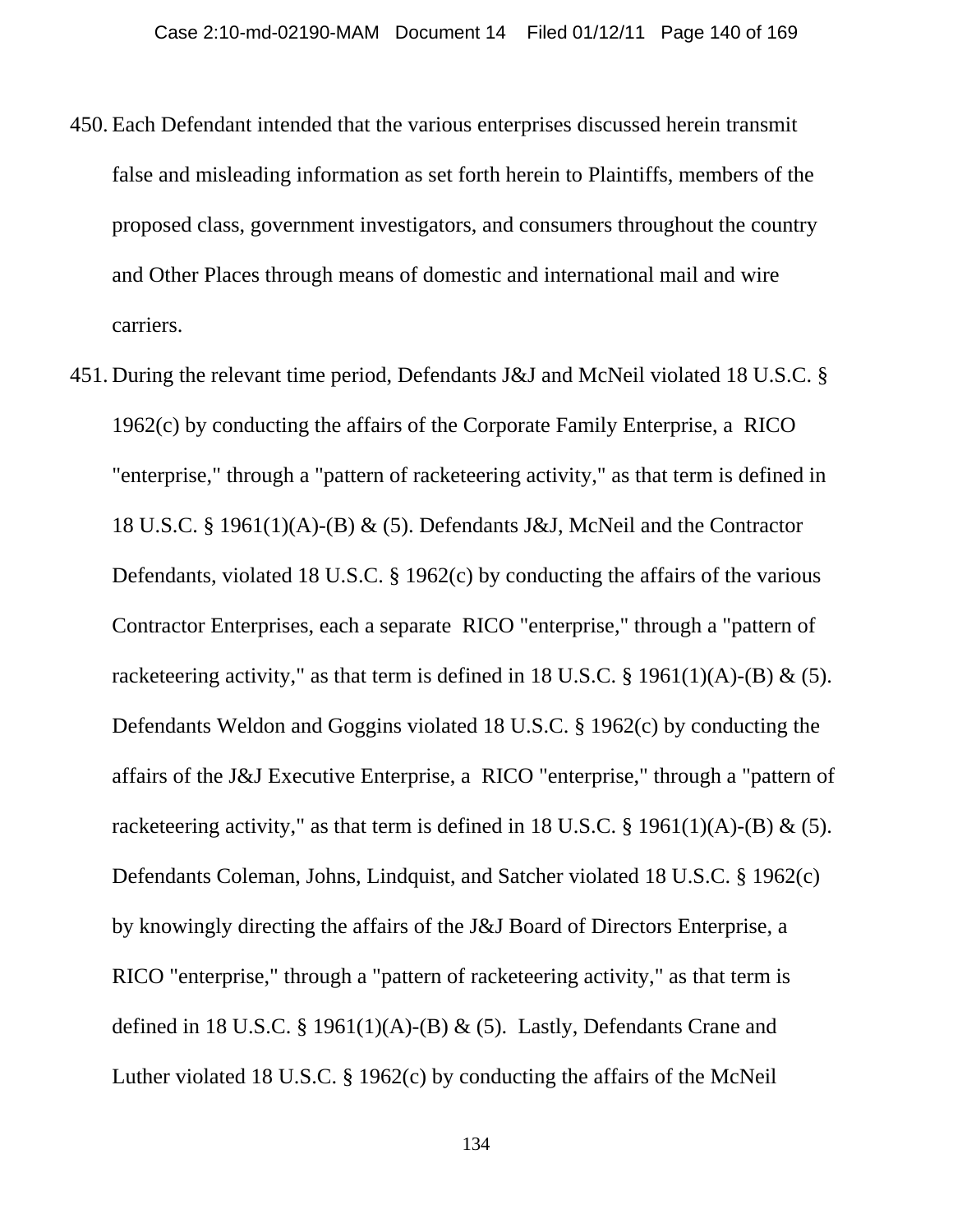Executive Enterprise, a RICO "enterprise," through a "pattern of racketeering activity," as that term is defined in 18 U.S.C.  $\S$  1961(1)(A)-(B) & (5).

- 452. Defendants Inmar, CSCS, CLS, and WIS each knowingly agreed to facilitate the Misleading Marketing Scheme through their involvement in the conduct described above, like the Phantom Recall, and did so through their participation and role in the operation of the Enterprises, as alleged above. In doing so, those Defendants agreed with J&J and McNeil to commit the predicate acts described herein pertaining to the Phantom Recall and other acts and admissions concerning product recalls with the knowledge that those acts were part of a pattern of racketeering activity in violation of in 18 U.S.C. §1962(b). Those Defendants agreed to conceal the nature of their conduct - buying "ALL of the Motrin product described [ ] [with] NO MENTION OF THIS BEING A RECALL OF THE PRODUCT!" *See* Exhibit "E" hereto.
- 453. As discussed throughout this Amended Complaint, J&J and McNeil made false statements and/or misrepresentations about the safety of the Subject Products and suppressed and concealed material information from the Plaintiffs and the Class about such products, including their potentially harmful effects as a result of undisclosed manufacturing defects and deficiencies at the time of sale. Further, J&J and McNeil, and the individual "persons" referenced above, directed that Inmar, CSCS, CLS and WIS make similar misrepresentations and omissions, by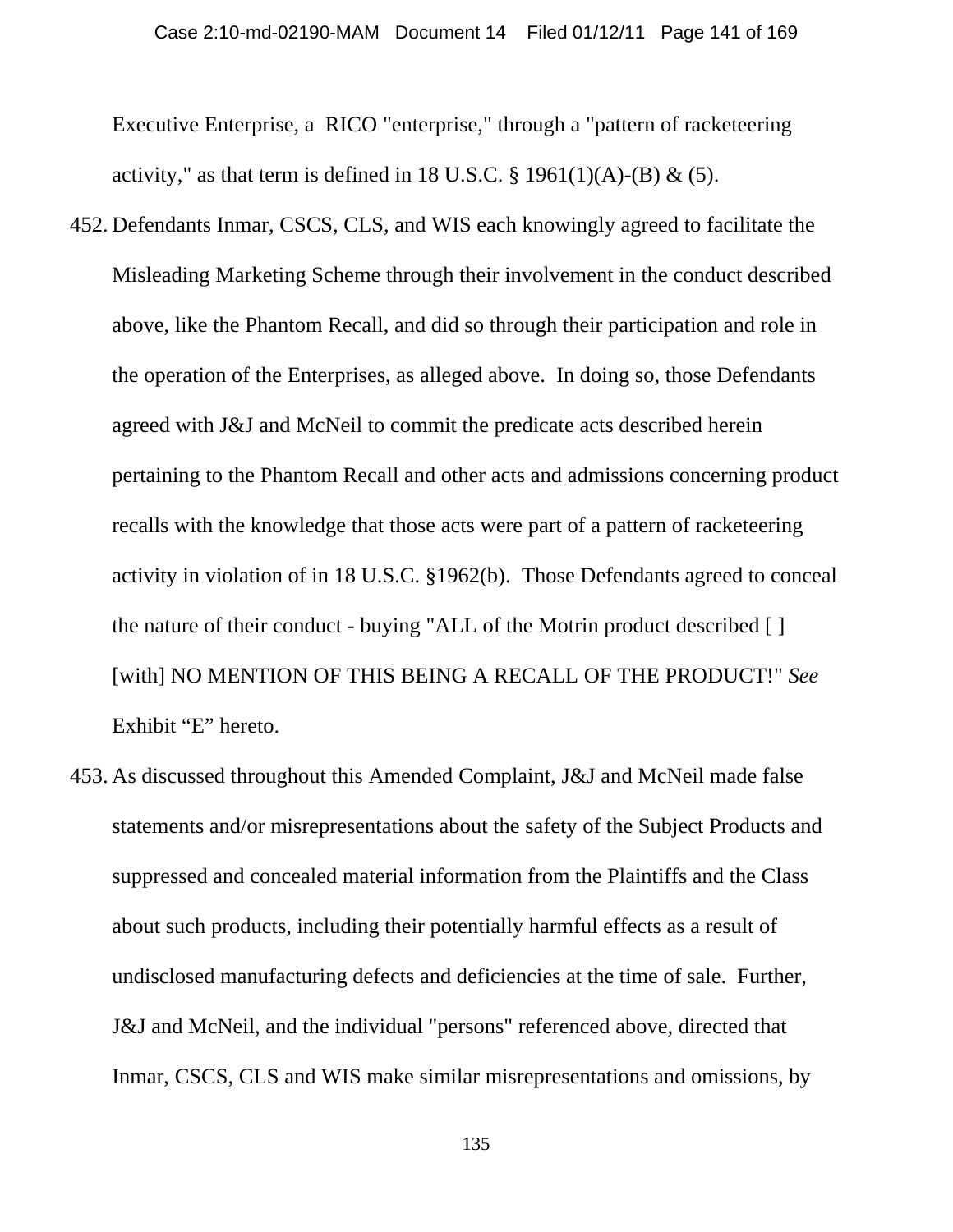deliberately directing them to specifically conceal the nature of the Phantom Recall and other recalls as follows: "quickly enter each store, find ALL of the Motrin product described, make the purchase transaction, secure the receipt, and leave . . . THERE MUST BE NO MENTION OF THIS BEING A RECALL OF THE PRODUCT!" *Id.*

- 454. Defendants carried out a scheme to defraud Plaintiffs and misrepresent the deficiencies in the manufacturing process of the Subject Products which caused those products to contain, *inter alia*, "particulate matter" and/or "foreign substances." To show a violation of Section 1962(c) of RICO, plaintiff must allege "(1) conduct (2) of an enterprise (3) through a pattern (4) of racketeering activity." *Sedima, S.P.R.L. V. Imex Co.,* 473 U.S. 479, 496 (1985).
- 455. In this case, Defendants violated sections of the RICO statute when they participated in mail fraud, in violation of 18 U.S.C. § 1341, wire fraud, in violation of 18 U.S. C § 1343 and obstruction of justice, in violation of 18 U.S.C. § 1503. The use of the mails (or the wires) need not be essential to the scheme to defraud, or even done by a defendant, so long as the mailing is closely related and reasonably foreseeable incident of the scheme. *Schmuck v. United States*, 489 U.S. 705, 710-711 (1989).
- 456. Specifically, the mail and wire fraud statutes prohibit the use of the mail or telephone lines "for the purpose of executing" "any scheme or artifice to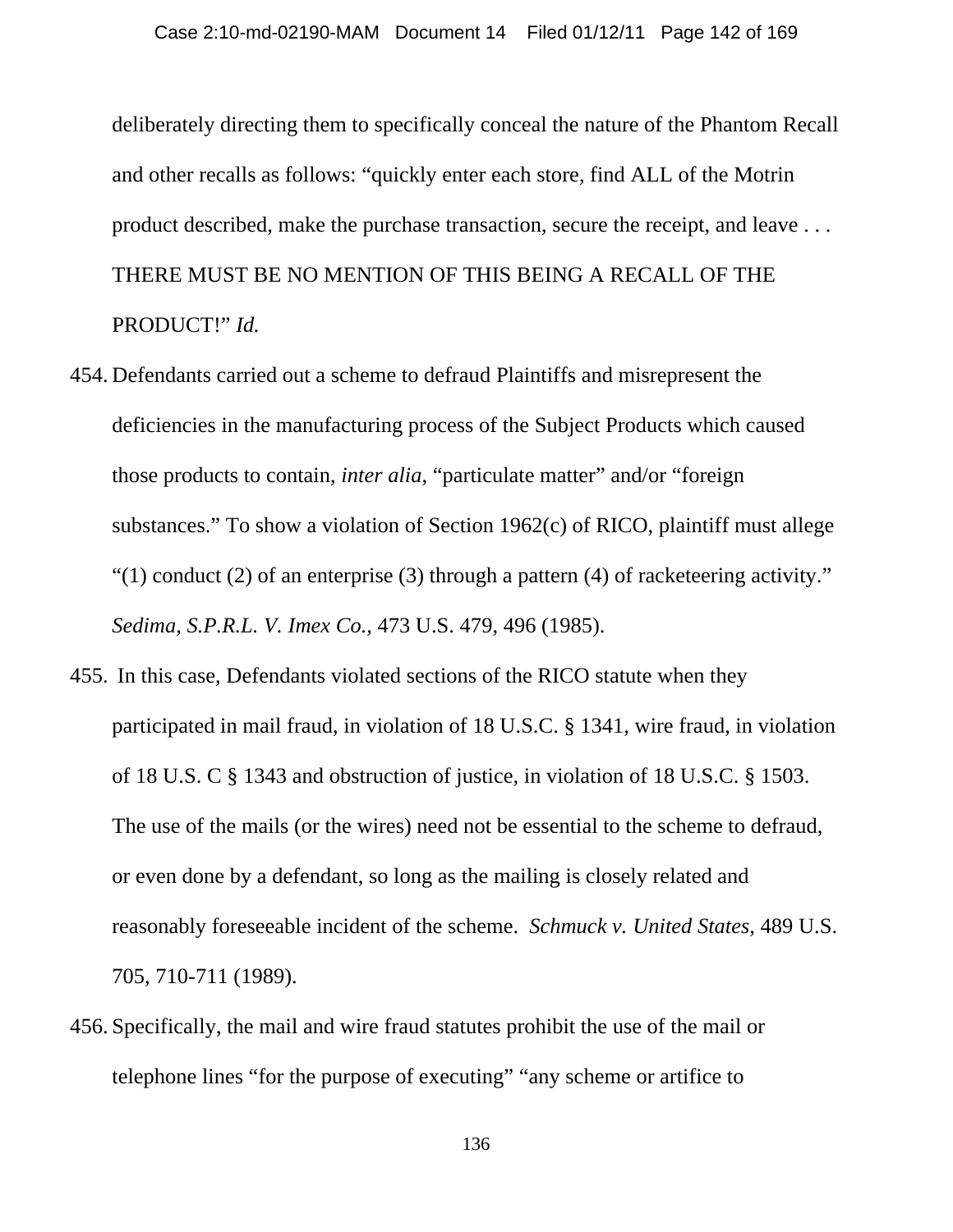defraud…or for obtaining money or property by means of false or fraudulent pretenses, representations, or promises…" 18 U.S.C.A § 1341, 1343 Thus, to demonstrate a violation of the mail or wire fraud statutes, Plaintiffs must show two elements: (1) a scheme to defraud, and (2) a mailing or wire in furtherance of that scheme. *Greenberg v. Brewster*, 816 F. Supp. 1039, 1049 (E.D. Pa. 1993).

- 457. The *locus classicus* of fraud is Defendants' affirmative false statement or half truth, *i.e*. a statement that is literally true but is made misleading by a significant omission. *Emery v. American Gen. Fin., Inc.*, 71 F. 3d 1343, 1348 (7<sup>th</sup> Cir. 1995). Thus, the failure to disclose information may constitute a fraudulent representation under the mail and wire fraud statutes if the defendant was under a legal, professional or contractual duty to make such a disclosure. Here, the Defendants had a conscious knowing intent to defraud Plaintiffs in order to sell inferior products. Defendants' actions include intentional concealment of the documents related to the Subject Products, the test results identifying contamination and degradation of the raw materials used in manufacturing the Subject Products, and misleading and deceptive responses to consumers regarding the affected Subject Products.
- 458. Specifically, several predicate acts form the basis of the racketeering activity. First, Defendants intentionally engaged in separate acts of unlawful schemes to manufacture, distribute, market and sell Subject Products that were "subpotent" or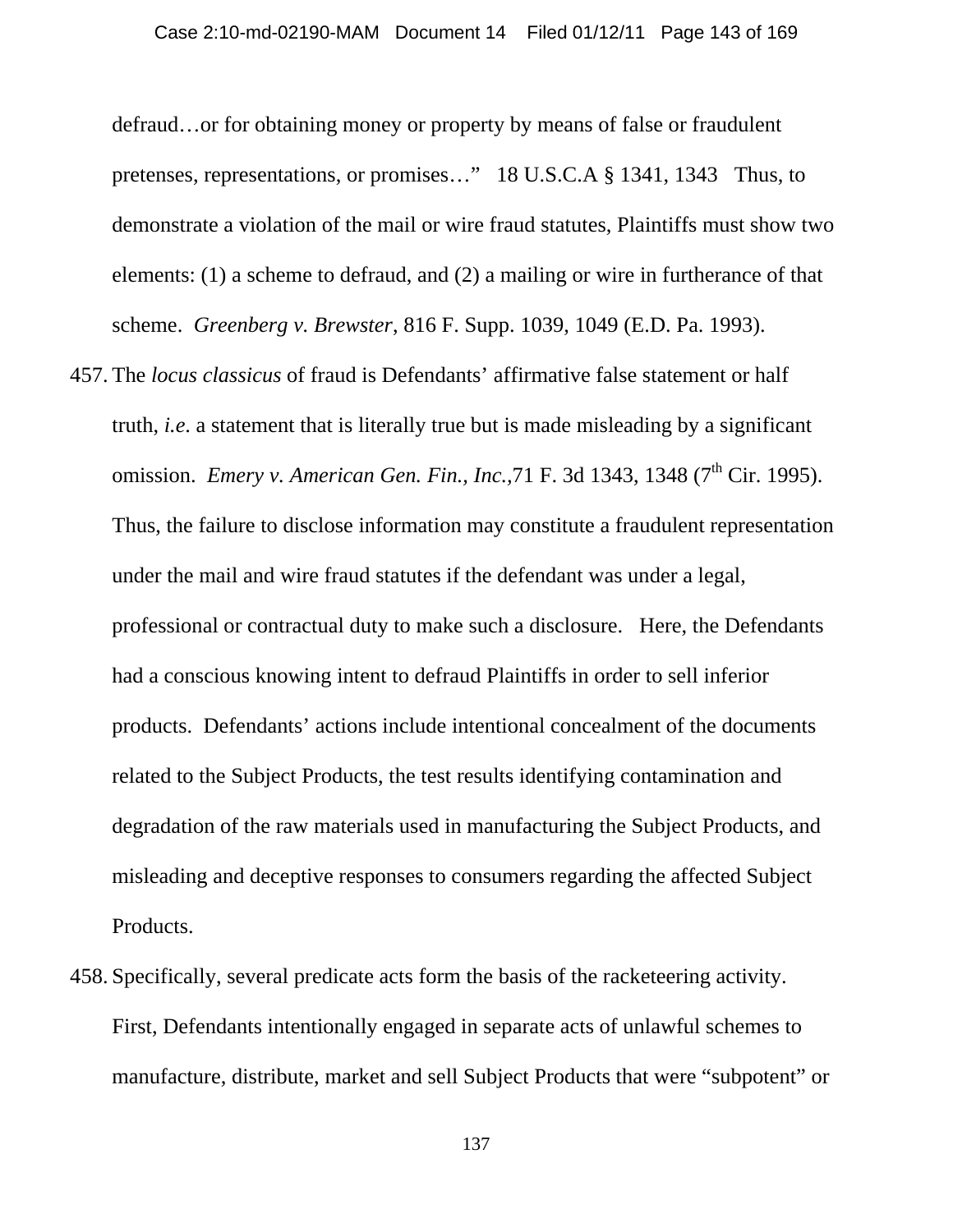"superpotent," contained foreign particulate matter or otherwise were contaminated. Problems with the manufacturing and inspection processes, and the quality, condition and efficacy of the Subject Products was first discovered in at least 2008 by Johnson & Johnson. This information was brought to the attention of Sean P. Davoren, President and Chief Executive Officer, WIS, William C. Weldon, chief executive of Johnson & Johnson, and Colleen Goggins, head of Johnson & Johnson's Consumer Health Care Segment.

- 459. Importantly, in April 2009, in an executive summary report, Johnson & Johnson learned that *Burkholderia cepacia* bacteria tainted some raw materials that were to be used to make children's and infant Tylenol. Defendants failed to thoroughly review any unexplained discrepancies in the batches of products and failed to properly keep records regarding the batches of products.
- 460. Although Defendants learned of the discovered contamination in the Subject Products, they continued to manufacture, produce, market and sell the products, which contained tainted raw materials, to its consumers, including Plaintiffs in May 2009. The companies' website promoted the children's and infant Tylenol, dispelled any rumors of contamination, and encouraged parents, consumers and Plaintiffs to continue to purchase Defendants' products at premium prices over other less expensive and safer generic products.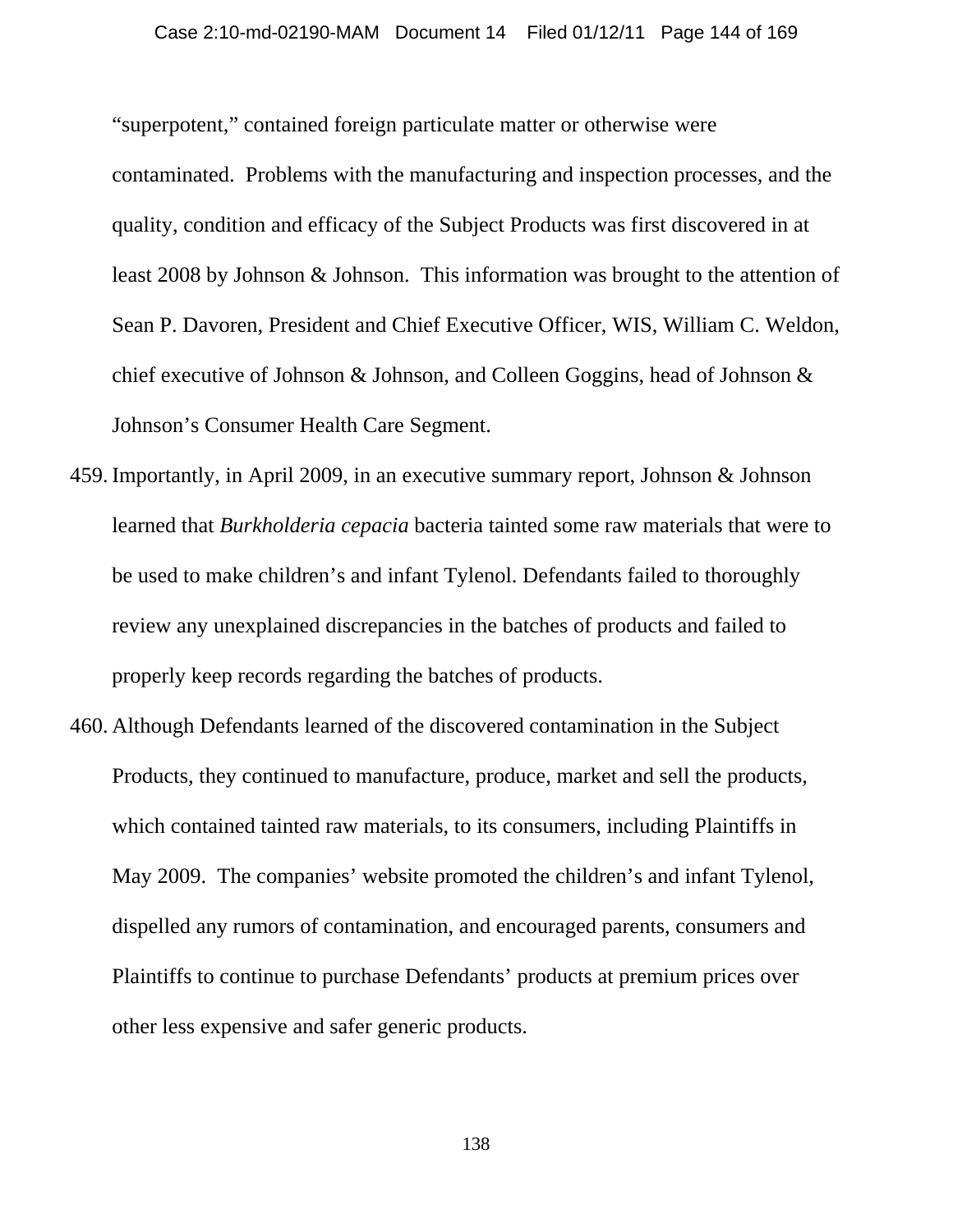- 461. Defendants continued to ship, *via* United States Postal Service, more than eight million bottles of the Subject Products across the country to various retailers. In fact, according to emails sent between McNeil staff members, including Colleen Goggins, Defendants continued to ship the Subject Products to retailers and consumers until June 4, 2009 – the same day the FDA investigators cited the company for violating good and standard manufacturing practices.
- 462. Defendants, by and through their chief executive officers and presidents, hired contractors to allegedly determine how many bottles remained on store shelves. This contract was effectuated, documented and recorded in communications between Johnson & Johnson staff and the contractor staff on or about June – August 2009. This act was done with deliberate disregard to the ongoing investigation of the FDA into the tainted Subject Products.
- 463. Defendants violated both mail fraud and wire fraud statutes when, prior to recalling the tainted Subject Products, they contracted with WIS, CLS, CSCS and Inmar, Inc., to purchase its suspect Motrin products from retail stores. As discussed above, Defendants J&J and McNeil directed the Contractor Enterprises to "quickly enter each store, find ALL of the Motrin product described, make the purchase transaction, secure the receipt, and leave . . . THERE MUST BE NO MENTION OF THIS BEING A RECALL OF THE PRODUCT!" At such direction, the Contractor Enterprises proceeded to conduct the Phantom Recall, as discussed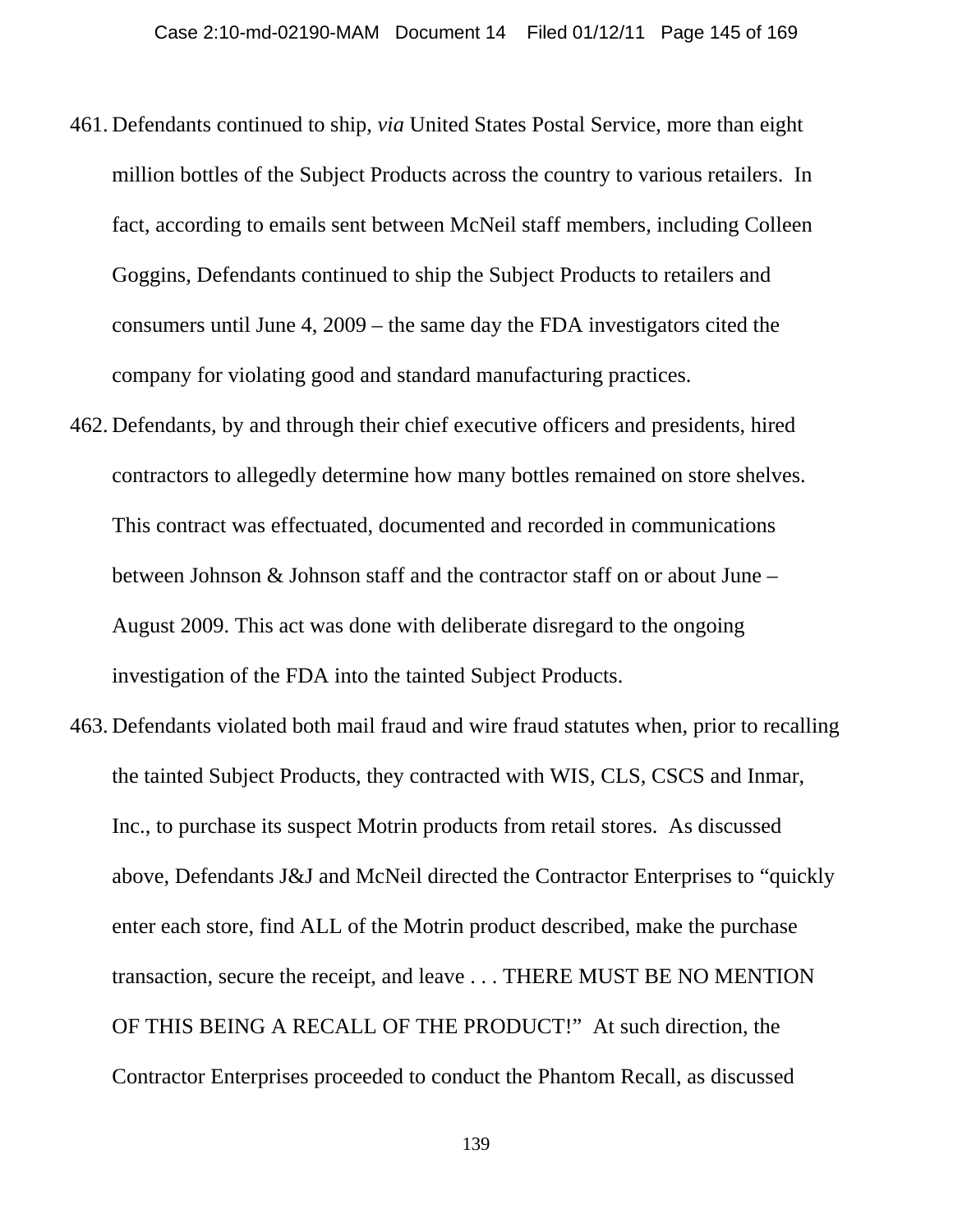above, concealing the nature and the impetus for such action –*i.e.,* Defendants' knowledge that the Subject Products were unsafe - from the public and the Class. This action shows Defendants' ongoing "criminal enterprise" solely for the purpose of defrauding not only millions of consumers, but the United States Government as well. The actions are systematic, deliberate and designed to defraud consumers in order to sell inferior and potentially dangerous products and to conceal the nature of Defendants' misrepresentations.

- 464. Moreover, many of the same recalled Subject Products, including Children's Tylenol Infant Drops, Concentrated Motrin Suspension and Children's Tylenol Cold Suspensions, involved in the FDA Report described above were cited for the same reasons as in the Enforcement Report. This fact establishes a pattern of "racketeering activity" on the part of Defendants to defraud customers into purchasing Subject Products that were worth less than Defendants represented, were unsafe and were potentially dangerous to the consumers who used them.
- 465. More importantly, Defendants' interstate correspondences with WIS and CSCS of Inmar, Inc. regarding contracting the latter's services in the phantom recall of Motrin products as referred to in the Congressional Committee's letter, clearly illustrates Defendants' attempts to cover up the deficiencies using the mail or interstate wires to further their unlawful scheme of making millions of consumers believe that Defendants' products were safe and effective. Tellingly, Defendants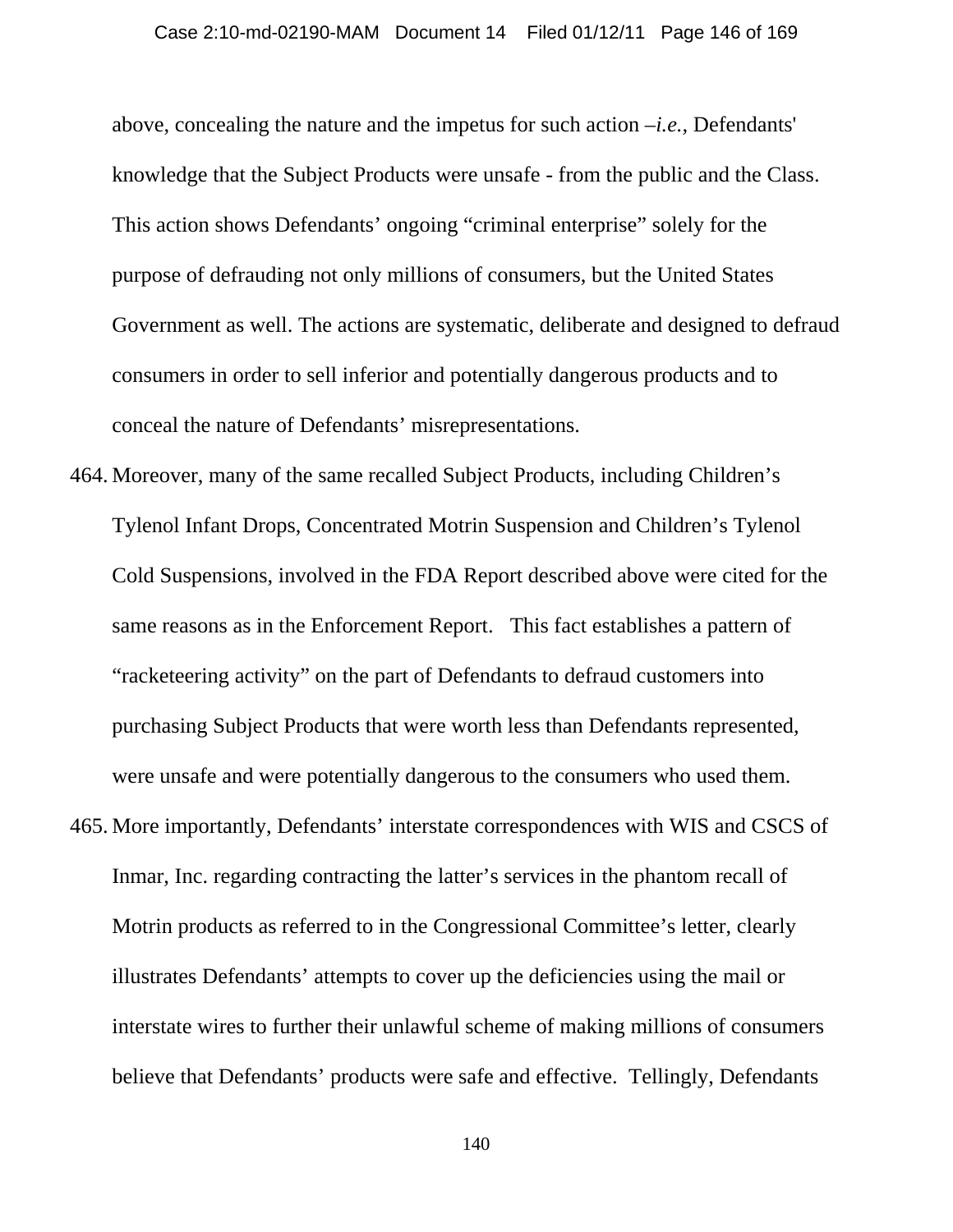instructed WIS and CSCS, "…there must be no mention of this being a recall of the product" – a clear act of misrepresentation and fraud intended to deceive its customers (*See* Exhibit "E").

- 466. Defendants also engaged in various activities to obstruct and hinder legitimate investigations of their criminal conduct in violation of 18 U.S.C. § 1503. Specifically, Defendants ignored the warnings and findings of the FDA, carelessly recorded results in the official records, and intentionally deceived investigators regarding its manufacturing problems. All the while, Defendants continued to manufacture, distribute, market and sell the Subject Products, and attempted to conceal their activities through a phantom recall and other secretive steps. Such activities were done with the purpose and intent to obstruct and hinder legitimate investigations by the United States House Committee on Oversight and Government Reforms which is investigating and conducting hearings regarding the recalls.
- 467. Thus, as a direct and proximate result of Defendants' conduct Plaintiffs were defrauded, mislead and injured. Pursuant to 18 U.S.C. §1964(c), "(a)ny person injured in his business or property by reason of a violation of section 1962 of this chapter may sue therefore in any appropriate United States District Court and shall recover threefold the damages he sustains and the cost of the suit, including a reasonable attorney's fee…."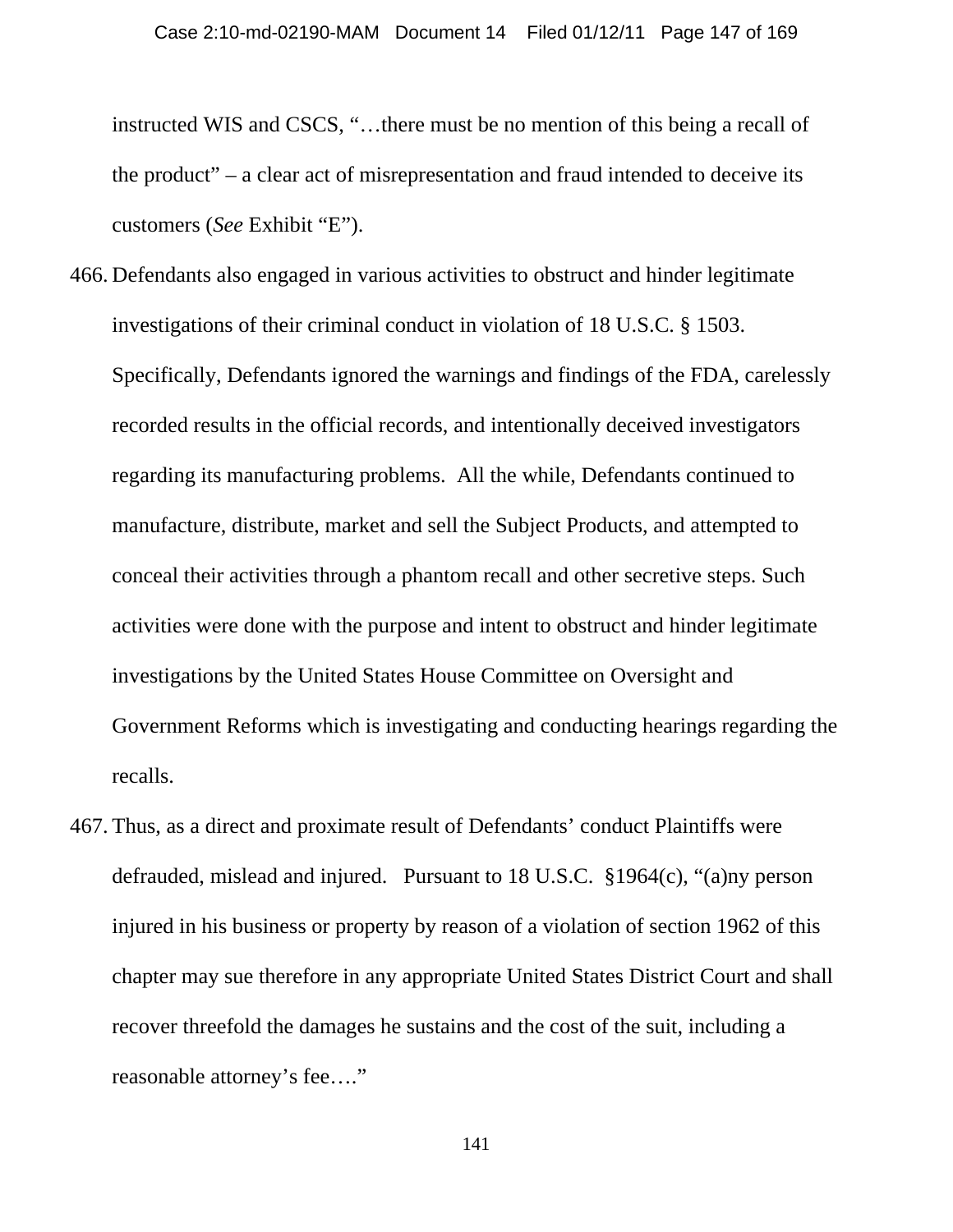- 468. Plaintiffs and the members of the Class have standing to sue Defendants McNeil, J&J, Weldon, Goggins, Crane, Luther, Coleman, Johns, Lindquist, Satcher, Inmar, Inc., CSCS, CLS, and WIS under 18 U.S.C. §1964(c) and to recover compensatory damages, treble damages, and the costs of suit, including reasonable attorneys' fees. In addition, Plaintiffs and Class members are entitled to declaratory and injunctive relief, pursuant to 18 U.S.C. §1964(a), to remedy and prevent Defendants from engaging in further violations of state and federal law.
- 469. WHEREFORE, Plaintiffs, on behalf of themselves and the Class, respectfully seek the relief set forth below. Plaintiffs and the Class are entitled to an award of treble and compensatory damages arising out of Defendants' pattern of racketeering activities which proximately caused economic injury to the Plaintiff and members of the Class.

# **C. Count III: Violations of Magnuson-Moss Act (15 U.S.C. § 2301,**  *et. seq***.)**

- 470. Plaintiffs incorporate by reference all preceding paragraphs, as well as the paragraphs that follow in this Complaint, as if fully set forth herein.
- 471. Plaintiffs are "consumer[s]" within the meaning of the Magnuson-Moss Warranty Act. *See* 15 U.S.C. § 2301(3).
- 472. The J&J Defendants are "suppliers" and "warrantors" within the meaning of the Act. *See* 15 U.S.C. § 2301(4), (5).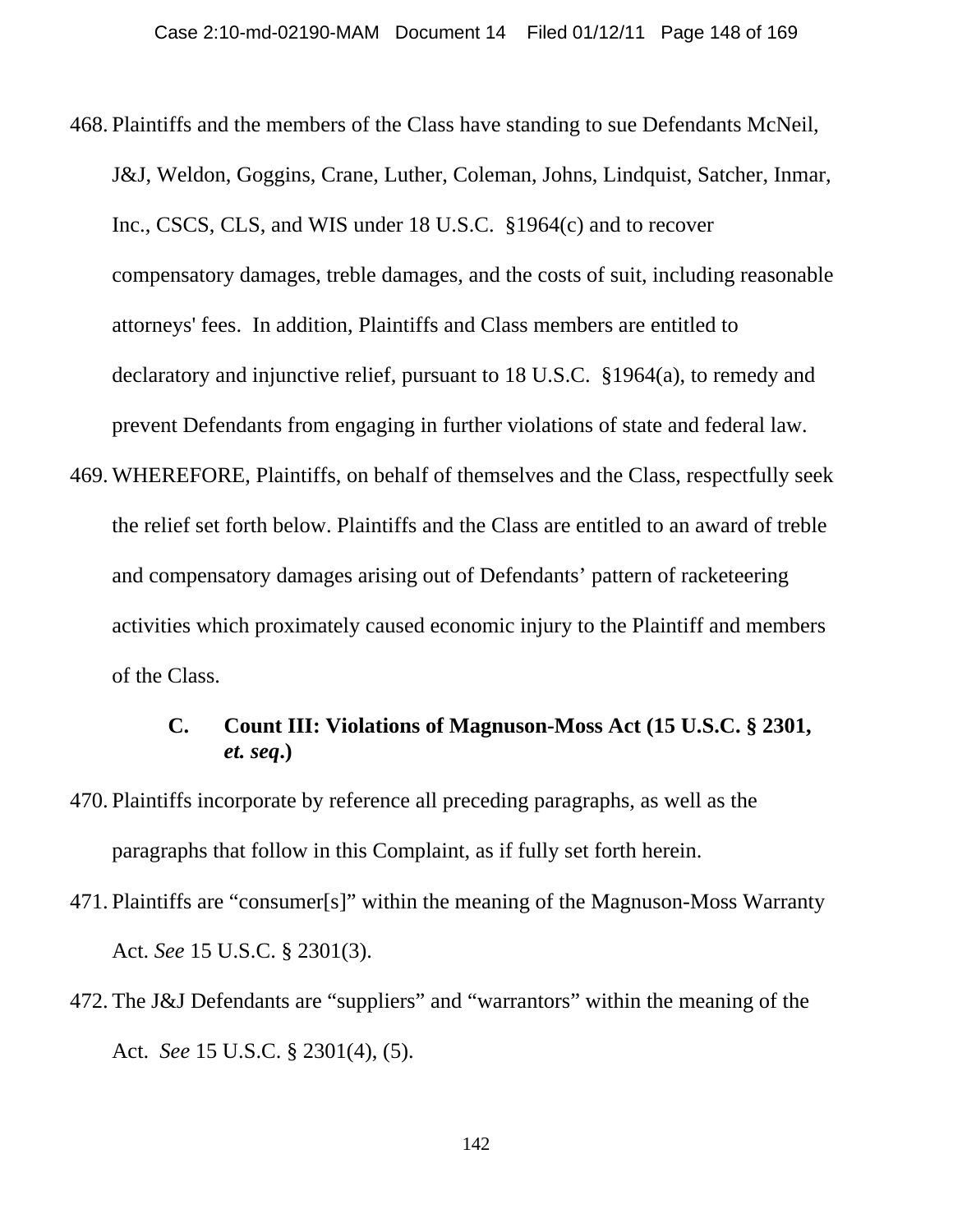- 473. The Subject Products are "consumer products" within the meaning of the Act. *See* 15 U.S.C. 2301(1).
- 474. The Act provides a cause of action for any consumer who is damaged by the failure of a warrantor to comply with a written or implied warranty. *See* 15 U.S.C.  $§$  2310(d)(1).
- 475. The J&J Defendants' implied warranties are warranties covered under the Act. *See* 15 U.S.C. § 2301(7).
- 476. The J&J Defendants breached their warranties to Plaintiffs and the Class as described in detail herein.
- 477. Plaintiffs and the Class have been damaged because of Defendants' failure to honor their obligations under their implied warranties respecting the defective Subject Products.
- 478. The amount in controversy is, in the aggregate, more than the sum or value of \$50,000 computed on all claims to be determined in this action.
- 479. This action is brought as a class action and the number of representative plaintiffs is exceeds one hundred.

WHEREFORE, Plaintiffs, on behalf of themselves and the members of the Class, respectfully seek the relief set forth below.

# **D. Count IV: Strict Product Liability-Manufacturing Defect**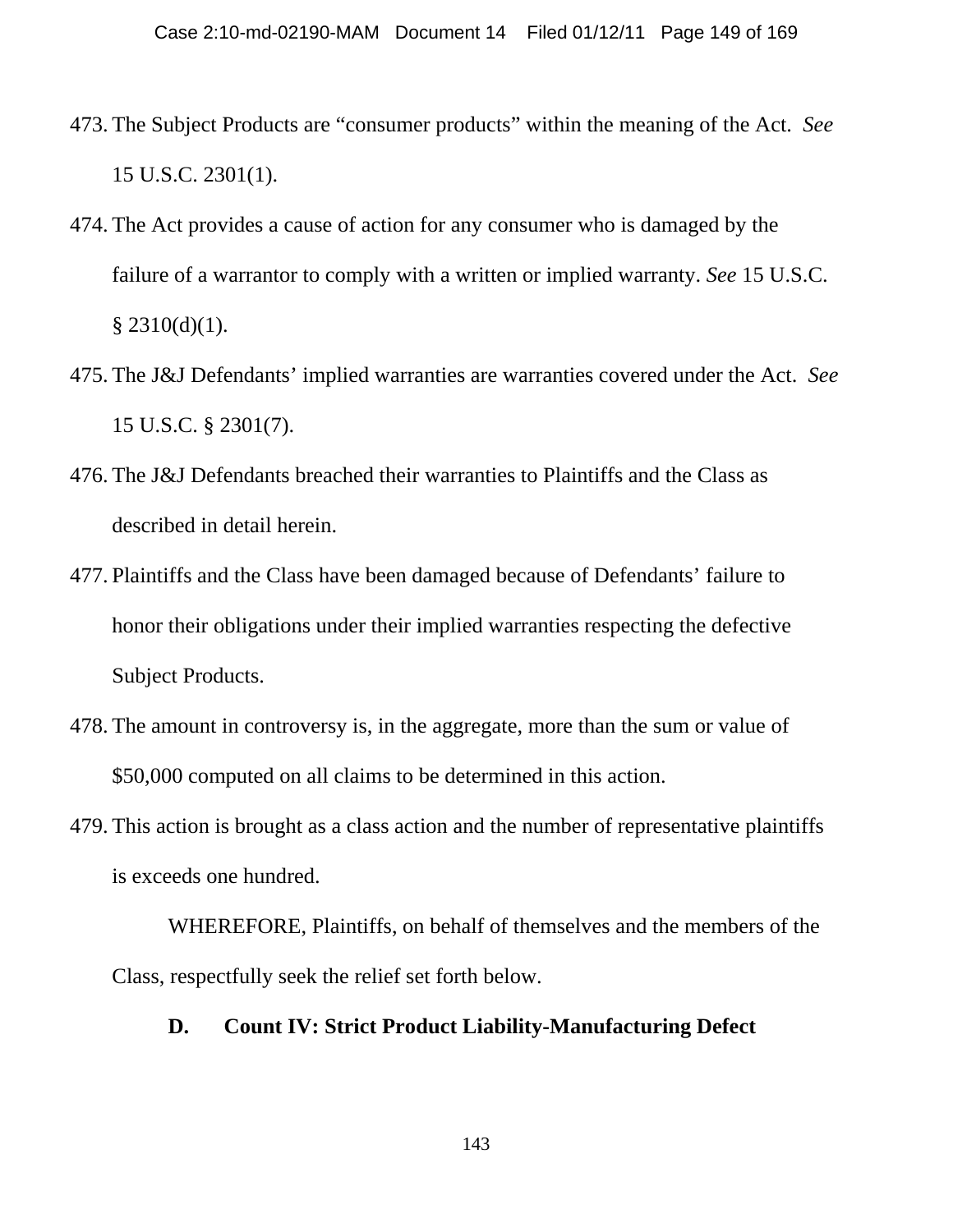- 480. Plaintiff incorporates by reference all preceding paragraphs, as well as the paragraphs that follow in this Complaint, as if fully set forth herein.
- 481. During the relevant time period, Defendants were engaged in the business of designing, developing, manufacturing, testing, packaging, promoting, marketing, distributing, labeling, and/or selling to its distributors and otherwise putting the Subject Products into the stream of commerce.
- 482. During the relevant time period, Defendants did manufacture, distribute and sell the Subject Products. Those products were expected to reach, and did reach, consumers, including Plaintiffs and members of the Class throughout the United States, without significant change in the condition in which they were manufactured and sold.
- 483. During the relevant time period, the Subject Products were manufactured, sold or otherwise left Defendants' possession in a defective, contaminated, adulterated, and in some cases, unreasonably dangerous condition, and thereafter were placed in the stream of commerce. The varying conditions of the Subject Products included, but were not limited to, one or more of the following particulars:
	- a. when placed in the stream of commerce, the product contained manufacturing and composition defects, including *inter alia*, far too much or far too little active ingredient, contaminants, particulates and other adulterants, which rendered the product, *inter alia*, super or sub-potent, contaminated, unusable and unreasonably dangerous;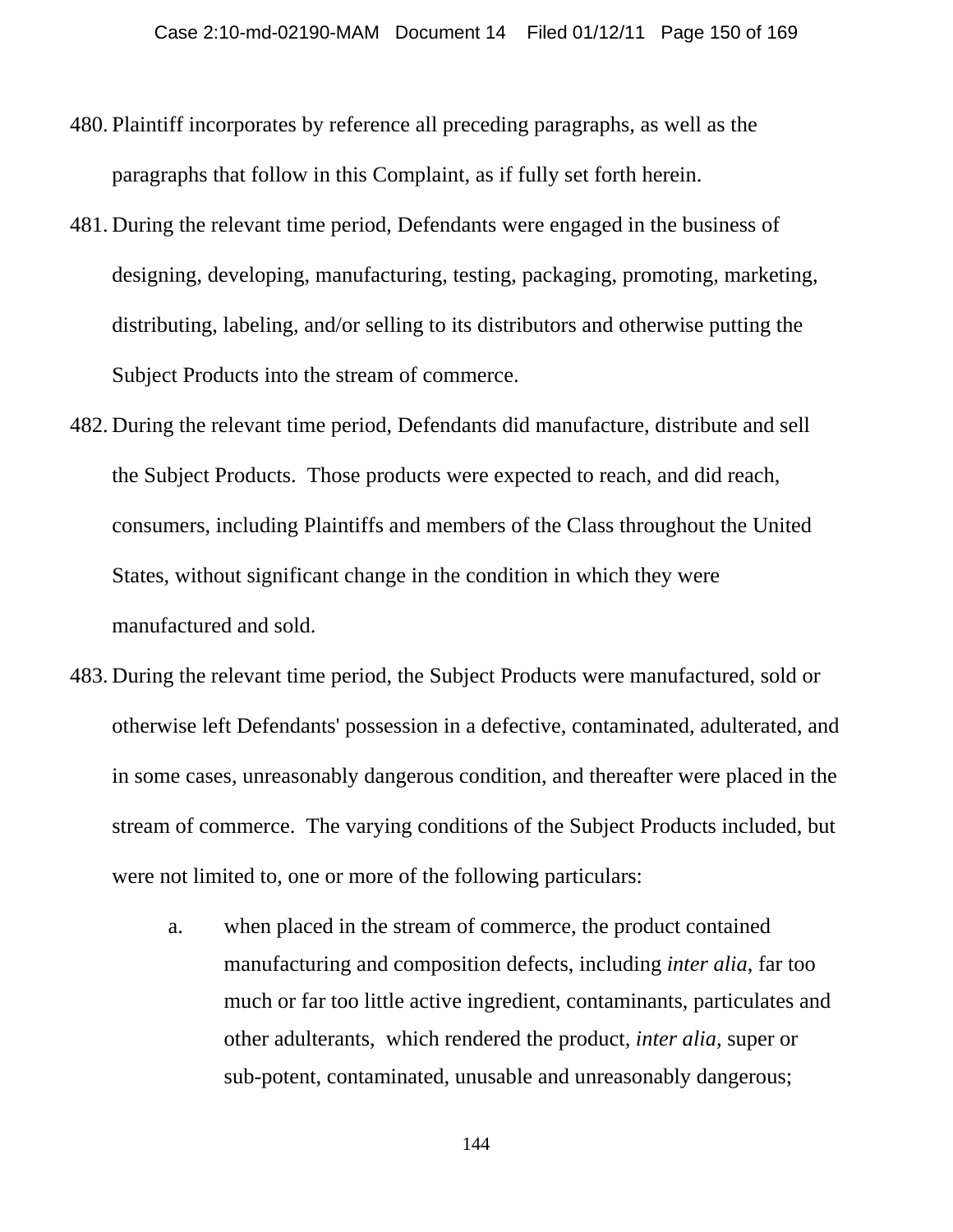- b. when placed in the stream of commerce, the products contained manufacturing defects which resulted in lot to lot variability which rendered the products unusable and unreasonably dangerous;
- c. the products' manufacturing defects occurred while the products were in the possession and control of the Defendants;
- d. the products were not made in accordance with the Defendants' specifications or performance standards;
- e. the products manufacturing defects existed before it left the control of the Defendants.
- 484. The Subject Products were used by consumers, including the Plaintiffs, in a way that was reasonably foreseeable to Defendants.
- 485. As a direct and proximate result of Defendants' wrongful conduct, Plaintiffs have sustained and will continue to sustain harm including economic losses and other damages and losses for which they are entitled to compensatory, punitive, and equitable damages and declaratory relief in an amount to be proven at trial.
- 486. Defendants are liable jointly and/or severally for all general, special and equitable relief to which Plaintiffs are entitled by law. The plaintiffs seek actual and punitive damages from the Defendants as alleged herein.

WHEREFORE, Plaintiffs, on behalf of themselves and the members of the Class, respectfully seek the relief set forth below.

## **E. Count V: Strict Product Liability-Failure to Warn**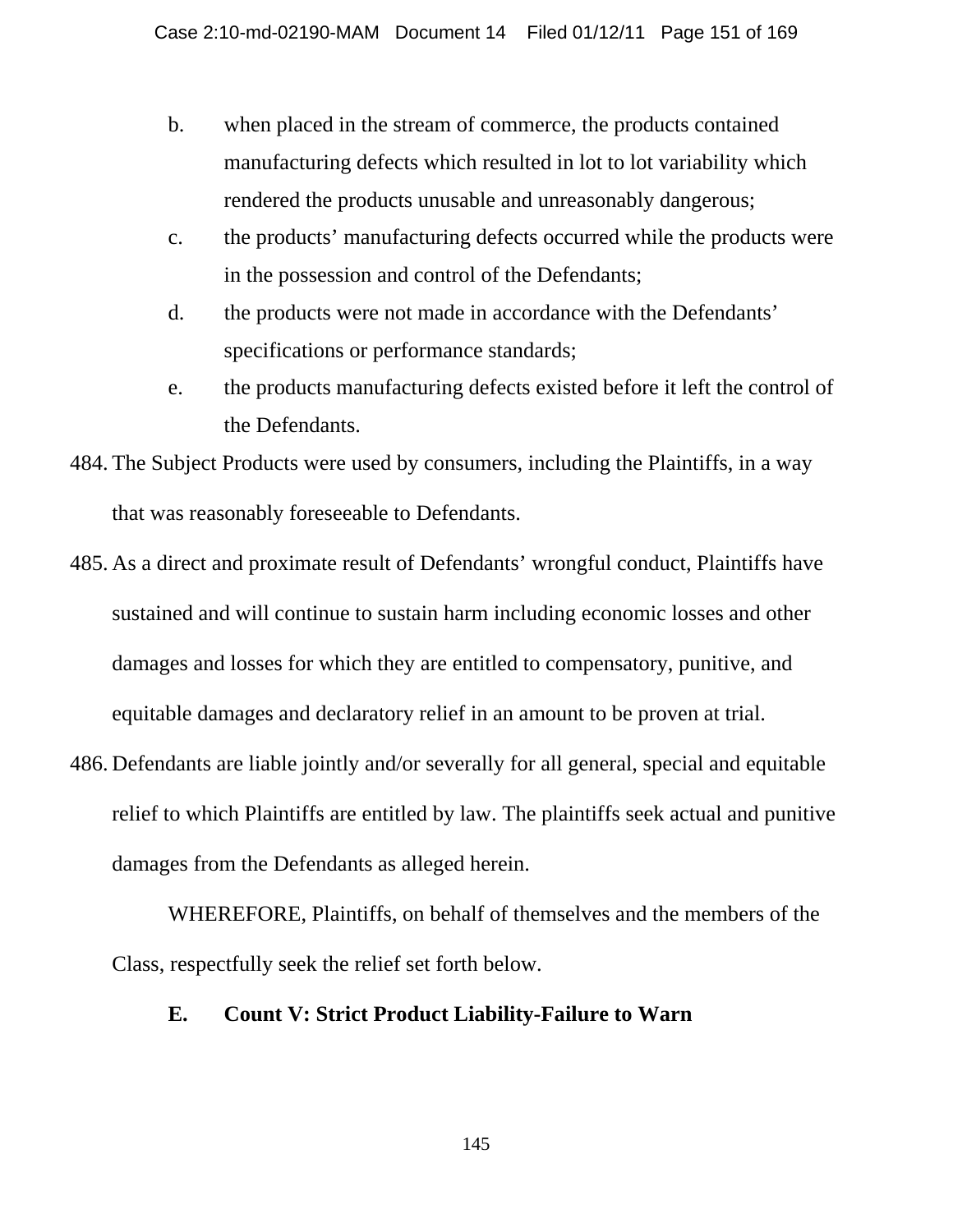- 487. Plaintiff incorporates by reference all preceding paragraphs, as well as the paragraphs that follow in this Complaint, as if fully set forth herein.
- 488. The Subject Products were defective, contaminated, adulterated and/or otherwise unusable for the purpose intended when those products left the control of Johnson & Johnson/McNeil.
- 489. At the time of the Subject Products manufacture, testing, packaging, labeling, distribution, and sale, and continuing up to the time of Plaintiffs injury, Defendants knew or should have known of the substantial defects and dangers involved in the reasonably foreseeable purchase, administration and ingestion of the defective Subject Products. The lack of sufficient warnings concerning the Subject Products' defective design, development, manufacture, testing, packaging, promotion, marketing, distribution, labeling, and/or selling caused Plaintiffs to purchase the Subject Products that were, *inter alia,* ineffective, super or sub-potent, and/or otherwise contaminated or adulterated, thereby causing injury to the Plaintiffs.
- 490. Defendants knew that the defectiveness of the Subject Products would not be readily recognizable to an ordinary consumer and that consumers would purchase and use these products without inspection or analysis of the product components. Defendants further knew that Plaintiffs and the Class would administer the defective Subject Products to sick and ill infants, children, and others.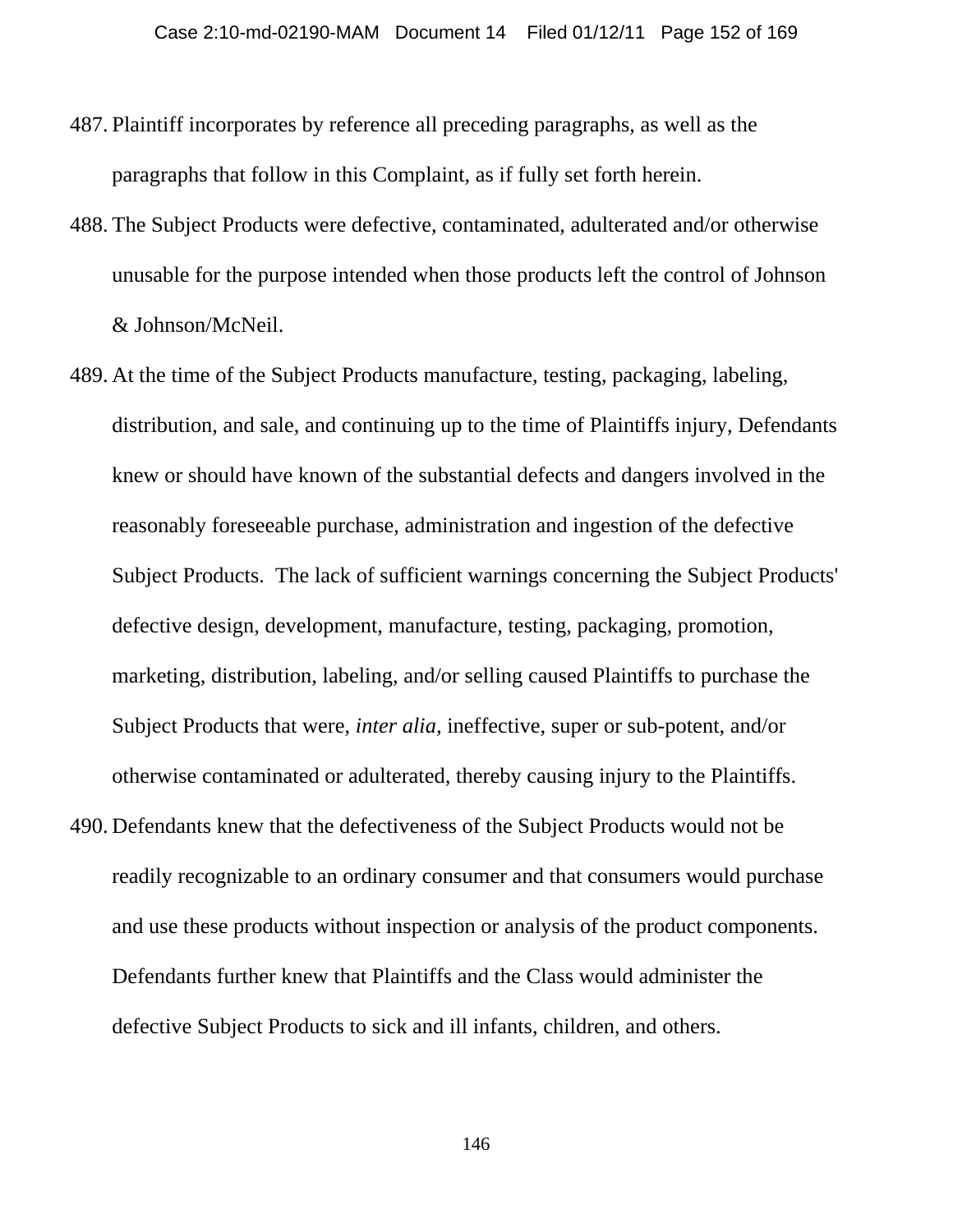- 491. At all relevant times, Defendants failed to provide adequate warnings, instructions, guidelines, or admonitions to Plaintiffs, the Class, and members of the consuming public of the defects, contaminations or other adulterations, which Defendants knew, or in the exercise of reasonable care should have known, to have existed in the makeup of the Subject Products.
- 492. At all relevant times, Plaintiffs and members of the Class used the Subject Products in the manner intended by Defendants, including without limitation, administering the Subject Products to sick and ill infants, children, and others. The use of the Subject Products by Plaintiffs and members of the Class was in a manner that was reasonably foreseeable by the Defendants as involving substantial dangers that were not readily apparent to Plaintiffs, and the members of the Class.
- 493. Plaintiffs' damages were the direct and proximate result of Defendants' failure to provide adequate warnings.

WHEREFORE, Plaintiffs, on behalf of themselves and the members of the Class, respectfully seek the relief set forth below

# **F. Count VI: Breach of Implied Warranty of Merchantability and Fitness for a Particular Purpose**

- 494. Plaintiffs incorporate by reference all preceding paragraphs, as well as the paragraphs that follow in this Complaint, as if fully set forth herein.
- 495. Prior to the time of the subject incidents, the Defendants impliedly warranted to members of the general public, including the Plaintiffs, that the Subject Products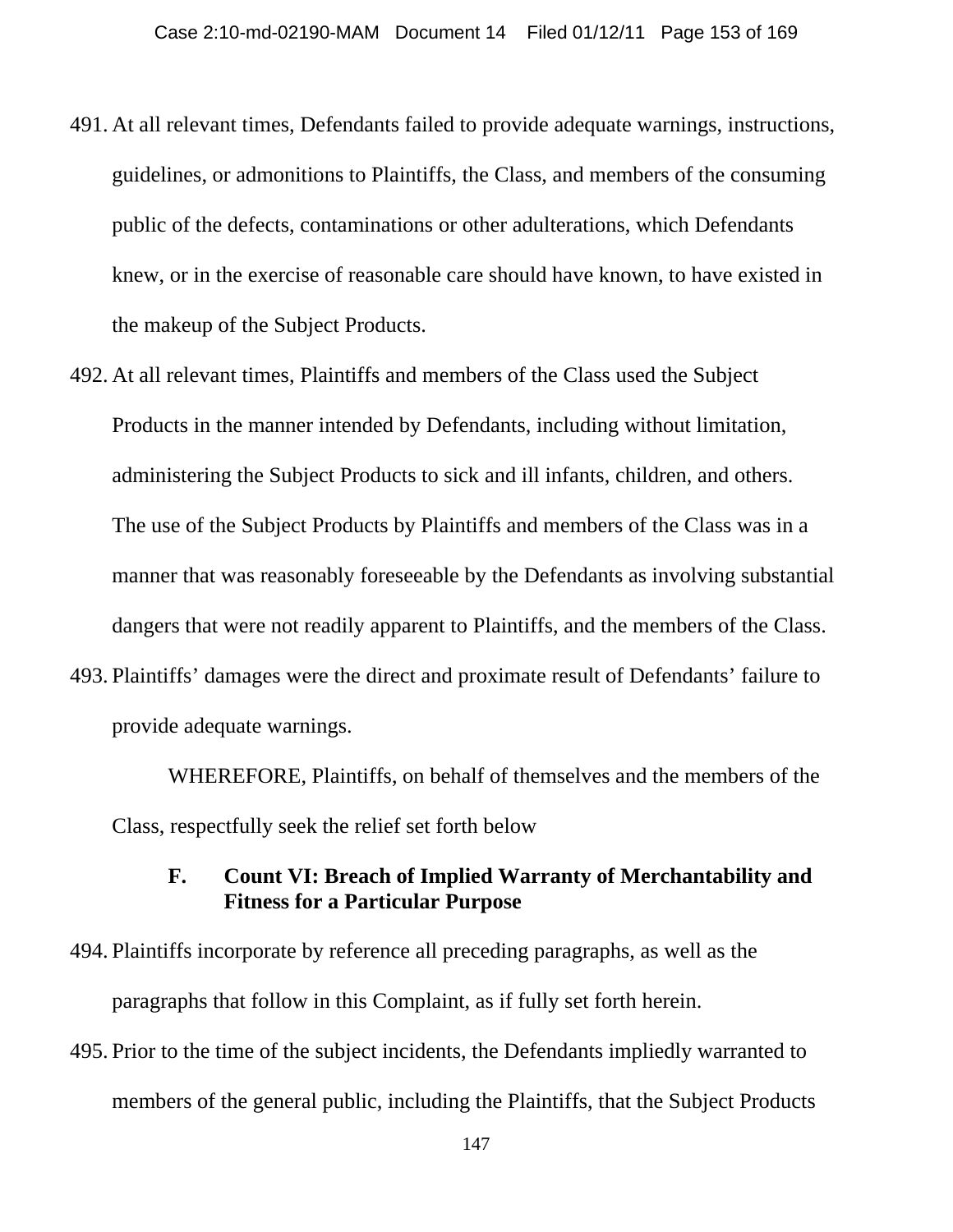were of merchantable quality, and were safe and effective for the use for which they were intended by Defendants, mainly the care, treatment, and/or relief of a variety of common ills, pain and other afflictions.

- 496. Plaintiffs' relied on the reputation, experience, technical and scientific expertise, ability, and judgment of the Defendants in their selection, purchase and use of the Subject Products as safe, effective and reliable means for treating these various common ills, pain and other afflictions.
- 497. The Subject Products are/were defective, contaminated, and/or otherwise adulterated and were not safe and/or effective for their intended use. Nor were the Subject Products of merchantable quality as warranted by Defendants in that they were defectively manufactured, labeled, merchandized, promoted, distributed and sold exposing Plaintiffs and members of the Class to damage and potential injury.
- 498. After Plaintiffs suffered the damage and injury complained of herein, notice was given by Plaintiffs to Defendants by filing this lawsuit in the time, manner, and form prescribed by law of the breach of said implied warranty.
- 499. As a direct, legal and proximate breach of said implied warranties, Plaintiffs sustained the damages complained of herein. Plaintiffs are, therefore, entitled to damages in an amount to be proven at the time of trial.

WHEREFORE, Plaintiffs, on behalf of themselves and the members of the Class, respectfully seek the relief set forth below.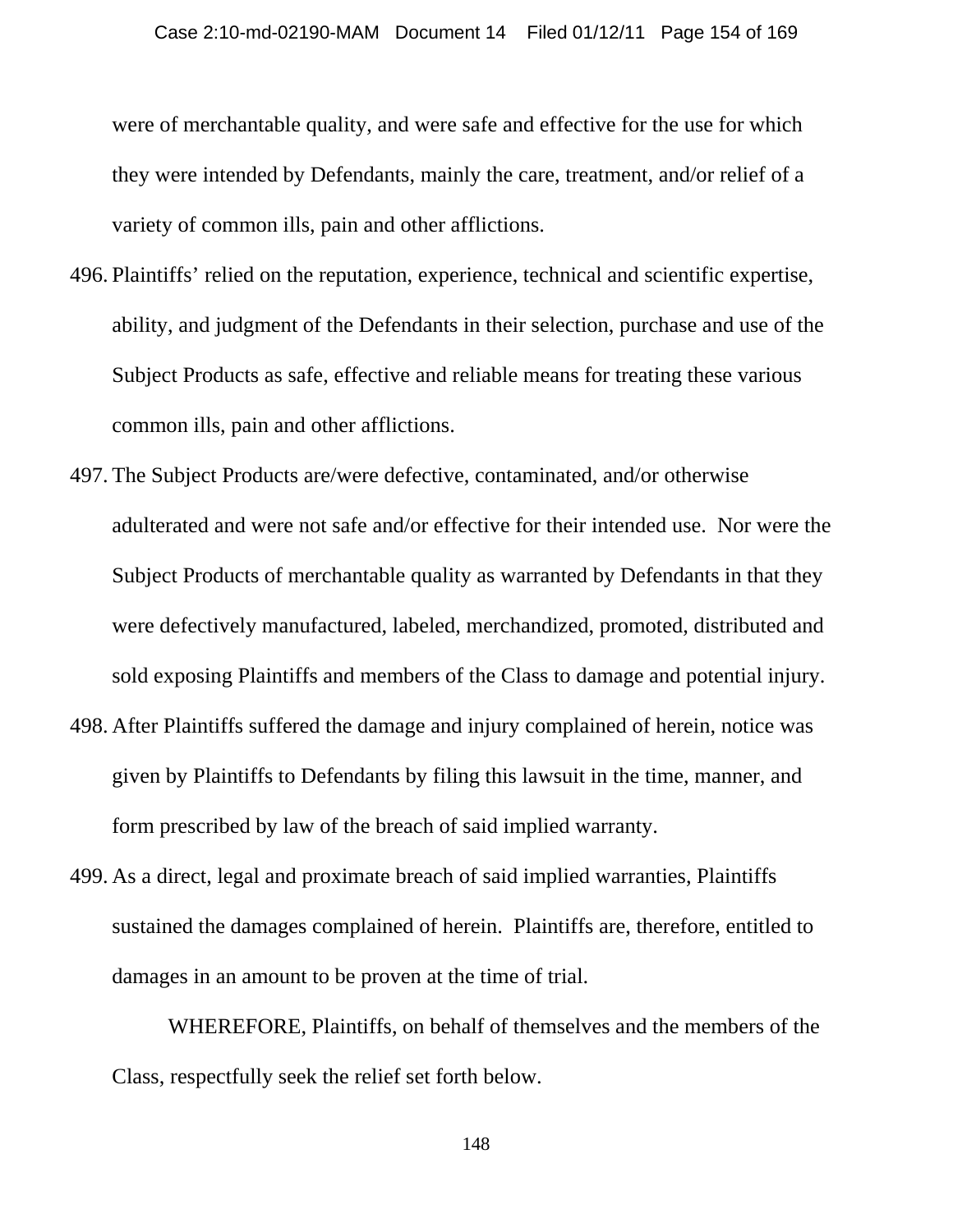### **G. Count VII: Negligence**

- 500. Plaintiffs incorporate by reference all preceding paragraphs, as well as the paragraphs that follow in this Complaint, as if fully set forth herein.
- 501. At all times relevant**,** Defendants were engaged in the business of designing, developing, manufacturing, testing, packaging, promoting, marketing, distributing, labeling, and/or selling to its distributors, retailers and the public, the Subject Products.
- 502. Defendants owed Plaintiffs a duty to exercise reasonable care in the designing, developing, manufacturing, testing, packaging, promoting, marketing, distributing, labeling, and/or selling to its distributors, retailers and the public, the Subject Products, including a duty to ensure that the Subject Products contained only those ingredients and components, active or otherwise, in the specified amounts, listed or otherwise provided on the labeling and packaging, and that the purchase and/or use of the Subject Products did not cause Plaintiffs any unreasonable harm or injury.
- 503. Defendants knew or should have known that the Subject Products were defectively manufactured, knew or should have known that the Subject Products contained ingredients, components, impurities, contaminants and/or particulates, not identified on the label and/or packaging, or in some cases ingredients in other than specified amounts and were therefore worthless, ineffective, contaminated, and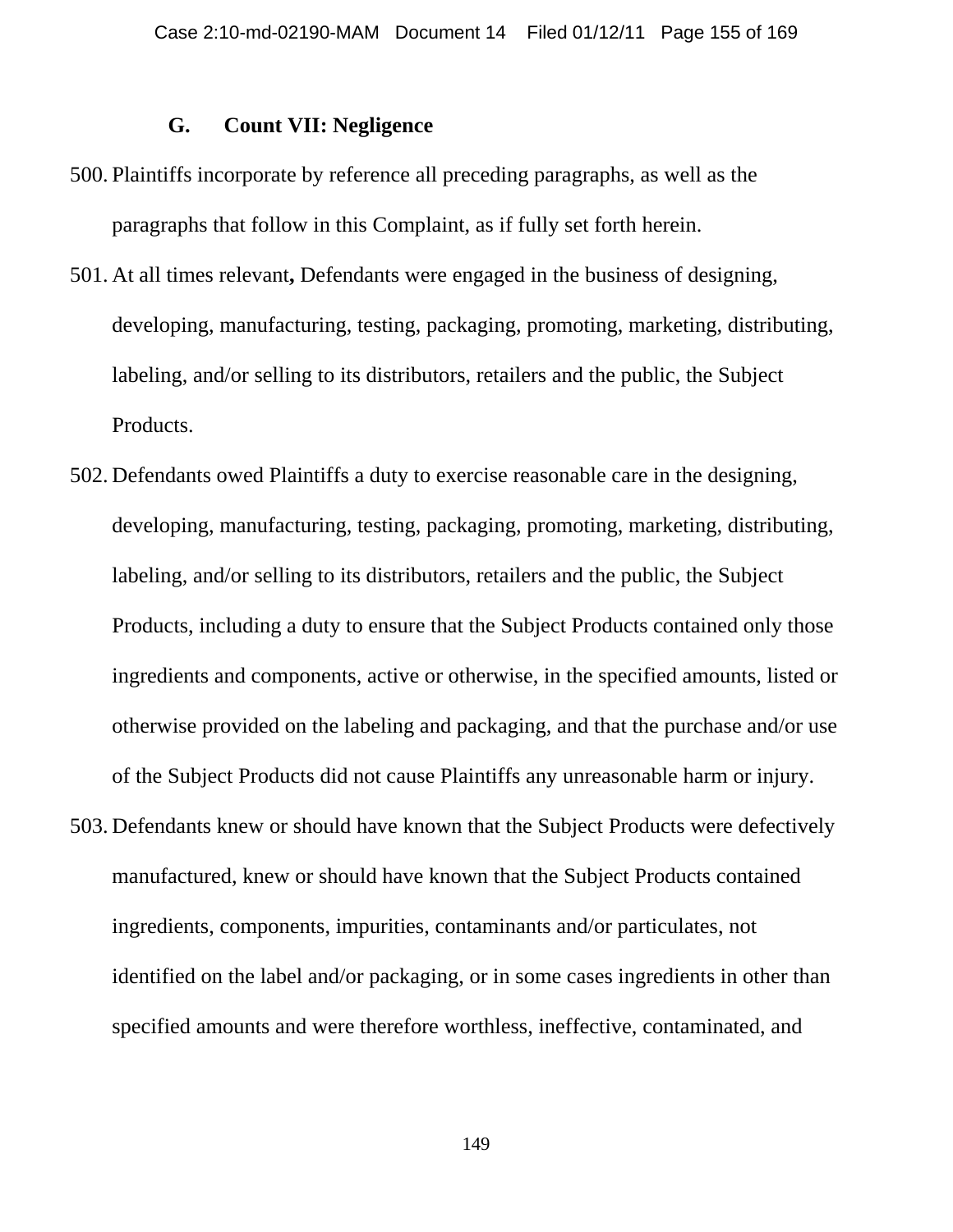otherwise defective, causing damages and potential injury to those purchasing and ingesting the Subject Products.

504. Defendants failed to exercise ordinary and reasonable care and breached their duty

by, among other things:

- a. Failure to use due care in the designing, developing, manufacturing, testing, packaging, promoting, marketing, distributing, labeling, and/or selling to its distributors, retailers and the public, the Subject Products in order to avoid the aforementioned risks to individuals;
- b. Failure to provide adequate warning of the super and sub-potency of the Subject Products, and/or the inclusion of contaminates, particulates and/or other adulterations not identified on the label and/or the packaging;
- c. Failure to incorporate within the manufacturing and design of the Subject Products reasonable safeguards and protections against components, impurities, contaminants and/or particulates, not identified on the label and/or packaging, or in some cases ingredients in other than specified amounts.
- d. Failure to timely and thoroughly investigate complaints and institute effective processes to protect individuals from the aforementioned risks.
- e. Being otherwise careless or negligent.

505. Defendants were negligent and breached the duty owed to the Plaintiffs and the

Class.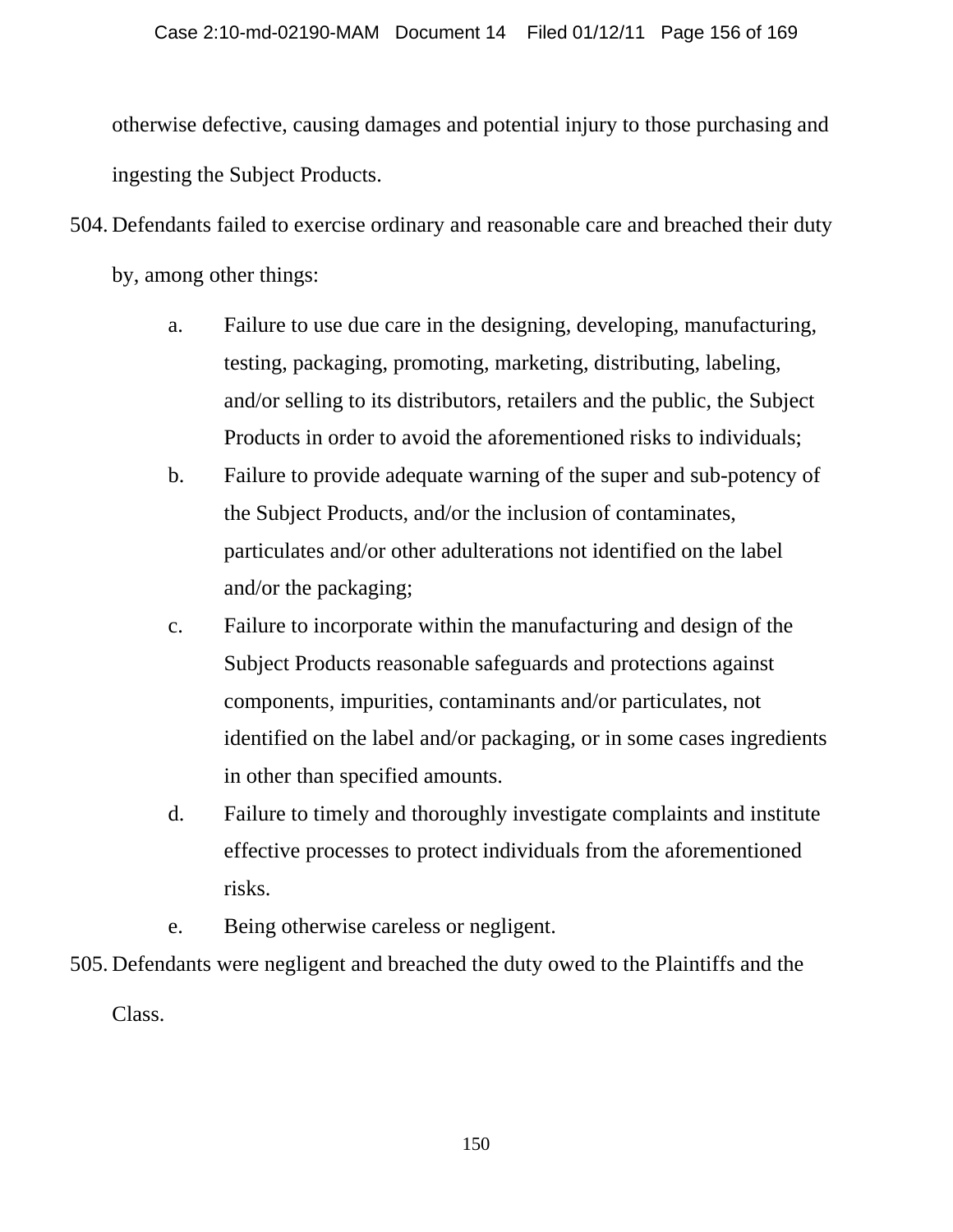- 506. As a direct and proximate cause of Defendants' breach, Plaintiffs and the Class have been damaged including, but not limited to, financial loss of purchasing defective, ineffective, adulterated and/or contaminated products at a premium price, as well as being subjected to potential risk of injury.
- 507. Plaintiffs are entitled to damages in an amount to be proven at trial, together with interest thereon and costs.

WHEREFORE, Plaintiffs, on behalf of themselves and the members of the Class, respectfully seek the relief set forth below.

#### **H. Count VIII: Negligent Misrepresentation/Fraud**

- 508. Plaintiffs incorporate by reference all preceding paragraphs, as well as the paragraphs that follow in this Complaint, as if fully set forth herein.
- 509. At all times relevant**,** Defendants were engaged in the business of designing, developing, manufacturing, testing, packaging, promoting, marketing, distributing, labeling, and/or selling to their distributors, retailers and the public, the Subject Products.
- 510. By engaging in the acts and omissions alleged in this Complaint, Defendants have committed fraud on the Plaintiffs and the Class.
- 511. The Defendants acts violate common law proscriptions against negligent and fraudulent misrepresentation.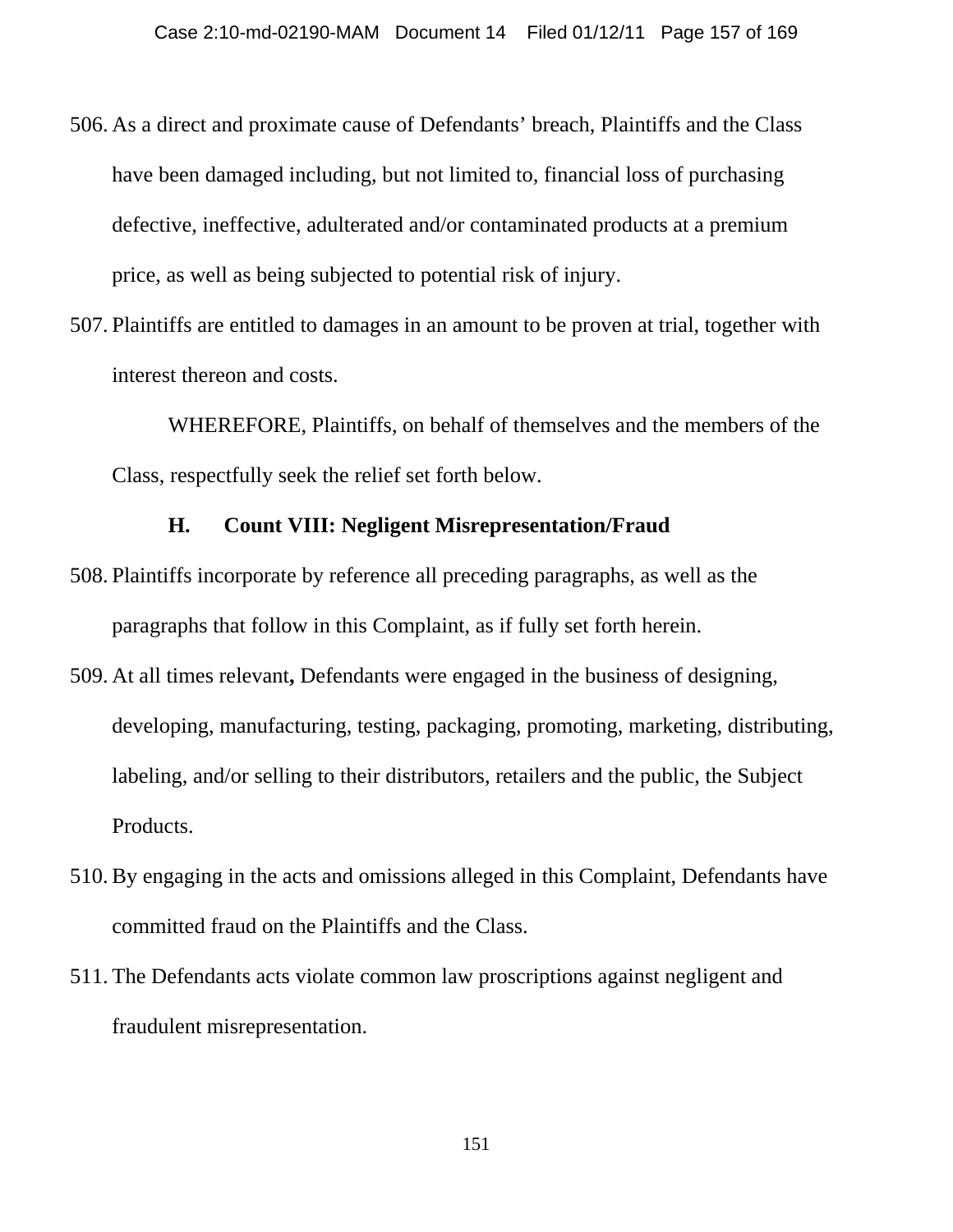- 512. In distributing, marketing, promoting and selling the Subject Products to Plaintiffs and the Class, the Defendants made representations that the Subject Products contained the ingredients, concentrations, components, quality and condition as is identified on the label and/or packaging that accompanied the Subject Products. Defendants also marketed their products to consumers in a similar fashion.
- 513. These representations were material to the transactions at hand and the Plaintiffs and the Class relied upon these representations when purchasing the Subject Products and administering them to Plaintiffs, members of the Class and their children.
- 514. As set forth fully herein, the Subject Products were defectively manufactured and the Subject Products contained ingredients, concentrations, components, impurities, contaminants and/or particulates, not identified on the label and/or packaging, or in some cases ingredients in other than specified amounts and were therefore worthless, ineffective, contaminated, and otherwise defective, causing damages and potential injury to those purchasing and ingesting the Subject Products.
- 515. The Defendants intended that Plaintiffs and the Class would rely on their representations and omissions to their detriment. Plaintiffs and the Class did in fact reasonably rely on the representations and statements of the Defendants and to their detriment, suffered injury and damages thereby, as more fully set forth herein.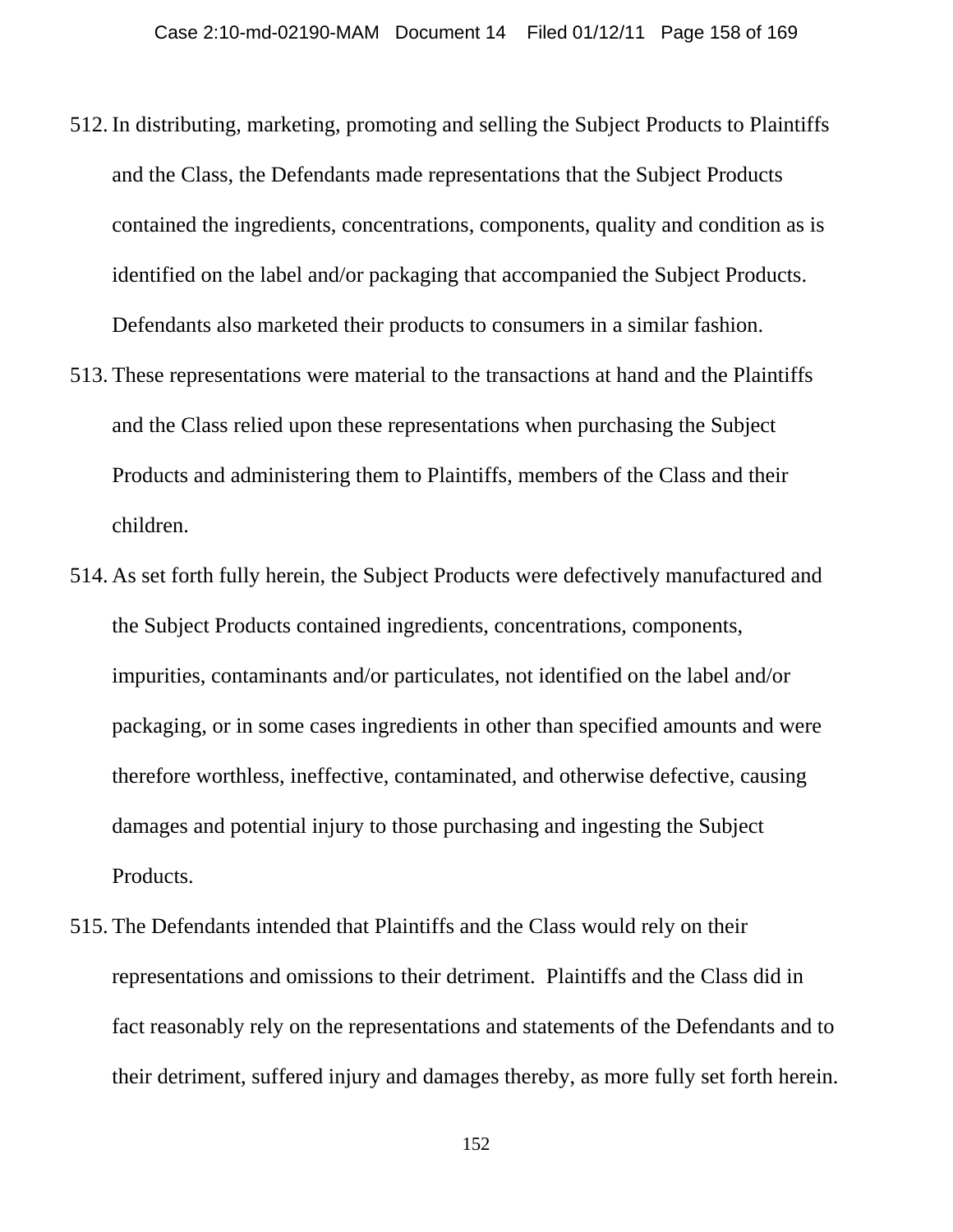- 516. In addition, the Defendants concealed and suppressed material facts about the defectively manufactured Subject Products and they concealed and suppressed their unlawful acts and omissions as set forth more fully herein. Among other things, once the Defendants became aware that the Subject Products were defectively manufactured, they did not inform the public. Instead, the Defendants continued to allow the Plaintiffs and the Class to purchase and administer these defective and harmful Subject Products to themselves and their children.
- 517. As an alternative to informing the public and appropriate authorities of the defectively manufactured Subject Products, the Defendants created a scheme and conspiracy to purchase the remaining defective Subject Products off the shelves of retailers. Plaintiffs and the Class were unaware of the above-referenced facts, and would not have purchased the Subject Products or continued to administer the Subject Products to themselves and their children had they known of the facts Defendants concealed and suppressed.
- 518. The Defendants' untrue, deceptive and misleading misrepresentations and nondisclosure of material facts relating to the safety, efficacy and cost-effectiveness of Subject Products caused Plaintiffs and the Class to purchase the Subject Products that were (a) ineffective for the treatment for which they were indicated and therefore did not benefit the Plaintiffs, the Class or their children; (b) unsafe, likely causing the Plaintiffs, the Class and their children to suffer side effects or longer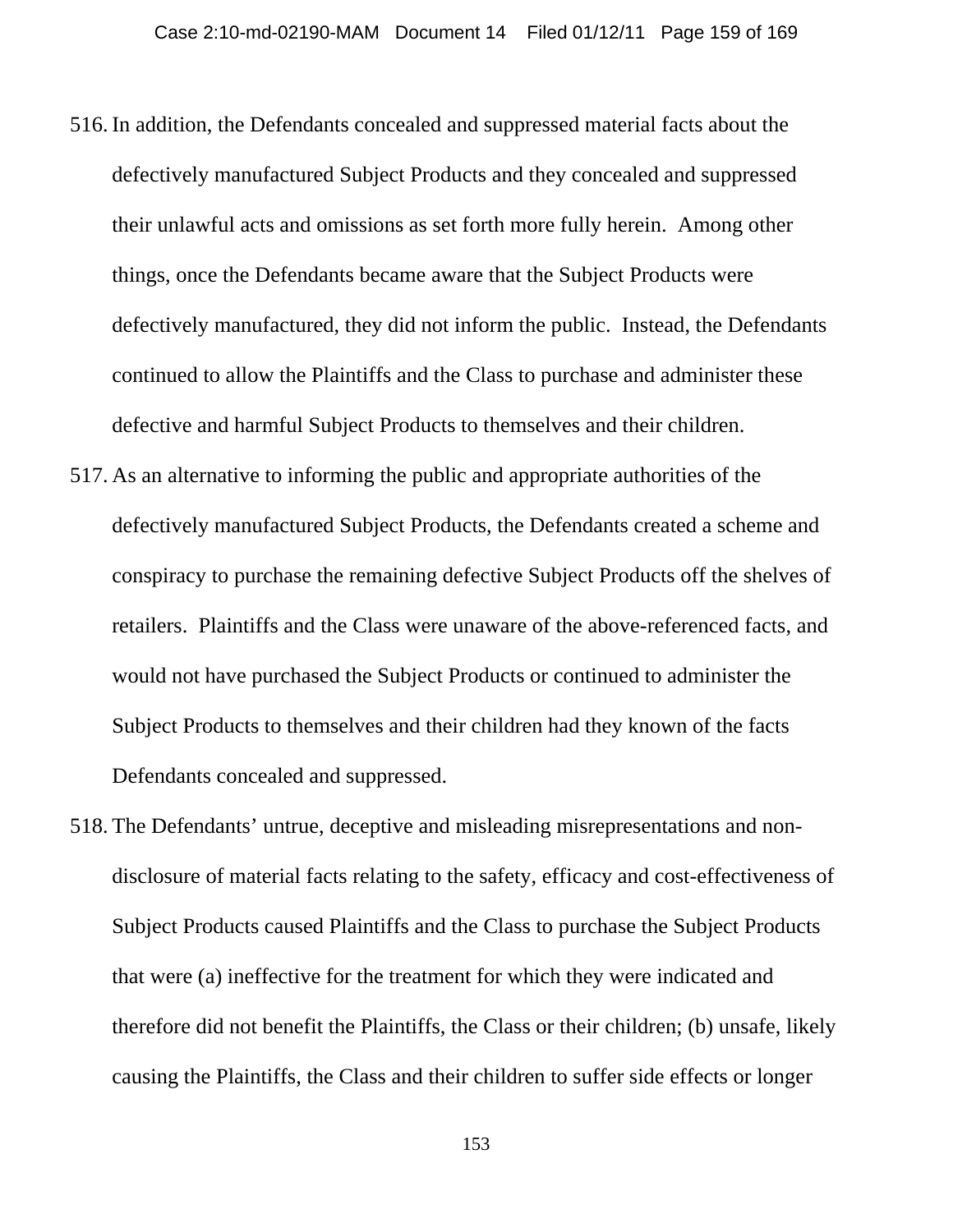durations of illness due to the ineffectiveness of the Subject Products; and (c) more expensive than other reasonable alternatives for the conditions treated.

519. As a direct and proximate result of Defendants' fraudulent conduct, and the concealment and suppression of material facts by Defendants, Plaintiffs and the Class have suffered and will continue to suffer damages.

WHEREFORE, Plaintiffs, on behalf of themselves and the members of the Class, respectfully seek the relief set forth below.

# **I. Count IX: Conspiracy, Concert of Action and Aiding and Abetting**

- 520. Plaintiffs incorporate by reference all preceding paragraphs, as well as the paragraphs that follow in this Complaint, as if fully set forth herein.
- 521. Beginning at least as early as December 2008, the exact date being unknown to Plaintiffs and the Class, and continuing thereafter through the present, Defendants agreed to and did act in concert with one another and with other co-conspirators as described above, in a continuing conspiracy and/or concerted action to violate the aforementioned federal and state laws and to defraud Plaintiffs and the Class by causing Plaintiffs and the Class to purchase the Subject Products based on misrepresentations and omissions relating to the safety and efficacy of the Subject Products. In the absence of Defendants' conspiracy and concerted action, Plaintiffs and the Class would not have purchased the Subject Products and/or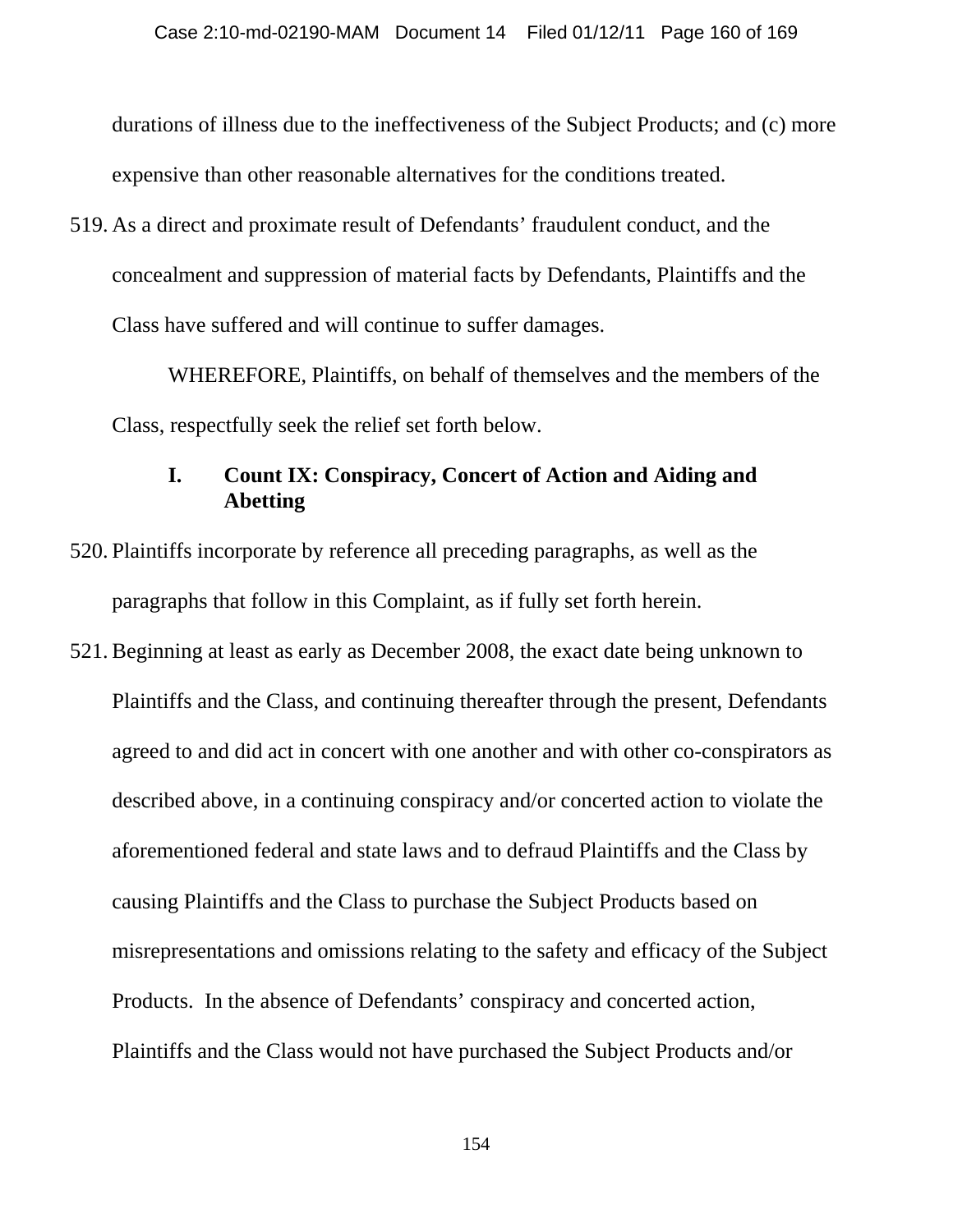would have paid less for them or for other Products or alternative treatments which would have been more safe and beneficial in treating their conditions.

- 522. Additionally, over the same relevant time period, Defendants and their coconspirators, engaged in this conspiracy and/or concerted action to cause Plaintiffs and the Class to purchase these Subject Products despite knowing that they were defective and not safe. Defendants did so by explicitly making and/or disseminating unsubstantiated and/or false representations or statements or material omissions about the safety and efficacy of the Subject Products. In the absence of Defendants' conspiracy and/or concerted action, Plaintiffs and members of the Class would not have purchased the Subject Products and/or would have paid less for them or for other Products or alternative treatments which would have been more safe and beneficial in treating their conditions.
- 523. Defendants acted with knowledge of their wrongdoing as set forth in this Amended Complaint, and provided substantial assistance or encouragement to each other and other unnamed co-conspirators in the commission of the acts and omissions alleged with respect to Plaintiffs and the Class.
- 524. Defendants' conduct was a substantial factor in causing the resulting injury and harm alleged herein.
- 525. Defendants had actual knowledge of their acts and omissions and their impact on Plaintiffs and the Class, and of their respective roles in furthering such conduct.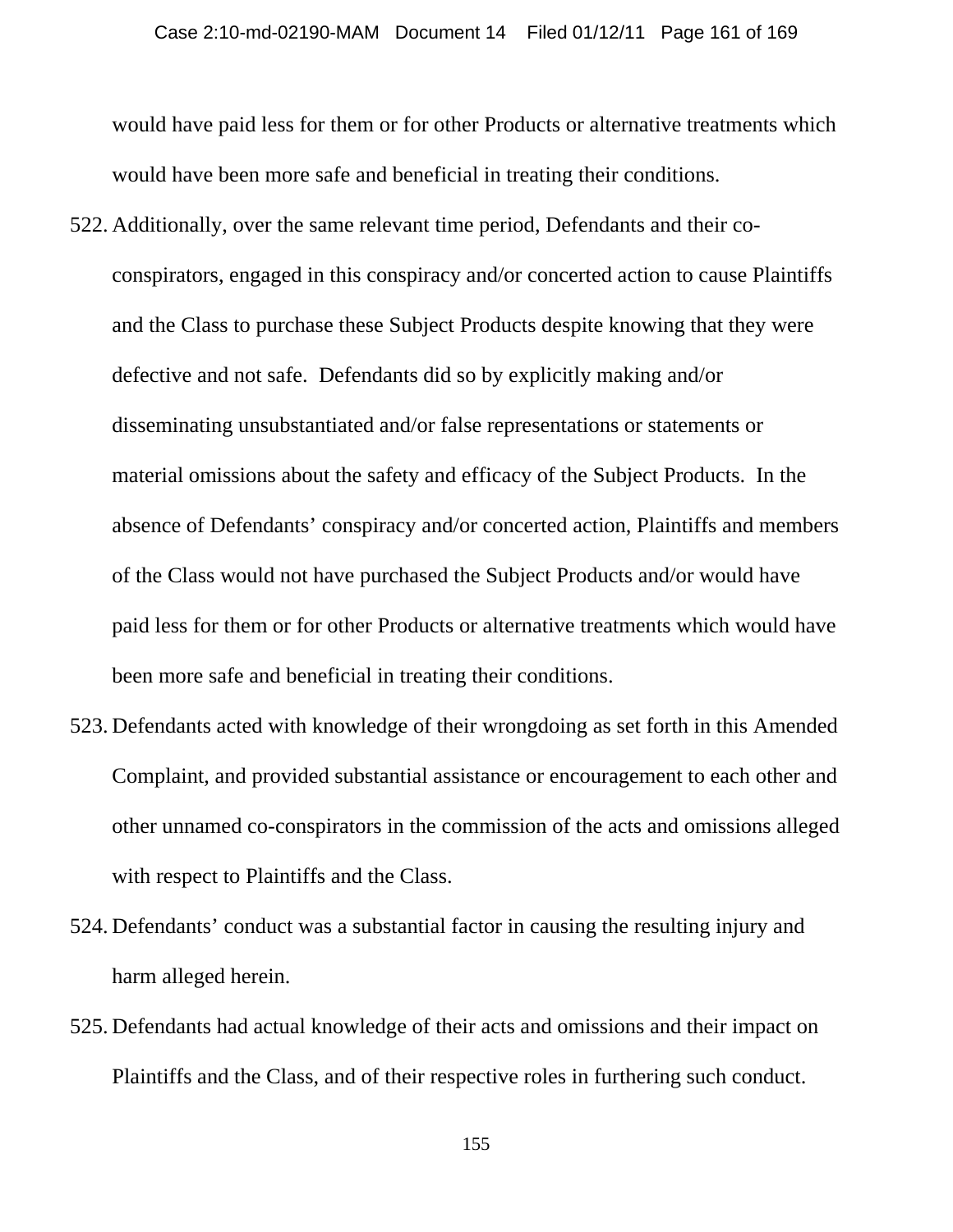- 526. Pursuant to their conspiracy and/or concerted action and/or aiding and abetting alleged herein, Defendants and their co-conspirators engaged in a wide range of activities the purpose and effect of which was to cause harm to the Plaintiffs and the Class. These activities have been set forth in great detail above and throughout this Amended Complaint, and have been incorporated by reference herein, including, but not limited to, Defendants' unlawful scheme and conspiracy involving the manufacture, distribution, marketing, promotion and sale of consumer products used to treat ailments in children and adults, and the suppression and concealment of material information from the Plaintiffs and the Class about such products, including their potentially harmful effects as a result of undisclosed manufacturing defects and deficiencies at the time of sale.
- 527. As discussed throughout this Amended Complaint, Defendants acted in concert with one another and unnamed co-conspirators and aided and abetted, to commit the conduct and scheme described herein to cause Plaintiffs and the Class to purchase the defective Subject Products, and acted pursuant to a common design or plan with respect to the scheme and conspiracy. As described in this Amended Complaint, Defendants gave substantial assistance or encouragement to each other and to other co-conspirators throughout the country in furtherance and as part of the scheme and conspiracy in order to cause Plaintiffs and the Class to purchase the Subject Products.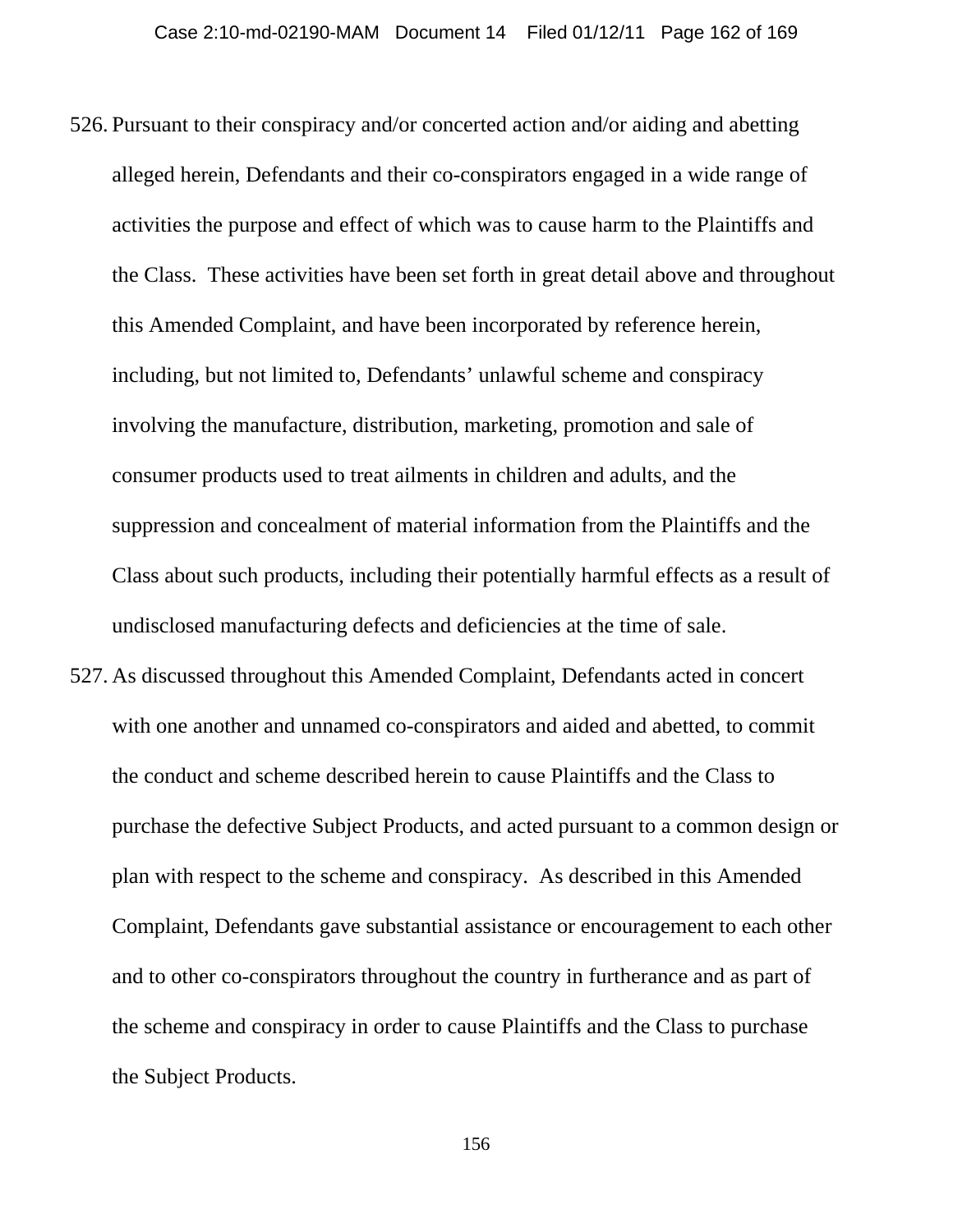528. Defendants' conspiracy, concerted actions and aiding and abetting have directly and proximately caused the Plaintiffs' and the Class members' damages. As a direct and proximate result of Defendants' conspiracies and/or concerted actions and/or aiding and abetting perpetrated upon Plaintiffs and the Class, Defendants are jointly and severally liable to Plaintiff and the Class for all damages Plaintiffs and the Class have sustained, plus exemplary damages and, punitive damages, as well as the cost of suit and reasonable attorneys' fees.

WHEREFORE, Plaintiffs on behalf of themselves and the members of the Class, respectfully seek the relief set forth below.

### **J. Count X: Unjust Enrichment**

- 529. Plaintiffs incorporate by reference all preceding paragraphs, as well as the paragraphs that follow in this Complaint, as if fully set forth herein.
- 530. By engaging in the conduct described in this Complaint, Defendants have knowingly obtained benefits from Plaintiffs and the Class under circumstances such that it would be inequitable and unjust for these Defendants to retain them.
- 531. Defendants have collected payments for these Subject Products from Plaintiffs and the members of the Class that vastly exceeded the payments to which Defendants were entitled as a matter of law. In exchange for these payments, and at the time they made these payments, Plaintiffs and the Class expected that Subject Products were safe, medically efficacious, cost effective and useful for the particular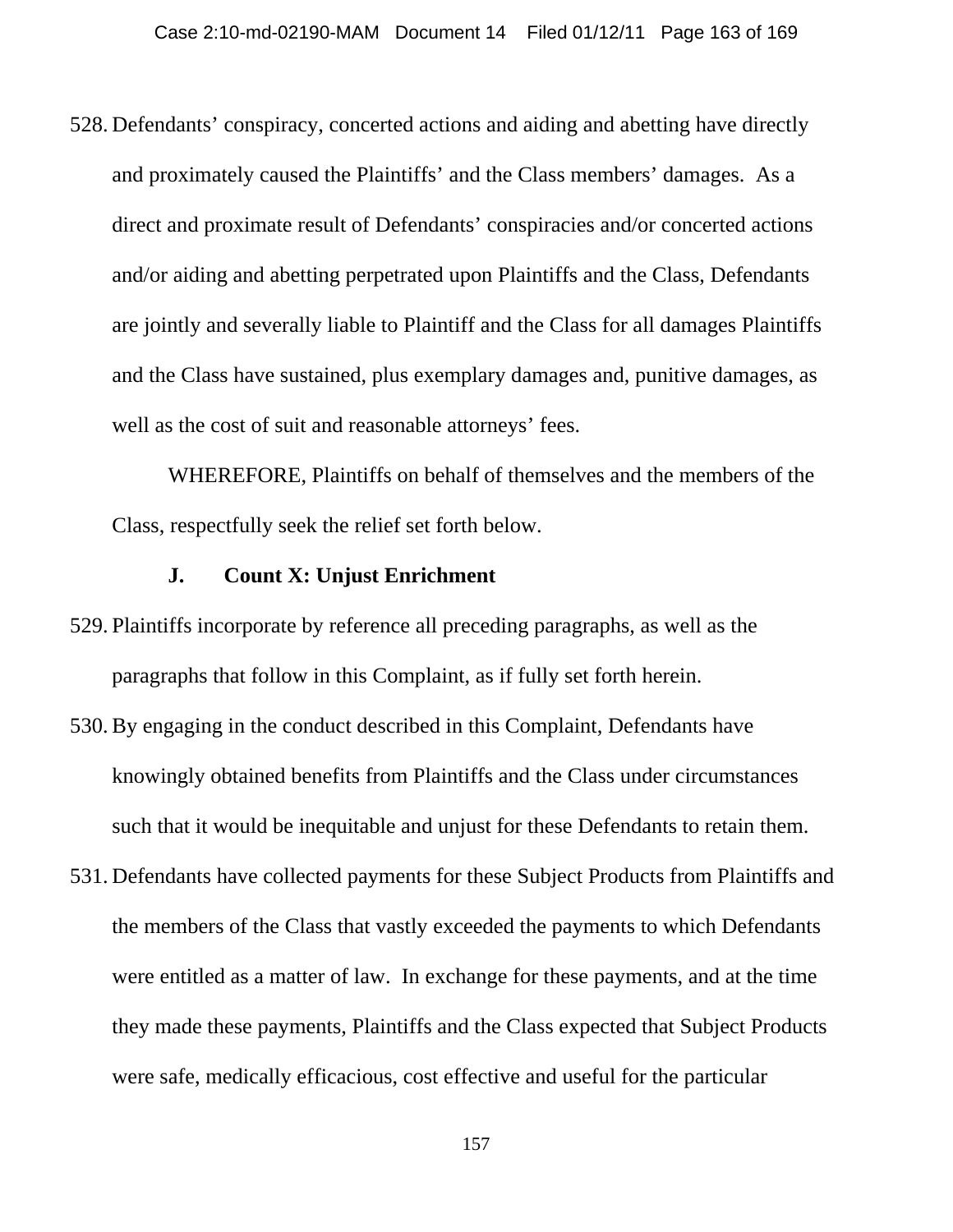conditions or symptoms for which they were administered to children. They were not. Plaintiffs and the Class would not have paid what they did for these Subject Products in the absence of Defendants' wrongful conduct.

- 532. Thus, Defendants will be unjustly enriched if they are permitted to retain the full amounts paid to them by Plaintiffs and the members of the Class.
- 533. Plaintiffs and the Class are therefore entitled to an award of compensatory and punitive damages in an amount to be determined at trial or to the imposition of a constructive trust upon the wrongful profits obtained by, revenues obtained by, and benefits conferred upon Defendants as a result of their wrongdoing and the payments made by Plaintiffs and members of the Class.
- 534. Plaintiffs and the Class have no remedy at law to prevent Defendants from continuing the inequitable conduct alleged herein and the continued unjust retention of the payments made to Defendants by Plaintiffs and members of the Class.

WHEREFORE, Plaintiffs on behalf of themselves and the members of the Class, respectfully seek the relief set forth below.

## **K. Count XI: Declaratory and Other Relief Pursuant to 28 U.S.C. §§ 2201, 2202**

535. Plaintiffs incorporate by reference all preceding paragraphs, as well as the paragraphs that follow in this Complaint, as if fully set forth herein.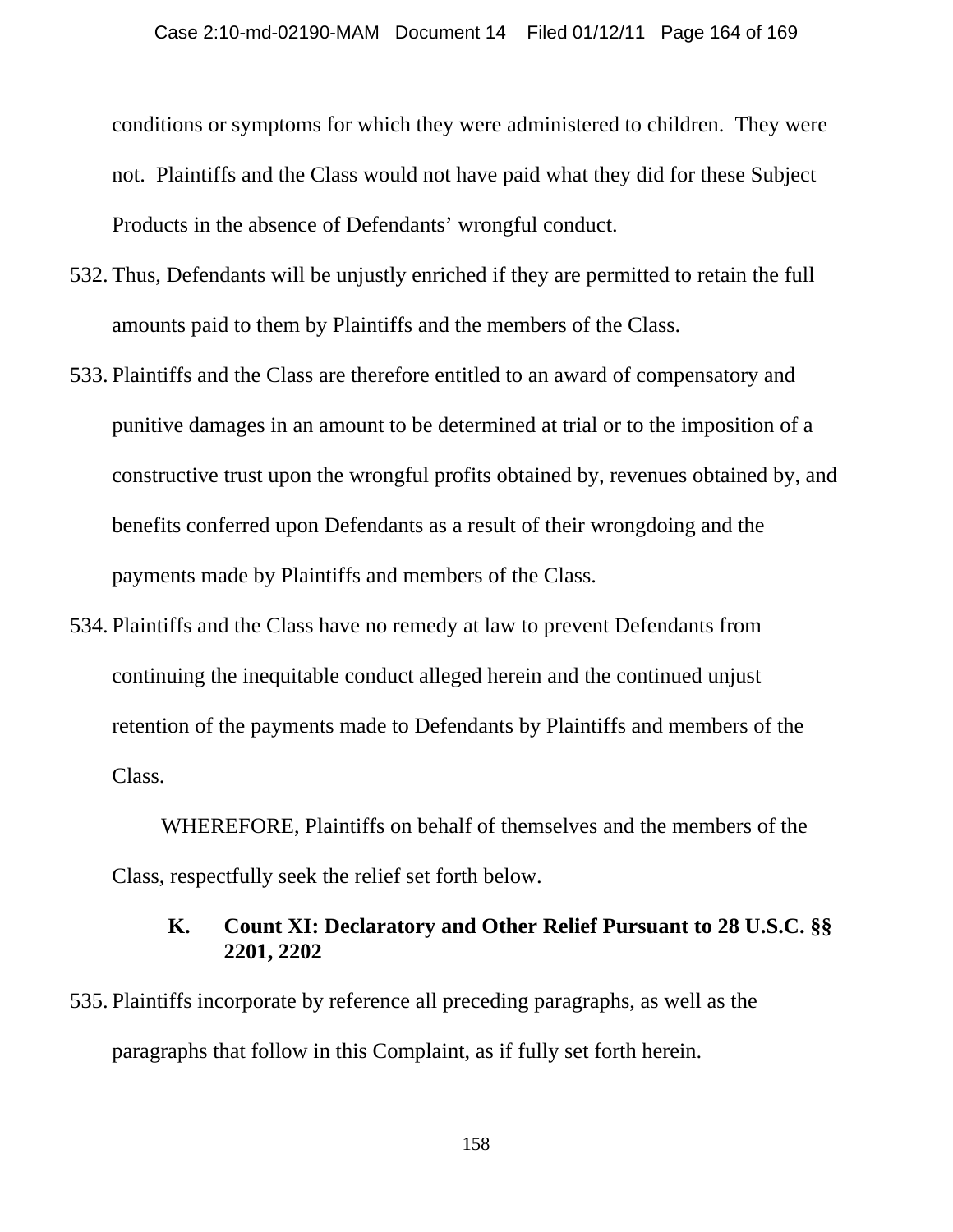- 536. An actual case and substantial controversy exists between the Plaintiffs and the Defendants with respect to the Defendants' unfair or deceptive acts or practices and misleading misrepresentations and non-disclosure of material facts relating to the safety, efficacy and cost effectiveness of the Subject Products. The Plaintiffs contend that the Defendants' acts or practices caused Plaintiffs and the Class to purchase the Subject Products. Plaintiffs further contend that the Subject Products they purchased were (a) ineffective for the treatment for which they were indicated and therefore did not benefit the Plaintiffs, other members of the Class or their children; (b) unsafe, likely causing the Plaintiffs, members of the Class and/or their children to suffer side effects or longer durations of illness due to the ineffectiveness of the Subject Products; and (c) more expensive than other reasonable alternatives for the conditions treated.
- 537. The Defendants' conduct directly and proximately caused Plaintiffs and the Class to pay exorbitant prices for the Subject Products over cheaper, more effective and less harmful medications and alternative courses of treatment. The Defendants contend to the contrary. Therefore, the parties herein have adverse legal interests of sufficient immediacy and reality to warrant the issuance of declaratory relief.
- 538. The Plaintiffs, on behalf of themselves and all others similarly situated, are entitled to a judgment declaring that the Defendants' practice of perpetrating unfair or deceptive acts and misleading misrepresentations and non-disclosure of material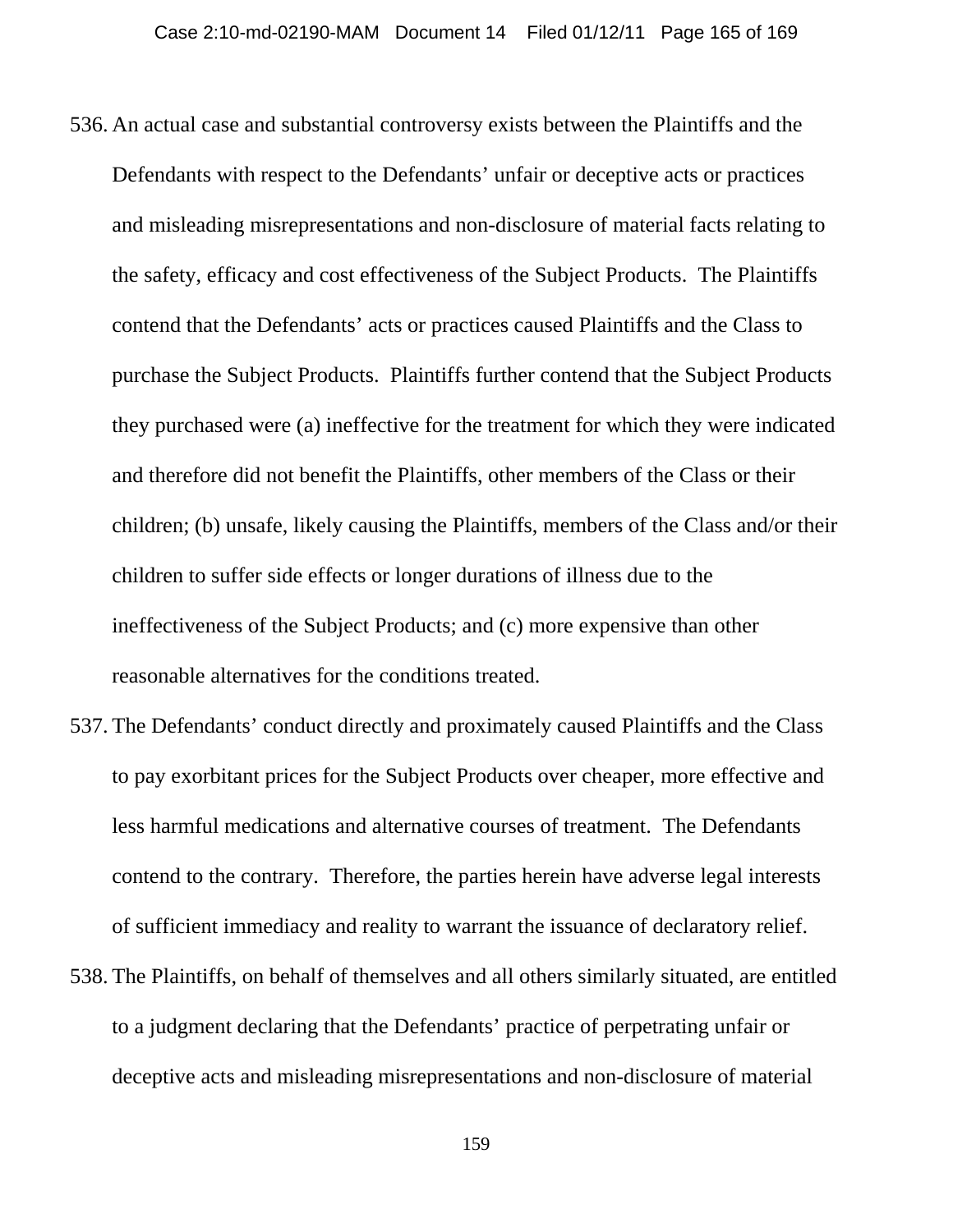facts relating to the safety, efficacy and cost effectiveness of the Subject Products is unlawful, and are entitled to further relief pursuant to 28 U.S.C. § 2202.

WHEREFORE, Plaintiffs on behalf of themselves and the members of the Class, respectfully seek the relief set forth below.

#### **DEMAND FOR RELIEF**

 WHEREFORE, Plaintiffs and the Class demand judgment against Defendants in each claim for relief, jointly and severally, and as follows:

- (a) On the claims under the consumer protection fraud laws, compensatory damages, treble damages, punitive damages, and any other damages permitted under such statutes, such amounts to be determined at trial, plus Plaintiff's costs in this suit and reasonable attorneys' fees.
- (b) On the claims for violations of RICO and the Magnuson-Moss Act, damages and other relief permitted under such statutes.
- (c) On the claims for product liability, compensatory, punitive and other damages in such amounts to be determined at trial.
- (d) On the claims for negligence, fraud and conspiracy, compensatory, punitive and other damages in such amounts to be determined at trial.
- (e) On the claim for unjust enrichment, recovery in the amount of Plaintiffs' and the Class' payments for these Subject Products.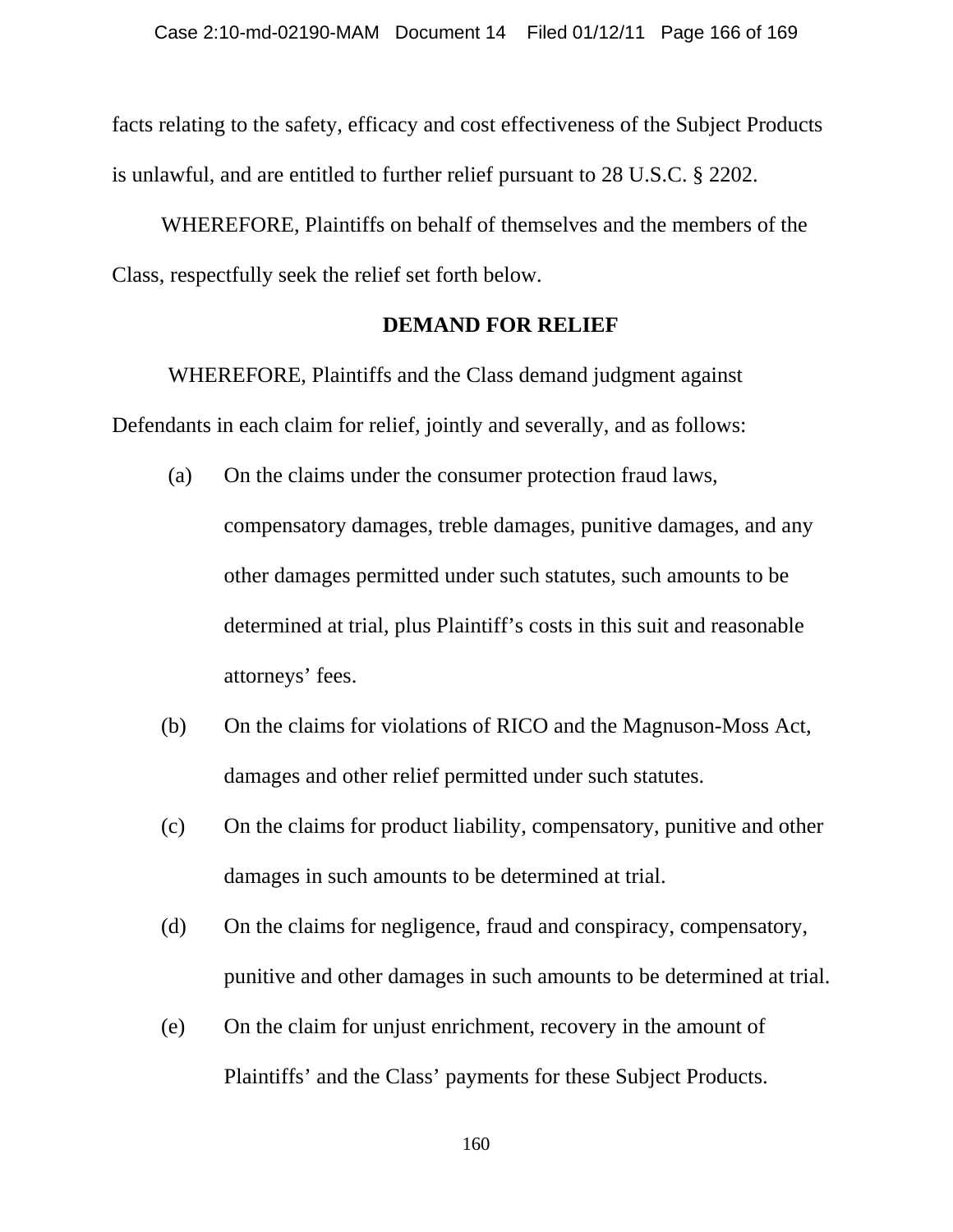- (f) Awarding Plaintiffs and the Class other appropriate equitable relief, including, but not limited to, disgorgement of all profits obtained from Defendants' wrongful conduct and declaratory and injunctive relief;
- (g) Awarding Plaintiffs and the Class pre-judgment and post-judgment interest at the maximum rate allowed by law;
- (h) Awarding Plaintiffs and the Class their costs and expenses in this litigation, including expert fees, and reasonable attorneys' fees; and
- (i) Awarding Plaintiffs and the Class such other and further this relief as may be just and proper under the circumstances.

# **DEMAND FOR JURY TRIAL**

Pursuant to Federal Rule of Civil Procedure 38(b), Plaintiffs and the Class demand a trial by jury on all issues so triable.

Dated: January 12, 2011 Respectfully submitted,

 $\sqrt{s/2}$ 

Donald E. Haviland, Jr., Esquire Robert G. Hughes, Esquire Michael P. Donohue, Esquire Michael J. Lorusso, Esquire HAVILAND HUGHES, LLC 111 S. Independence Mall East, The Bourse, Suite 1000 Philadelphia, Pennsylvania 19106

*Liaison Counsel and Chair of Plaintiffs' Steering Committee*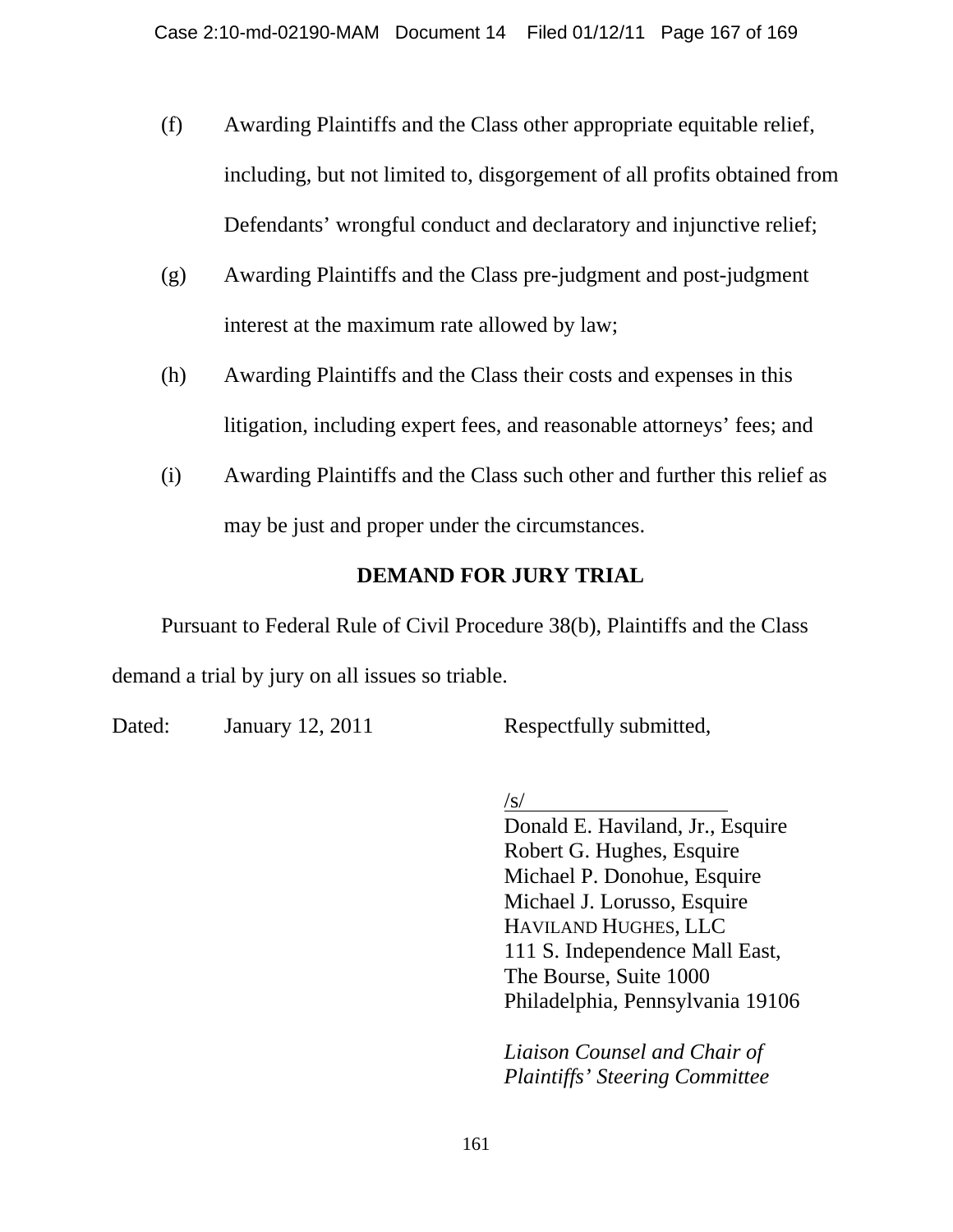Monica R. Kelly, Esq. Manuel von Ribbeck, Esq. Mervin Mateo, Esq. Ralph E. Guderian, Esq. RIBBECK LAW CHARTERED 505 N. Lake Shore Drive, Suite 102 Chicago, IL 60611

Julio J. Ramos, Esq. LAW OFFICES OF JULIO J. RAMOS 35 Grove Street, Suite 107 San Francisco, CA 94012

James E. Kolenich, Esquire LAW OFFICE OF JAMES E. KOLENICH 9435 Waterstone Blvd. Suite 140 Cincinnati, OH 45249

*Members of Plaintiffs' Steering Committee*